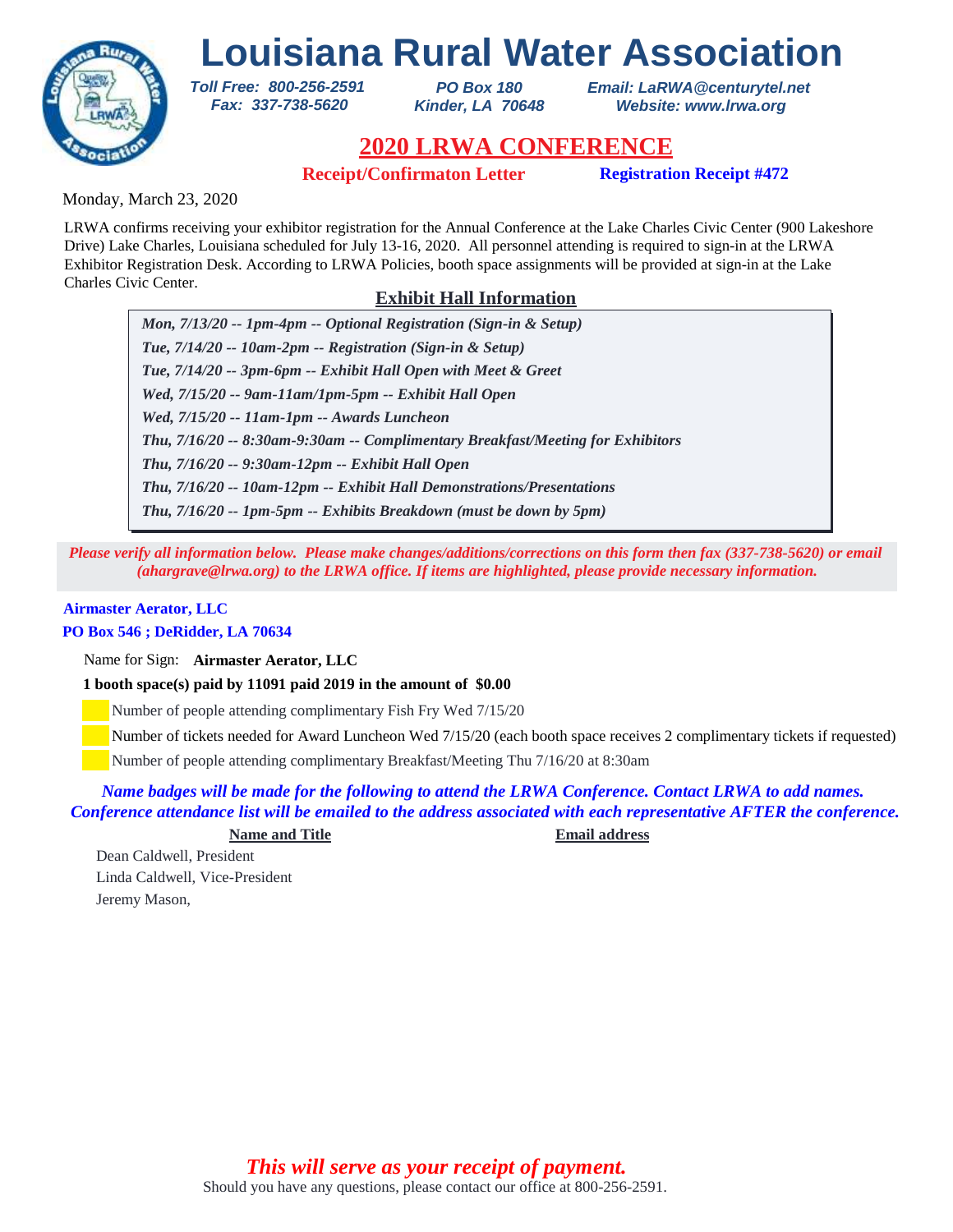

*PO Box 180 Kinder, LA 70648* *Email: LaRWA@centurytel.net Website: www.lrwa.org*

# **2020 LRWA CONFERENCE**

**Receipt/Confirmaton Letter Registration Receipt #1168**

Monday, March 23, 2020

LRWA confirms receiving your exhibitor registration for the Annual Conference at the Lake Charles Civic Center (900 Lakeshore Drive) Lake Charles, Louisiana scheduled for July 13-16, 2020. All personnel attending is required to sign-in at the LRWA Exhibitor Registration Desk. According to LRWA Policies, booth space assignments will be provided at sign-in at the Lake Charles Civic Center.

# **Exhibit Hall Information**

*Mon, 7/13/20 -- 1pm-4pm -- Optional Registration (Sign-in & Setup) Tue, 7/14/20 -- 10am-2pm -- Registration (Sign-in & Setup) Tue, 7/14/20 -- 3pm-6pm -- Exhibit Hall Open with Meet & Greet Wed, 7/15/20 -- 9am-11am/1pm-5pm -- Exhibit Hall Open Wed, 7/15/20 -- 11am-1pm -- Awards Luncheon Thu, 7/16/20 -- 9:30am-12pm -- Exhibit Hall Open Thu, 7/16/20 -- 8:30am-9:30am -- Complimentary Breakfast/Meeting for Exhibitors Thu, 7/16/20 -- 10am-12pm -- Exhibit Hall Demonstrations/Presentations Thu, 7/16/20 -- 1pm-5pm -- Exhibits Breakdown (must be down by 5pm)*

*Please verify all information below. Please make changes/additions/corrections on this form then fax (337-738-5620) or email (ahargrave@lrwa.org) to the LRWA office. If items are highlighted, please provide necessary information.*

## **American Flow Control**

## **114 Cherry Hills Dr ; Jersey Village, TX 77064**

Name for Sign: **American Flow Control**

**1 booth space(s) paid by 321 in the amount of \$825.00**

*Toll Free: 800-256-2591 Fax: 337-738-5620*

**4** Number of people attending complimentary Fish Fry Wed 7/15/20

Number of tickets needed for Award Luncheon Wed 7/15/20 (each booth space receives 2 complimentary tickets if requested)

Number of people attending complimentary Breakfast/Meeting Thu 7/16/20 at 8:30am **2**

## *Name badges will be made for the following to attend the LRWA Conference. Contact LRWA to add names. Conference attendance list will be emailed to the address associated with each representative AFTER the conference.*

### **Name and Title Email address**

Rick Wanner, Regional Manager rwanner@american-usa.com Jim Ballentine, Territory Manager jballentine@american-usa.com James Ingle, Sales Manager jjingle@american-usa.com Chuck Solomon, Territory Manager csolomon@american-usa.com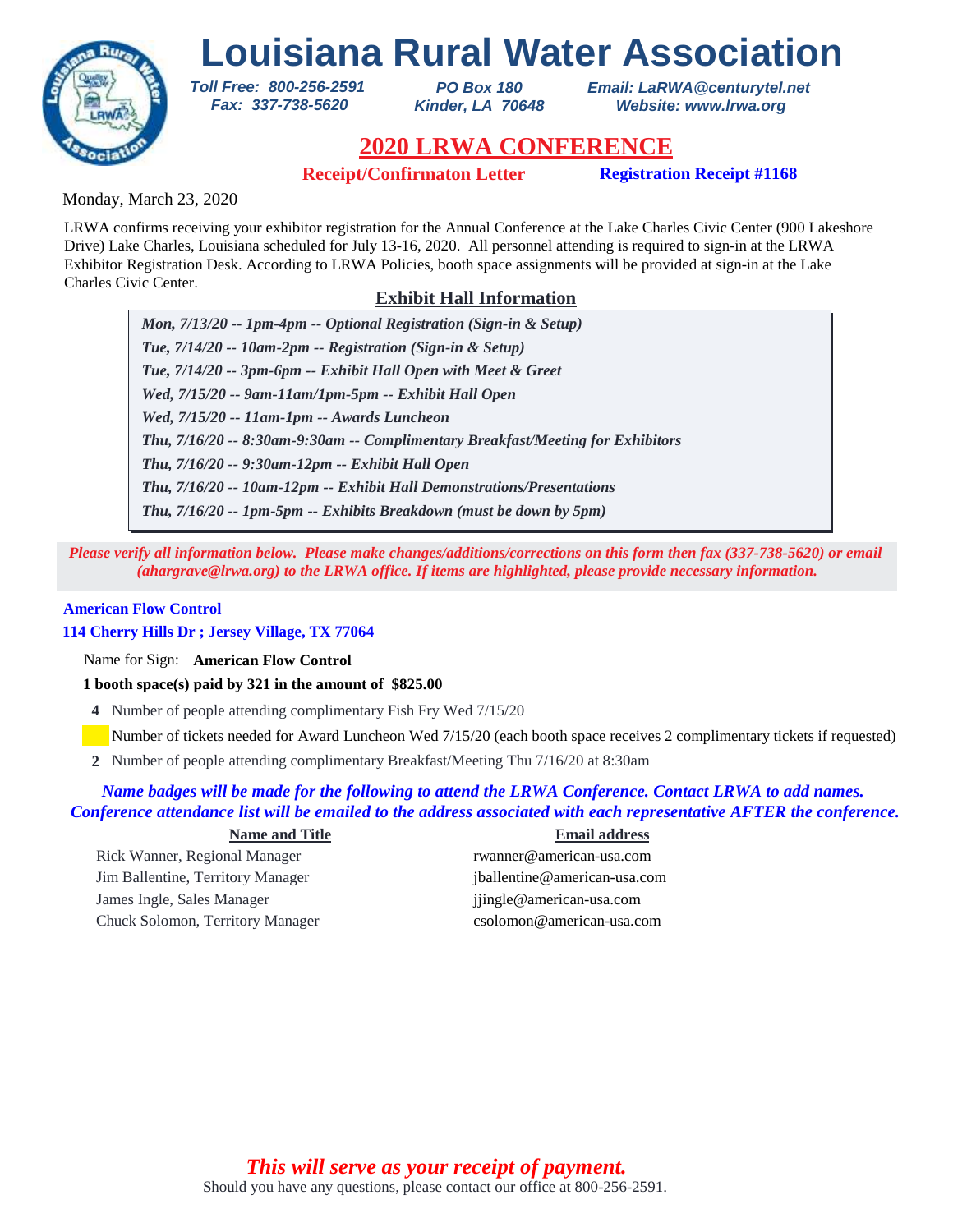

*PO Box 180 Kinder, LA 70648* *Email: LaRWA@centurytel.net Website: www.lrwa.org*

# **2020 LRWA CONFERENCE**

**Receipt/Confirmaton Letter Registration Receipt #2988**

Monday, March 23, 2020

LRWA confirms receiving your exhibitor registration for the Annual Conference at the Lake Charles Civic Center (900 Lakeshore Drive) Lake Charles, Louisiana scheduled for July 13-16, 2020. All personnel attending is required to sign-in at the LRWA Exhibitor Registration Desk. According to LRWA Policies, booth space assignments will be provided at sign-in at the Lake Charles Civic Center.

# **Exhibit Hall Information**

*Mon, 7/13/20 -- 1pm-4pm -- Optional Registration (Sign-in & Setup) Tue, 7/14/20 -- 10am-2pm -- Registration (Sign-in & Setup) Tue, 7/14/20 -- 3pm-6pm -- Exhibit Hall Open with Meet & Greet Wed, 7/15/20 -- 9am-11am/1pm-5pm -- Exhibit Hall Open Wed, 7/15/20 -- 11am-1pm -- Awards Luncheon Thu, 7/16/20 -- 9:30am-12pm -- Exhibit Hall Open Thu, 7/16/20 -- 8:30am-9:30am -- Complimentary Breakfast/Meeting for Exhibitors Thu, 7/16/20 -- 10am-12pm -- Exhibit Hall Demonstrations/Presentations Thu, 7/16/20 -- 1pm-5pm -- Exhibits Breakdown (must be down by 5pm)*

*Please verify all information below. Please make changes/additions/corrections on this form then fax (337-738-5620) or email (ahargrave@lrwa.org) to the LRWA office. If items are highlighted, please provide necessary information.*

# **Tim Morales & Associates Inc.**

## **PO Box 91421 ; Mobile, AL 36691**

Name for Sign: **Apollo Valves / Hubbell**

**2 booth space(s) paid by 18318 in the amount of \$1650.00**

*Toll Free: 800-256-2591 Fax: 337-738-5620*

Number of people attending complimentary Fish Fry Wed 7/15/20

Number of tickets needed for Award Luncheon Wed 7/15/20 (each booth space receives 2 complimentary tickets if requested)

Number of people attending complimentary Breakfast/Meeting Thu 7/16/20 at 8:30am

*Name badges will be made for the following to attend the LRWA Conference. Contact LRWA to add names. Conference attendance list will be emailed to the address associated with each representative AFTER the conference.*

**Name and Title Email address**

Brad Sandridge, Territory Manager brad@timmorales.com Emmitt Fagerestrom, Marrket Development emmitt@timmorales.com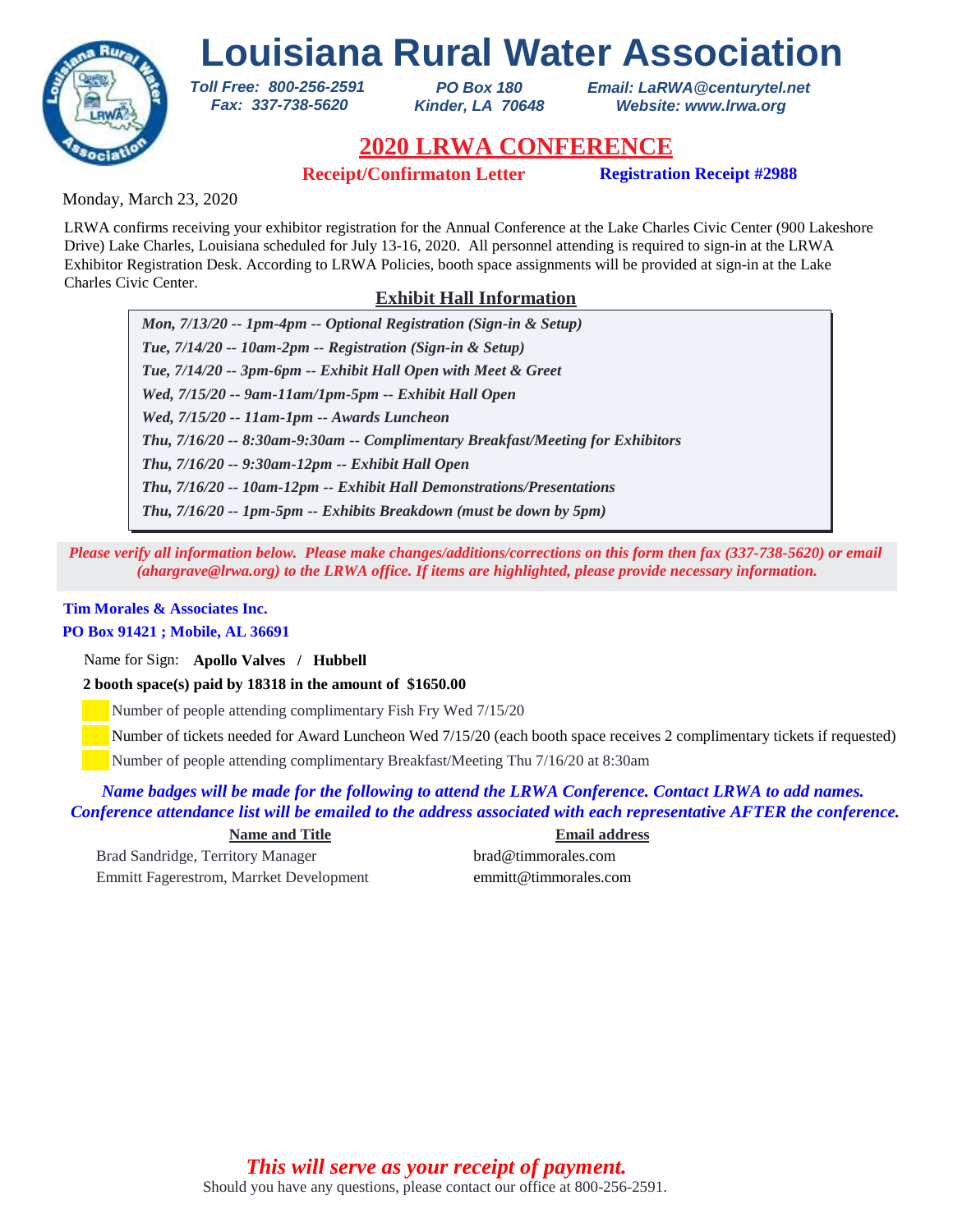

*PO Box 180 Kinder, LA 70648* *Email: LaRWA@centurytel.net Website: www.lrwa.org*

# **2020 LRWA CONFERENCE**

**Receipt/Confirmaton Letter Registration Receipt #363**

Monday, March 23, 2020

LRWA confirms receiving your exhibitor registration for the Annual Conference at the Lake Charles Civic Center (900 Lakeshore Drive) Lake Charles, Louisiana scheduled for July 13-16, 2020. All personnel attending is required to sign-in at the LRWA Exhibitor Registration Desk. According to LRWA Policies, booth space assignments will be provided at sign-in at the Lake Charles Civic Center.

# **Exhibit Hall Information**

*Mon, 7/13/20 -- 1pm-4pm -- Optional Registration (Sign-in & Setup) Tue, 7/14/20 -- 10am-2pm -- Registration (Sign-in & Setup) Tue, 7/14/20 -- 3pm-6pm -- Exhibit Hall Open with Meet & Greet Wed, 7/15/20 -- 9am-11am/1pm-5pm -- Exhibit Hall Open Wed, 7/15/20 -- 11am-1pm -- Awards Luncheon Thu, 7/16/20 -- 9:30am-12pm -- Exhibit Hall Open Thu, 7/16/20 -- 8:30am-9:30am -- Complimentary Breakfast/Meeting for Exhibitors Thu, 7/16/20 -- 10am-12pm -- Exhibit Hall Demonstrations/Presentations Thu, 7/16/20 -- 1pm-5pm -- Exhibits Breakdown (must be down by 5pm)*

*Please verify all information below. Please make changes/additions/corrections on this form then fax (337-738-5620) or email (ahargrave@lrwa.org) to the LRWA office. If items are highlighted, please provide necessary information.*

## **Aqua Smart Inc.**

**4445 Commerce Dr. SW Suite A4; Atlanta, GA 30329**

Name for Sign: **Aqua Smart Inc**

**1 booth space(s) paid by CC in the amount of \$858.00**

*Toll Free: 800-256-2591 Fax: 337-738-5620*

Number of people attending complimentary Fish Fry Wed 7/15/20

Number of tickets needed for Award Luncheon Wed 7/15/20 (each booth space receives 2 complimentary tickets if requested)

Number of people attending complimentary Breakfast/Meeting Thu 7/16/20 at 8:30am

*Name badges will be made for the following to attend the LRWA Conference. Contact LRWA to add names. Conference attendance list will be emailed to the address associated with each representative AFTER the conference.*

**Name and Title Email address**

David Bogart, US Municipal Accounts Mgr h2osmart@aol.com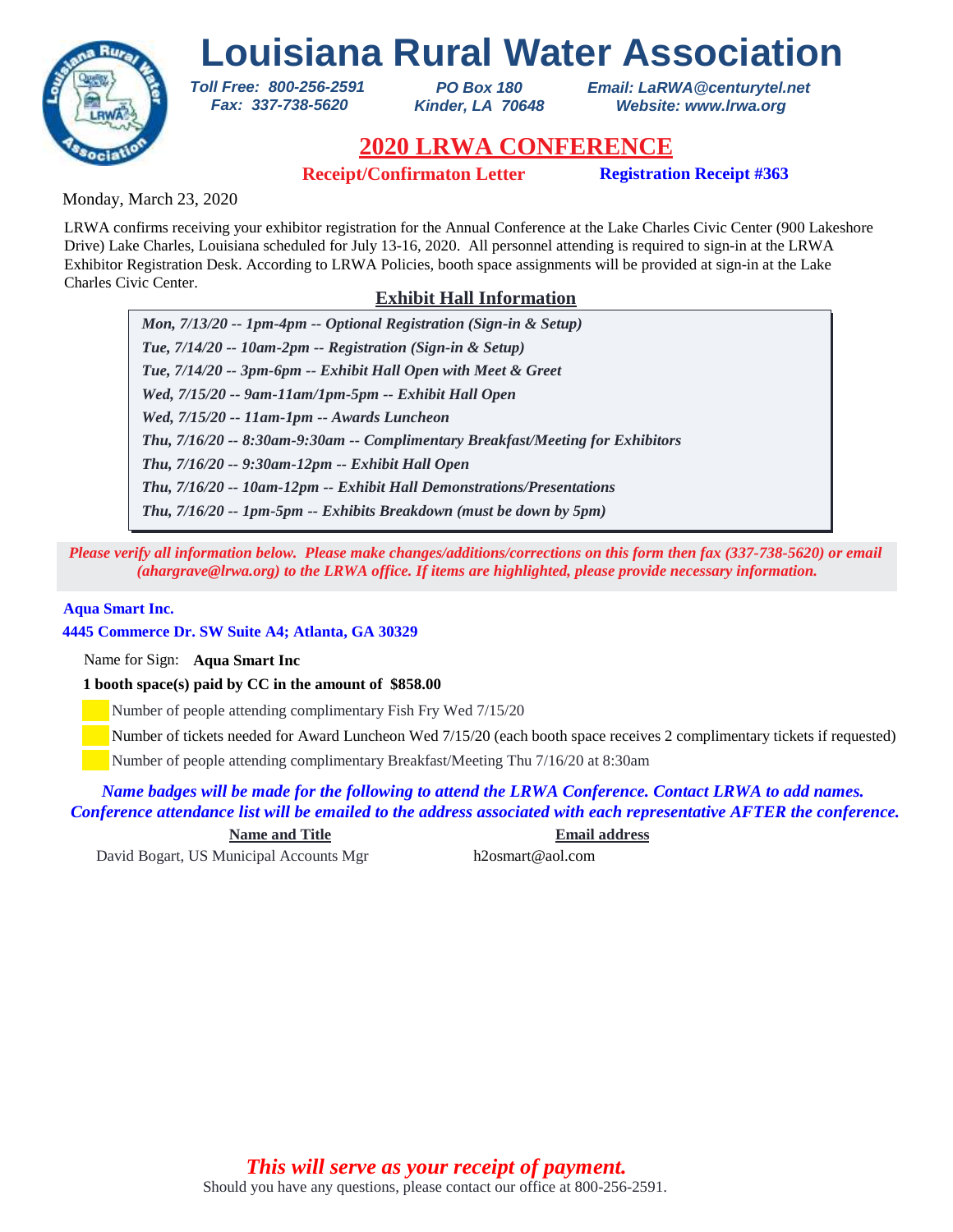

*PO Box 180 Kinder, LA 70648* *Email: LaRWA@centurytel.net Website: www.lrwa.org*

# **2020 LRWA CONFERENCE**

**Receipt/Confirmaton Letter Registration Receipt #101**

Monday, March 23, 2020

LRWA confirms receiving your exhibitor registration for the Annual Conference at the Lake Charles Civic Center (900 Lakeshore Drive) Lake Charles, Louisiana scheduled for July 13-16, 2020. All personnel attending is required to sign-in at the LRWA Exhibitor Registration Desk. According to LRWA Policies, booth space assignments will be provided at sign-in at the Lake Charles Civic Center.

# **Exhibit Hall Information**

*Mon, 7/13/20 -- 1pm-4pm -- Optional Registration (Sign-in & Setup) Tue, 7/14/20 -- 10am-2pm -- Registration (Sign-in & Setup) Tue, 7/14/20 -- 3pm-6pm -- Exhibit Hall Open with Meet & Greet Wed, 7/15/20 -- 9am-11am/1pm-5pm -- Exhibit Hall Open Wed, 7/15/20 -- 11am-1pm -- Awards Luncheon Thu, 7/16/20 -- 9:30am-12pm -- Exhibit Hall Open Thu, 7/16/20 -- 8:30am-9:30am -- Complimentary Breakfast/Meeting for Exhibitors Thu, 7/16/20 -- 10am-12pm -- Exhibit Hall Demonstrations/Presentations Thu, 7/16/20 -- 1pm-5pm -- Exhibits Breakdown (must be down by 5pm)*

*Please verify all information below. Please make changes/additions/corrections on this form then fax (337-738-5620) or email (ahargrave@lrwa.org) to the LRWA office. If items are highlighted, please provide necessary information.*

## **Aqua-Metric Sales Company**

**16914 Alamo Parkway Bldg 2; Selma, TX 78154**

Name for Sign: **Aqua-Metric Sales Company**

**1 booth space(s) paid by 25943 in the amount of \$825.00**

*Toll Free: 800-256-2591 Fax: 337-738-5620*

- **2** Number of people attending complimentary Fish Fry Wed 7/15/20
- Number of tickets needed for Award Luncheon Wed 7/15/20 (each booth space receives 2 complimentary tickets if requested) **2**
- Number of people attending complimentary Breakfast/Meeting Thu 7/16/20 at 8:30am **2**

## *Name badges will be made for the following to attend the LRWA Conference. Contact LRWA to add names. Conference attendance list will be emailed to the address associated with each representative AFTER the conference.*

Gary Ragusa, Southeast Territory Manager gary.ragusa@aqua-metric.com Jon Tyson, Sensus Account Development Manager jon.tyson@xyleminc.com

**Name and Title Email address**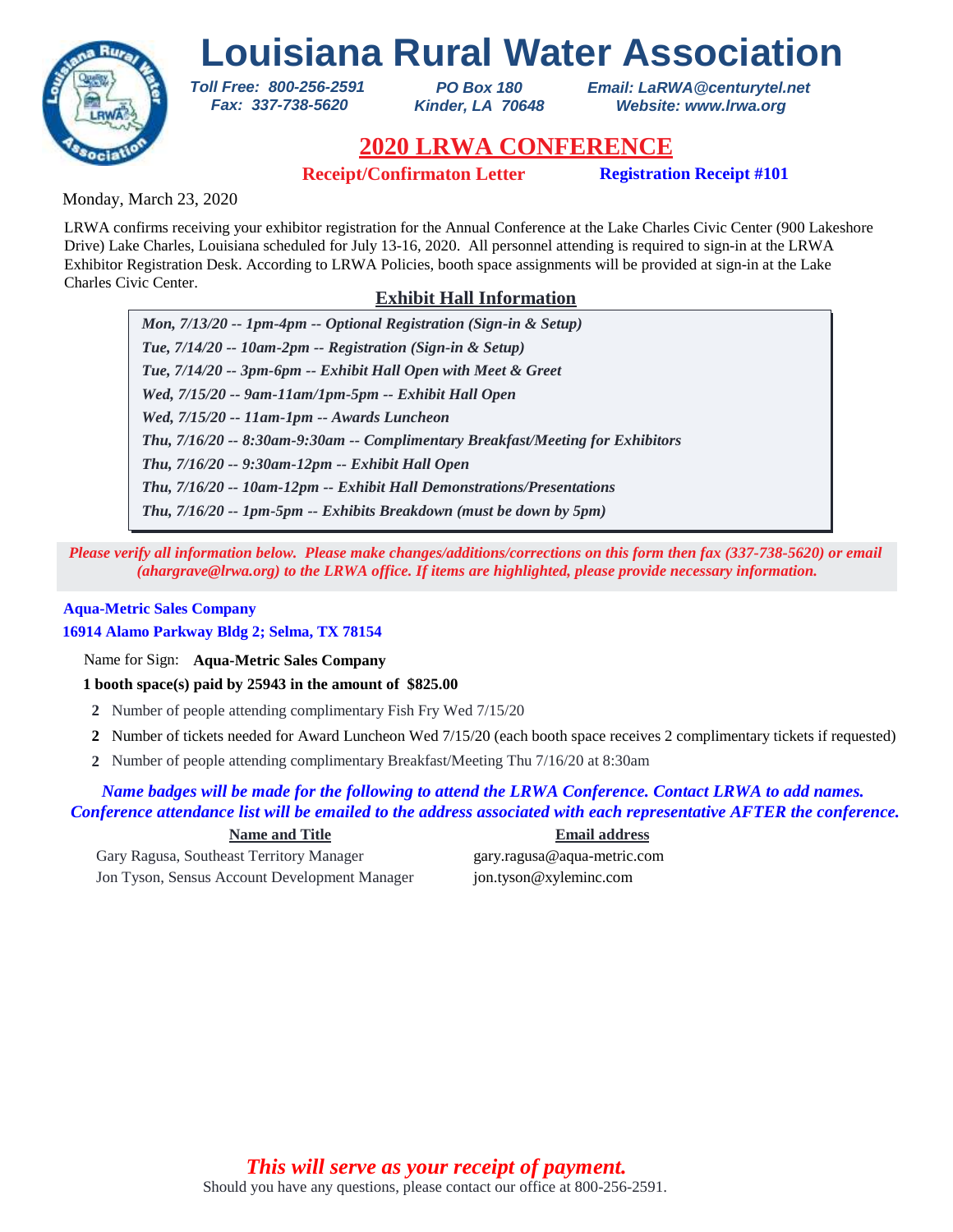

*PO Box 180 Kinder, LA 70648* *Email: LaRWA@centurytel.net Website: www.lrwa.org*

# **2020 LRWA CONFERENCE**

**Receipt/Confirmaton Letter Registration Receipt #135**

Monday, March 23, 2020

LRWA confirms receiving your exhibitor registration for the Annual Conference at the Lake Charles Civic Center (900 Lakeshore Drive) Lake Charles, Louisiana scheduled for July 13-16, 2020. All personnel attending is required to sign-in at the LRWA Exhibitor Registration Desk. According to LRWA Policies, booth space assignments will be provided at sign-in at the Lake Charles Civic Center.

# **Exhibit Hall Information**

*Mon, 7/13/20 -- 1pm-4pm -- Optional Registration (Sign-in & Setup) Tue, 7/14/20 -- 10am-2pm -- Registration (Sign-in & Setup) Tue, 7/14/20 -- 3pm-6pm -- Exhibit Hall Open with Meet & Greet Wed, 7/15/20 -- 9am-11am/1pm-5pm -- Exhibit Hall Open Wed, 7/15/20 -- 11am-1pm -- Awards Luncheon Thu, 7/16/20 -- 9:30am-12pm -- Exhibit Hall Open Thu, 7/16/20 -- 8:30am-9:30am -- Complimentary Breakfast/Meeting for Exhibitors Thu, 7/16/20 -- 10am-12pm -- Exhibit Hall Demonstrations/Presentations Thu, 7/16/20 -- 1pm-5pm -- Exhibits Breakdown (must be down by 5pm)*

*Please verify all information below. Please make changes/additions/corrections on this form then fax (337-738-5620) or email (ahargrave@lrwa.org) to the LRWA office. If items are highlighted, please provide necessary information.*

## **Asahi/America, Inc.**

**655 Andover St ; Lawrence, MA 01843**

Name for Sign: **Asahi/America, Inc.**

**1 booth space(s) paid by cc in the amount of \$1222.00**

*Toll Free: 800-256-2591 Fax: 337-738-5620*

- **1** Number of people attending complimentary Fish Fry Wed 7/15/20
- Number of tickets needed for Award Luncheon Wed 7/15/20 (each booth space receives 2 complimentary tickets if requested) **1**
- Number of people attending complimentary Breakfast/Meeting Thu 7/16/20 at 8:30am **1**

*Name badges will be made for the following to attend the LRWA Conference. Contact LRWA to add names. Conference attendance list will be emailed to the address associated with each representative AFTER the conference.*

**Name and Title Email address**

Mark Gore, District Sales Manager mgore@asahi-america.com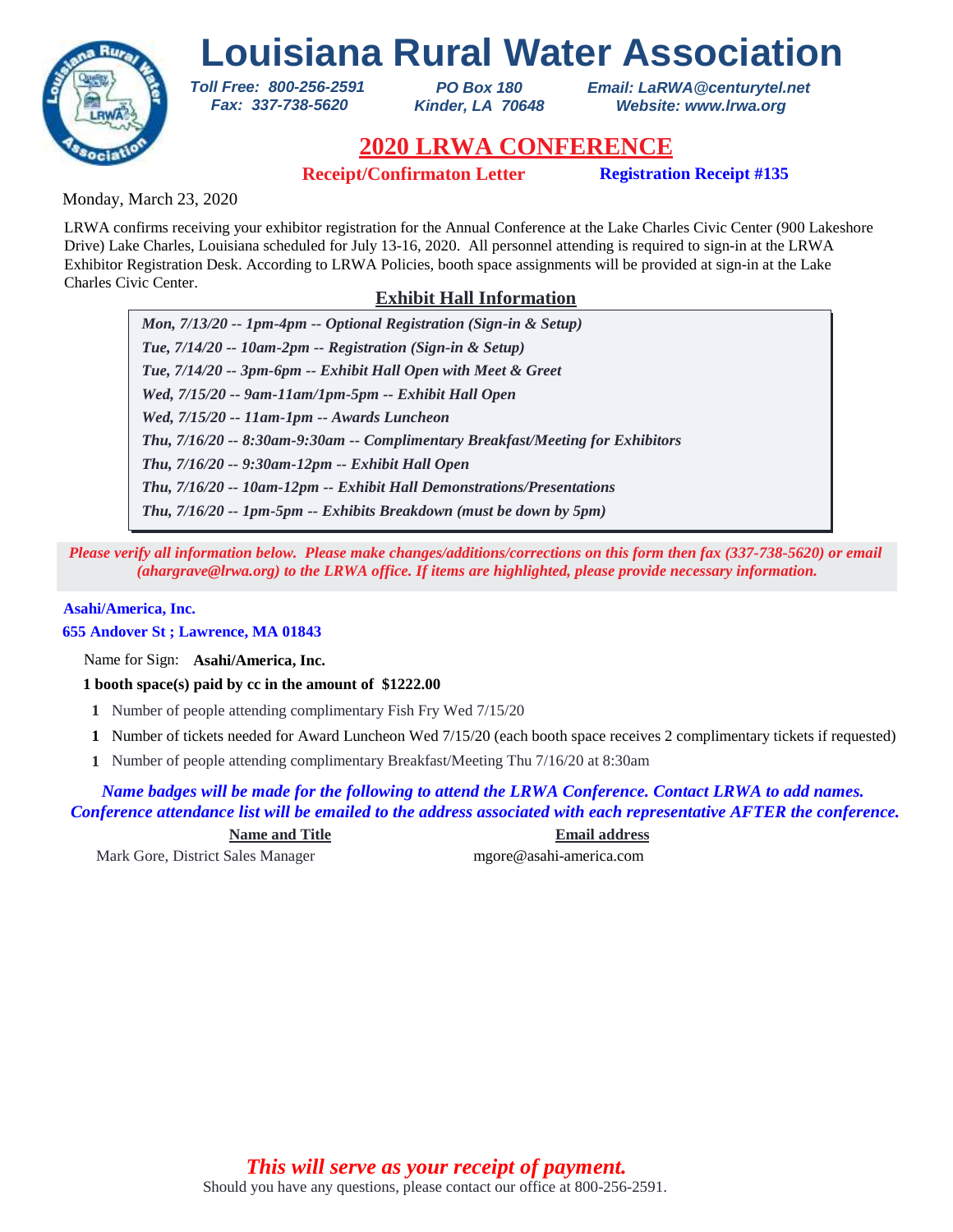

*PO Box 180 Kinder, LA 70648* *Email: LaRWA@centurytel.net Website: www.lrwa.org*

# **2020 LRWA CONFERENCE**

**Receipt/Confirmaton Letter Registration Receipt #2623**

Monday, March 23, 2020

LRWA confirms receiving your exhibitor registration for the Annual Conference at the Lake Charles Civic Center (900 Lakeshore Drive) Lake Charles, Louisiana scheduled for July 13-16, 2020. All personnel attending is required to sign-in at the LRWA Exhibitor Registration Desk. According to LRWA Policies, booth space assignments will be provided at sign-in at the Lake Charles Civic Center.

# **Exhibit Hall Information**

*Mon, 7/13/20 -- 1pm-4pm -- Optional Registration (Sign-in & Setup) Tue, 7/14/20 -- 10am-2pm -- Registration (Sign-in & Setup) Tue, 7/14/20 -- 3pm-6pm -- Exhibit Hall Open with Meet & Greet Wed, 7/15/20 -- 9am-11am/1pm-5pm -- Exhibit Hall Open Wed, 7/15/20 -- 11am-1pm -- Awards Luncheon Thu, 7/16/20 -- 9:30am-12pm -- Exhibit Hall Open Thu, 7/16/20 -- 8:30am-9:30am -- Complimentary Breakfast/Meeting for Exhibitors Thu, 7/16/20 -- 10am-12pm -- Exhibit Hall Demonstrations/Presentations Thu, 7/16/20 -- 1pm-5pm -- Exhibits Breakdown (must be down by 5pm)*

*Please verify all information below. Please make changes/additions/corrections on this form then fax (337-738-5620) or email (ahargrave@lrwa.org) to the LRWA office. If items are highlighted, please provide necessary information.*

## **BBI, Inc.**

**PO Box 320189 ; Flowood, MS 39232**

Name for Sign: **BBI, Inc**

**1 booth space(s) paid by 007237 in the amount of \$1116.7.00**

*Toll Free: 800-256-2591 Fax: 337-738-5620*

- **1** Number of people attending complimentary Fish Fry Wed 7/15/20
- Number of tickets needed for Award Luncheon Wed 7/15/20 (each booth space receives 2 complimentary tickets if requested) **1**
- Number of people attending complimentary Breakfast/Meeting Thu 7/16/20 at 8:30am **1**

*Name badges will be made for the following to attend the LRWA Conference. Contact LRWA to add names. Conference attendance list will be emailed to the address associated with each representative AFTER the conference.*

**Name and Title Email address**

Aaron Dees, Marketing Director sales@bbiinc.com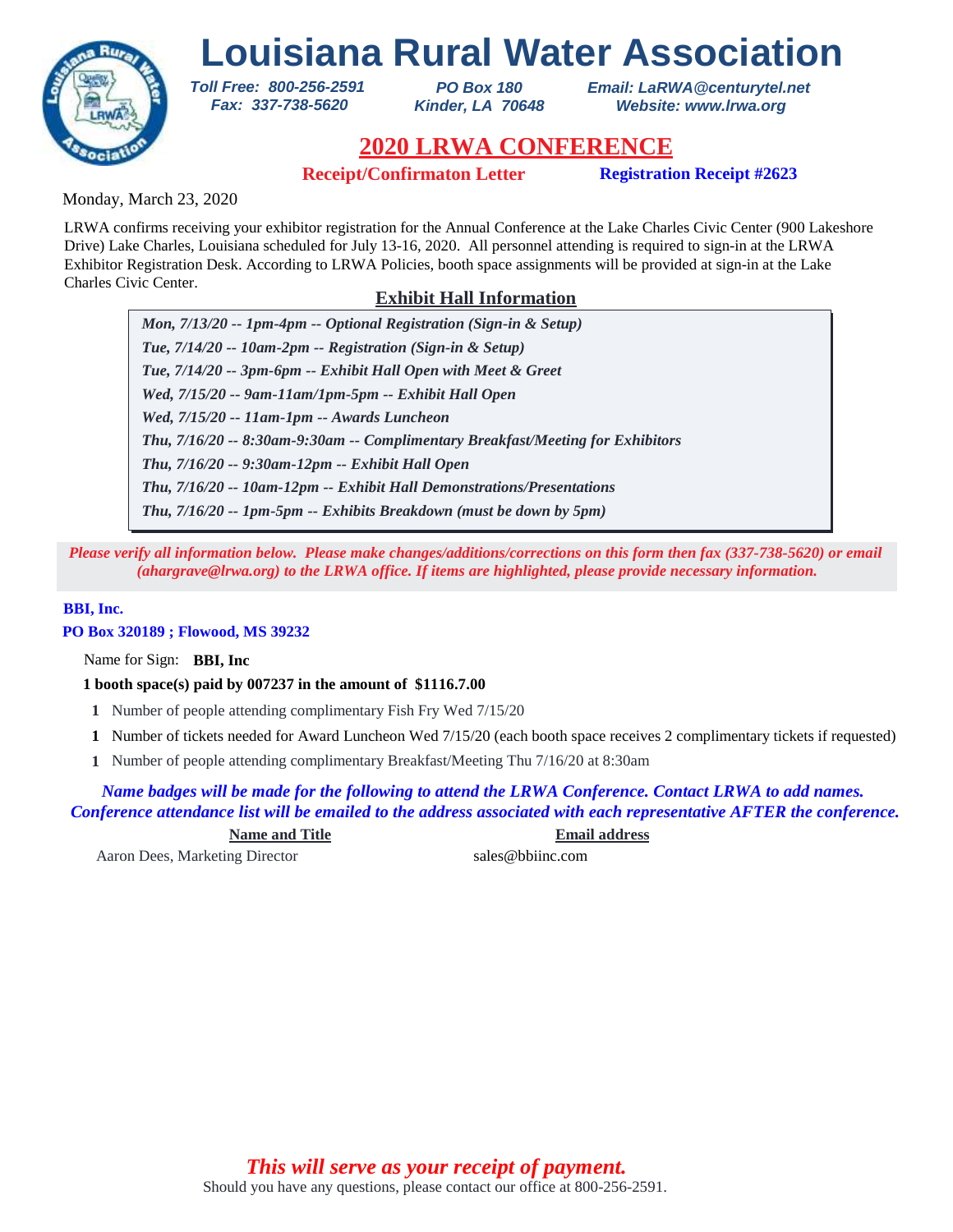

*PO Box 180 Kinder, LA 70648* *Email: LaRWA@centurytel.net Website: www.lrwa.org*

# **2020 LRWA CONFERENCE**

**Receipt/Confirmaton Letter Registration Receipt #1972**

Monday, March 23, 2020

LRWA confirms receiving your exhibitor registration for the Annual Conference at the Lake Charles Civic Center (900 Lakeshore Drive) Lake Charles, Louisiana scheduled for July 13-16, 2020. All personnel attending is required to sign-in at the LRWA Exhibitor Registration Desk. According to LRWA Policies, booth space assignments will be provided at sign-in at the Lake Charles Civic Center.

# **Exhibit Hall Information**

*Mon, 7/13/20 -- 1pm-4pm -- Optional Registration (Sign-in & Setup) Tue, 7/14/20 -- 10am-2pm -- Registration (Sign-in & Setup) Tue, 7/14/20 -- 3pm-6pm -- Exhibit Hall Open with Meet & Greet Wed, 7/15/20 -- 9am-11am/1pm-5pm -- Exhibit Hall Open Wed, 7/15/20 -- 11am-1pm -- Awards Luncheon Thu, 7/16/20 -- 9:30am-12pm -- Exhibit Hall Open Thu, 7/16/20 -- 8:30am-9:30am -- Complimentary Breakfast/Meeting for Exhibitors Thu, 7/16/20 -- 10am-12pm -- Exhibit Hall Demonstrations/Presentations Thu, 7/16/20 -- 1pm-5pm -- Exhibits Breakdown (must be down by 5pm)*

*Please verify all information below. Please make changes/additions/corrections on this form then fax (337-738-5620) or email (ahargrave@lrwa.org) to the LRWA office. If items are highlighted, please provide necessary information.*

## **BBP Inc.**

**11842 Cloverland Ct ; Baton Rouge, LA 70809**

Name for Sign: **BBP**

**1 booth space(s) paid by 11369 in the amount of \$1375.00**

*Toll Free: 800-256-2591 Fax: 337-738-5620*

- **2** Number of people attending complimentary Fish Fry Wed 7/15/20
- Number of tickets needed for Award Luncheon Wed 7/15/20 (each booth space receives 2 complimentary tickets if requested) **2**
- Number of people attending complimentary Breakfast/Meeting Thu 7/16/20 at 8:30am **2**

*Name badges will be made for the following to attend the LRWA Conference. Contact LRWA to add names. Conference attendance list will be emailed to the address associated with each representative AFTER the conference.*

Eric Eskew, Account Manager eeskew@bbpsales.com Keith Thibodeaux, Account Manager keith.thibodeaux@bbpsales.com

**Name and Title Email address**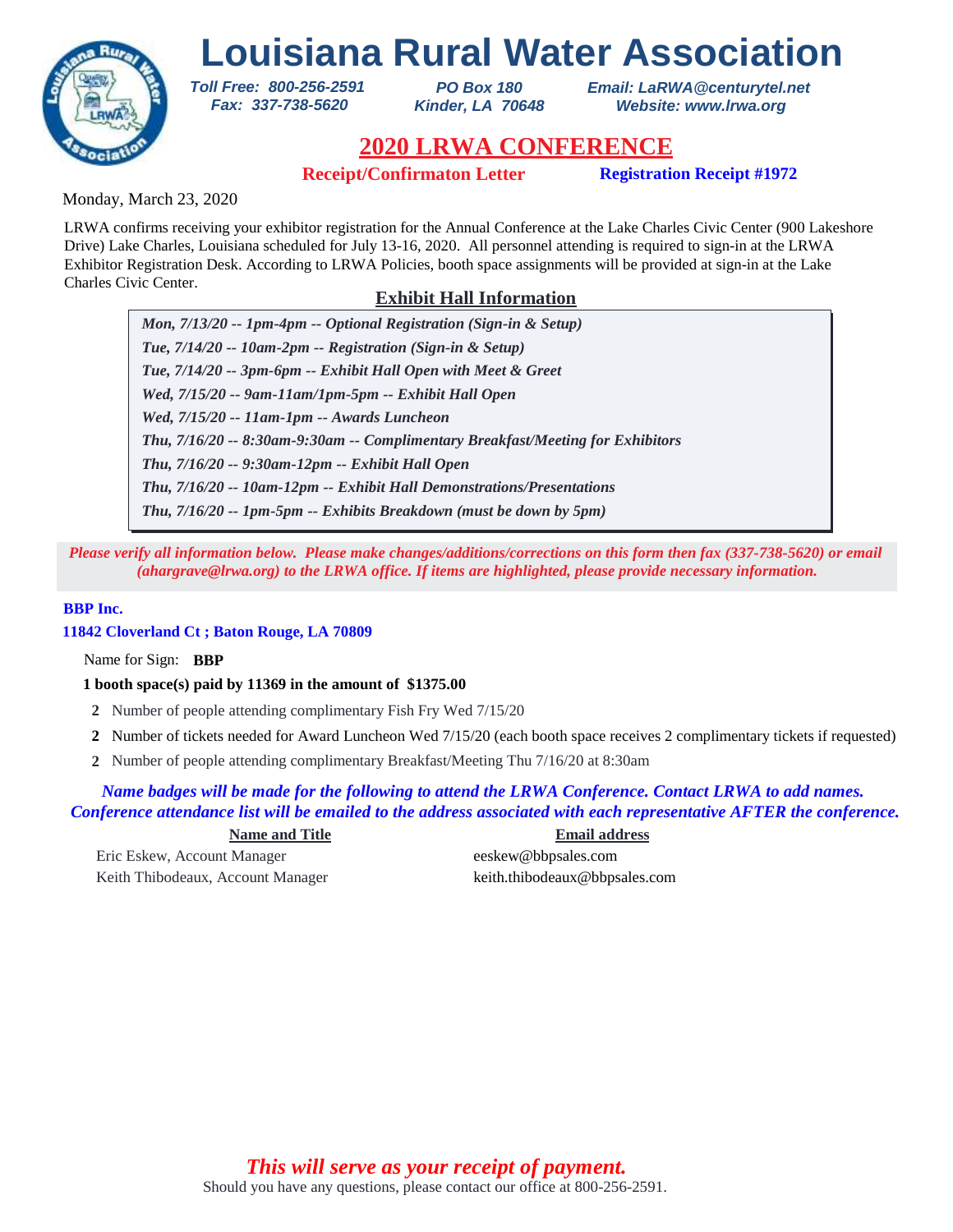

*PO Box 180 Kinder, LA 70648* *Email: LaRWA@centurytel.net Website: www.lrwa.org*

# **2020 LRWA CONFERENCE**

**Receipt/Confirmaton Letter Registration Receipt #1060**

Monday, March 23, 2020

LRWA confirms receiving your exhibitor registration for the Annual Conference at the Lake Charles Civic Center (900 Lakeshore Drive) Lake Charles, Louisiana scheduled for July 13-16, 2020. All personnel attending is required to sign-in at the LRWA Exhibitor Registration Desk. According to LRWA Policies, booth space assignments will be provided at sign-in at the Lake Charles Civic Center.

# **Exhibit Hall Information**

*Mon, 7/13/20 -- 1pm-4pm -- Optional Registration (Sign-in & Setup) Tue, 7/14/20 -- 10am-2pm -- Registration (Sign-in & Setup) Tue, 7/14/20 -- 3pm-6pm -- Exhibit Hall Open with Meet & Greet Wed, 7/15/20 -- 9am-11am/1pm-5pm -- Exhibit Hall Open Wed, 7/15/20 -- 11am-1pm -- Awards Luncheon Thu, 7/16/20 -- 9:30am-12pm -- Exhibit Hall Open Thu, 7/16/20 -- 8:30am-9:30am -- Complimentary Breakfast/Meeting for Exhibitors Thu, 7/16/20 -- 10am-12pm -- Exhibit Hall Demonstrations/Presentations Thu, 7/16/20 -- 1pm-5pm -- Exhibits Breakdown (must be down by 5pm)*

*Please verify all information below. Please make changes/additions/corrections on this form then fax (337-738-5620) or email (ahargrave@lrwa.org) to the LRWA office. If items are highlighted, please provide necessary information.*

## **Billingsley BWC Inc.**

## **2728 Crestview Ave ; Kenner, LA 70062**

Name for Sign: **BBWC Sales**

## **2 booth space(s) paid by CC in the amount of \$1716.00**

*Toll Free: 800-256-2591 Fax: 337-738-5620*

Number of people attending complimentary Fish Fry Wed 7/15/20

Number of tickets needed for Award Luncheon Wed 7/15/20 (each booth space receives 2 complimentary tickets if requested)

Number of people attending complimentary Breakfast/Meeting Thu 7/16/20 at 8:30am

## *Name badges will be made for the following to attend the LRWA Conference. Contact LRWA to add names. Conference attendance list will be emailed to the address associated with each representative AFTER the conference.*

### **Name and Title Email address**

Mike Billingsley, BBWC Sales mike@bbwcsales.com Stephen Wood, BBWC Sales stephen@bbwcsales.com Thompson McAllister, BBWC Sales thompson@bbwcsales.com Keith Jones, Krausz keith.jones@krauszusa.com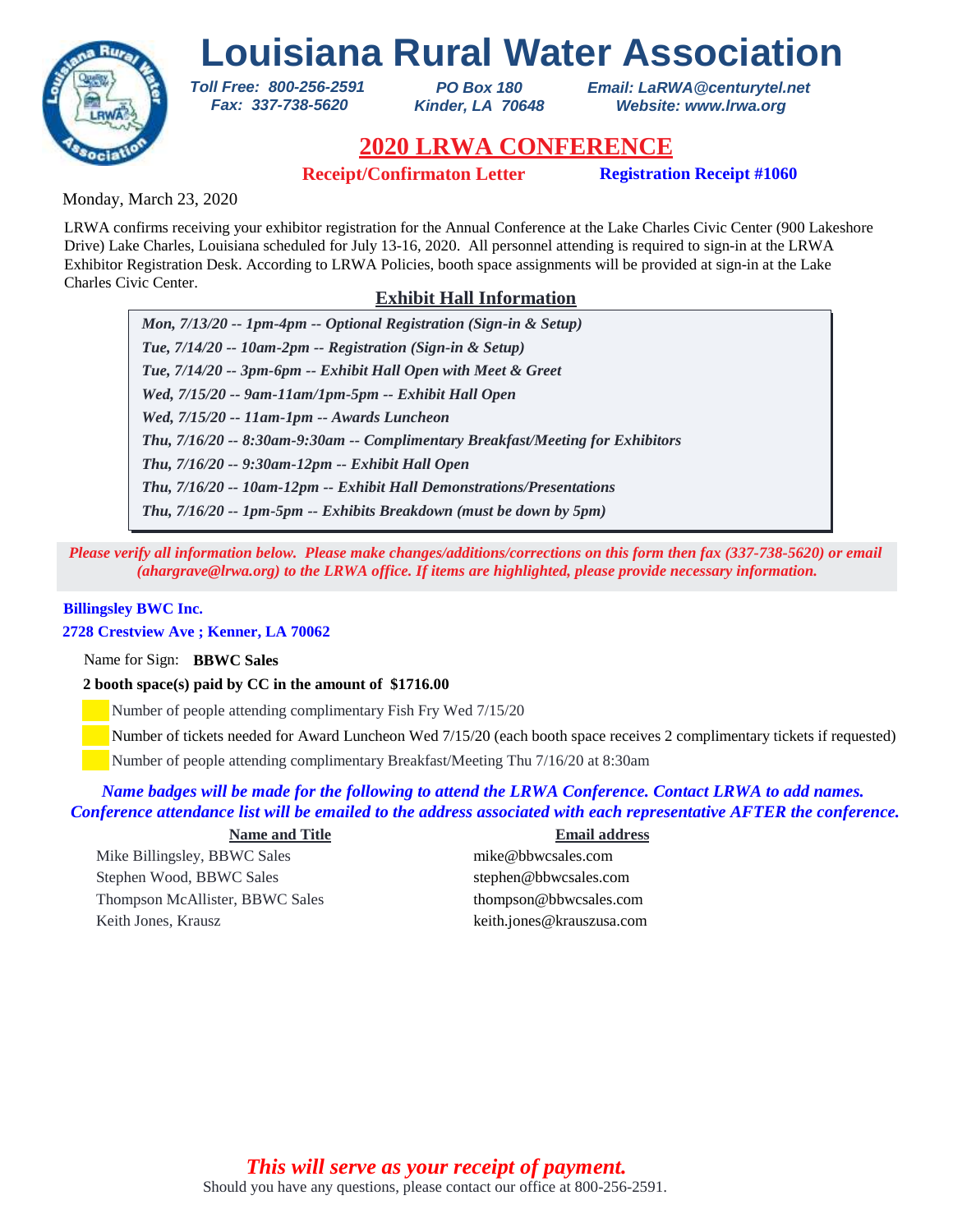

*PO Box 180 Kinder, LA 70648* *Email: LaRWA@centurytel.net Website: www.lrwa.org*

# **2020 LRWA CONFERENCE**

**Receipt/Confirmaton Letter Registration Receipt #2696**

Monday, March 23, 2020

LRWA confirms receiving your exhibitor registration for the Annual Conference at the Lake Charles Civic Center (900 Lakeshore Drive) Lake Charles, Louisiana scheduled for July 13-16, 2020. All personnel attending is required to sign-in at the LRWA Exhibitor Registration Desk. According to LRWA Policies, booth space assignments will be provided at sign-in at the Lake Charles Civic Center.

# **Exhibit Hall Information**

*Mon, 7/13/20 -- 1pm-4pm -- Optional Registration (Sign-in & Setup) Tue, 7/14/20 -- 10am-2pm -- Registration (Sign-in & Setup) Tue, 7/14/20 -- 3pm-6pm -- Exhibit Hall Open with Meet & Greet Wed, 7/15/20 -- 9am-11am/1pm-5pm -- Exhibit Hall Open Wed, 7/15/20 -- 11am-1pm -- Awards Luncheon Thu, 7/16/20 -- 9:30am-12pm -- Exhibit Hall Open Thu, 7/16/20 -- 8:30am-9:30am -- Complimentary Breakfast/Meeting for Exhibitors Thu, 7/16/20 -- 10am-12pm -- Exhibit Hall Demonstrations/Presentations Thu, 7/16/20 -- 1pm-5pm -- Exhibits Breakdown (must be down by 5pm)*

*Please verify all information below. Please make changes/additions/corrections on this form then fax (337-738-5620) or email (ahargrave@lrwa.org) to the LRWA office. If items are highlighted, please provide necessary information.*

## **Better Pumps & Solutions, LLC**

## **1285 Bayou Paul Lane ; St Gabriel, LA 70776**

Name for Sign: **Better Pumps & Solutins, LLC**

**1 booth space(s) paid by 019729 in the amount of \$1175.00**

*Toll Free: 800-256-2591 Fax: 337-738-5620*

Number of people attending complimentary Fish Fry Wed 7/15/20

Number of tickets needed for Award Luncheon Wed 7/15/20 (each booth space receives 2 complimentary tickets if requested)

Number of people attending complimentary Breakfast/Meeting Thu 7/16/20 at 8:30am

## *Name badges will be made for the following to attend the LRWA Conference. Contact LRWA to add names. Conference attendance list will be emailed to the address associated with each representative AFTER the conference.*

| <b>Name and Title</b>     | <b>Email address</b>    |
|---------------------------|-------------------------|
| Bartt Blanchard, Salesman | bartt@betterpumps.com   |
| Zack Dronet, Salesman     | zdronet@betterpumps.com |
| Rob Lamm, VP              | rlamm@beterpumps.com    |
| Billy Guidry, Exec. VP    | bguidry@betterpumps.com |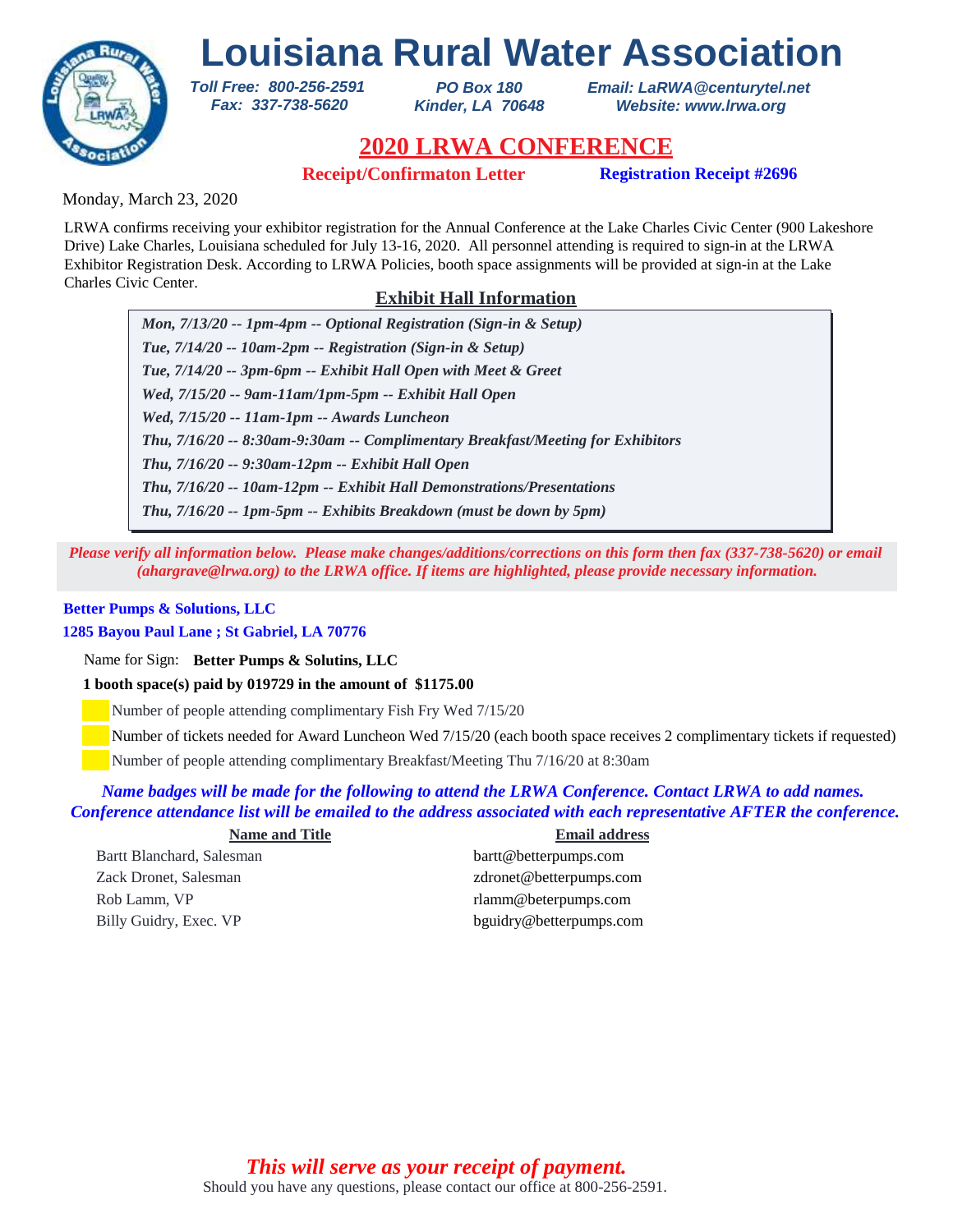

*PO Box 180 Kinder, LA 70648* *Email: LaRWA@centurytel.net Website: www.lrwa.org*

# **2020 LRWA CONFERENCE**

**Receipt/Confirmaton Letter Registration Receipt #854**

Monday, March 23, 2020

LRWA confirms receiving your exhibitor registration for the Annual Conference at the Lake Charles Civic Center (900 Lakeshore Drive) Lake Charles, Louisiana scheduled for July 13-16, 2020. All personnel attending is required to sign-in at the LRWA Exhibitor Registration Desk. According to LRWA Policies, booth space assignments will be provided at sign-in at the Lake Charles Civic Center.

# **Exhibit Hall Information**

*Mon, 7/13/20 -- 1pm-4pm -- Optional Registration (Sign-in & Setup) Tue, 7/14/20 -- 10am-2pm -- Registration (Sign-in & Setup) Tue, 7/14/20 -- 3pm-6pm -- Exhibit Hall Open with Meet & Greet Wed, 7/15/20 -- 9am-11am/1pm-5pm -- Exhibit Hall Open Wed, 7/15/20 -- 11am-1pm -- Awards Luncheon Thu, 7/16/20 -- 9:30am-12pm -- Exhibit Hall Open Thu, 7/16/20 -- 8:30am-9:30am -- Complimentary Breakfast/Meeting for Exhibitors Thu, 7/16/20 -- 10am-12pm -- Exhibit Hall Demonstrations/Presentations Thu, 7/16/20 -- 1pm-5pm -- Exhibits Breakdown (must be down by 5pm)*

*Please verify all information below. Please make changes/additions/corrections on this form then fax (337-738-5620) or email (ahargrave@lrwa.org) to the LRWA office. If items are highlighted, please provide necessary information.*

## **Black Mountain Software Inc**

**145 Southlake Crest, Suite 1 ; Polson, MT 59860**

Name for Sign: **Black Mountain Software, Inc.**

**2 booth space(s) paid by 020655 in the amount of \$2225.00**

*Toll Free: 800-256-2591 Fax: 337-738-5620*

- **2** Number of people attending complimentary Fish Fry Wed 7/15/20
- Number of tickets needed for Award Luncheon Wed 7/15/20 (each booth space receives 2 complimentary tickets if requested) **2**
- Number of people attending complimentary Breakfast/Meeting Thu 7/16/20 at 8:30am **2**

*Name badges will be made for the following to attend the LRWA Conference. Contact LRWA to add names. Conference attendance list will be emailed to the address associated with each representative AFTER the conference.*

**Name and Title Email address** Heather Neff, President sales@blackmountainsoftware.com

Should you have any questions, please contact our office at 800-256-2591. *This will serve as your receipt of payment.*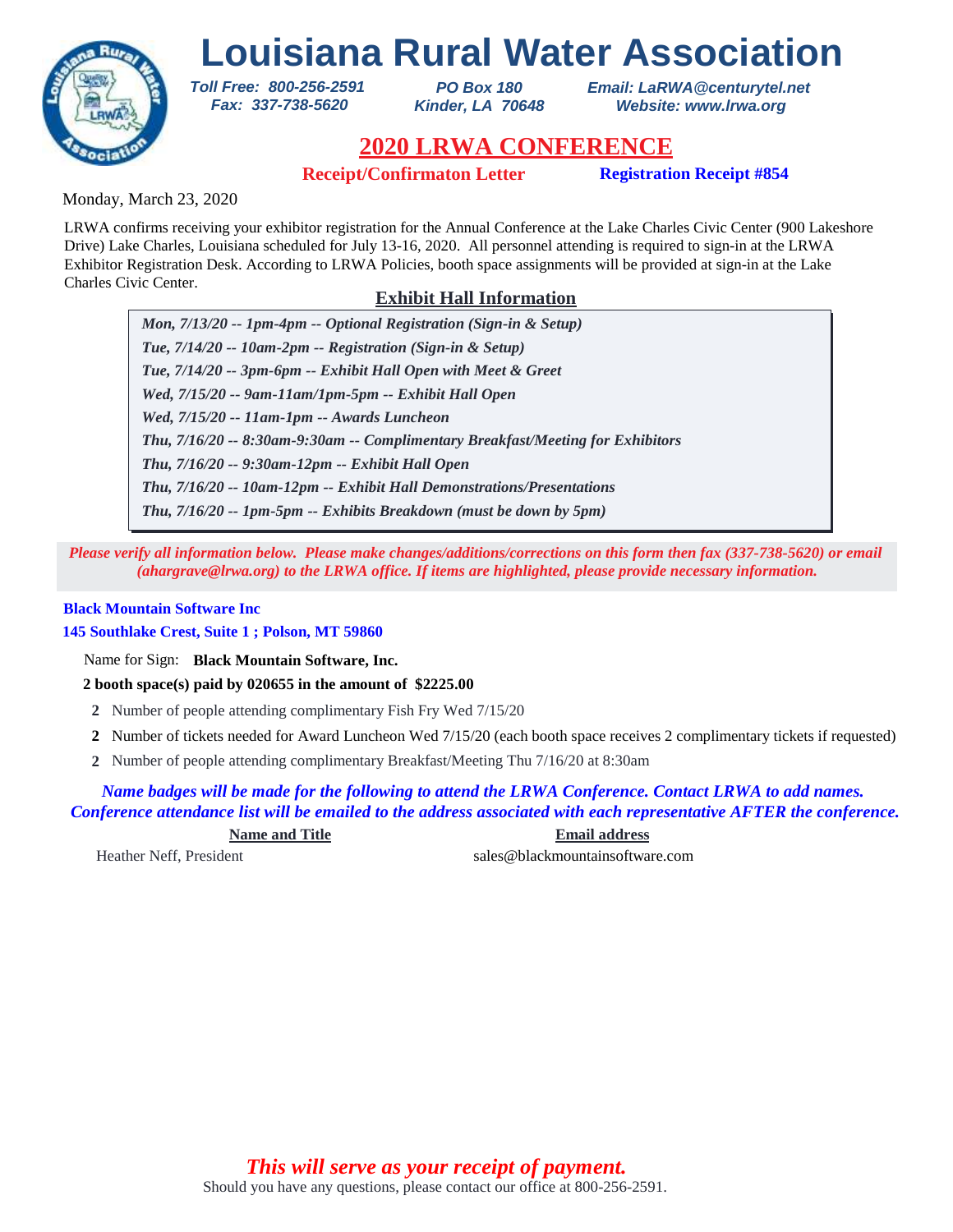

*PO Box 180 Kinder, LA 70648* *Email: LaRWA@centurytel.net Website: www.lrwa.org*

# **2020 LRWA CONFERENCE**

**Receipt/Confirmaton Letter Registration Receipt #2442**

Monday, March 23, 2020

LRWA confirms receiving your exhibitor registration for the Annual Conference at the Lake Charles Civic Center (900 Lakeshore Drive) Lake Charles, Louisiana scheduled for July 13-16, 2020. All personnel attending is required to sign-in at the LRWA Exhibitor Registration Desk. According to LRWA Policies, booth space assignments will be provided at sign-in at the Lake Charles Civic Center.

# **Exhibit Hall Information**

*Mon, 7/13/20 -- 1pm-4pm -- Optional Registration (Sign-in & Setup) Tue, 7/14/20 -- 10am-2pm -- Registration (Sign-in & Setup) Tue, 7/14/20 -- 3pm-6pm -- Exhibit Hall Open with Meet & Greet Wed, 7/15/20 -- 9am-11am/1pm-5pm -- Exhibit Hall Open Wed, 7/15/20 -- 11am-1pm -- Awards Luncheon Thu, 7/16/20 -- 9:30am-12pm -- Exhibit Hall Open Thu, 7/16/20 -- 8:30am-9:30am -- Complimentary Breakfast/Meeting for Exhibitors Thu, 7/16/20 -- 10am-12pm -- Exhibit Hall Demonstrations/Presentations Thu, 7/16/20 -- 1pm-5pm -- Exhibits Breakdown (must be down by 5pm)*

*Please verify all information below. Please make changes/additions/corrections on this form then fax (337-738-5620) or email (ahargrave@lrwa.org) to the LRWA office. If items are highlighted, please provide necessary information.*

## **Brad Greer & Associates, Inc.**

## **PO Box 835510 ; Richardson, TX 75083**

Name for Sign: **Brad Greer & Associates**

**1 booth space(s) paid by CC in the amount of \$858.00**

*Toll Free: 800-256-2591 Fax: 337-738-5620*

**2** Number of people attending complimentary Fish Fry Wed 7/15/20

Number of tickets needed for Award Luncheon Wed 7/15/20 (each booth space receives 2 complimentary tickets if requested)

Number of people attending complimentary Breakfast/Meeting Thu 7/16/20 at 8:30am **2**

*Name badges will be made for the following to attend the LRWA Conference. Contact LRWA to add names. Conference attendance list will be emailed to the address associated with each representative AFTER the conference.*

**Name and Title Email address**

Matt Bachnuber,

Jimmy Clark, jimmy @bgaainc.com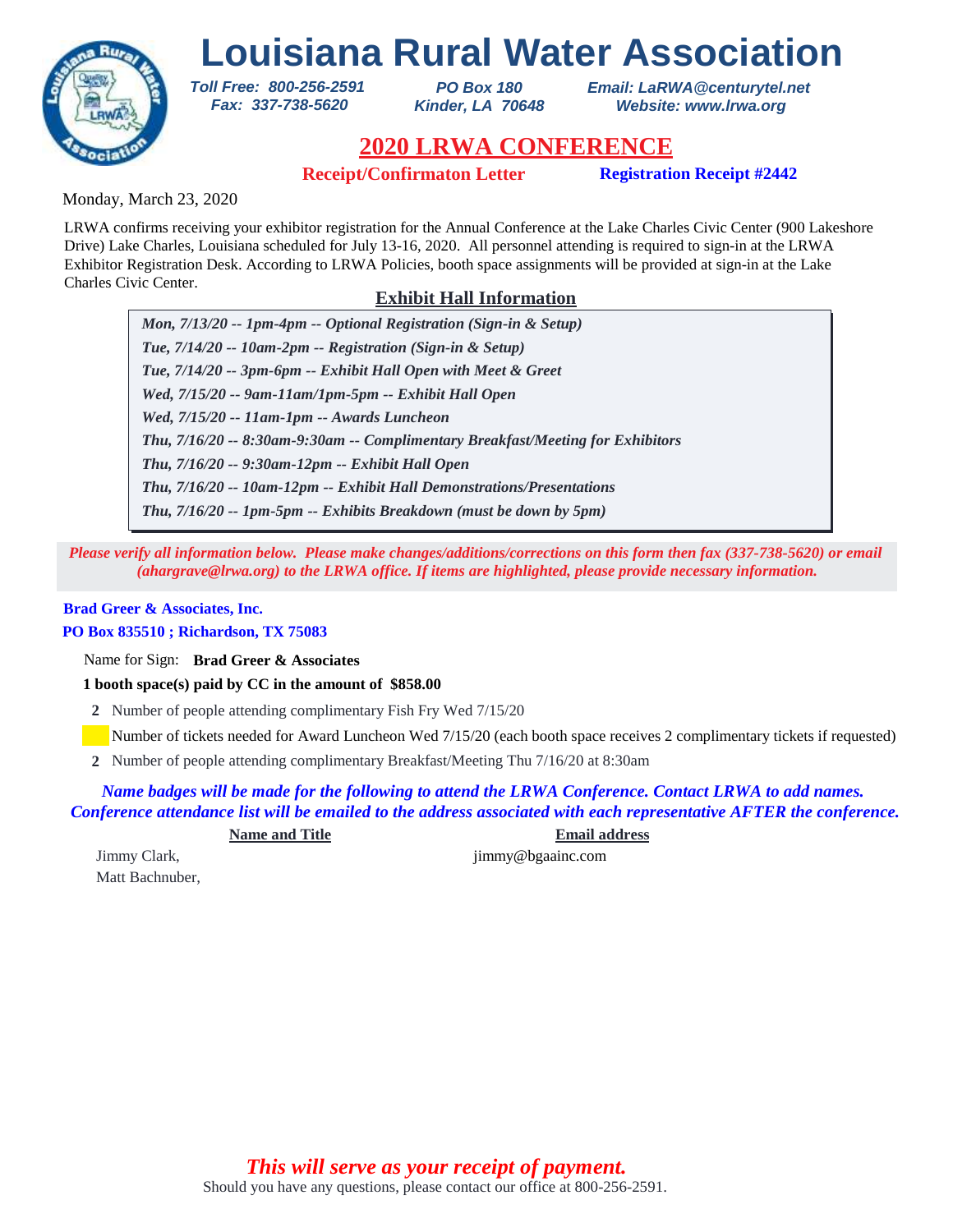

*PO Box 180 Kinder, LA 70648* *Email: LaRWA@centurytel.net Website: www.lrwa.org*

# **2020 LRWA CONFERENCE**

**Receipt/Confirmaton Letter Registration Receipt #810**

Monday, March 23, 2020

LRWA confirms receiving your exhibitor registration for the Annual Conference at the Lake Charles Civic Center (900 Lakeshore Drive) Lake Charles, Louisiana scheduled for July 13-16, 2020. All personnel attending is required to sign-in at the LRWA Exhibitor Registration Desk. According to LRWA Policies, booth space assignments will be provided at sign-in at the Lake Charles Civic Center.

# **Exhibit Hall Information**

*Mon, 7/13/20 -- 1pm-4pm -- Optional Registration (Sign-in & Setup) Tue, 7/14/20 -- 10am-2pm -- Registration (Sign-in & Setup) Tue, 7/14/20 -- 3pm-6pm -- Exhibit Hall Open with Meet & Greet Wed, 7/15/20 -- 9am-11am/1pm-5pm -- Exhibit Hall Open Wed, 7/15/20 -- 11am-1pm -- Awards Luncheon Thu, 7/16/20 -- 9:30am-12pm -- Exhibit Hall Open Thu, 7/16/20 -- 8:30am-9:30am -- Complimentary Breakfast/Meeting for Exhibitors Thu, 7/16/20 -- 10am-12pm -- Exhibit Hall Demonstrations/Presentations Thu, 7/16/20 -- 1pm-5pm -- Exhibits Breakdown (must be down by 5pm)*

*Please verify all information below. Please make changes/additions/corrections on this form then fax (337-738-5620) or email (ahargrave@lrwa.org) to the LRWA office. If items are highlighted, please provide necessary information.*

## **C & L Aqua Professionals Inc.**

## **3301 Carbide Dr ; Sulphur, LA 70665-8663**

Name for Sign: **C & L Aqua Professionals Inc**

**2 booth space(s) paid by 043497 in the amount of \$1650.00**

*Toll Free: 800-256-2591 Fax: 337-738-5620*

Number of people attending complimentary Fish Fry Wed 7/15/20

- Number of tickets needed for Award Luncheon Wed 7/15/20 (each booth space receives 2 complimentary tickets if requested) **2**
- Number of people attending complimentary Breakfast/Meeting Thu 7/16/20 at 8:30am **4**

## *Name badges will be made for the following to attend the LRWA Conference. Contact LRWA to add names. Conference attendance list will be emailed to the address associated with each representative AFTER the conference.*

| <b>Name and Title</b>                          | <b>Email address</b> |
|------------------------------------------------|----------------------|
| Lynn Haas, Sales & Marketing                   | sales@claquapro.com  |
| Lacie Perkins, Vice President                  | lacie@claquapro.com  |
| Steve Beishe, President                        | spit409@aol.com      |
| John Teringo, Director of business Development | jt@claquapro.com     |
| Chip Nolen, Sales                              | chip@claquapro.com   |
| Mike Parker, Sales                             | mike@claquapro.com   |
| Donna Boudreaux, Sales                         | donna@claquapro.com  |
| Greg Goleman, Sales                            | greg@claquapro.com   |
|                                                |                      |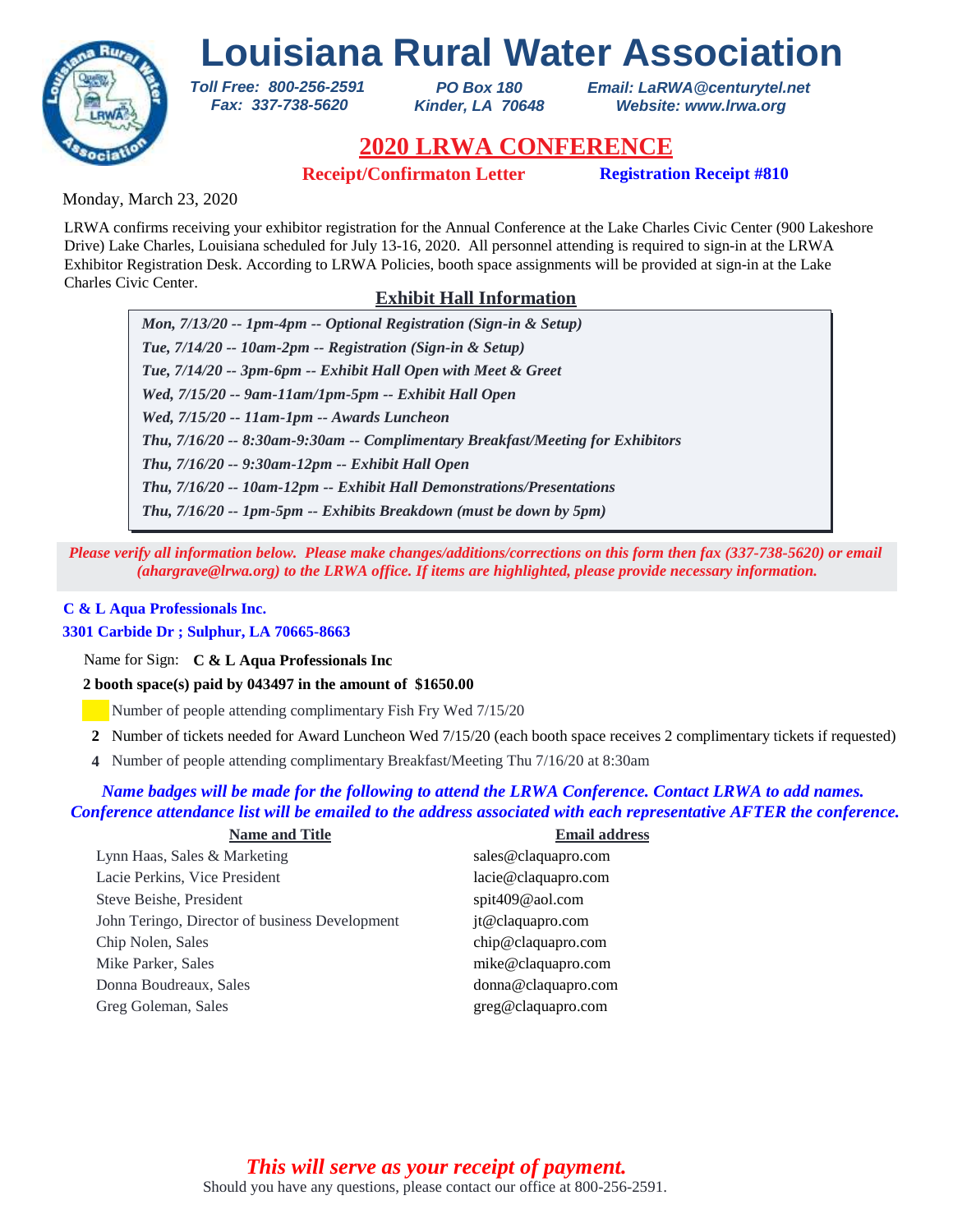

*PO Box 180 Kinder, LA 70648* *Email: LaRWA@centurytel.net Website: www.lrwa.org*

# **2020 LRWA CONFERENCE**

**Receipt/Confirmaton Letter Registration Receipt #5140** 

Monday, March 23, 2020

LRWA confirms receiving your exhibitor registration for the Annual Conference at the Lake Charles Civic Center (900 Lakeshore Drive) Lake Charles, Louisiana scheduled for July 13-16, 2020. All personnel attending is required to sign-in at the LRWA Exhibitor Registration Desk. According to LRWA Policies, booth space assignments will be provided at sign-in at the Lake Charles Civic Center.

# **Exhibit Hall Information**

*Mon, 7/13/20 -- 1pm-4pm -- Optional Registration (Sign-in & Setup) Tue, 7/14/20 -- 10am-2pm -- Registration (Sign-in & Setup) Tue, 7/14/20 -- 3pm-6pm -- Exhibit Hall Open with Meet & Greet Wed, 7/15/20 -- 9am-11am/1pm-5pm -- Exhibit Hall Open Wed, 7/15/20 -- 11am-1pm -- Awards Luncheon Thu, 7/16/20 -- 9:30am-12pm -- Exhibit Hall Open Thu, 7/16/20 -- 8:30am-9:30am -- Complimentary Breakfast/Meeting for Exhibitors Thu, 7/16/20 -- 10am-12pm -- Exhibit Hall Demonstrations/Presentations Thu, 7/16/20 -- 1pm-5pm -- Exhibits Breakdown (must be down by 5pm)*

*Please verify all information below. Please make changes/additions/corrections on this form then fax (337-738-5620) or email (ahargrave@lrwa.org) to the LRWA office. If items are highlighted, please provide necessary information.*

### **CCI Piping Systems**

**1026 O'Neal Dr ; Breaux Bridge, LA 70517**

Name for Sign: **CCI Piping Systems**

**1 booth space(s) paid by CC in the amount of \$858.00**

*Toll Free: 800-256-2591 Fax: 337-738-5620*

Number of people attending complimentary Fish Fry Wed 7/15/20

Number of tickets needed for Award Luncheon Wed 7/15/20 (each booth space receives 2 complimentary tickets if requested)

Number of people attending complimentary Breakfast/Meeting Thu 7/16/20 at 8:30am **2**

*Name badges will be made for the following to attend the LRWA Conference. Contact LRWA to add names. Conference attendance list will be emailed to the address associated with each representative AFTER the conference.*

**Name and Title Email address**

Paul Cazayoux,

Claire Morley, claire Computer of the Claire Computer of the Claire Computer of the Claire Computer of the Claire Computer of the Claire Computer of the Claire Computer of the Claire Computer of the Claire Computer of the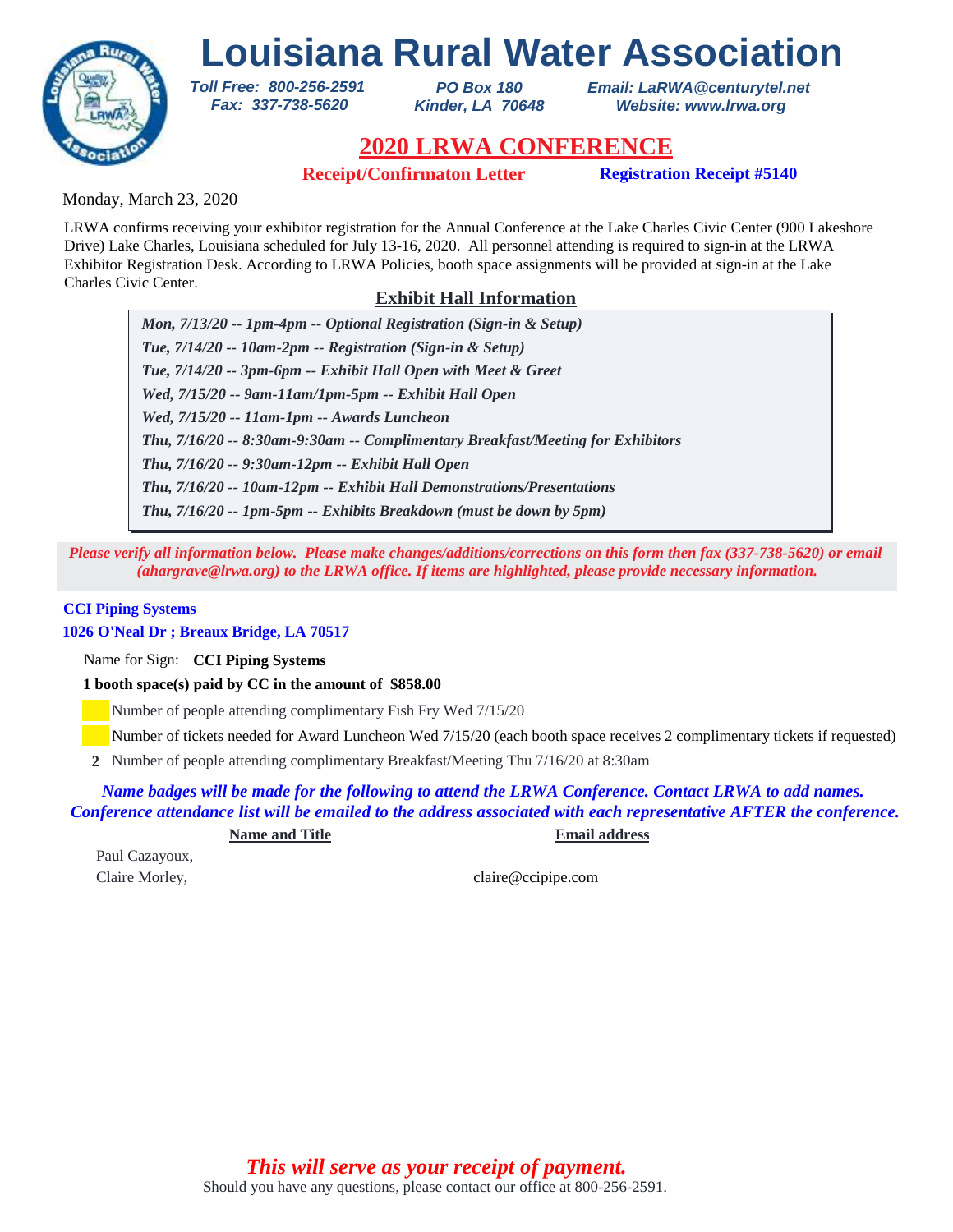

*PO Box 180 Kinder, LA 70648* *Email: LaRWA@centurytel.net Website: www.lrwa.org*

# **2020 LRWA CONFERENCE**

**Receipt/Confirmaton Letter Registration Receipt #4963**

Monday, March 23, 2020

LRWA confirms receiving your exhibitor registration for the Annual Conference at the Lake Charles Civic Center (900 Lakeshore Drive) Lake Charles, Louisiana scheduled for July 13-16, 2020. All personnel attending is required to sign-in at the LRWA Exhibitor Registration Desk. According to LRWA Policies, booth space assignments will be provided at sign-in at the Lake Charles Civic Center.

# **Exhibit Hall Information**

*Mon, 7/13/20 -- 1pm-4pm -- Optional Registration (Sign-in & Setup) Tue, 7/14/20 -- 10am-2pm -- Registration (Sign-in & Setup) Tue, 7/14/20 -- 3pm-6pm -- Exhibit Hall Open with Meet & Greet Wed, 7/15/20 -- 9am-11am/1pm-5pm -- Exhibit Hall Open Wed, 7/15/20 -- 11am-1pm -- Awards Luncheon Thu, 7/16/20 -- 9:30am-12pm -- Exhibit Hall Open Thu, 7/16/20 -- 8:30am-9:30am -- Complimentary Breakfast/Meeting for Exhibitors Thu, 7/16/20 -- 10am-12pm -- Exhibit Hall Demonstrations/Presentations Thu, 7/16/20 -- 1pm-5pm -- Exhibits Breakdown (must be down by 5pm)*

*Please verify all information below. Please make changes/additions/corrections on this form then fax (337-738-5620) or email (ahargrave@lrwa.org) to the LRWA office. If items are highlighted, please provide necessary information.*

### **Cenla Environmental Science**

**3609 Mac Lee Dr ; Alexandria, LA 71302**

Name for Sign: **Cenla Environmental Science**

**1 booth space(s) paid by 8901 in the amount of \$858.00**

*Toll Free: 800-256-2591 Fax: 337-738-5620*

- **2** Number of people attending complimentary Fish Fry Wed 7/15/20
- Number of tickets needed for Award Luncheon Wed 7/15/20 (each booth space receives 2 complimentary tickets if requested) **2**
- Number of people attending complimentary Breakfast/Meeting Thu 7/16/20 at 8:30am **2**

*Name badges will be made for the following to attend the LRWA Conference. Contact LRWA to add names. Conference attendance list will be emailed to the address associated with each representative AFTER the conference.*

**Name and Title Email address**

Jeff Staples, Owner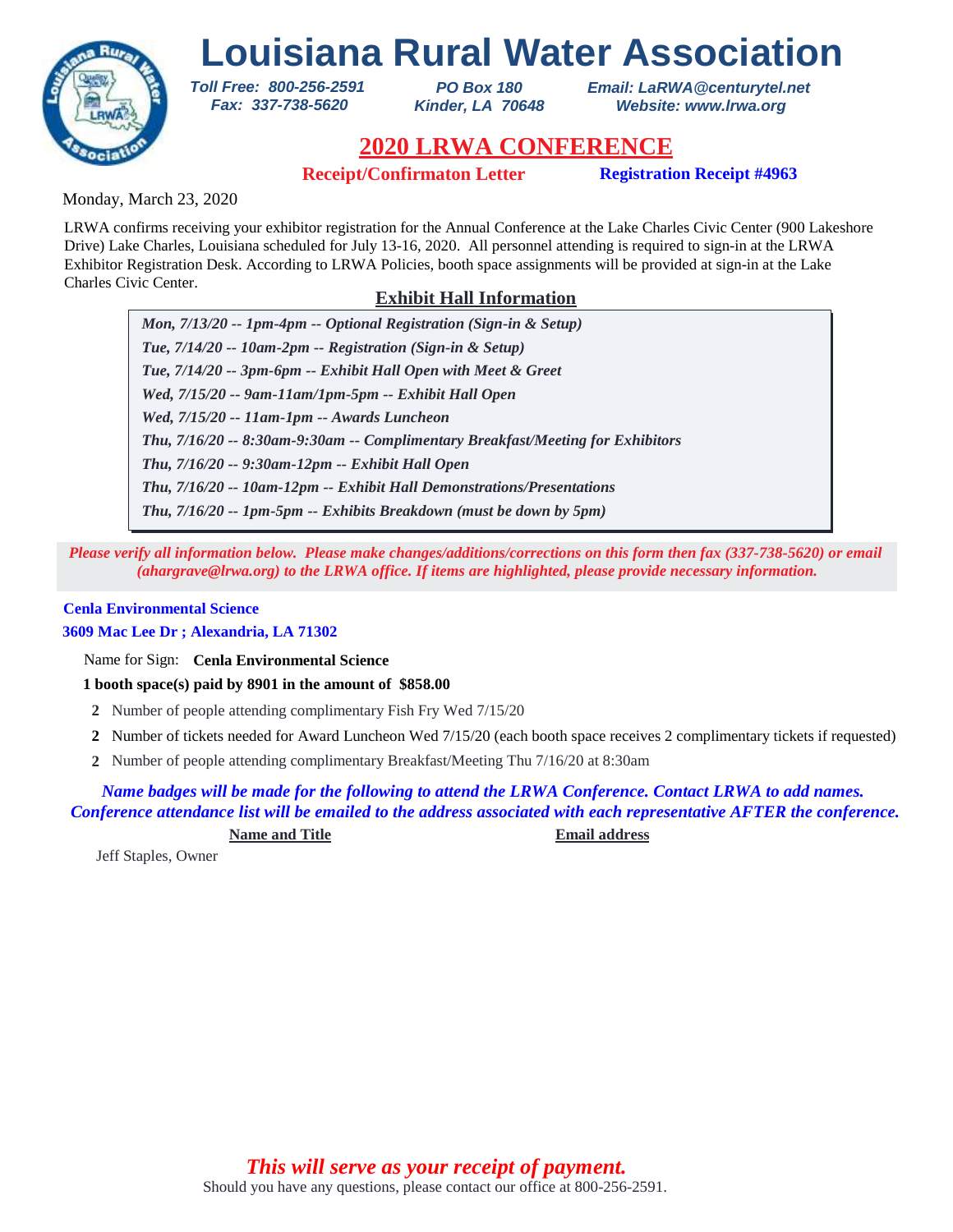

*PO Box 180 Kinder, LA 70648* *Email: LaRWA@centurytel.net Website: www.lrwa.org*

# **2020 LRWA CONFERENCE**

**Receipt/Confirmaton Letter Registration Receipt #2992**

Monday, March 23, 2020

LRWA confirms receiving your exhibitor registration for the Annual Conference at the Lake Charles Civic Center (900 Lakeshore Drive) Lake Charles, Louisiana scheduled for July 13-16, 2020. All personnel attending is required to sign-in at the LRWA Exhibitor Registration Desk. According to LRWA Policies, booth space assignments will be provided at sign-in at the Lake Charles Civic Center.

# **Exhibit Hall Information**

*Mon, 7/13/20 -- 1pm-4pm -- Optional Registration (Sign-in & Setup) Tue, 7/14/20 -- 10am-2pm -- Registration (Sign-in & Setup) Tue, 7/14/20 -- 3pm-6pm -- Exhibit Hall Open with Meet & Greet Wed, 7/15/20 -- 9am-11am/1pm-5pm -- Exhibit Hall Open Wed, 7/15/20 -- 11am-1pm -- Awards Luncheon Thu, 7/16/20 -- 9:30am-12pm -- Exhibit Hall Open Thu, 7/16/20 -- 8:30am-9:30am -- Complimentary Breakfast/Meeting for Exhibitors Thu, 7/16/20 -- 10am-12pm -- Exhibit Hall Demonstrations/Presentations Thu, 7/16/20 -- 1pm-5pm -- Exhibits Breakdown (must be down by 5pm)*

*Please verify all information below. Please make changes/additions/corrections on this form then fax (337-738-5620) or email (ahargrave@lrwa.org) to the LRWA office. If items are highlighted, please provide necessary information.*

### **CoBank**

**6340 S Fiddlers Green Circle ; Greenwood Village, CO 80111**

*Toll Free: 800-256-2591 Fax: 337-738-5620*

Name for Sign: **CoBank**

**1 booth space(s) paid by 152609 in the amount of \$2900.00**

- **1** Number of people attending complimentary Fish Fry Wed 7/15/20
- Number of tickets needed for Award Luncheon Wed 7/15/20 (each booth space receives 2 complimentary tickets if requested) **1**
- Number of people attending complimentary Breakfast/Meeting Thu 7/16/20 at 8:30am **1**

## *Name badges will be made for the following to attend the LRWA Conference. Contact LRWA to add names. Conference attendance list will be emailed to the address associated with each representative AFTER the conference.*

**Name and Title Email address**

Michael Griffiths, Vice President Relationship Manag mgriffiths@cobank.com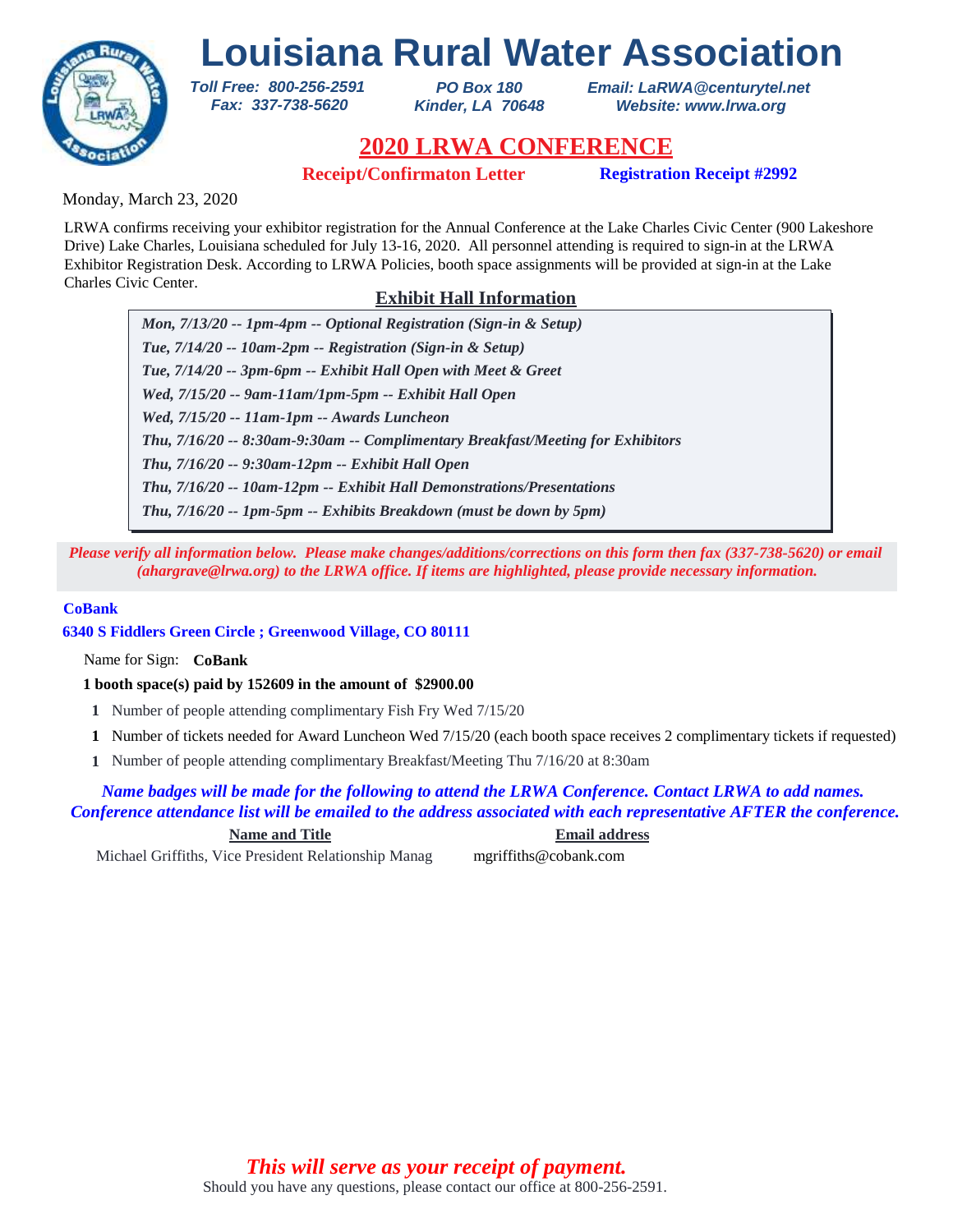

*PO Box 180 Kinder, LA 70648* *Email: LaRWA@centurytel.net Website: www.lrwa.org*

# **2020 LRWA CONFERENCE**

**Receipt/Confirmaton Letter Registration Receipt #922**

Monday, March 23, 2020

LRWA confirms receiving your exhibitor registration for the Annual Conference at the Lake Charles Civic Center (900 Lakeshore Drive) Lake Charles, Louisiana scheduled for July 13-16, 2020. All personnel attending is required to sign-in at the LRWA Exhibitor Registration Desk. According to LRWA Policies, booth space assignments will be provided at sign-in at the Lake Charles Civic Center.

# **Exhibit Hall Information**

*Mon, 7/13/20 -- 1pm-4pm -- Optional Registration (Sign-in & Setup) Tue, 7/14/20 -- 10am-2pm -- Registration (Sign-in & Setup) Tue, 7/14/20 -- 3pm-6pm -- Exhibit Hall Open with Meet & Greet Wed, 7/15/20 -- 9am-11am/1pm-5pm -- Exhibit Hall Open Wed, 7/15/20 -- 11am-1pm -- Awards Luncheon Thu, 7/16/20 -- 9:30am-12pm -- Exhibit Hall Open Thu, 7/16/20 -- 8:30am-9:30am -- Complimentary Breakfast/Meeting for Exhibitors Thu, 7/16/20 -- 10am-12pm -- Exhibit Hall Demonstrations/Presentations Thu, 7/16/20 -- 1pm-5pm -- Exhibits Breakdown (must be down by 5pm)*

*Please verify all information below. Please make changes/additions/corrections on this form then fax (337-738-5620) or email (ahargrave@lrwa.org) to the LRWA office. If items are highlighted, please provide necessary information.*

# **Coburn's Supply Company Inc**

## **27987 Hwy 16 Ste 3; Denham Springs, LA 70726**

Name for Sign: **Coburn Supply Company**

**2 booth space(s) paid by 1036275 in the amount of \$1650.00**

*Toll Free: 800-256-2591 Fax: 337-738-5620*

Number of people attending complimentary Fish Fry Wed 7/15/20

Number of tickets needed for Award Luncheon Wed 7/15/20 (each booth space receives 2 complimentary tickets if requested)

Number of people attending complimentary Breakfast/Meeting Thu 7/16/20 at 8:30am

## *Name badges will be made for the following to attend the LRWA Conference. Contact LRWA to add names. Conference attendance list will be emailed to the address associated with each representative AFTER the conference.*

**Name and Title Email address** Brett Stafford, WW Dpt. Head Mike Broussard, WW Outside Sales Kevin King, kking@coburns.com Darin Coker, Taylor Bennett, John Gill, WW Outside Sales Cedric Gaspard, Sr. Quotations Johnny Fontenot, WW Outside Sales Mark Tate, WW Outside Sales Phillip Aucion, Quotations Travis Bertrand, WW Outside Sales Mike Slef,

> Should you have any questions, please contact our office at 800-256-2591. *This will serve as your receipt of payment.*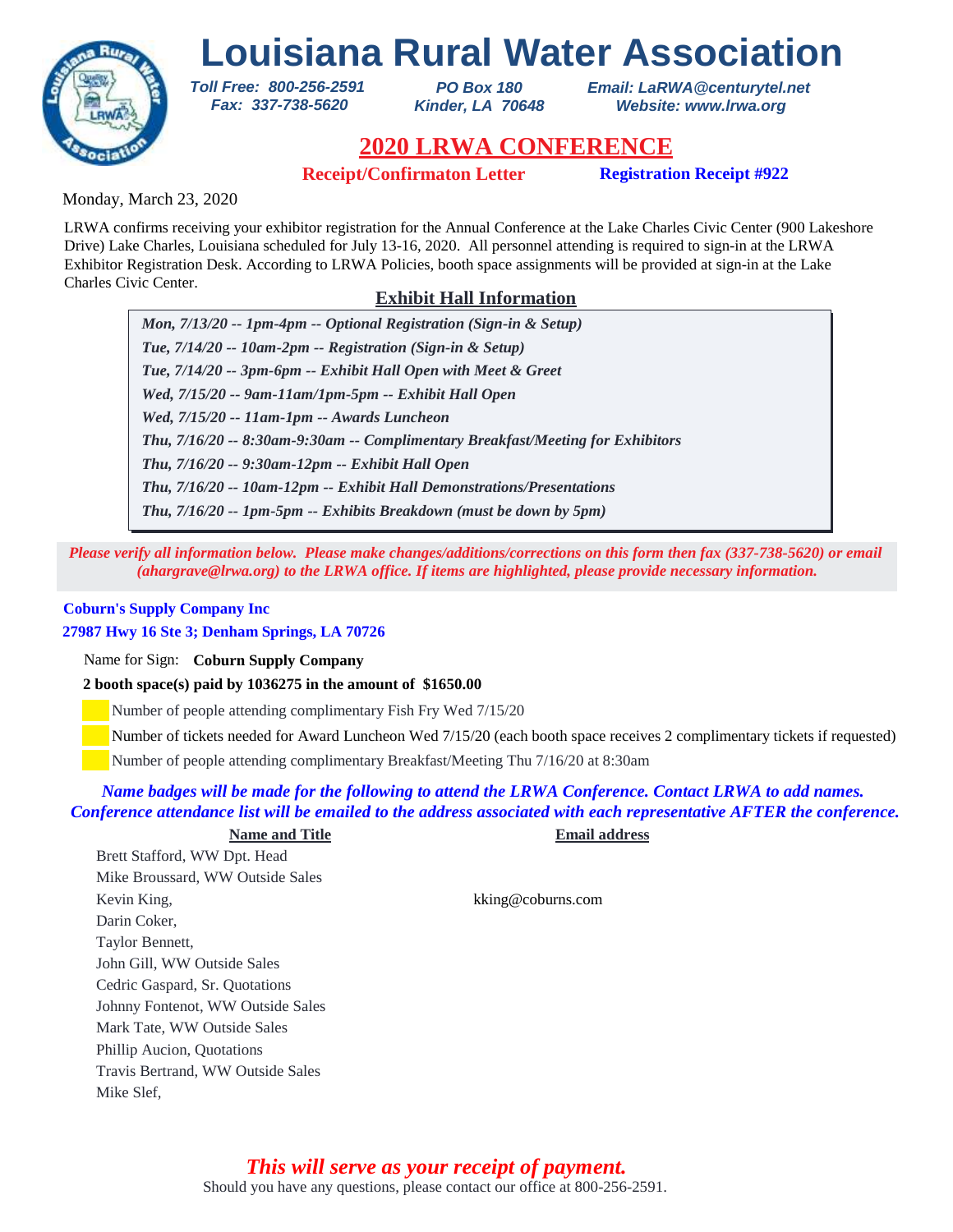

*PO Box 180 Kinder, LA 70648* *Email: LaRWA@centurytel.net Website: www.lrwa.org*

# **2020 LRWA CONFERENCE**

**Receipt/Confirmaton Letter Registration Receipt #2745**

Monday, March 23, 2020

LRWA confirms receiving your exhibitor registration for the Annual Conference at the Lake Charles Civic Center (900 Lakeshore Drive) Lake Charles, Louisiana scheduled for July 13-16, 2020. All personnel attending is required to sign-in at the LRWA Exhibitor Registration Desk. According to LRWA Policies, booth space assignments will be provided at sign-in at the Lake Charles Civic Center.

# **Exhibit Hall Information**

*Mon, 7/13/20 -- 1pm-4pm -- Optional Registration (Sign-in & Setup) Tue, 7/14/20 -- 10am-2pm -- Registration (Sign-in & Setup) Tue, 7/14/20 -- 3pm-6pm -- Exhibit Hall Open with Meet & Greet Wed, 7/15/20 -- 9am-11am/1pm-5pm -- Exhibit Hall Open Wed, 7/15/20 -- 11am-1pm -- Awards Luncheon Thu, 7/16/20 -- 9:30am-12pm -- Exhibit Hall Open Thu, 7/16/20 -- 8:30am-9:30am -- Complimentary Breakfast/Meeting for Exhibitors Thu, 7/16/20 -- 10am-12pm -- Exhibit Hall Demonstrations/Presentations Thu, 7/16/20 -- 1pm-5pm -- Exhibits Breakdown (must be down by 5pm)*

*Please verify all information below. Please make changes/additions/corrections on this form then fax (337-738-5620) or email (ahargrave@lrwa.org) to the LRWA office. If items are highlighted, please provide necessary information.*

## **Compliance EnviroSystems, LLC**

**1401 Seabord Dr ; Baton Rouge, LA 70810**

Name for Sign: **Compliance EnviroSystems, LLC**

**1 booth space(s) paid by CC in the amount of \$858.00**

*Toll Free: 800-256-2591 Fax: 337-738-5620*

- **1** Number of people attending complimentary Fish Fry Wed 7/15/20
- Number of tickets needed for Award Luncheon Wed 7/15/20 (each booth space receives 2 complimentary tickets if requested) **1**
- Number of people attending complimentary Breakfast/Meeting Thu 7/16/20 at 8:30am **1**

*Name badges will be made for the following to attend the LRWA Conference. Contact LRWA to add names. Conference attendance list will be emailed to the address associated with each representative AFTER the conference.*

**Name and Title Email address**

Josh Graham, Business Development jgrahm@ces-sses.com

Should you have any questions, please contact our office at 800-256-2591. *This will serve as your receipt of payment.*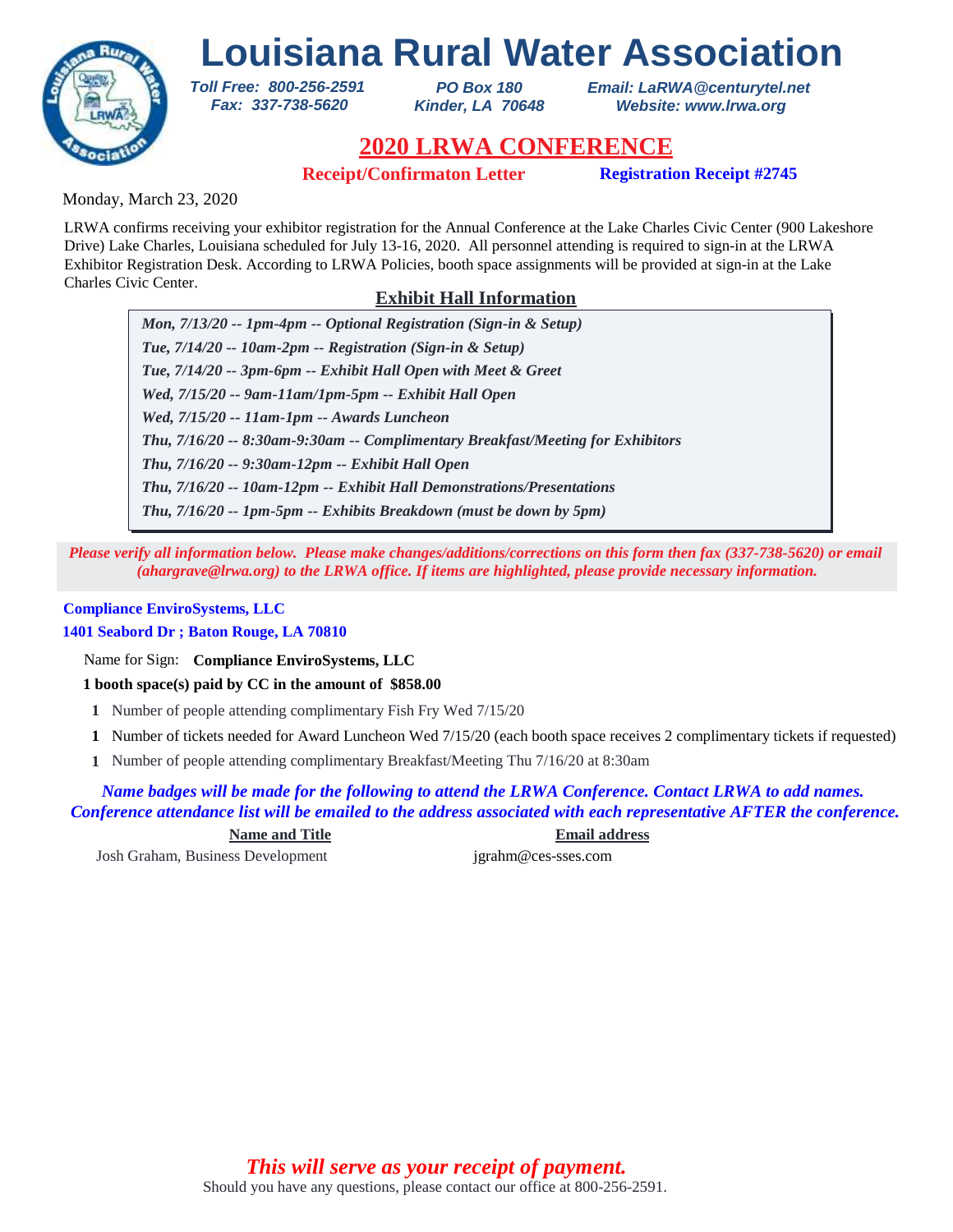

*PO Box 180 Kinder, LA 70648* *Email: LaRWA@centurytel.net Website: www.lrwa.org*

# **2020 LRWA CONFERENCE**

**Receipt/Confirmaton Letter Registration Receipt #1347**

Monday, March 23, 2020

LRWA confirms receiving your exhibitor registration for the Annual Conference at the Lake Charles Civic Center (900 Lakeshore Drive) Lake Charles, Louisiana scheduled for July 13-16, 2020. All personnel attending is required to sign-in at the LRWA Exhibitor Registration Desk. According to LRWA Policies, booth space assignments will be provided at sign-in at the Lake Charles Civic Center.

# **Exhibit Hall Information**

*Mon, 7/13/20 -- 1pm-4pm -- Optional Registration (Sign-in & Setup) Tue, 7/14/20 -- 10am-2pm -- Registration (Sign-in & Setup) Tue, 7/14/20 -- 3pm-6pm -- Exhibit Hall Open with Meet & Greet Wed, 7/15/20 -- 9am-11am/1pm-5pm -- Exhibit Hall Open Wed, 7/15/20 -- 11am-1pm -- Awards Luncheon Thu, 7/16/20 -- 9:30am-12pm -- Exhibit Hall Open Thu, 7/16/20 -- 8:30am-9:30am -- Complimentary Breakfast/Meeting for Exhibitors Thu, 7/16/20 -- 10am-12pm -- Exhibit Hall Demonstrations/Presentations Thu, 7/16/20 -- 1pm-5pm -- Exhibits Breakdown (must be down by 5pm)*

*Please verify all information below. Please make changes/additions/corrections on this form then fax (337-738-5620) or email (ahargrave@lrwa.org) to the LRWA office. If items are highlighted, please provide necessary information.*

## **Continental Drilling & Service, Inc.**

## **PO Box 876 ; Shreveport, LA 71162**

Name for Sign: **Continental Drilling & Service**

**1 booth space(s) paid by CC in the amount of \$858.00**

*Toll Free: 800-256-2591 Fax: 337-738-5620*

Number of people attending complimentary Fish Fry Wed 7/15/20

Number of tickets needed for Award Luncheon Wed 7/15/20 (each booth space receives 2 complimentary tickets if requested)

Number of people attending complimentary Breakfast/Meeting Thu 7/16/20 at 8:30am

*Name badges will be made for the following to attend the LRWA Conference. Contact LRWA to add names. Conference attendance list will be emailed to the address associated with each representative AFTER the conference.*

**Name and Title Email address**

Jon LaBorde, Shannon Aymond,

Larry LaBorde, and the community of the latest state of laborde and the latest state of laborde.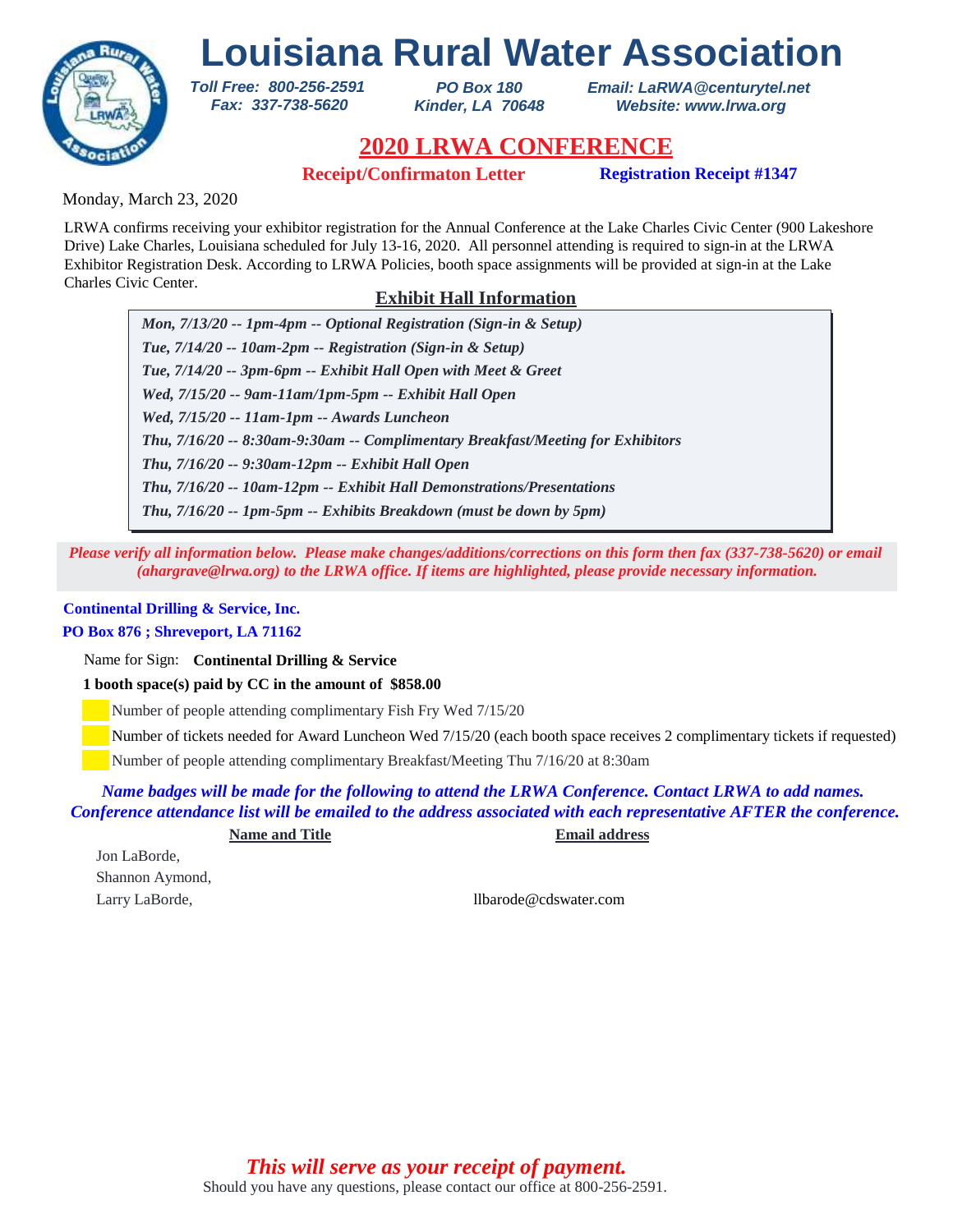

*PO Box 180 Kinder, LA 70648* *Email: LaRWA@centurytel.net Website: www.lrwa.org*

# **2020 LRWA CONFERENCE**

**Receipt/Confirmaton Letter Registration Receipt #1881** 

Monday, March 23, 2020

LRWA confirms receiving your exhibitor registration for the Annual Conference at the Lake Charles Civic Center (900 Lakeshore Drive) Lake Charles, Louisiana scheduled for July 13-16, 2020. All personnel attending is required to sign-in at the LRWA Exhibitor Registration Desk. According to LRWA Policies, booth space assignments will be provided at sign-in at the Lake Charles Civic Center.

# **Exhibit Hall Information**

*Mon, 7/13/20 -- 1pm-4pm -- Optional Registration (Sign-in & Setup) Tue, 7/14/20 -- 10am-2pm -- Registration (Sign-in & Setup) Tue, 7/14/20 -- 3pm-6pm -- Exhibit Hall Open with Meet & Greet Wed, 7/15/20 -- 9am-11am/1pm-5pm -- Exhibit Hall Open Wed, 7/15/20 -- 11am-1pm -- Awards Luncheon Thu, 7/16/20 -- 9:30am-12pm -- Exhibit Hall Open Thu, 7/16/20 -- 8:30am-9:30am -- Complimentary Breakfast/Meeting for Exhibitors Thu, 7/16/20 -- 10am-12pm -- Exhibit Hall Demonstrations/Presentations Thu, 7/16/20 -- 1pm-5pm -- Exhibits Breakdown (must be down by 5pm)*

*Please verify all information below. Please make changes/additions/corrections on this form then fax (337-738-5620) or email (ahargrave@lrwa.org) to the LRWA office. If items are highlighted, please provide necessary information.*

### **Core and Main**

## **3209 Hwy 161 ; North Little Rock, AR 72117**

Name for Sign: **Core & Main**

**4 booth space(s) paid by 0001216689 in the amount of \$3300.00**

*Toll Free: 800-256-2591 Fax: 337-738-5620*

Number of people attending complimentary Fish Fry Wed 7/15/20

Number of tickets needed for Award Luncheon Wed 7/15/20 (each booth space receives 2 complimentary tickets if requested)

Number of people attending complimentary Breakfast/Meeting Thu 7/16/20 at 8:30am

## *Name badges will be made for the following to attend the LRWA Conference. Contact LRWA to add names. Conference attendance list will be emailed to the address associated with each representative AFTER the conference.*

**Name and Title Email address**

Shane Carson, DM shane.carson@coreandmain.com Ricky Ruffino, Sales Specialist richard.ruffino@coreandmain.com Rebecca Zeagler, The Rebeca.zeagler@coreandmain.com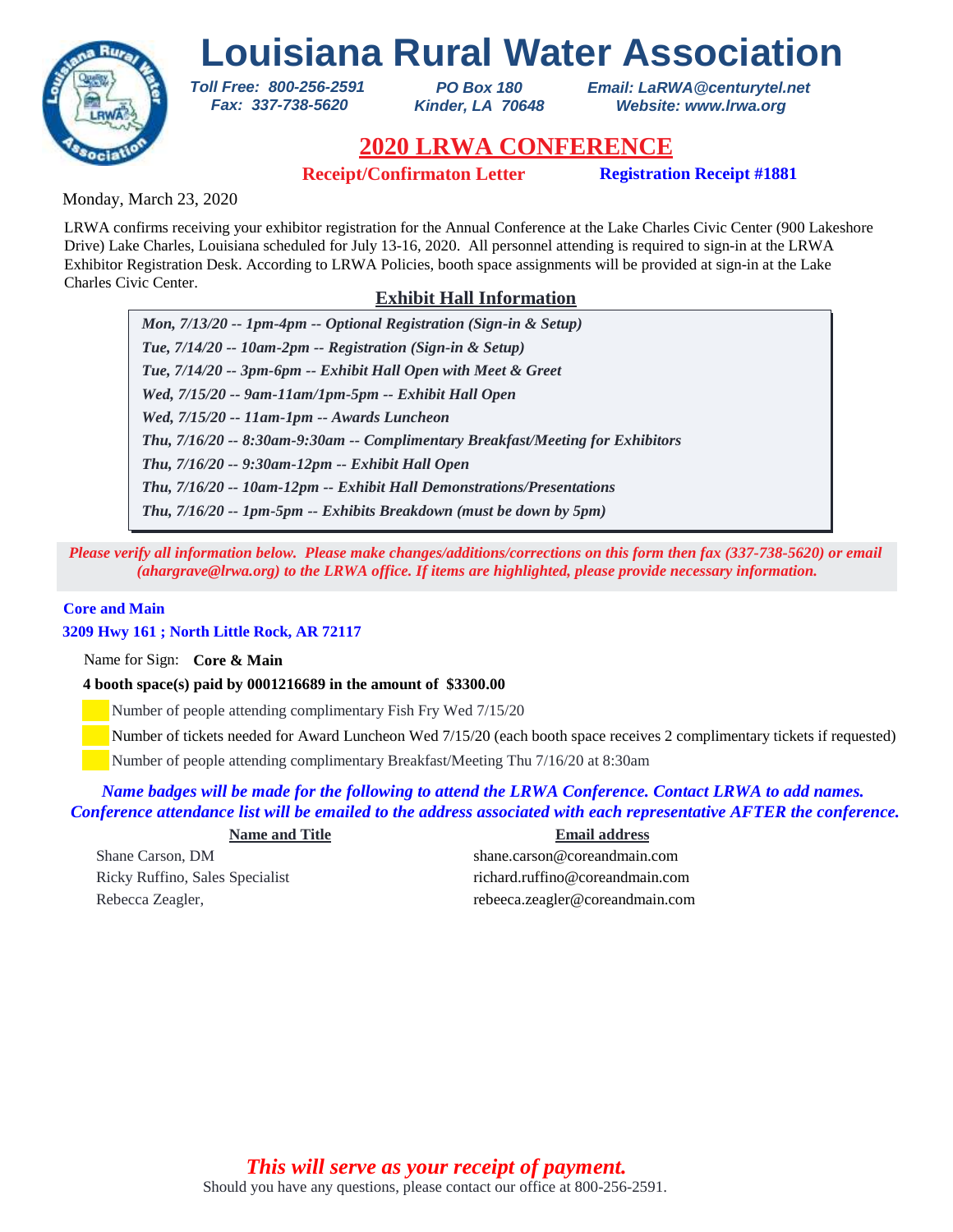

*PO Box 180 Kinder, LA 70648* *Email: LaRWA@centurytel.net Website: www.lrwa.org*

# **2020 LRWA CONFERENCE**

**Receipt/Confirmaton Letter Registration Receipt #1671** 

Monday, March 23, 2020

LRWA confirms receiving your exhibitor registration for the Annual Conference at the Lake Charles Civic Center (900 Lakeshore Drive) Lake Charles, Louisiana scheduled for July 13-16, 2020. All personnel attending is required to sign-in at the LRWA Exhibitor Registration Desk. According to LRWA Policies, booth space assignments will be provided at sign-in at the Lake Charles Civic Center.

# **Exhibit Hall Information**

*Mon, 7/13/20 -- 1pm-4pm -- Optional Registration (Sign-in & Setup) Tue, 7/14/20 -- 10am-2pm -- Registration (Sign-in & Setup) Tue, 7/14/20 -- 3pm-6pm -- Exhibit Hall Open with Meet & Greet Wed, 7/15/20 -- 9am-11am/1pm-5pm -- Exhibit Hall Open Wed, 7/15/20 -- 11am-1pm -- Awards Luncheon Thu, 7/16/20 -- 9:30am-12pm -- Exhibit Hall Open Thu, 7/16/20 -- 8:30am-9:30am -- Complimentary Breakfast/Meeting for Exhibitors Thu, 7/16/20 -- 10am-12pm -- Exhibit Hall Demonstrations/Presentations Thu, 7/16/20 -- 1pm-5pm -- Exhibits Breakdown (must be down by 5pm)*

*Please verify all information below. Please make changes/additions/corrections on this form then fax (337-738-5620) or email (ahargrave@lrwa.org) to the LRWA office. If items are highlighted, please provide necessary information.*

## **Covington Sales & Service Inc.**

## **PO Box 1144 ; Denham Springs, LA 70726**

Name for Sign: **CovingtonSales & Service Inc.**

**1 booth space(s) paid by 51760 in the amount of \$825.00**

*Toll Free: 800-256-2591 Fax: 337-738-5620*

Number of people attending complimentary Fish Fry Wed 7/15/20

Number of tickets needed for Award Luncheon Wed 7/15/20 (each booth space receives 2 complimentary tickets if requested)

Number of people attending complimentary Breakfast/Meeting Thu 7/16/20 at 8:30am

## *Name badges will be made for the following to attend the LRWA Conference. Contact LRWA to add names. Conference attendance list will be emailed to the address associated with each representative AFTER the conference.*

**Name and Title Email address**

Scott Warner, Salesman Curry Kinchen, Customer Service Jay Robertson, Salesman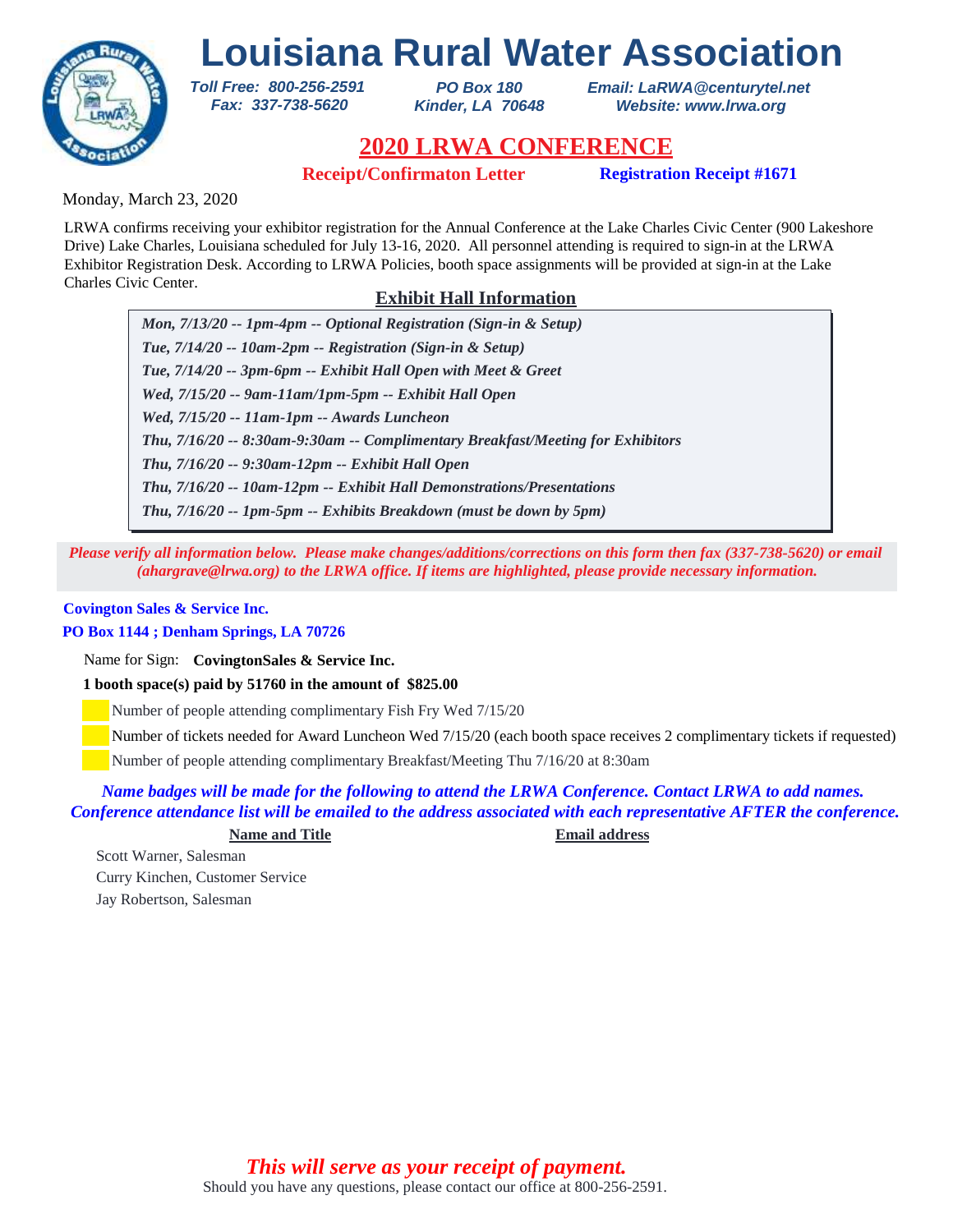

*PO Box 180 Kinder, LA 70648* *Email: LaRWA@centurytel.net Website: www.lrwa.org*

# **2020 LRWA CONFERENCE**

**Receipt/Confirmaton Letter Registration Receipt #5067** 

Monday, March 23, 2020

LRWA confirms receiving your exhibitor registration for the Annual Conference at the Lake Charles Civic Center (900 Lakeshore Drive) Lake Charles, Louisiana scheduled for July 13-16, 2020. All personnel attending is required to sign-in at the LRWA Exhibitor Registration Desk. According to LRWA Policies, booth space assignments will be provided at sign-in at the Lake Charles Civic Center.

# **Exhibit Hall Information**

*Mon, 7/13/20 -- 1pm-4pm -- Optional Registration (Sign-in & Setup) Tue, 7/14/20 -- 10am-2pm -- Registration (Sign-in & Setup) Tue, 7/14/20 -- 3pm-6pm -- Exhibit Hall Open with Meet & Greet Wed, 7/15/20 -- 9am-11am/1pm-5pm -- Exhibit Hall Open Wed, 7/15/20 -- 11am-1pm -- Awards Luncheon Thu, 7/16/20 -- 9:30am-12pm -- Exhibit Hall Open Thu, 7/16/20 -- 8:30am-9:30am -- Complimentary Breakfast/Meeting for Exhibitors Thu, 7/16/20 -- 10am-12pm -- Exhibit Hall Demonstrations/Presentations Thu, 7/16/20 -- 1pm-5pm -- Exhibits Breakdown (must be down by 5pm)*

*Please verify all information below. Please make changes/additions/corrections on this form then fax (337-738-5620) or email (ahargrave@lrwa.org) to the LRWA office. If items are highlighted, please provide necessary information.*

## **Cox Research & Technology, Inc.**

## **PO Box 77808 ; Baton Rouge, LA 70879**

Name for Sign: **Cox Research**

## **1 booth space(s) paid by 20702 in the amount of \$825.00**

*Toll Free: 800-256-2591 Fax: 337-738-5620*

Number of people attending complimentary Fish Fry Wed 7/15/20

Number of tickets needed for Award Luncheon Wed 7/15/20 (each booth space receives 2 complimentary tickets if requested)

Number of people attending complimentary Breakfast/Meeting Thu 7/16/20 at 8:30am

## *Name badges will be made for the following to attend the LRWA Conference. Contact LRWA to add names. Conference attendance list will be emailed to the address associated with each representative AFTER the conference.*

### **Name and Title Email address**

Nevin Bretz, Designer/Estimator nevin@coxresearch.com Travis LeJeune, Vice-President travis@coxresearch.com Mariah Landry, National Sales Manager mariah@coxresearch.com Chris Cox, President chris@coxresearch.com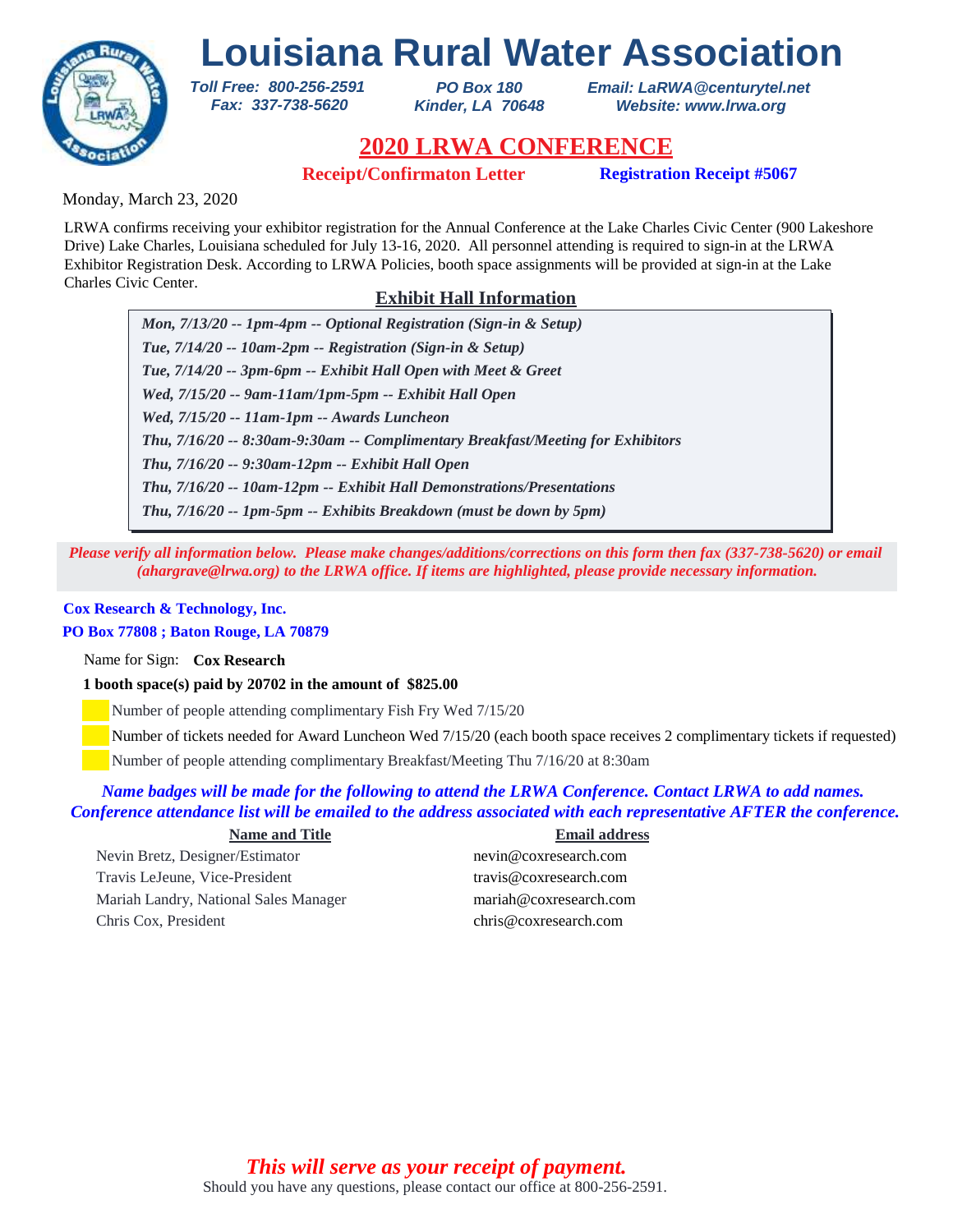

*PO Box 180 Kinder, LA 70648* *Email: LaRWA@centurytel.net Website: www.lrwa.org*

# **2020 LRWA CONFERENCE**

**Receipt/Confirmaton Letter Registration Receipt #505**

Monday, March 23, 2020

LRWA confirms receiving your exhibitor registration for the Annual Conference at the Lake Charles Civic Center (900 Lakeshore Drive) Lake Charles, Louisiana scheduled for July 13-16, 2020. All personnel attending is required to sign-in at the LRWA Exhibitor Registration Desk. According to LRWA Policies, booth space assignments will be provided at sign-in at the Lake Charles Civic Center.

# **Exhibit Hall Information**

*Mon, 7/13/20 -- 1pm-4pm -- Optional Registration (Sign-in & Setup) Tue, 7/14/20 -- 10am-2pm -- Registration (Sign-in & Setup) Tue, 7/14/20 -- 3pm-6pm -- Exhibit Hall Open with Meet & Greet Wed, 7/15/20 -- 9am-11am/1pm-5pm -- Exhibit Hall Open Wed, 7/15/20 -- 11am-1pm -- Awards Luncheon Thu, 7/16/20 -- 9:30am-12pm -- Exhibit Hall Open Thu, 7/16/20 -- 8:30am-9:30am -- Complimentary Breakfast/Meeting for Exhibitors Thu, 7/16/20 -- 10am-12pm -- Exhibit Hall Demonstrations/Presentations Thu, 7/16/20 -- 1pm-5pm -- Exhibits Breakdown (must be down by 5pm)*

*Please verify all information below. Please make changes/additions/corrections on this form then fax (337-738-5620) or email (ahargrave@lrwa.org) to the LRWA office. If items are highlighted, please provide necessary information.*

## **Crom, LLC**

**250 SW 36th Terrace ; Gainesville, FL 32607**

Name for Sign: **CROM**

**1 booth space(s) paid by CC in the amount of \$858.00**

*Toll Free: 800-256-2591 Fax: 337-738-5620*

- **1** Number of people attending complimentary Fish Fry Wed 7/15/20
- Number of tickets needed for Award Luncheon Wed 7/15/20 (each booth space receives 2 complimentary tickets if requested) **1**
- Number of people attending complimentary Breakfast/Meeting Thu 7/16/20 at 8:30am **1**

*Name badges will be made for the following to attend the LRWA Conference. Contact LRWA to add names. Conference attendance list will be emailed to the address associated with each representative AFTER the conference.*

**Name and Title Email address**

Alex Ciasca, Area Manager aciasca@cromcorp.com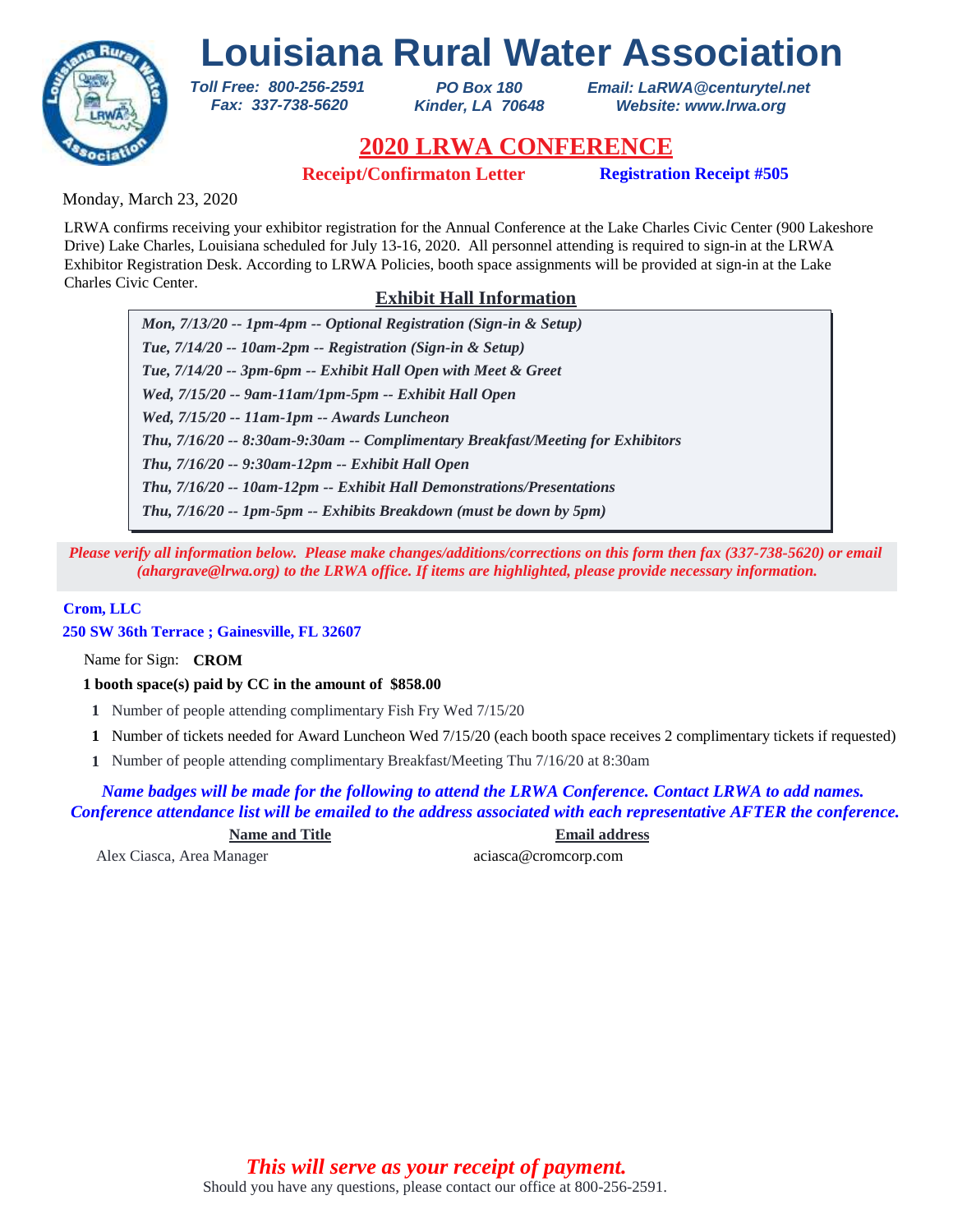

*PO Box 180 Kinder, LA 70648* *Email: LaRWA@centurytel.net Website: www.lrwa.org*

# **2020 LRWA CONFERENCE**

**Receipt/Confirmaton Letter Registration Receipt #257**

Monday, March 23, 2020

LRWA confirms receiving your exhibitor registration for the Annual Conference at the Lake Charles Civic Center (900 Lakeshore Drive) Lake Charles, Louisiana scheduled for July 13-16, 2020. All personnel attending is required to sign-in at the LRWA Exhibitor Registration Desk. According to LRWA Policies, booth space assignments will be provided at sign-in at the Lake Charles Civic Center.

# **Exhibit Hall Information**

*Mon, 7/13/20 -- 1pm-4pm -- Optional Registration (Sign-in & Setup) Tue, 7/14/20 -- 10am-2pm -- Registration (Sign-in & Setup) Tue, 7/14/20 -- 3pm-6pm -- Exhibit Hall Open with Meet & Greet Wed, 7/15/20 -- 9am-11am/1pm-5pm -- Exhibit Hall Open Wed, 7/15/20 -- 11am-1pm -- Awards Luncheon Thu, 7/16/20 -- 9:30am-12pm -- Exhibit Hall Open Thu, 7/16/20 -- 8:30am-9:30am -- Complimentary Breakfast/Meeting for Exhibitors Thu, 7/16/20 -- 10am-12pm -- Exhibit Hall Demonstrations/Presentations Thu, 7/16/20 -- 1pm-5pm -- Exhibits Breakdown (must be down by 5pm)*

*Please verify all information below. Please make changes/additions/corrections on this form then fax (337-738-5620) or email (ahargrave@lrwa.org) to the LRWA office. If items are highlighted, please provide necessary information.*

## **D & W Systems Sales Inc.**

## **1331 Cynthia Rd ; Clinton, MS 39056**

Name for Sign: **D & W Systems**

## **2 booth space(s) paid by CC in the amount of \$2548.00**

*Toll Free: 800-256-2591 Fax: 337-738-5620*

- **2** Number of people attending complimentary Fish Fry Wed 7/15/20
- Number of tickets needed for Award Luncheon Wed 7/15/20 (each booth space receives 2 complimentary tickets if requested) **2**
- Number of people attending complimentary Breakfast/Meeting Thu 7/16/20 at 8:30am **2**

*Name badges will be made for the following to attend the LRWA Conference. Contact LRWA to add names. Conference attendance list will be emailed to the address associated with each representative AFTER the conference.*

| <b>Name and Title</b> | <b>Email address</b>        |
|-----------------------|-----------------------------|
| Andy Brown,           | andy@dwsonline.net          |
| Mike Cavlovic,        | mcavlovic@grippergasket.com |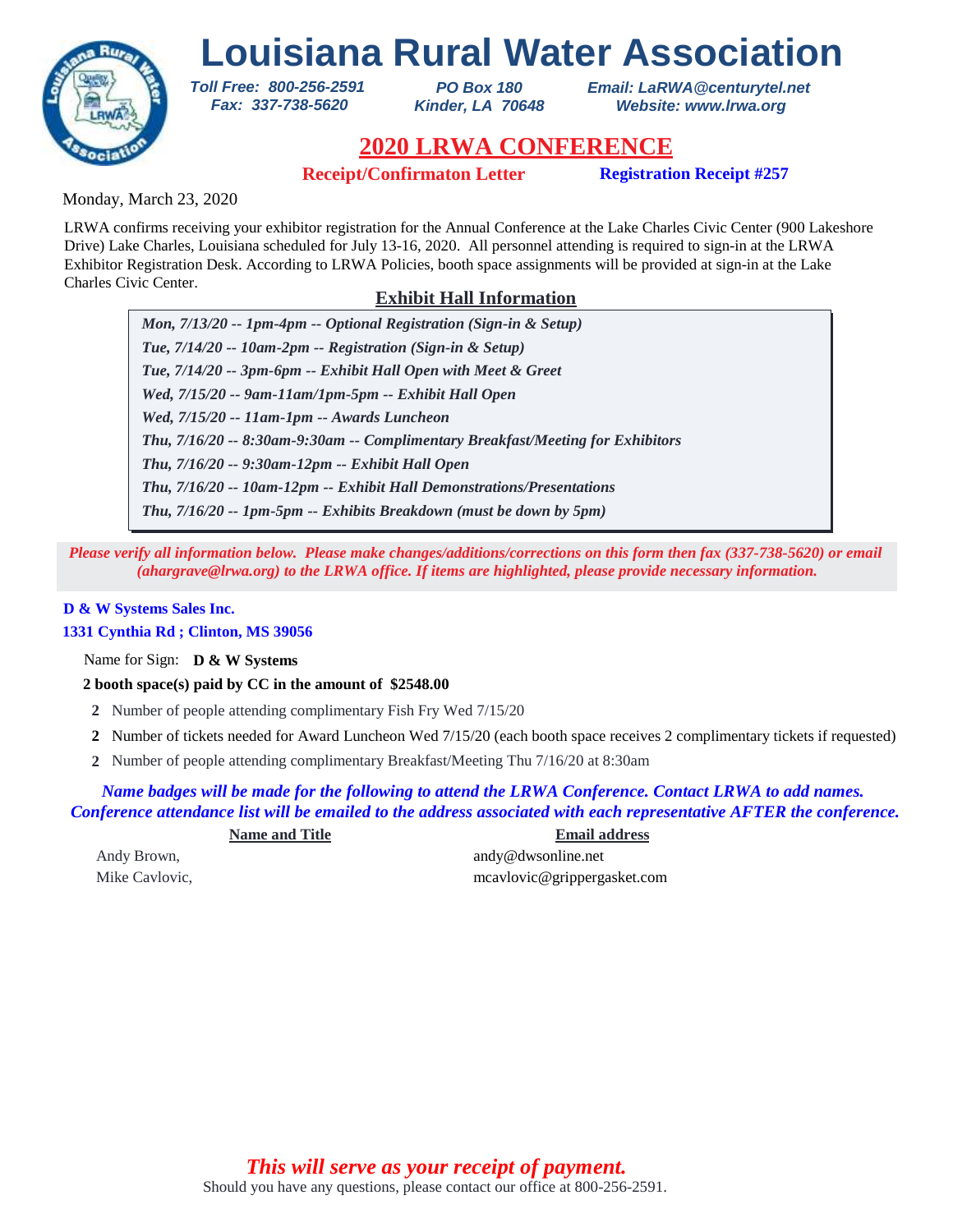

*PO Box 180 Kinder, LA 70648* *Email: LaRWA@centurytel.net Website: www.lrwa.org*

# **2020 LRWA CONFERENCE**

**Receipt/Confirmaton Letter Registration Receipt #1261**

Monday, March 23, 2020

LRWA confirms receiving your exhibitor registration for the Annual Conference at the Lake Charles Civic Center (900 Lakeshore Drive) Lake Charles, Louisiana scheduled for July 13-16, 2020. All personnel attending is required to sign-in at the LRWA Exhibitor Registration Desk. According to LRWA Policies, booth space assignments will be provided at sign-in at the Lake Charles Civic Center.

# **Exhibit Hall Information**

*Mon, 7/13/20 -- 1pm-4pm -- Optional Registration (Sign-in & Setup) Tue, 7/14/20 -- 10am-2pm -- Registration (Sign-in & Setup) Tue, 7/14/20 -- 3pm-6pm -- Exhibit Hall Open with Meet & Greet Wed, 7/15/20 -- 9am-11am/1pm-5pm -- Exhibit Hall Open Wed, 7/15/20 -- 11am-1pm -- Awards Luncheon Thu, 7/16/20 -- 9:30am-12pm -- Exhibit Hall Open Thu, 7/16/20 -- 8:30am-9:30am -- Complimentary Breakfast/Meeting for Exhibitors Thu, 7/16/20 -- 10am-12pm -- Exhibit Hall Demonstrations/Presentations Thu, 7/16/20 -- 1pm-5pm -- Exhibits Breakdown (must be down by 5pm)*

*Please verify all information below. Please make changes/additions/corrections on this form then fax (337-738-5620) or email (ahargrave@lrwa.org) to the LRWA office. If items are highlighted, please provide necessary information.*

## **Delta Process Equipment, Inc. 1705 Link Dr ; Ruston, LA 71270**

Name for Sign: **Delta Process Equipment**

**2 booth space(s) paid by cc in the amount of \$1716.00**

*Toll Free: 800-256-2591 Fax: 337-738-5620*

- **0** Number of people attending complimentary Fish Fry Wed 7/15/20
- Number of tickets needed for Award Luncheon Wed 7/15/20 (each booth space receives 2 complimentary tickets if requested) **4**
- Number of people attending complimentary Breakfast/Meeting Thu 7/16/20 at 8:30am **2**

## *Name badges will be made for the following to attend the LRWA Conference. Contact LRWA to add names. Conference attendance list will be emailed to the address associated with each representative AFTER the conference.*

| <b>Name and Title</b>     | <b>Email address</b>      |
|---------------------------|---------------------------|
| Jim Benton, Sales         | jbenton@deltaprocess.com  |
| Seth Graham, Sales        | sgraham@deltaprocess.com  |
| Stephen Barefield, Sales  |                           |
| Kevin Comeaux, Sales      | kcomeaux@deltaprocess.com |
| Ben Humphries, Sales Mgr  | benh@deltaprocess.com     |
| <b>Trent McCoy, Sales</b> | tmccoy@deltaprocess.com   |
|                           |                           |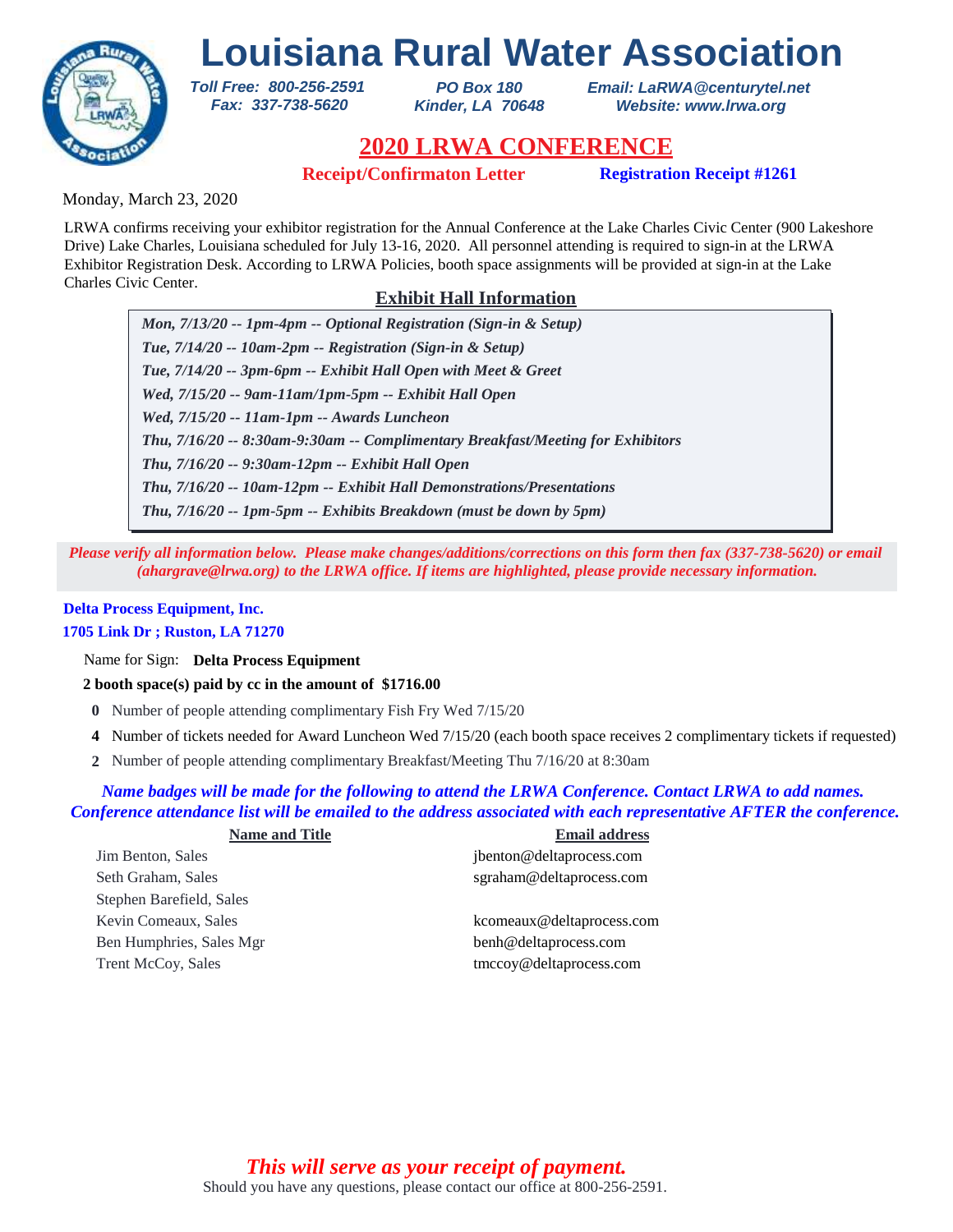

*PO Box 180 Kinder, LA 70648* *Email: LaRWA@centurytel.net Website: www.lrwa.org*

# **2020 LRWA CONFERENCE**

**Receipt/Confirmaton Letter Registration Receipt #2315**

Monday, March 23, 2020

LRWA confirms receiving your exhibitor registration for the Annual Conference at the Lake Charles Civic Center (900 Lakeshore Drive) Lake Charles, Louisiana scheduled for July 13-16, 2020. All personnel attending is required to sign-in at the LRWA Exhibitor Registration Desk. According to LRWA Policies, booth space assignments will be provided at sign-in at the Lake Charles Civic Center.

# **Exhibit Hall Information**

*Mon, 7/13/20 -- 1pm-4pm -- Optional Registration (Sign-in & Setup) Tue, 7/14/20 -- 10am-2pm -- Registration (Sign-in & Setup) Tue, 7/14/20 -- 3pm-6pm -- Exhibit Hall Open with Meet & Greet Wed, 7/15/20 -- 9am-11am/1pm-5pm -- Exhibit Hall Open Wed, 7/15/20 -- 11am-1pm -- Awards Luncheon Thu, 7/16/20 -- 9:30am-12pm -- Exhibit Hall Open Thu, 7/16/20 -- 8:30am-9:30am -- Complimentary Breakfast/Meeting for Exhibitors Thu, 7/16/20 -- 10am-12pm -- Exhibit Hall Demonstrations/Presentations Thu, 7/16/20 -- 1pm-5pm -- Exhibits Breakdown (must be down by 5pm)*

*Please verify all information below. Please make changes/additions/corrections on this form then fax (337-738-5620) or email (ahargrave@lrwa.org) to the LRWA office. If items are highlighted, please provide necessary information.*

## **Dethloff & Associates, Inc.**

## **PO Box 5759 ; Shreveport, LA 71135-5759**

Name for Sign: **Dethloff & Associates, Inc.**

**1 booth space(s) paid by 24500 in the amount of \$825.00**

*Toll Free: 800-256-2591 Fax: 337-738-5620*

- **2** Number of people attending complimentary Fish Fry Wed 7/15/20
- Number of tickets needed for Award Luncheon Wed 7/15/20 (each booth space receives 2 complimentary tickets if requested) **2**
- Number of people attending complimentary Breakfast/Meeting Thu 7/16/20 at 8:30am **2**

*Name badges will be made for the following to attend the LRWA Conference. Contact LRWA to add names. Conference attendance list will be emailed to the address associated with each representative AFTER the conference.*

Sandra Golden, Office Manager sandra@dethloffinsurance.com "Dickey" McElhatten, Sales Executive dickey@dethloffinsurance.com

**Name and Title Email address**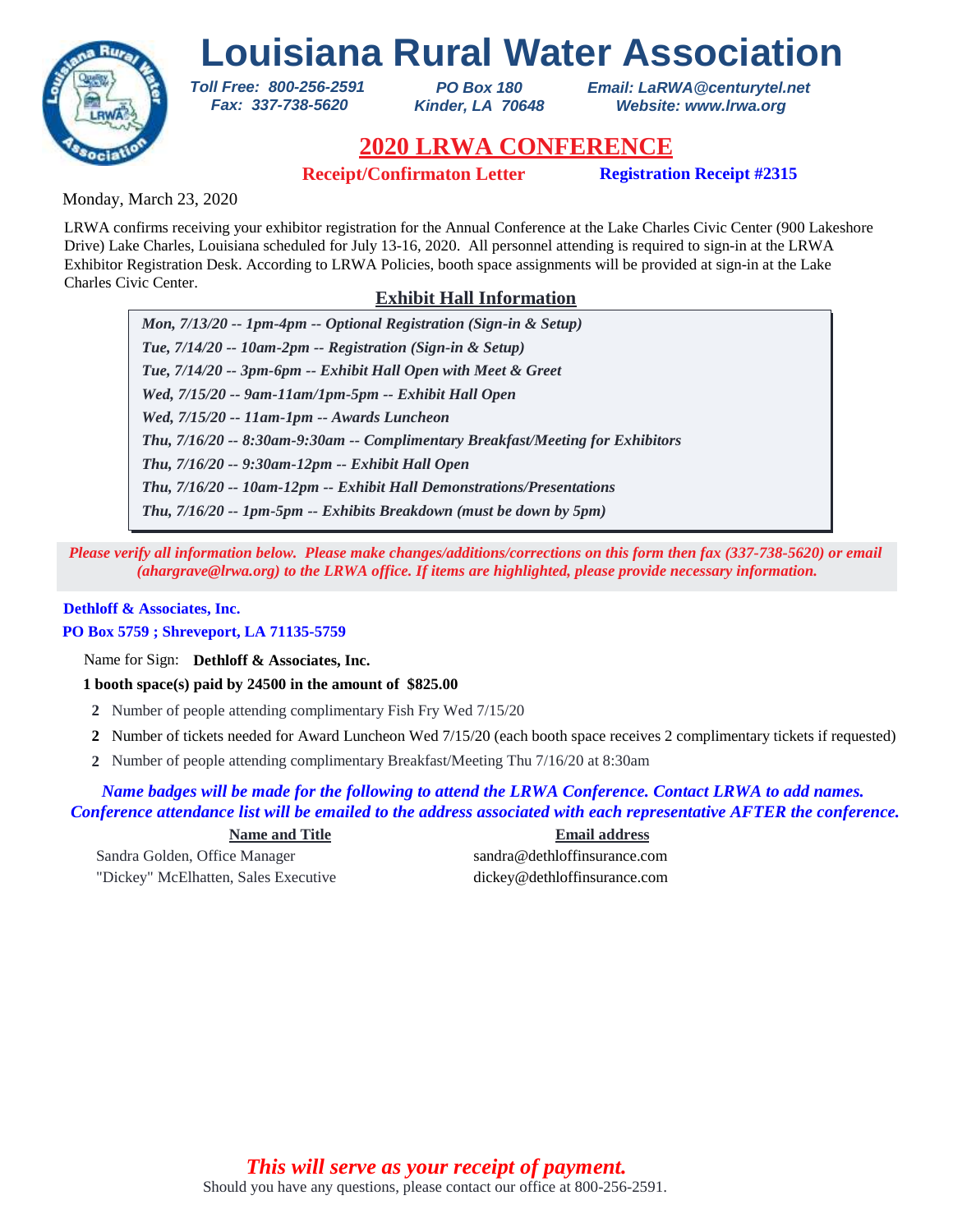

*PO Box 180 Kinder, LA 70648* *Email: LaRWA@centurytel.net Website: www.lrwa.org*

# **2020 LRWA CONFERENCE**

**Receipt/Confirmaton Letter Registration Receipt #1728**

Monday, March 23, 2020

LRWA confirms receiving your exhibitor registration for the Annual Conference at the Lake Charles Civic Center (900 Lakeshore Drive) Lake Charles, Louisiana scheduled for July 13-16, 2020. All personnel attending is required to sign-in at the LRWA Exhibitor Registration Desk. According to LRWA Policies, booth space assignments will be provided at sign-in at the Lake Charles Civic Center.

# **Exhibit Hall Information**

*Mon, 7/13/20 -- 1pm-4pm -- Optional Registration (Sign-in & Setup) Tue, 7/14/20 -- 10am-2pm -- Registration (Sign-in & Setup) Tue, 7/14/20 -- 3pm-6pm -- Exhibit Hall Open with Meet & Greet Wed, 7/15/20 -- 9am-11am/1pm-5pm -- Exhibit Hall Open Wed, 7/15/20 -- 11am-1pm -- Awards Luncheon Thu, 7/16/20 -- 9:30am-12pm -- Exhibit Hall Open Thu, 7/16/20 -- 8:30am-9:30am -- Complimentary Breakfast/Meeting for Exhibitors Thu, 7/16/20 -- 10am-12pm -- Exhibit Hall Demonstrations/Presentations Thu, 7/16/20 -- 1pm-5pm -- Exhibits Breakdown (must be down by 5pm)*

*Please verify all information below. Please make changes/additions/corrections on this form then fax (337-738-5620) or email (ahargrave@lrwa.org) to the LRWA office. If items are highlighted, please provide necessary information.*

## **Element Materials Technology, Inc.**

## **2417 West Pinhook Rd ; Lafayette, LA 70508-3334**

Name for Sign: **Element Materials Technology Lafayette LLC**

*Toll Free: 800-256-2591 Fax: 337-738-5620*

## **1 booth space(s) paid by CC in the amount of \$858.00**

Number of people attending complimentary Fish Fry Wed 7/15/20

Number of tickets needed for Award Luncheon Wed 7/15/20 (each booth space receives 2 complimentary tickets if requested)

Number of people attending complimentary Breakfast/Meeting Thu 7/16/20 at 8:30am

## *Name badges will be made for the following to attend the LRWA Conference. Contact LRWA to add names. Conference attendance list will be emailed to the address associated with each representative AFTER the conference.*

Karen Touchette, Business Development Manager karen.touchette@element.com Carlyle Bourgeois, Business Development Manager carlyle.bourgeois@element.com

**Name and Title Email address**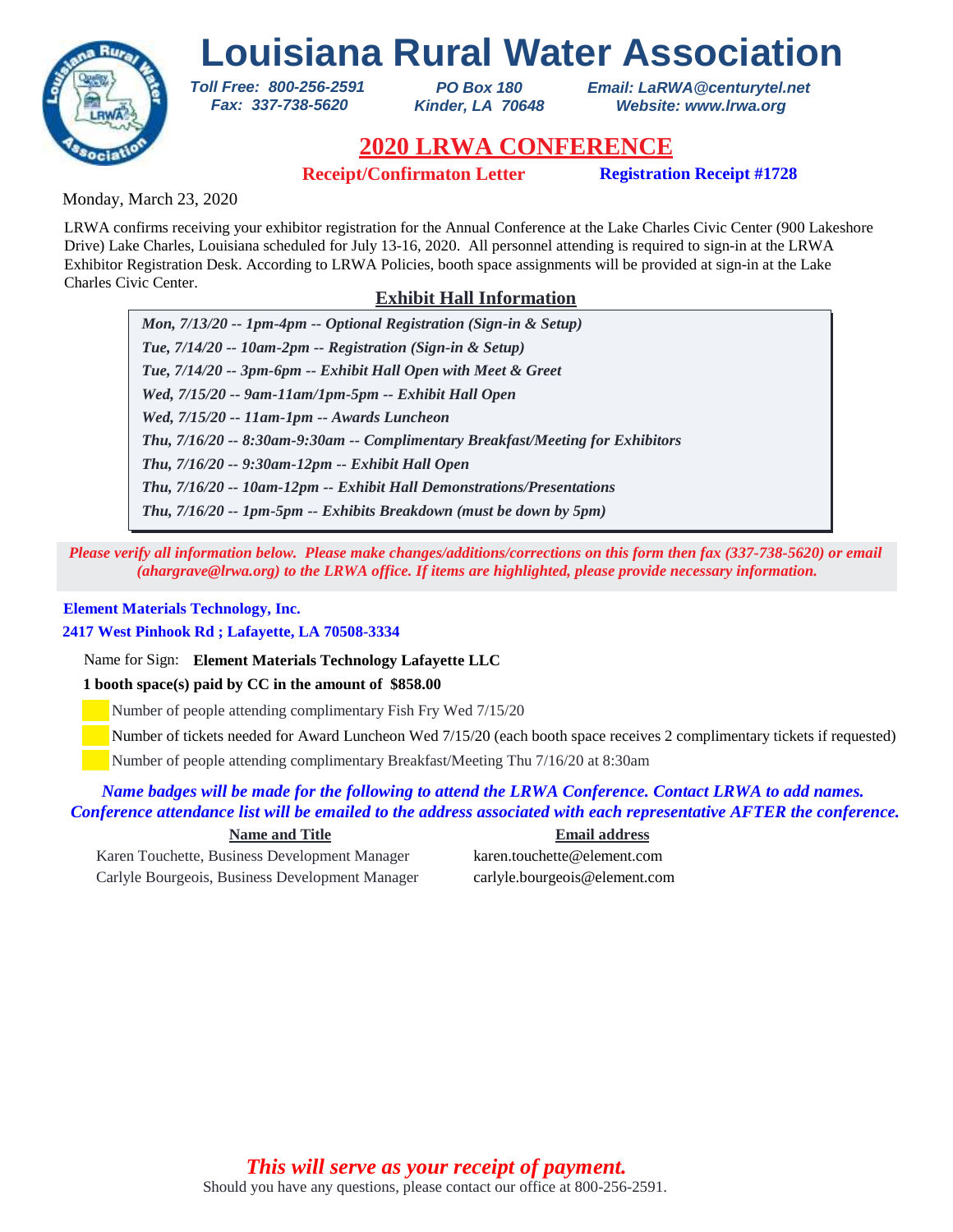

*PO Box 180 Kinder, LA 70648* *Email: LaRWA@centurytel.net Website: www.lrwa.org*

# **2020 LRWA CONFERENCE**

**Receipt/Confirmaton Letter Registration Receipt #161**

Monday, March 23, 2020

LRWA confirms receiving your exhibitor registration for the Annual Conference at the Lake Charles Civic Center (900 Lakeshore Drive) Lake Charles, Louisiana scheduled for July 13-16, 2020. All personnel attending is required to sign-in at the LRWA Exhibitor Registration Desk. According to LRWA Policies, booth space assignments will be provided at sign-in at the Lake Charles Civic Center.

# **Exhibit Hall Information**

*Mon, 7/13/20 -- 1pm-4pm -- Optional Registration (Sign-in & Setup) Tue, 7/14/20 -- 10am-2pm -- Registration (Sign-in & Setup) Tue, 7/14/20 -- 3pm-6pm -- Exhibit Hall Open with Meet & Greet Wed, 7/15/20 -- 9am-11am/1pm-5pm -- Exhibit Hall Open Wed, 7/15/20 -- 11am-1pm -- Awards Luncheon Thu, 7/16/20 -- 9:30am-12pm -- Exhibit Hall Open Thu, 7/16/20 -- 8:30am-9:30am -- Complimentary Breakfast/Meeting for Exhibitors Thu, 7/16/20 -- 10am-12pm -- Exhibit Hall Demonstrations/Presentations Thu, 7/16/20 -- 1pm-5pm -- Exhibits Breakdown (must be down by 5pm)*

*Please verify all information below. Please make changes/additions/corrections on this form then fax (337-738-5620) or email (ahargrave@lrwa.org) to the LRWA office. If items are highlighted, please provide necessary information.*

## **Environmental Technical Sales, Inc. (ETEC)**

**7731 Office Park Blvd ; Baton Rouge, LA 70809**

Name for Sign: **Emvironmental Technical Sales, Inc. (ETEC)**

**2 booth space(s) paid by 036298 in the amount of \$2450.00**

*Toll Free: 800-256-2591 Fax: 337-738-5620*

**6** Number of people attending complimentary Fish Fry Wed 7/15/20

Number of tickets needed for Award Luncheon Wed 7/15/20 (each booth space receives 2 complimentary tickets if requested)

Number of people attending complimentary Breakfast/Meeting Thu 7/16/20 at 8:30am

*Name badges will be made for the following to attend the LRWA Conference. Contact LRWA to add names. Conference attendance list will be emailed to the address associated with each representative AFTER the conference.*

**Name and Title Email address**

Brady Sessums, Abagail Ally, Daniel Hebert,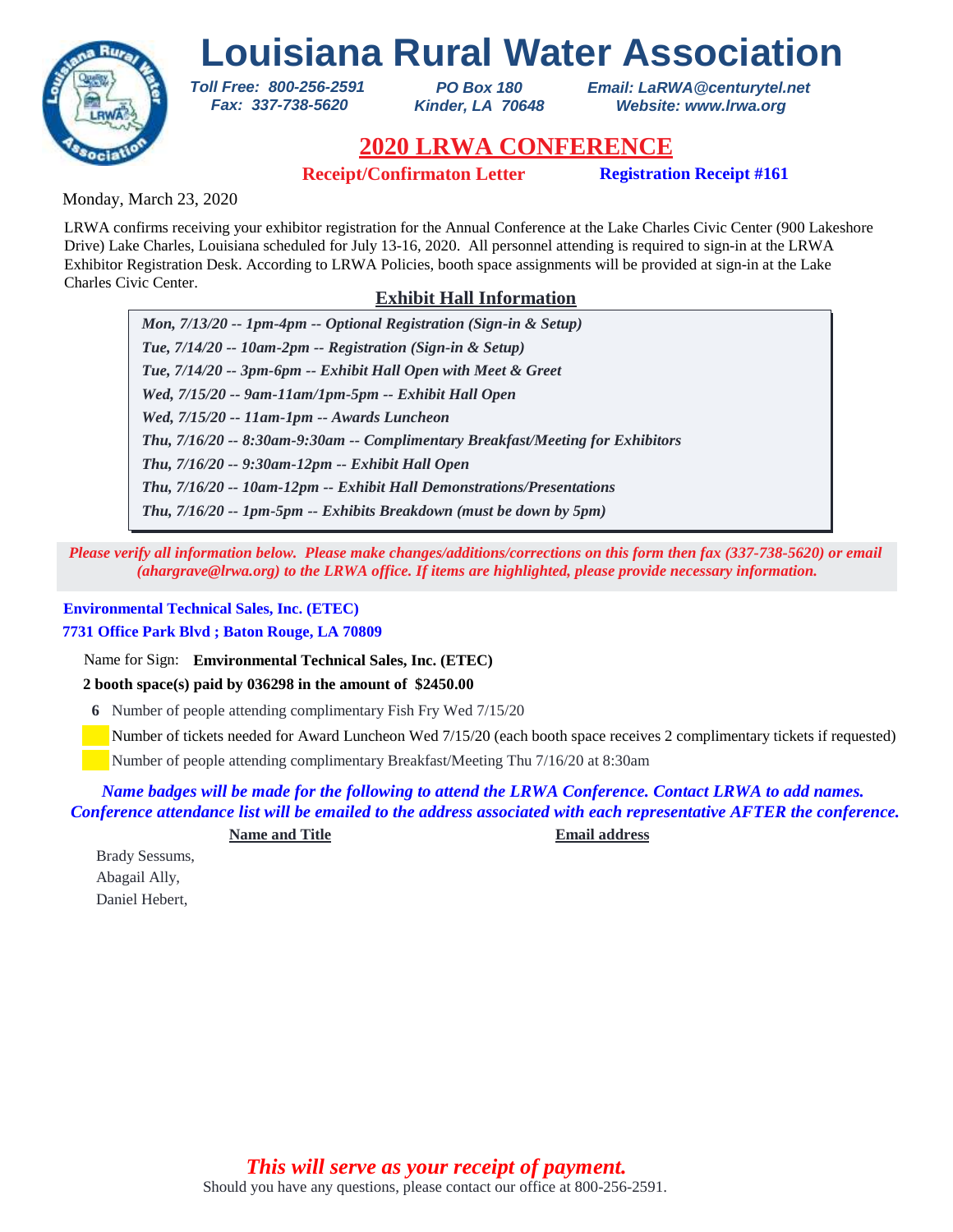# **Louisiana Rural Water Association** *Toll Free: 800-256-2591*



*PO Box 180 Kinder, LA 70648* *Email: LaRWA@centurytel.net Website: www.lrwa.org*

# **2020 LRWA CONFERENCE**

**Receipt/Confirmaton Letter Registration Receipt #1331**

Monday, March 23, 2020

LRWA confirms receiving your exhibitor registration for the Annual Conference at the Lake Charles Civic Center (900 Lakeshore Drive) Lake Charles, Louisiana scheduled for July 13-16, 2020. All personnel attending is required to sign-in at the LRWA Exhibitor Registration Desk. According to LRWA Policies, booth space assignments will be provided at sign-in at the Lake Charles Civic Center.

# **Exhibit Hall Information**

*Mon, 7/13/20 -- 1pm-4pm -- Optional Registration (Sign-in & Setup) Tue, 7/14/20 -- 10am-2pm -- Registration (Sign-in & Setup) Tue, 7/14/20 -- 3pm-6pm -- Exhibit Hall Open with Meet & Greet Wed, 7/15/20 -- 9am-11am/1pm-5pm -- Exhibit Hall Open Wed, 7/15/20 -- 11am-1pm -- Awards Luncheon Thu, 7/16/20 -- 9:30am-12pm -- Exhibit Hall Open Thu, 7/16/20 -- 8:30am-9:30am -- Complimentary Breakfast/Meeting for Exhibitors Thu, 7/16/20 -- 10am-12pm -- Exhibit Hall Demonstrations/Presentations Thu, 7/16/20 -- 1pm-5pm -- Exhibits Breakdown (must be down by 5pm)*

*Please verify all information below. Please make changes/additions/corrections on this form then fax (337-738-5620) or email (ahargrave@lrwa.org) to the LRWA office. If items are highlighted, please provide necessary information.*

### **Ferguson Waterworks**

**2056 Sorrel Ave ; Baton Rouge, LA 70802**

Name for Sign: **Ferguson WaterWorks**

**1 booth space(s) paid by CC in the amount of \$858.00**

 *Fax: 337-738-5620*

Number of people attending complimentary Fish Fry Wed 7/15/20

Number of tickets needed for Award Luncheon Wed 7/15/20 (each booth space receives 2 complimentary tickets if requested)

Number of people attending complimentary Breakfast/Meeting Thu 7/16/20 at 8:30am

*Name badges will be made for the following to attend the LRWA Conference. Contact LRWA to add names. Conference attendance list will be emailed to the address associated with each representative AFTER the conference.*

**Name and Title Email address**

Marshall Harris. https://www.marrisadel.com/harris3845@cox.net Matthew Montgomery, Colton Raley, Joshua Zerangue, Cathy MacCarty, Tim Pontiff,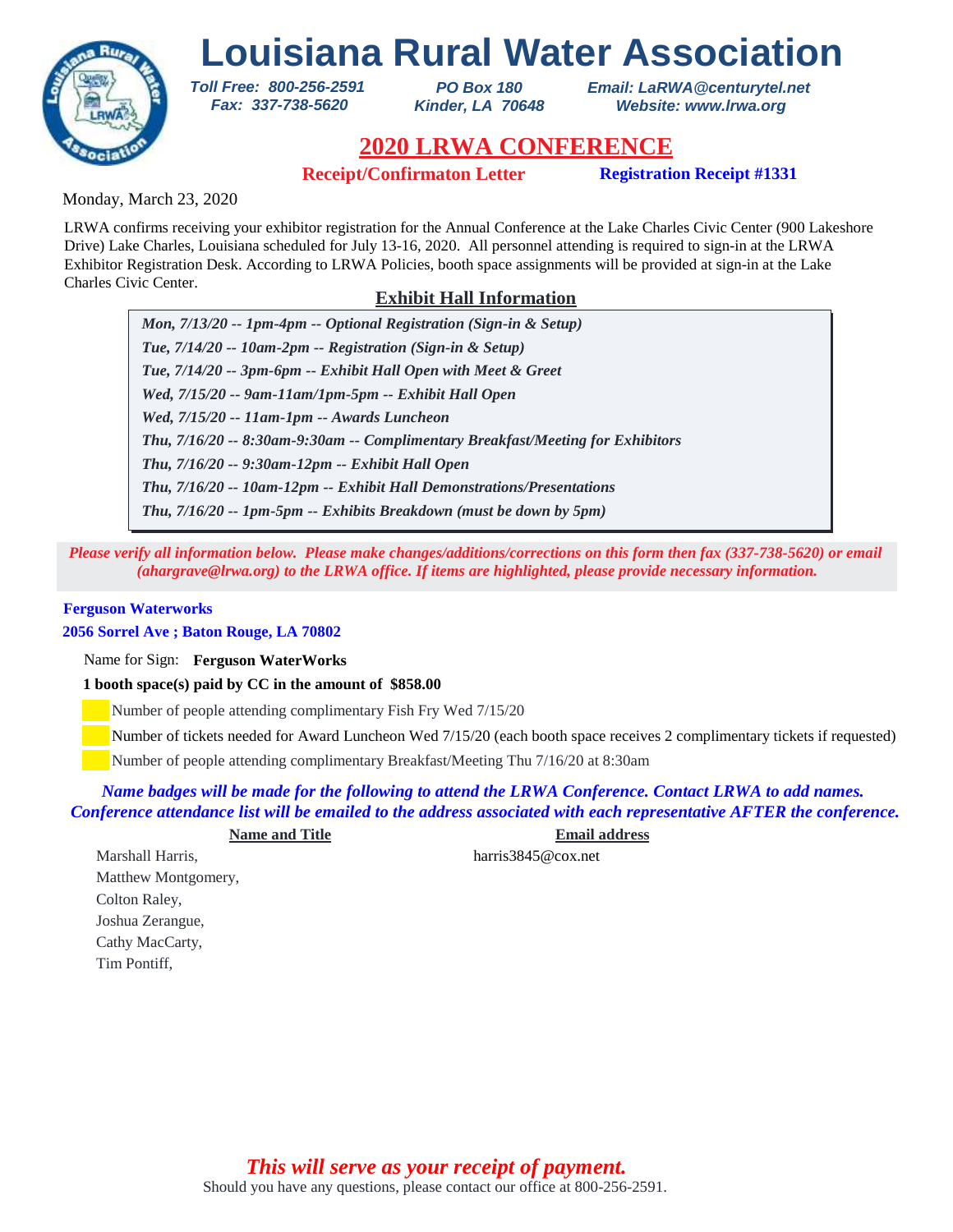

*PO Box 180 Kinder, LA 70648* *Email: LaRWA@centurytel.net Website: www.lrwa.org*

# **2020 LRWA CONFERENCE**

**Receipt/Confirmaton Letter Registration Receipt #5001** 

Monday, March 23, 2020

LRWA confirms receiving your exhibitor registration for the Annual Conference at the Lake Charles Civic Center (900 Lakeshore Drive) Lake Charles, Louisiana scheduled for July 13-16, 2020. All personnel attending is required to sign-in at the LRWA Exhibitor Registration Desk. According to LRWA Policies, booth space assignments will be provided at sign-in at the Lake Charles Civic Center.

# **Exhibit Hall Information**

*Mon, 7/13/20 -- 1pm-4pm -- Optional Registration (Sign-in & Setup) Tue, 7/14/20 -- 10am-2pm -- Registration (Sign-in & Setup) Tue, 7/14/20 -- 3pm-6pm -- Exhibit Hall Open with Meet & Greet Wed, 7/15/20 -- 9am-11am/1pm-5pm -- Exhibit Hall Open Wed, 7/15/20 -- 11am-1pm -- Awards Luncheon Thu, 7/16/20 -- 9:30am-12pm -- Exhibit Hall Open Thu, 7/16/20 -- 8:30am-9:30am -- Complimentary Breakfast/Meeting for Exhibitors Thu, 7/16/20 -- 10am-12pm -- Exhibit Hall Demonstrations/Presentations Thu, 7/16/20 -- 1pm-5pm -- Exhibits Breakdown (must be down by 5pm)*

*Please verify all information below. Please make changes/additions/corrections on this form then fax (337-738-5620) or email (ahargrave@lrwa.org) to the LRWA office. If items are highlighted, please provide necessary information.*

## **Ferguson Meter & Automation Group 21250 Foster Rd ; Spring, TX 77388**

Name for Sign: **Ferguson Waterworks.**

**1 booth space(s) paid by CC in the amount of \$85800.00**

*Toll Free: 800-256-2591 Fax: 337-738-5620*

- **2** Number of people attending complimentary Fish Fry Wed 7/15/20
- Number of tickets needed for Award Luncheon Wed 7/15/20 (each booth space receives 2 complimentary tickets if requested) **2**
- Number of people attending complimentary Breakfast/Meeting Thu 7/16/20 at 8:30am **2**

## *Name badges will be made for the following to attend the LRWA Conference. Contact LRWA to add names. Conference attendance list will be emailed to the address associated with each representative AFTER the conference.*

## **Name and Title Email address**

Jerry Johnson, Territory Manager, Mueller Jeremy Lass, AMR/AMI Specialist, Ferguson Waterw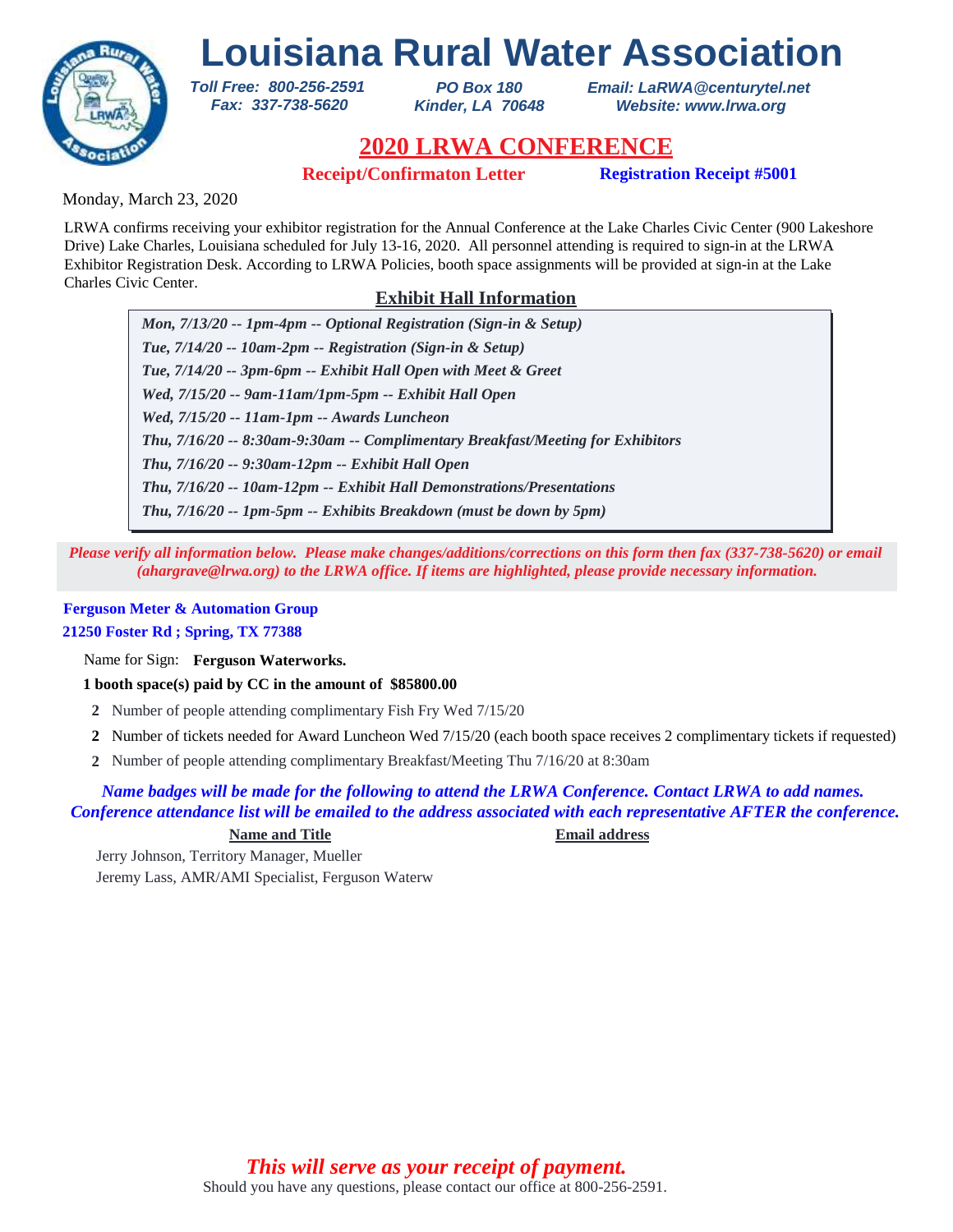

*PO Box 180 Kinder, LA 70648* *Email: LaRWA@centurytel.net Website: www.lrwa.org*

# **2020 LRWA CONFERENCE**

**Receipt/Confirmaton Letter Registration Receipt #582**

Monday, March 23, 2020

LRWA confirms receiving your exhibitor registration for the Annual Conference at the Lake Charles Civic Center (900 Lakeshore Drive) Lake Charles, Louisiana scheduled for July 13-16, 2020. All personnel attending is required to sign-in at the LRWA Exhibitor Registration Desk. According to LRWA Policies, booth space assignments will be provided at sign-in at the Lake Charles Civic Center.

# **Exhibit Hall Information**

*Mon, 7/13/20 -- 1pm-4pm -- Optional Registration (Sign-in & Setup) Tue, 7/14/20 -- 10am-2pm -- Registration (Sign-in & Setup) Tue, 7/14/20 -- 3pm-6pm -- Exhibit Hall Open with Meet & Greet Wed, 7/15/20 -- 9am-11am/1pm-5pm -- Exhibit Hall Open Wed, 7/15/20 -- 11am-1pm -- Awards Luncheon Thu, 7/16/20 -- 9:30am-12pm -- Exhibit Hall Open Thu, 7/16/20 -- 8:30am-9:30am -- Complimentary Breakfast/Meeting for Exhibitors Thu, 7/16/20 -- 10am-12pm -- Exhibit Hall Demonstrations/Presentations Thu, 7/16/20 -- 1pm-5pm -- Exhibits Breakdown (must be down by 5pm)*

*Please verify all information below. Please make changes/additions/corrections on this form then fax (337-738-5620) or email (ahargrave@lrwa.org) to the LRWA office. If items are highlighted, please provide necessary information.*

## **Fluid Process & Pumps, LLC**

## **PO Box 10608 ; New Orleans, LA 70181**

Name for Sign: **Fluid Porcess & Pumps, LLC**

**1 booth space(s) paid by 0121220 in the amount of \$825.00**

*Toll Free: 800-256-2591 Fax: 337-738-5620*

Number of people attending complimentary Fish Fry Wed 7/15/20

Number of tickets needed for Award Luncheon Wed 7/15/20 (each booth space receives 2 complimentary tickets if requested)

Number of people attending complimentary Breakfast/Meeting Thu 7/16/20 at 8:30am

*Name badges will be made for the following to attend the LRWA Conference. Contact LRWA to add names. Conference attendance list will be emailed to the address associated with each representative AFTER the conference.*

**Name and Title Email address**

Michael Guidry, Brandy Page, Glen Smith, Jeff Leedy,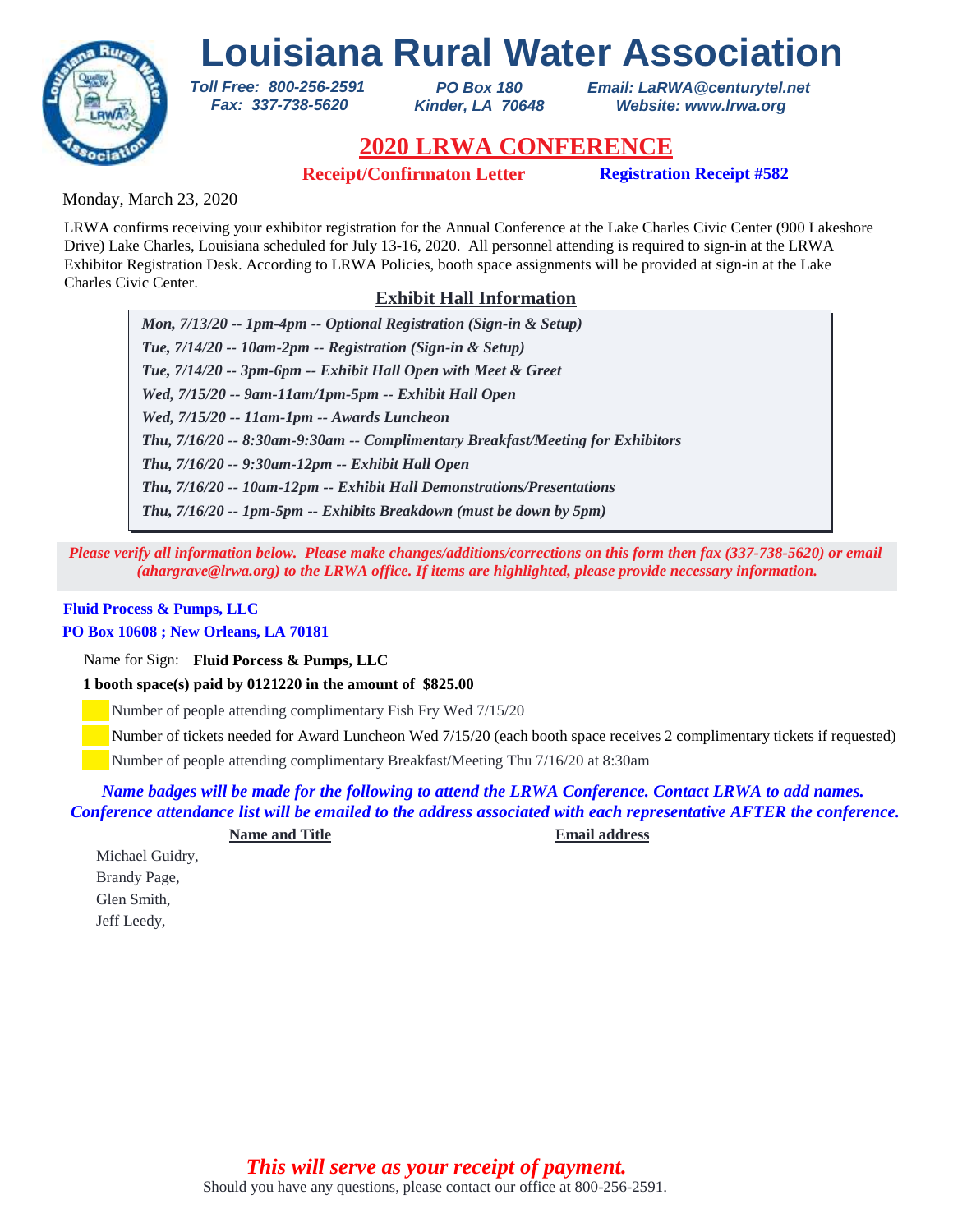

*PO Box 180 Kinder, LA 70648* *Email: LaRWA@centurytel.net Website: www.lrwa.org*

# **2020 LRWA CONFERENCE**

**Receipt/Confirmaton Letter Registration Receipt #1066**

Monday, March 23, 2020

LRWA confirms receiving your exhibitor registration for the Annual Conference at the Lake Charles Civic Center (900 Lakeshore Drive) Lake Charles, Louisiana scheduled for July 13-16, 2020. All personnel attending is required to sign-in at the LRWA Exhibitor Registration Desk. According to LRWA Policies, booth space assignments will be provided at sign-in at the Lake Charles Civic Center.

# **Exhibit Hall Information**

*Mon, 7/13/20 -- 1pm-4pm -- Optional Registration (Sign-in & Setup) Tue, 7/14/20 -- 10am-2pm -- Registration (Sign-in & Setup) Tue, 7/14/20 -- 3pm-6pm -- Exhibit Hall Open with Meet & Greet Wed, 7/15/20 -- 9am-11am/1pm-5pm -- Exhibit Hall Open Wed, 7/15/20 -- 11am-1pm -- Awards Luncheon Thu, 7/16/20 -- 9:30am-12pm -- Exhibit Hall Open Thu, 7/16/20 -- 8:30am-9:30am -- Complimentary Breakfast/Meeting for Exhibitors Thu, 7/16/20 -- 10am-12pm -- Exhibit Hall Demonstrations/Presentations Thu, 7/16/20 -- 1pm-5pm -- Exhibits Breakdown (must be down by 5pm)*

*Please verify all information below. Please make changes/additions/corrections on this form then fax (337-738-5620) or email (ahargrave@lrwa.org) to the LRWA office. If items are highlighted, please provide necessary information.*

## **Ford Meter Box Company**

**116 Prescott Ridge ; Madison, MS 39110**

Name for Sign: **Ford Meter Box**

**1 booth space(s) paid by 1310 in the amount of \$825.00**

*Toll Free: 800-256-2591 Fax: 337-738-5620*

- **2** Number of people attending complimentary Fish Fry Wed 7/15/20
- Number of tickets needed for Award Luncheon Wed 7/15/20 (each booth space receives 2 complimentary tickets if requested) **2**
- Number of people attending complimentary Breakfast/Meeting Thu 7/16/20 at 8:30am **2**

*Name badges will be made for the following to attend the LRWA Conference. Contact LRWA to add names. Conference attendance list will be emailed to the address associated with each representative AFTER the conference.*

**Name and Title Email address**

John Mone,

Jim Lofton, jlofton @fordmeterbox.com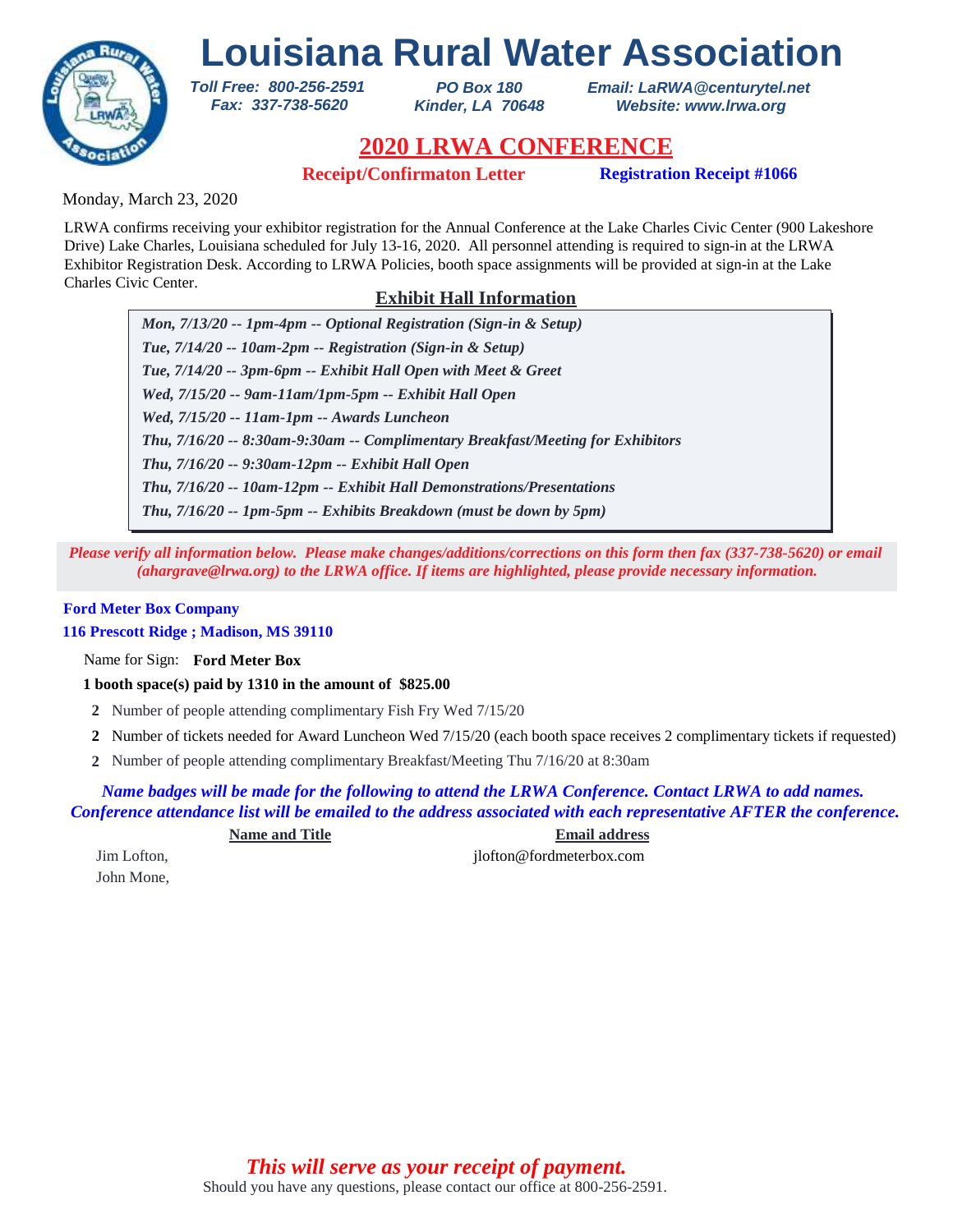

*PO Box 180 Kinder, LA 70648* *Email: LaRWA@centurytel.net Website: www.lrwa.org*

# **2020 LRWA CONFERENCE**

**Receipt/Confirmaton Letter Registration Receipt #2376**

Monday, March 23, 2020

LRWA confirms receiving your exhibitor registration for the Annual Conference at the Lake Charles Civic Center (900 Lakeshore Drive) Lake Charles, Louisiana scheduled for July 13-16, 2020. All personnel attending is required to sign-in at the LRWA Exhibitor Registration Desk. According to LRWA Policies, booth space assignments will be provided at sign-in at the Lake Charles Civic Center.

# **Exhibit Hall Information**

*Mon, 7/13/20 -- 1pm-4pm -- Optional Registration (Sign-in & Setup) Tue, 7/14/20 -- 10am-2pm -- Registration (Sign-in & Setup) Tue, 7/14/20 -- 3pm-6pm -- Exhibit Hall Open with Meet & Greet Wed, 7/15/20 -- 9am-11am/1pm-5pm -- Exhibit Hall Open Wed, 7/15/20 -- 11am-1pm -- Awards Luncheon Thu, 7/16/20 -- 9:30am-12pm -- Exhibit Hall Open Thu, 7/16/20 -- 8:30am-9:30am -- Complimentary Breakfast/Meeting for Exhibitors Thu, 7/16/20 -- 10am-12pm -- Exhibit Hall Demonstrations/Presentations Thu, 7/16/20 -- 1pm-5pm -- Exhibits Breakdown (must be down by 5pm)*

*Please verify all information below. Please make changes/additions/corrections on this form then fax (337-738-5620) or email (ahargrave@lrwa.org) to the LRWA office. If items are highlighted, please provide necessary information.*

# **Green Equipment Company**

**2563 Gravel Dr ; Fort Worth, TX 76118**

Name for Sign: **Green Equipment Company**

**1 booth space(s) paid by CC in the amount of \$858.00**

*Toll Free: 800-256-2591 Fax: 337-738-5620*

- **2** Number of people attending complimentary Fish Fry Wed 7/15/20
- Number of tickets needed for Award Luncheon Wed 7/15/20 (each booth space receives 2 complimentary tickets if requested) **2**
- Number of people attending complimentary Breakfast/Meeting Thu 7/16/20 at 8:30am **2**

*Name badges will be made for the following to attend the LRWA Conference. Contact LRWA to add names. Conference attendance list will be emailed to the address associated with each representative AFTER the conference.*

**Name and Title Email address**

Melinda Live,

Donald Love, donaldlove@greenequipco.com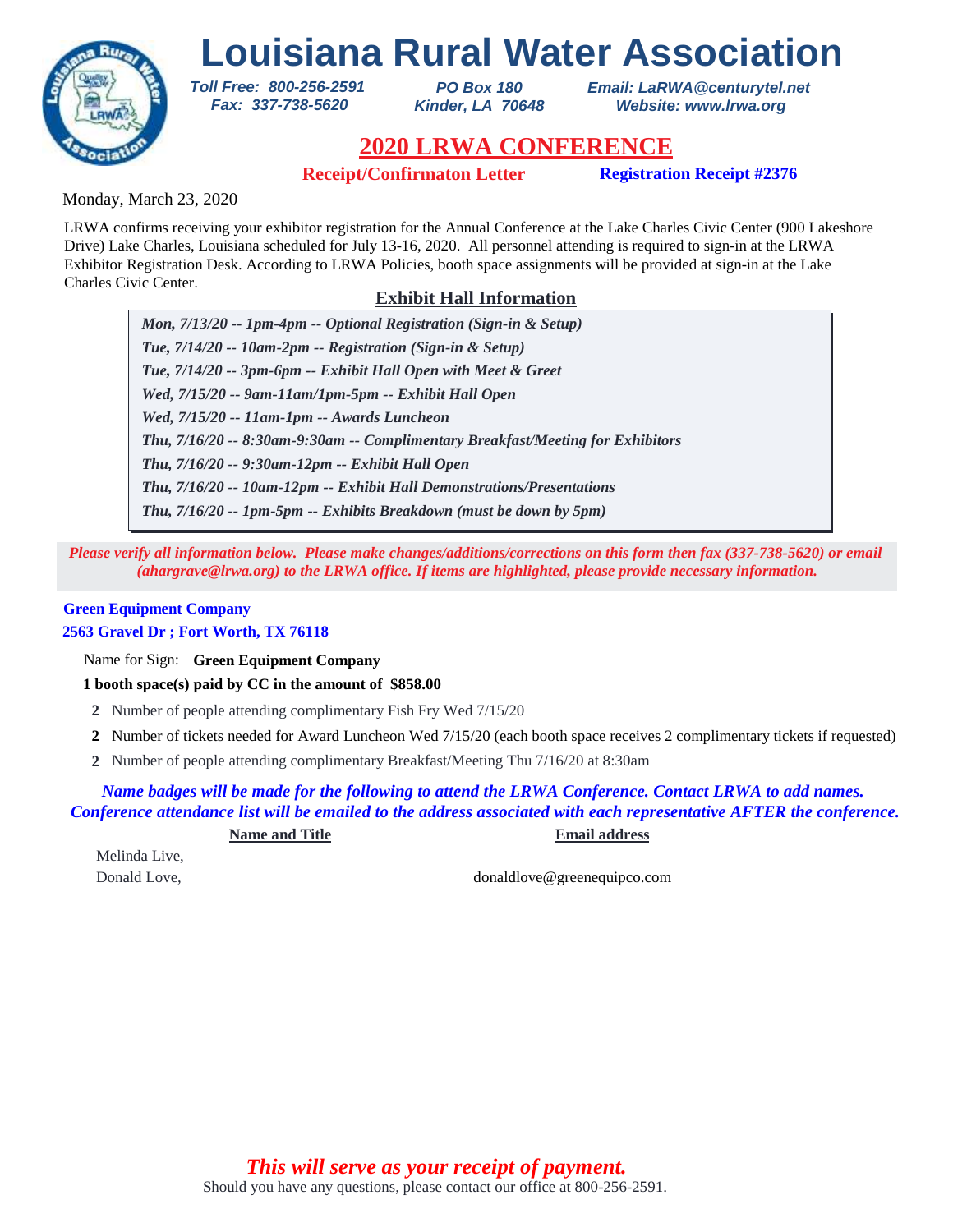

*PO Box 180 Kinder, LA 70648* *Email: LaRWA@centurytel.net Website: www.lrwa.org*

# **2020 LRWA CONFERENCE**

**Receipt/Confirmaton Letter Registration Receipt #886**

Monday, March 23, 2020

LRWA confirms receiving your exhibitor registration for the Annual Conference at the Lake Charles Civic Center (900 Lakeshore Drive) Lake Charles, Louisiana scheduled for July 13-16, 2020. All personnel attending is required to sign-in at the LRWA Exhibitor Registration Desk. According to LRWA Policies, booth space assignments will be provided at sign-in at the Lake Charles Civic Center.

# **Exhibit Hall Information**

*Mon, 7/13/20 -- 1pm-4pm -- Optional Registration (Sign-in & Setup) Tue, 7/14/20 -- 10am-2pm -- Registration (Sign-in & Setup) Tue, 7/14/20 -- 3pm-6pm -- Exhibit Hall Open with Meet & Greet Wed, 7/15/20 -- 9am-11am/1pm-5pm -- Exhibit Hall Open Wed, 7/15/20 -- 11am-1pm -- Awards Luncheon Thu, 7/16/20 -- 9:30am-12pm -- Exhibit Hall Open Thu, 7/16/20 -- 8:30am-9:30am -- Complimentary Breakfast/Meeting for Exhibitors Thu, 7/16/20 -- 10am-12pm -- Exhibit Hall Demonstrations/Presentations Thu, 7/16/20 -- 1pm-5pm -- Exhibits Breakdown (must be down by 5pm)*

*Please verify all information below. Please make changes/additions/corrections on this form then fax (337-738-5620) or email (ahargrave@lrwa.org) to the LRWA office. If items are highlighted, please provide necessary information.*

# **Griner Drilling Service Inc**

## **PO Box 900 ; Rayne, LA 70578**

Name for Sign: **Griner Drilling Service Inc**

**1 booth space(s) paid by 4486 in the amount of \$825.00**

*Toll Free: 800-256-2591 Fax: 337-738-5620*

- **3** Number of people attending complimentary Fish Fry Wed 7/15/20
- Number of tickets needed for Award Luncheon Wed 7/15/20 (each booth space receives 2 complimentary tickets if requested) **2**
- Number of people attending complimentary Breakfast/Meeting Thu 7/16/20 at 8:30am **3**

*Name badges will be made for the following to attend the LRWA Conference. Contact LRWA to add names. Conference attendance list will be emailed to the address associated with each representative AFTER the conference.*

**Name and Title Email address**

Keith Istre, Manger Sandra Harris, Office Manager David Stelly, Sales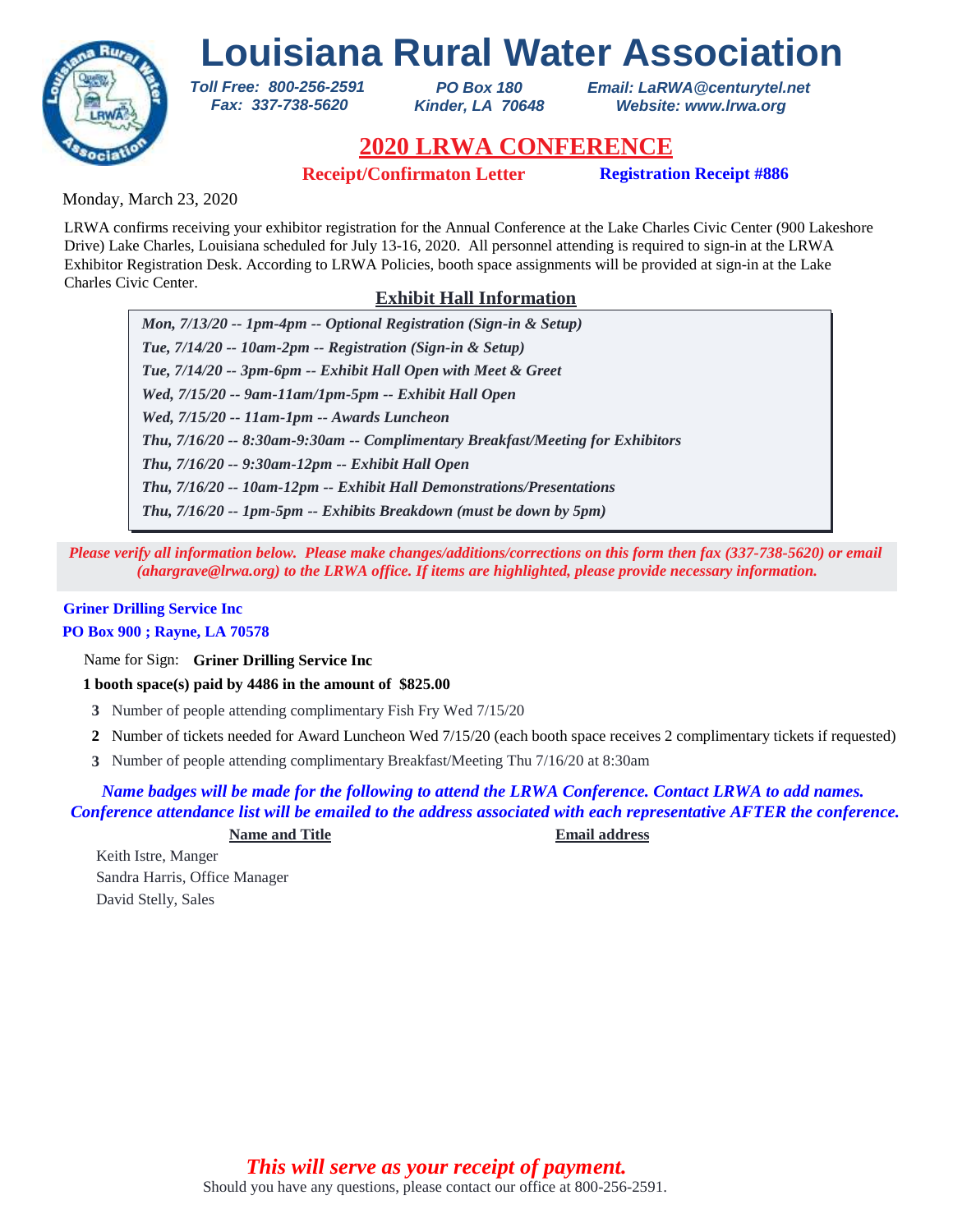

*PO Box 180 Kinder, LA 70648* *Email: LaRWA@centurytel.net Website: www.lrwa.org*

# **2020 LRWA CONFERENCE**

**Receipt/Confirmaton Letter Registration Receipt #2730**

Monday, March 23, 2020

LRWA confirms receiving your exhibitor registration for the Annual Conference at the Lake Charles Civic Center (900 Lakeshore Drive) Lake Charles, Louisiana scheduled for July 13-16, 2020. All personnel attending is required to sign-in at the LRWA Exhibitor Registration Desk. According to LRWA Policies, booth space assignments will be provided at sign-in at the Lake Charles Civic Center.

# **Exhibit Hall Information**

*Mon, 7/13/20 -- 1pm-4pm -- Optional Registration (Sign-in & Setup) Tue, 7/14/20 -- 10am-2pm -- Registration (Sign-in & Setup) Tue, 7/14/20 -- 3pm-6pm -- Exhibit Hall Open with Meet & Greet Wed, 7/15/20 -- 9am-11am/1pm-5pm -- Exhibit Hall Open Wed, 7/15/20 -- 11am-1pm -- Awards Luncheon Thu, 7/16/20 -- 9:30am-12pm -- Exhibit Hall Open Thu, 7/16/20 -- 8:30am-9:30am -- Complimentary Breakfast/Meeting for Exhibitors Thu, 7/16/20 -- 10am-12pm -- Exhibit Hall Demonstrations/Presentations Thu, 7/16/20 -- 1pm-5pm -- Exhibits Breakdown (must be down by 5pm)*

*Please verify all information below. Please make changes/additions/corrections on this form then fax (337-738-5620) or email (ahargrave@lrwa.org) to the LRWA office. If items are highlighted, please provide necessary information.*

# **Gulf Coast Underground, LLC**

## **5655 Middle Rd ; Theodore, AL 36582**

Name for Sign: **Gulf Coast Underground, LLC**

**1 booth space(s) paid by 010398 in the amount of \$825.00**

*Toll Free: 800-256-2591 Fax: 337-738-5620*

- **2** Number of people attending complimentary Fish Fry Wed 7/15/20
- Number of tickets needed for Award Luncheon Wed 7/15/20 (each booth space receives 2 complimentary tickets if requested) **2**
- Number of people attending complimentary Breakfast/Meeting Thu 7/16/20 at 8:30am **2**

*Name badges will be made for the following to attend the LRWA Conference. Contact LRWA to add names. Conference attendance list will be emailed to the address associated with each representative AFTER the conference.*

## **Name and Title Email address**

Chad Fazzio, Project Manager cfazzio@gulfcoastunderground.com Spencer Tuell, President stuellagulfcoastunderground.com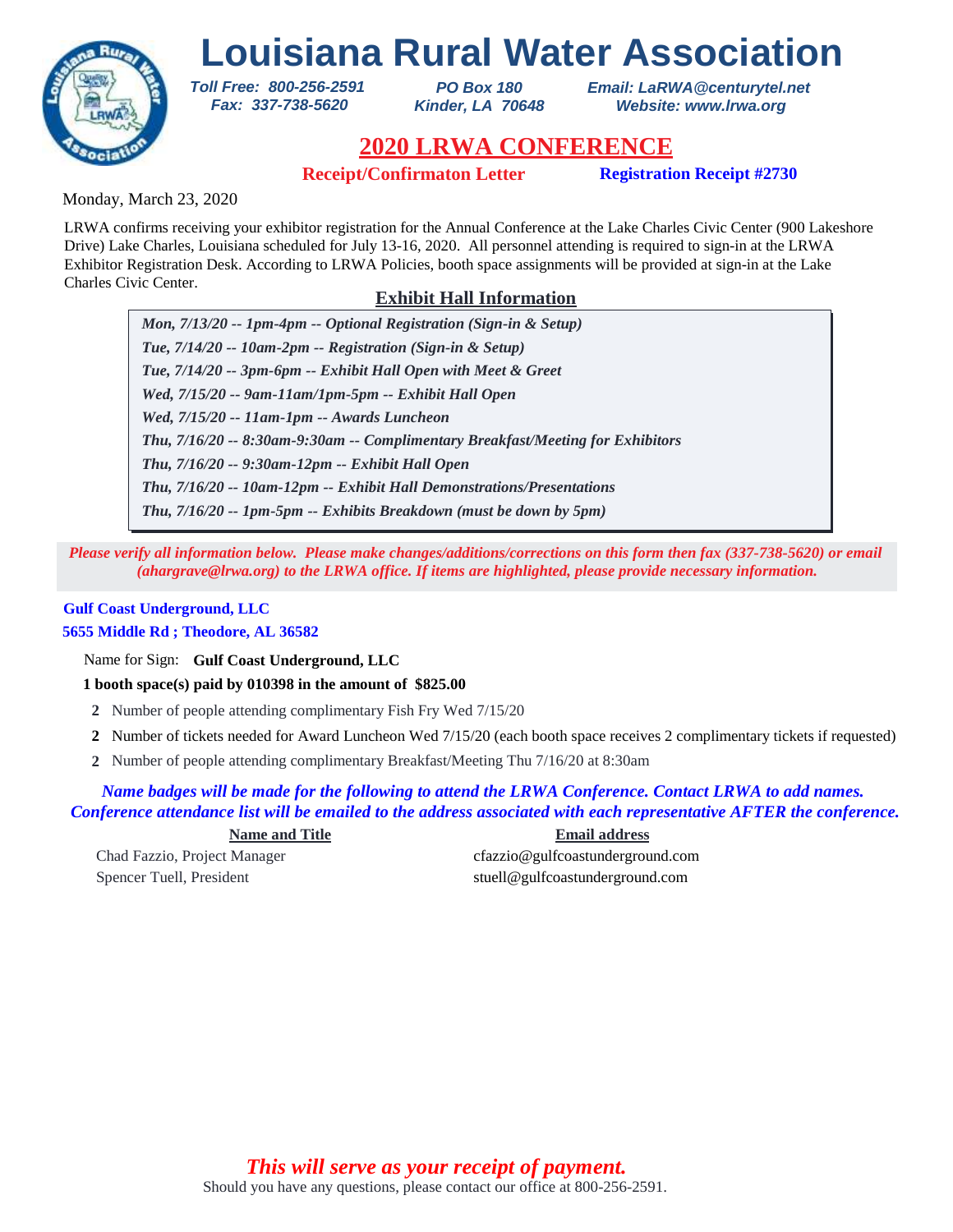

*PO Box 180 Kinder, LA 70648* *Email: LaRWA@centurytel.net Website: www.lrwa.org*

# **2020 LRWA CONFERENCE**

**Receipt/Confirmaton Letter Registration Receipt #1111**

Monday, March 23, 2020

LRWA confirms receiving your exhibitor registration for the Annual Conference at the Lake Charles Civic Center (900 Lakeshore Drive) Lake Charles, Louisiana scheduled for July 13-16, 2020. All personnel attending is required to sign-in at the LRWA Exhibitor Registration Desk. According to LRWA Policies, booth space assignments will be provided at sign-in at the Lake Charles Civic Center.

# **Exhibit Hall Information**

*Mon, 7/13/20 -- 1pm-4pm -- Optional Registration (Sign-in & Setup) Tue, 7/14/20 -- 10am-2pm -- Registration (Sign-in & Setup) Tue, 7/14/20 -- 3pm-6pm -- Exhibit Hall Open with Meet & Greet Wed, 7/15/20 -- 9am-11am/1pm-5pm -- Exhibit Hall Open Wed, 7/15/20 -- 11am-1pm -- Awards Luncheon Thu, 7/16/20 -- 9:30am-12pm -- Exhibit Hall Open Thu, 7/16/20 -- 8:30am-9:30am -- Complimentary Breakfast/Meeting for Exhibitors Thu, 7/16/20 -- 10am-12pm -- Exhibit Hall Demonstrations/Presentations Thu, 7/16/20 -- 1pm-5pm -- Exhibits Breakdown (must be down by 5pm)*

*Please verify all information below. Please make changes/additions/corrections on this form then fax (337-738-5620) or email (ahargrave@lrwa.org) to the LRWA office. If items are highlighted, please provide necessary information.*

## **Gulf States Engineering Co., Inc.**

## **17961 Painters Row ; Covington, LA 70435**

Name for Sign: **Gulf States Engineering Co., Inc.**

**2 booth space(s) paid by 063852 in the amount of \$1650.00**

*Toll Free: 800-256-2591 Fax: 337-738-5620*

- **4** Number of people attending complimentary Fish Fry Wed 7/15/20
- Number of tickets needed for Award Luncheon Wed 7/15/20 (each booth space receives 2 complimentary tickets if requested) **4**
- Number of people attending complimentary Breakfast/Meeting Thu 7/16/20 at 8:30am **4**

*Name badges will be made for the following to attend the LRWA Conference. Contact LRWA to add names. Conference attendance list will be emailed to the address associated with each representative AFTER the conference.*

**Name and Title Email address**

Andy Dressel, Brad Rachel, Brad Cazenave, Richard Aguirre,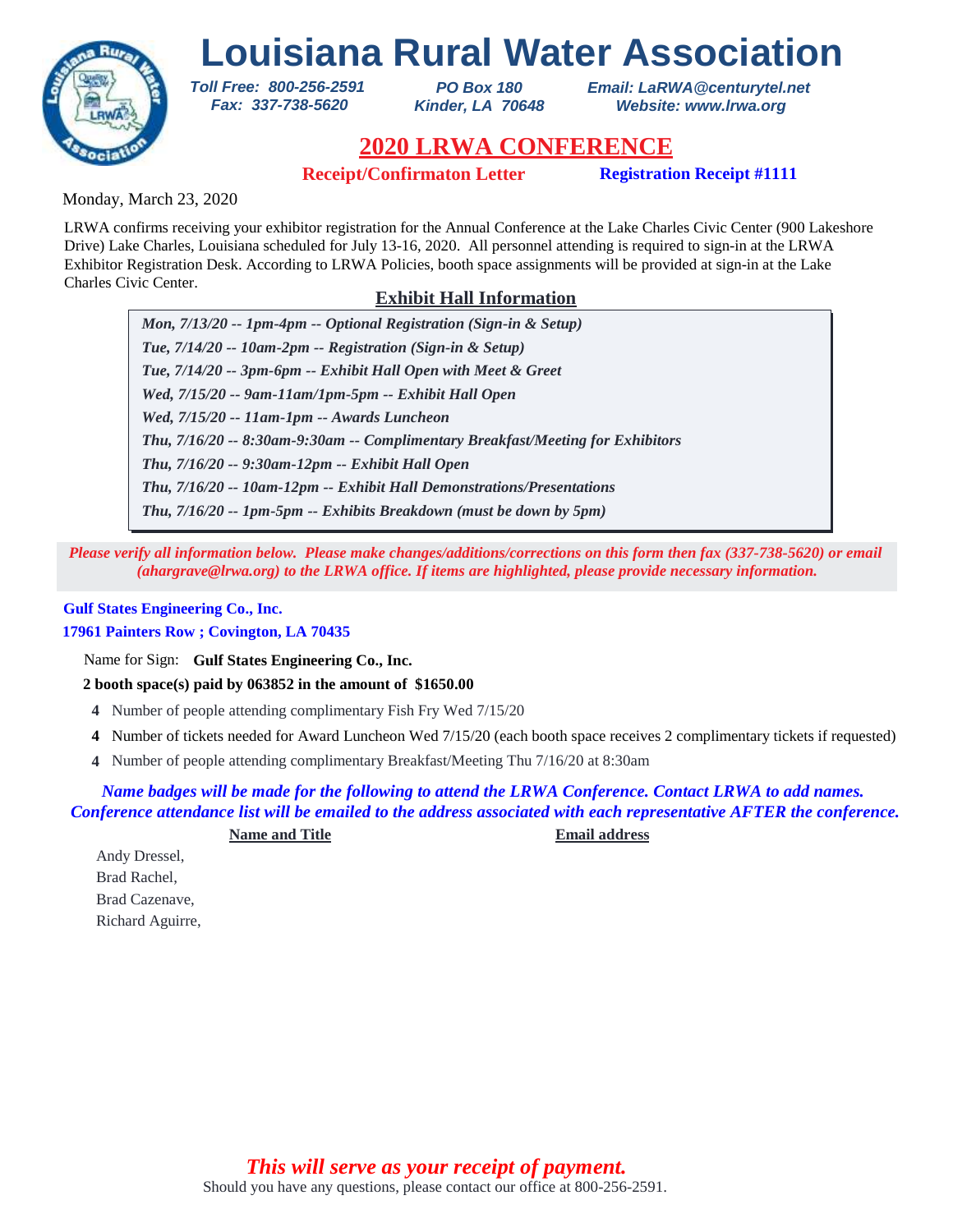

*PO Box 180 Kinder, LA 70648* *Email: LaRWA@centurytel.net Website: www.lrwa.org*

## **2020 LRWA CONFERENCE**

**Receipt/Confirmaton Letter Registration Receipt #863**

Monday, March 23, 2020

LRWA confirms receiving your exhibitor registration for the Annual Conference at the Lake Charles Civic Center (900 Lakeshore Drive) Lake Charles, Louisiana scheduled for July 13-16, 2020. All personnel attending is required to sign-in at the LRWA Exhibitor Registration Desk. According to LRWA Policies, booth space assignments will be provided at sign-in at the Lake Charles Civic Center.

### **Exhibit Hall Information**

*Mon, 7/13/20 -- 1pm-4pm -- Optional Registration (Sign-in & Setup) Tue, 7/14/20 -- 10am-2pm -- Registration (Sign-in & Setup) Tue, 7/14/20 -- 3pm-6pm -- Exhibit Hall Open with Meet & Greet Wed, 7/15/20 -- 9am-11am/1pm-5pm -- Exhibit Hall Open Wed, 7/15/20 -- 11am-1pm -- Awards Luncheon Thu, 7/16/20 -- 9:30am-12pm -- Exhibit Hall Open Thu, 7/16/20 -- 8:30am-9:30am -- Complimentary Breakfast/Meeting for Exhibitors Thu, 7/16/20 -- 10am-12pm -- Exhibit Hall Demonstrations/Presentations Thu, 7/16/20 -- 1pm-5pm -- Exhibits Breakdown (must be down by 5pm)*

*Please verify all information below. Please make changes/additions/corrections on this form then fax (337-738-5620) or email (ahargrave@lrwa.org) to the LRWA office. If items are highlighted, please provide necessary information.*

### **Hach Company**

**13868 Cypress Ridge Ave ; Baton Rouge, LA 70817**

Name for Sign: **Hach**

**1 booth space(s) paid by CC in the amount of \$858.00**

*Toll Free: 800-256-2591 Fax: 337-738-5620*

- **1** Number of people attending complimentary Fish Fry Wed 7/15/20
- Number of tickets needed for Award Luncheon Wed 7/15/20 (each booth space receives 2 complimentary tickets if requested) **1**
- Number of people attending complimentary Breakfast/Meeting Thu 7/16/20 at 8:30am **1**

*Name badges will be made for the following to attend the LRWA Conference. Contact LRWA to add names. Conference attendance list will be emailed to the address associated with each representative AFTER the conference.*

**Name and Title Email address**

David Maxwell, dmaxwell@hach.com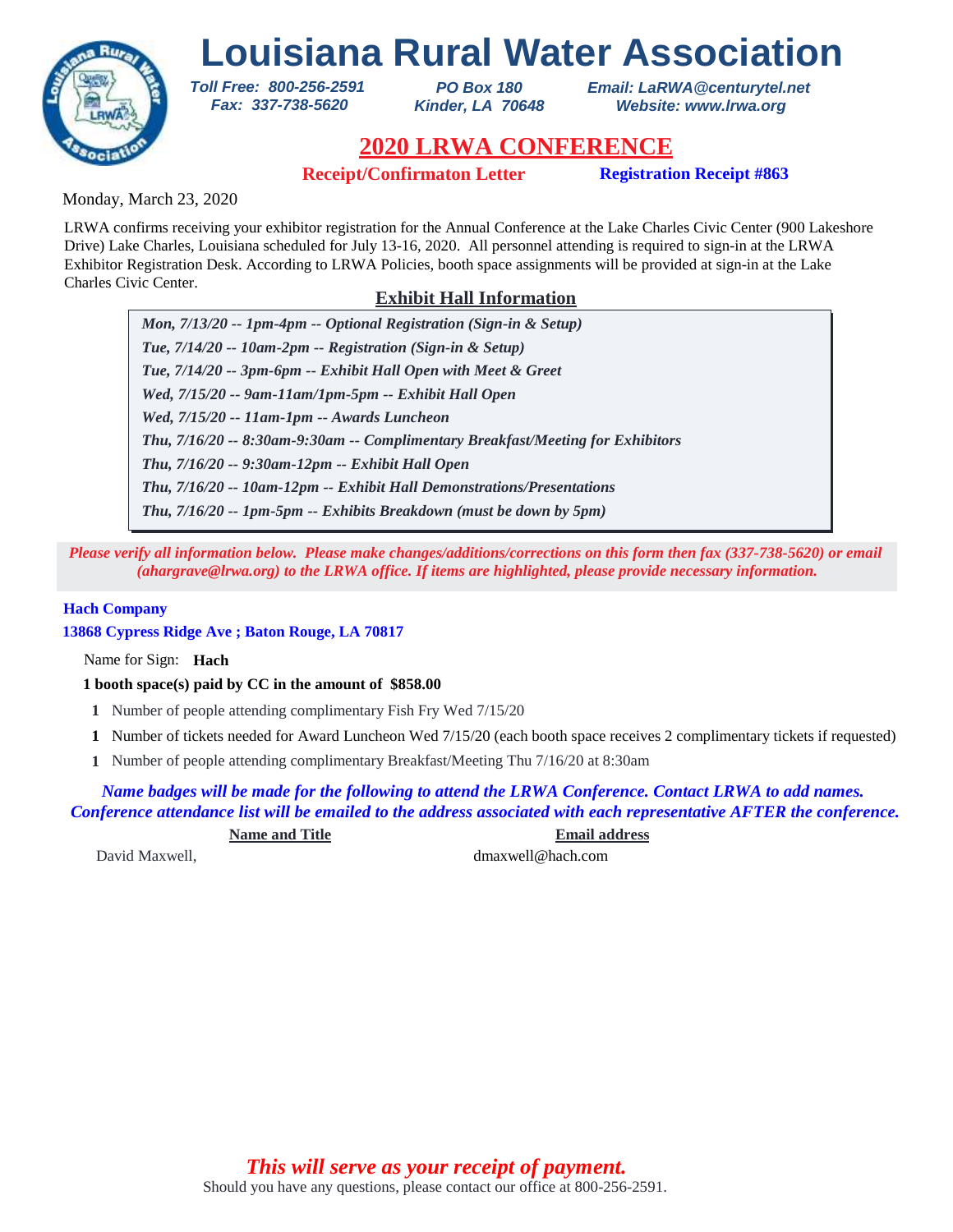

*PO Box 180 Kinder, LA 70648* *Email: LaRWA@centurytel.net Website: www.lrwa.org*

# **2020 LRWA CONFERENCE**

**Receipt/Confirmaton Letter Registration Receipt #4989**

Monday, March 23, 2020

LRWA confirms receiving your exhibitor registration for the Annual Conference at the Lake Charles Civic Center (900 Lakeshore Drive) Lake Charles, Louisiana scheduled for July 13-16, 2020. All personnel attending is required to sign-in at the LRWA Exhibitor Registration Desk. According to LRWA Policies, booth space assignments will be provided at sign-in at the Lake Charles Civic Center.

### **Exhibit Hall Information**

*Mon, 7/13/20 -- 1pm-4pm -- Optional Registration (Sign-in & Setup) Tue, 7/14/20 -- 10am-2pm -- Registration (Sign-in & Setup) Tue, 7/14/20 -- 3pm-6pm -- Exhibit Hall Open with Meet & Greet Wed, 7/15/20 -- 9am-11am/1pm-5pm -- Exhibit Hall Open Wed, 7/15/20 -- 11am-1pm -- Awards Luncheon Thu, 7/16/20 -- 9:30am-12pm -- Exhibit Hall Open Thu, 7/16/20 -- 8:30am-9:30am -- Complimentary Breakfast/Meeting for Exhibitors Thu, 7/16/20 -- 10am-12pm -- Exhibit Hall Demonstrations/Presentations Thu, 7/16/20 -- 1pm-5pm -- Exhibits Breakdown (must be down by 5pm)*

*Please verify all information below. Please make changes/additions/corrections on this form then fax (337-738-5620) or email (ahargrave@lrwa.org) to the LRWA office. If items are highlighted, please provide necessary information.*

### **Hill Manufacturing Company, Inc.**

### **1500 Jonesboro Rd SE ; Atlanta, GA 30315**

Name for Sign: **Hill Manufacturing Company Inc.**

### **2 booth space(s) paid by CC in the amount of \$1716.00**

*Toll Free: 800-256-2591 Fax: 337-738-5620*

**4** Number of people attending complimentary Fish Fry Wed 7/15/20

Number of tickets needed for Award Luncheon Wed 7/15/20 (each booth space receives 2 complimentary tickets if requested)

Number of people attending complimentary Breakfast/Meeting Thu 7/16/20 at 8:30am **5**

### *Name badges will be made for the following to attend the LRWA Conference. Contact LRWA to add names. Conference attendance list will be emailed to the address associated with each representative AFTER the conference.*

| <b>Name and Title</b>      | <b>Email address</b>           |
|----------------------------|--------------------------------|
| Marla Green, Sales Rep     | marla.hillmfg@gmail.com        |
| Anthony Cascio, Dist. Mrg  | anthony@hillmfg.com            |
| Elizabeth Hall, Sales Rep  | liz.hillmfg@gmail.com          |
| Earl Townsend, Sales Rep   | earltownsend.hillmfg@gmail.com |
| Benjamin Steens, Sales Rep | $c$ levestevens@gmail.com      |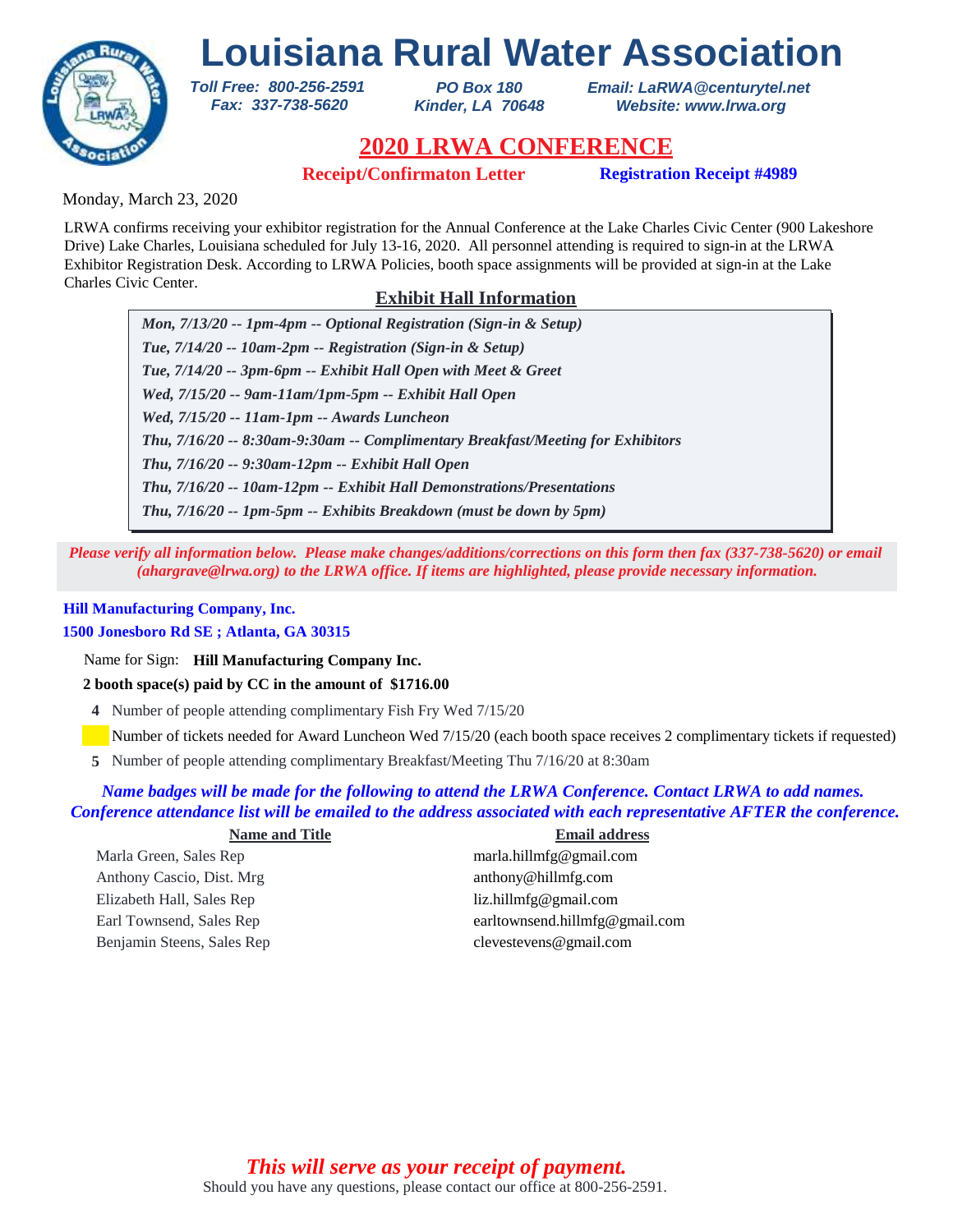

*PO Box 180 Kinder, LA 70648* *Email: LaRWA@centurytel.net Website: www.lrwa.org*

## **2020 LRWA CONFERENCE**

**Receipt/Confirmaton Letter Registration Receipt #2159**

Monday, March 23, 2020

LRWA confirms receiving your exhibitor registration for the Annual Conference at the Lake Charles Civic Center (900 Lakeshore Drive) Lake Charles, Louisiana scheduled for July 13-16, 2020. All personnel attending is required to sign-in at the LRWA Exhibitor Registration Desk. According to LRWA Policies, booth space assignments will be provided at sign-in at the Lake Charles Civic Center.

### **Exhibit Hall Information**

*Mon, 7/13/20 -- 1pm-4pm -- Optional Registration (Sign-in & Setup) Tue, 7/14/20 -- 10am-2pm -- Registration (Sign-in & Setup) Tue, 7/14/20 -- 3pm-6pm -- Exhibit Hall Open with Meet & Greet Wed, 7/15/20 -- 9am-11am/1pm-5pm -- Exhibit Hall Open Wed, 7/15/20 -- 11am-1pm -- Awards Luncheon Thu, 7/16/20 -- 9:30am-12pm -- Exhibit Hall Open Thu, 7/16/20 -- 8:30am-9:30am -- Complimentary Breakfast/Meeting for Exhibitors Thu, 7/16/20 -- 10am-12pm -- Exhibit Hall Demonstrations/Presentations Thu, 7/16/20 -- 1pm-5pm -- Exhibits Breakdown (must be down by 5pm)*

*Please verify all information below. Please make changes/additions/corrections on this form then fax (337-738-5620) or email (ahargrave@lrwa.org) to the LRWA office. If items are highlighted, please provide necessary information.*

### **Innovative Flow Solutions Inc.**

**400 Mariners Plaza Dr Ste 420; Mandeville, La 70448**

Name for Sign: **Innovative Flow Solutions, Inc**

**3 booth space(s) paid by 9973 in the amount of \$2475.00**

*Toll Free: 800-256-2591 Fax: 337-738-5620*

Number of people attending complimentary Fish Fry Wed 7/15/20

Number of tickets needed for Award Luncheon Wed 7/15/20 (each booth space receives 2 complimentary tickets if requested)

Number of people attending complimentary Breakfast/Meeting Thu 7/16/20 at 8:30am

*Name badges will be made for the following to attend the LRWA Conference. Contact LRWA to add names. Conference attendance list will be emailed to the address associated with each representative AFTER the conference.*

| <b>Name and Title</b> | <b>Email address</b>    |
|-----------------------|-------------------------|
| Allison Roberts,      | allison@ifsproducts.com |
| Tyler Mesman,         | tyler@ifsproducts.com   |
| Glenn Mesman,         | glenn@ifsproducts.com   |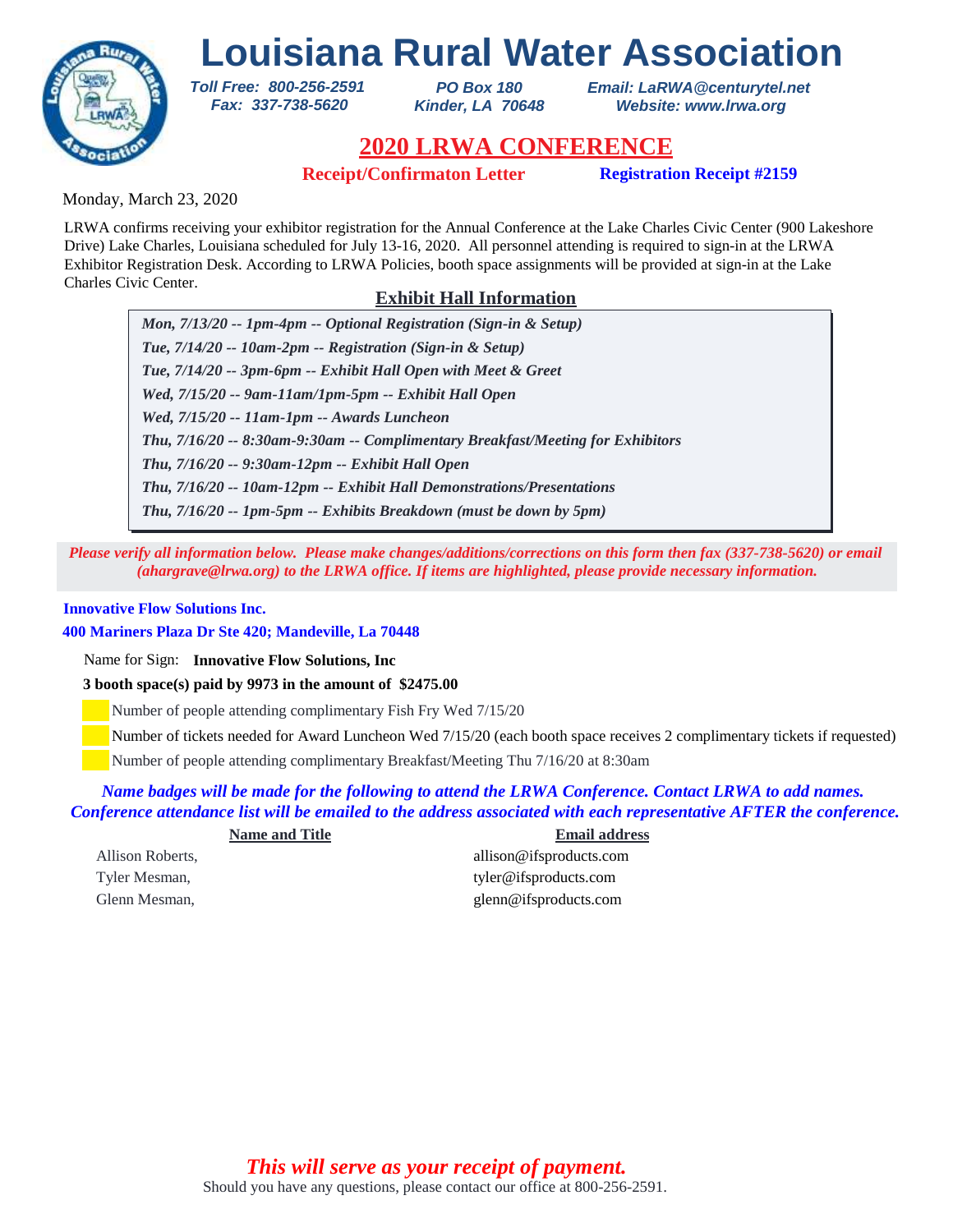

*PO Box 180 Kinder, LA 70648* *Email: LaRWA@centurytel.net Website: www.lrwa.org*

## **2020 LRWA CONFERENCE**

**Receipt/Confirmaton Letter Registration Receipt #2068**

Monday, March 23, 2020

LRWA confirms receiving your exhibitor registration for the Annual Conference at the Lake Charles Civic Center (900 Lakeshore Drive) Lake Charles, Louisiana scheduled for July 13-16, 2020. All personnel attending is required to sign-in at the LRWA Exhibitor Registration Desk. According to LRWA Policies, booth space assignments will be provided at sign-in at the Lake Charles Civic Center.

### **Exhibit Hall Information**

*Mon, 7/13/20 -- 1pm-4pm -- Optional Registration (Sign-in & Setup) Tue, 7/14/20 -- 10am-2pm -- Registration (Sign-in & Setup) Tue, 7/14/20 -- 3pm-6pm -- Exhibit Hall Open with Meet & Greet Wed, 7/15/20 -- 9am-11am/1pm-5pm -- Exhibit Hall Open Wed, 7/15/20 -- 11am-1pm -- Awards Luncheon Thu, 7/16/20 -- 9:30am-12pm -- Exhibit Hall Open Thu, 7/16/20 -- 8:30am-9:30am -- Complimentary Breakfast/Meeting for Exhibitors Thu, 7/16/20 -- 10am-12pm -- Exhibit Hall Demonstrations/Presentations Thu, 7/16/20 -- 1pm-5pm -- Exhibits Breakdown (must be down by 5pm)*

*Please verify all information below. Please make changes/additions/corrections on this form then fax (337-738-5620) or email (ahargrave@lrwa.org) to the LRWA office. If items are highlighted, please provide necessary information.*

### **J.H. Wright & Associates, Inc.**

### **PO Box 1085 ; Daphane, AL 36526**

Name for Sign: **J H Wright and Associates**

**2 booth space(s) paid by CC in the amount of \$1716.00**

*Toll Free: 800-256-2591 Fax: 337-738-5620*

- **4** Number of people attending complimentary Fish Fry Wed 7/15/20
- Number of tickets needed for Award Luncheon Wed 7/15/20 (each booth space receives 2 complimentary tickets if requested) **4**
- Number of people attending complimentary Breakfast/Meeting Thu 7/16/20 at 8:30am **4**

### *Name badges will be made for the following to attend the LRWA Conference. Contact LRWA to add names. Conference attendance list will be emailed to the address associated with each representative AFTER the conference.*

### **Name and Title Email address**

Glenn Cooper, General Manager, J.H. Wright & Asso gcooper@jhwright.com Matt Crousillac, Misson Communications, National S mattc123mc.com Ed Dunn, Trillium Flow Technologies, Regional Sale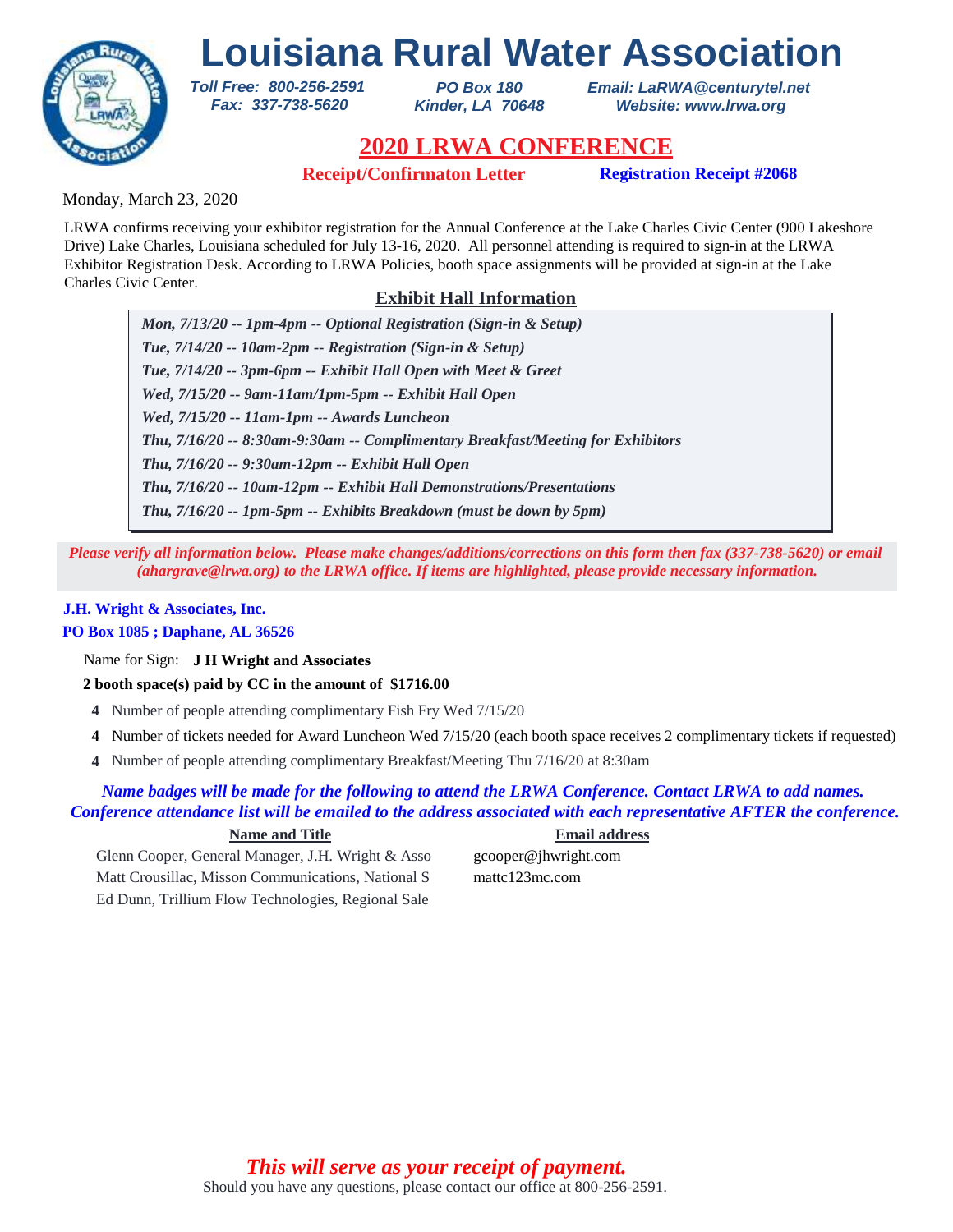

*PO Box 180 Kinder, LA 70648* *Email: LaRWA@centurytel.net Website: www.lrwa.org*

# **2020 LRWA CONFERENCE**

**Receipt/Confirmaton Letter Registration Receipt #851**

Monday, March 23, 2020

LRWA confirms receiving your exhibitor registration for the Annual Conference at the Lake Charles Civic Center (900 Lakeshore Drive) Lake Charles, Louisiana scheduled for July 13-16, 2020. All personnel attending is required to sign-in at the LRWA Exhibitor Registration Desk. According to LRWA Policies, booth space assignments will be provided at sign-in at the Lake Charles Civic Center.

### **Exhibit Hall Information**

*Mon, 7/13/20 -- 1pm-4pm -- Optional Registration (Sign-in & Setup) Tue, 7/14/20 -- 10am-2pm -- Registration (Sign-in & Setup) Tue, 7/14/20 -- 3pm-6pm -- Exhibit Hall Open with Meet & Greet Wed, 7/15/20 -- 9am-11am/1pm-5pm -- Exhibit Hall Open Wed, 7/15/20 -- 11am-1pm -- Awards Luncheon Thu, 7/16/20 -- 9:30am-12pm -- Exhibit Hall Open Thu, 7/16/20 -- 8:30am-9:30am -- Complimentary Breakfast/Meeting for Exhibitors Thu, 7/16/20 -- 10am-12pm -- Exhibit Hall Demonstrations/Presentations Thu, 7/16/20 -- 1pm-5pm -- Exhibits Breakdown (must be down by 5pm)*

*Please verify all information below. Please make changes/additions/corrections on this form then fax (337-738-5620) or email (ahargrave@lrwa.org) to the LRWA office. If items are highlighted, please provide necessary information.*

### **Jet Aeration of Texas LLC 21232 IH 10 ; Vidor, TX 77662**

Name for Sign: **Jet Aeration of Texas LLC**

**1 booth space(s) paid by CC in the amount of \$858.00**

*Toll Free: 800-256-2591 Fax: 337-738-5620*

- **2** Number of people attending complimentary Fish Fry Wed 7/15/20
- Number of tickets needed for Award Luncheon Wed 7/15/20 (each booth space receives 2 complimentary tickets if requested) **2**
- Number of people attending complimentary Breakfast/Meeting Thu 7/16/20 at 8:30am **2**

*Name badges will be made for the following to attend the LRWA Conference. Contact LRWA to add names. Conference attendance list will be emailed to the address associated with each representative AFTER the conference.*

**Name and Title Email address**

Russell Robinson, rusty.r@team-jet.com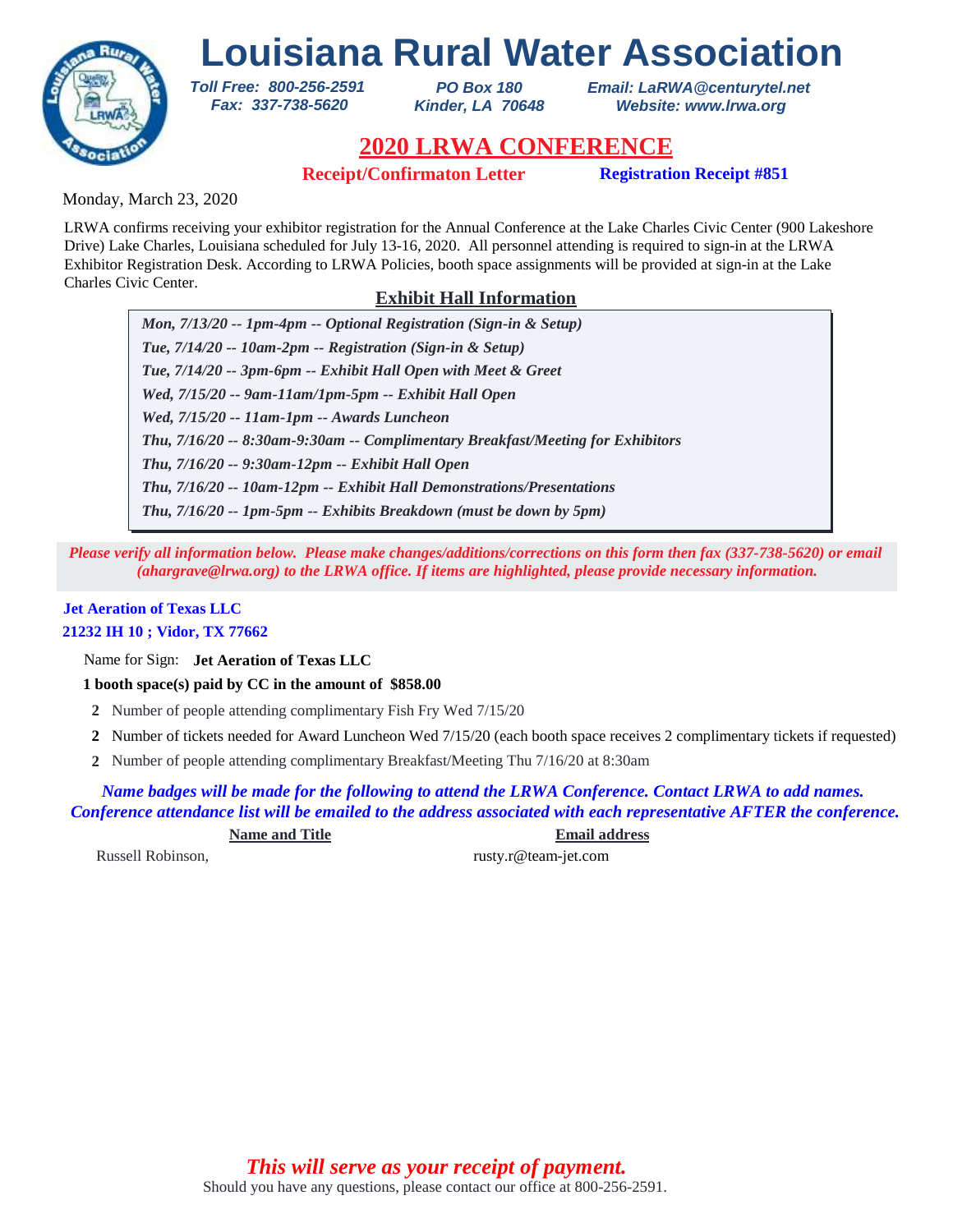

*PO Box 180 Kinder, LA 70648* *Email: LaRWA@centurytel.net Website: www.lrwa.org*

## **2020 LRWA CONFERENCE**

**Receipt/Confirmaton Letter Registration Receipt #112**

Monday, March 23, 2020

LRWA confirms receiving your exhibitor registration for the Annual Conference at the Lake Charles Civic Center (900 Lakeshore Drive) Lake Charles, Louisiana scheduled for July 13-16, 2020. All personnel attending is required to sign-in at the LRWA Exhibitor Registration Desk. According to LRWA Policies, booth space assignments will be provided at sign-in at the Lake Charles Civic Center.

### **Exhibit Hall Information**

*Mon, 7/13/20 -- 1pm-4pm -- Optional Registration (Sign-in & Setup) Tue, 7/14/20 -- 10am-2pm -- Registration (Sign-in & Setup) Tue, 7/14/20 -- 3pm-6pm -- Exhibit Hall Open with Meet & Greet Wed, 7/15/20 -- 9am-11am/1pm-5pm -- Exhibit Hall Open Wed, 7/15/20 -- 11am-1pm -- Awards Luncheon Thu, 7/16/20 -- 9:30am-12pm -- Exhibit Hall Open Thu, 7/16/20 -- 8:30am-9:30am -- Complimentary Breakfast/Meeting for Exhibitors Thu, 7/16/20 -- 10am-12pm -- Exhibit Hall Demonstrations/Presentations Thu, 7/16/20 -- 1pm-5pm -- Exhibits Breakdown (must be down by 5pm)*

*Please verify all information below. Please make changes/additions/corrections on this form then fax (337-738-5620) or email (ahargrave@lrwa.org) to the LRWA office. If items are highlighted, please provide necessary information.*

### **Lafayette Winwater Works Company**

**125 Medical Park Dr ; Lafayette, LA 70508-4500**

Name for Sign: **Lafayette WinWater**

**1 booth space(s) paid by CC in the amount of \$858.00**

*Toll Free: 800-256-2591 Fax: 337-738-5620*

- **2** Number of people attending complimentary Fish Fry Wed 7/15/20
- Number of tickets needed for Award Luncheon Wed 7/15/20 (each booth space receives 2 complimentary tickets if requested) **2**
- Number of people attending complimentary Breakfast/Meeting Thu 7/16/20 at 8:30am **2**

### *Name badges will be made for the following to attend the LRWA Conference. Contact LRWA to add names. Conference attendance list will be emailed to the address associated with each representative AFTER the conference.*

**Name and Title Email address**

Jeremy Greer, Sales Brad Bebee, Sales Andy Payne, Sales Bryan Lavergne, President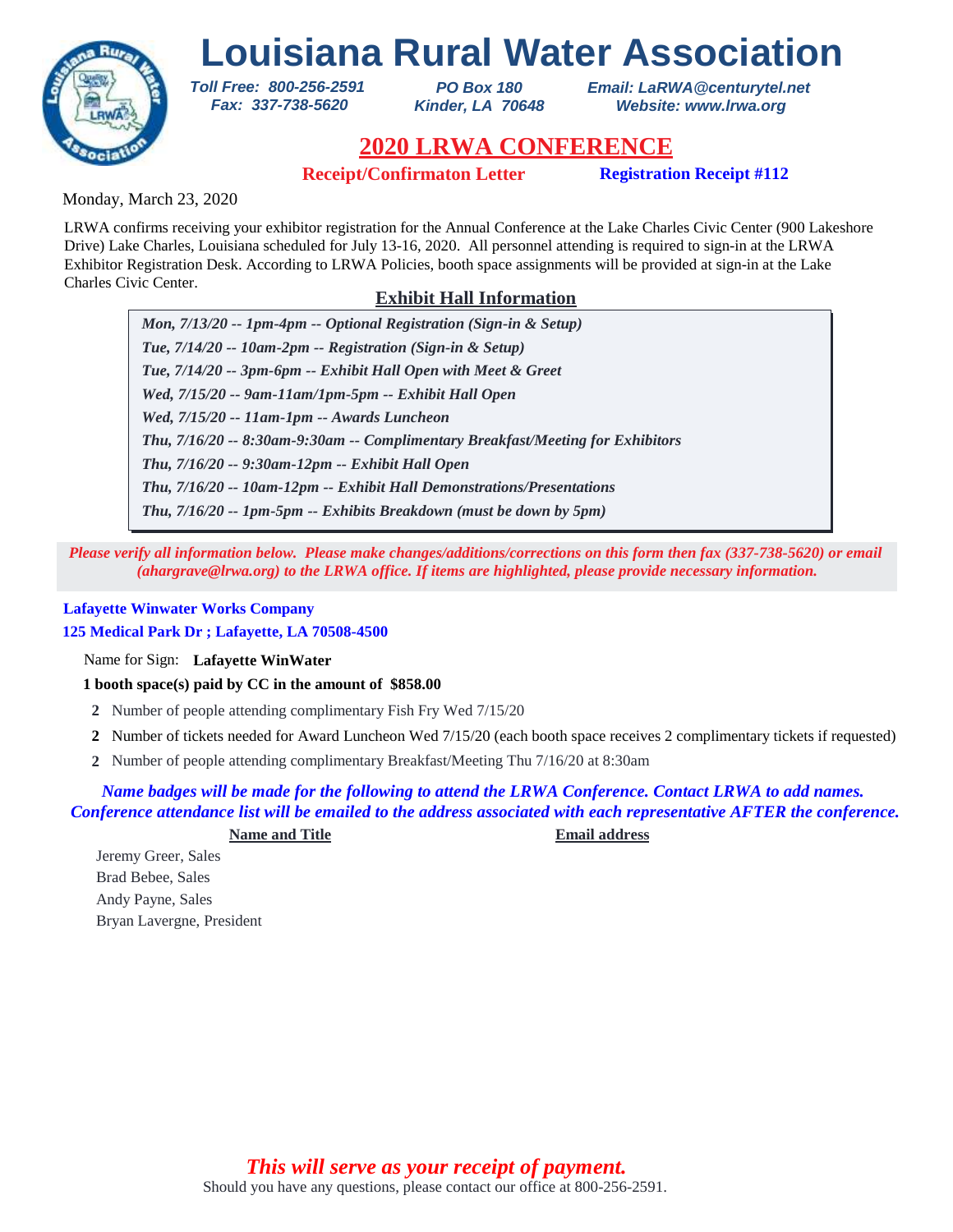

*PO Box 180 Kinder, LA 70648* *Email: LaRWA@centurytel.net Website: www.lrwa.org*

## **2020 LRWA CONFERENCE**

**Receipt/Confirmaton Letter Registration Receipt #581**

Monday, March 23, 2020

LRWA confirms receiving your exhibitor registration for the Annual Conference at the Lake Charles Civic Center (900 Lakeshore Drive) Lake Charles, Louisiana scheduled for July 13-16, 2020. All personnel attending is required to sign-in at the LRWA Exhibitor Registration Desk. According to LRWA Policies, booth space assignments will be provided at sign-in at the Lake Charles Civic Center.

### **Exhibit Hall Information**

*Mon, 7/13/20 -- 1pm-4pm -- Optional Registration (Sign-in & Setup) Tue, 7/14/20 -- 10am-2pm -- Registration (Sign-in & Setup) Tue, 7/14/20 -- 3pm-6pm -- Exhibit Hall Open with Meet & Greet Wed, 7/15/20 -- 9am-11am/1pm-5pm -- Exhibit Hall Open Wed, 7/15/20 -- 11am-1pm -- Awards Luncheon Thu, 7/16/20 -- 9:30am-12pm -- Exhibit Hall Open Thu, 7/16/20 -- 8:30am-9:30am -- Complimentary Breakfast/Meeting for Exhibitors Thu, 7/16/20 -- 10am-12pm -- Exhibit Hall Demonstrations/Presentations Thu, 7/16/20 -- 1pm-5pm -- Exhibits Breakdown (must be down by 5pm)*

*Please verify all information below. Please make changes/additions/corrections on this form then fax (337-738-5620) or email (ahargrave@lrwa.org) to the LRWA office. If items are highlighted, please provide necessary information.*

#### **Layne**

### **202 West Louisiana Ave ; Rayne, LA 70578**

Name for Sign: **Layne**

#### **1 booth space(s) paid by CC in the amount of \$858.00**

*Toll Free: 800-256-2591 Fax: 337-738-5620*

Number of people attending complimentary Fish Fry Wed 7/15/20

Number of tickets needed for Award Luncheon Wed 7/15/20 (each booth space receives 2 complimentary tickets if requested)

Number of people attending complimentary Breakfast/Meeting Thu 7/16/20 at 8:30am

### *Name badges will be made for the following to attend the LRWA Conference. Contact LRWA to add names. Conference attendance list will be emailed to the address associated with each representative AFTER the conference.*

| <b>Name and Title</b>                     | <b>Email address</b>       |
|-------------------------------------------|----------------------------|
| Dustin Deville, Account Manager           | dustin.deville@gcinc.com   |
| Jim Bruneio, Business Development Manager | jim.bruneio@gcinc.com      |
| Stuart Lamberrt, Account Manager          | stuart.lambert@gcinc.com   |
| Larry Hairelson, Sales Engineer           | larry. hairelson@gcinc.com |
| Ryan McMurry, Account Manager             | ryan.mcmurry@gcinc.com     |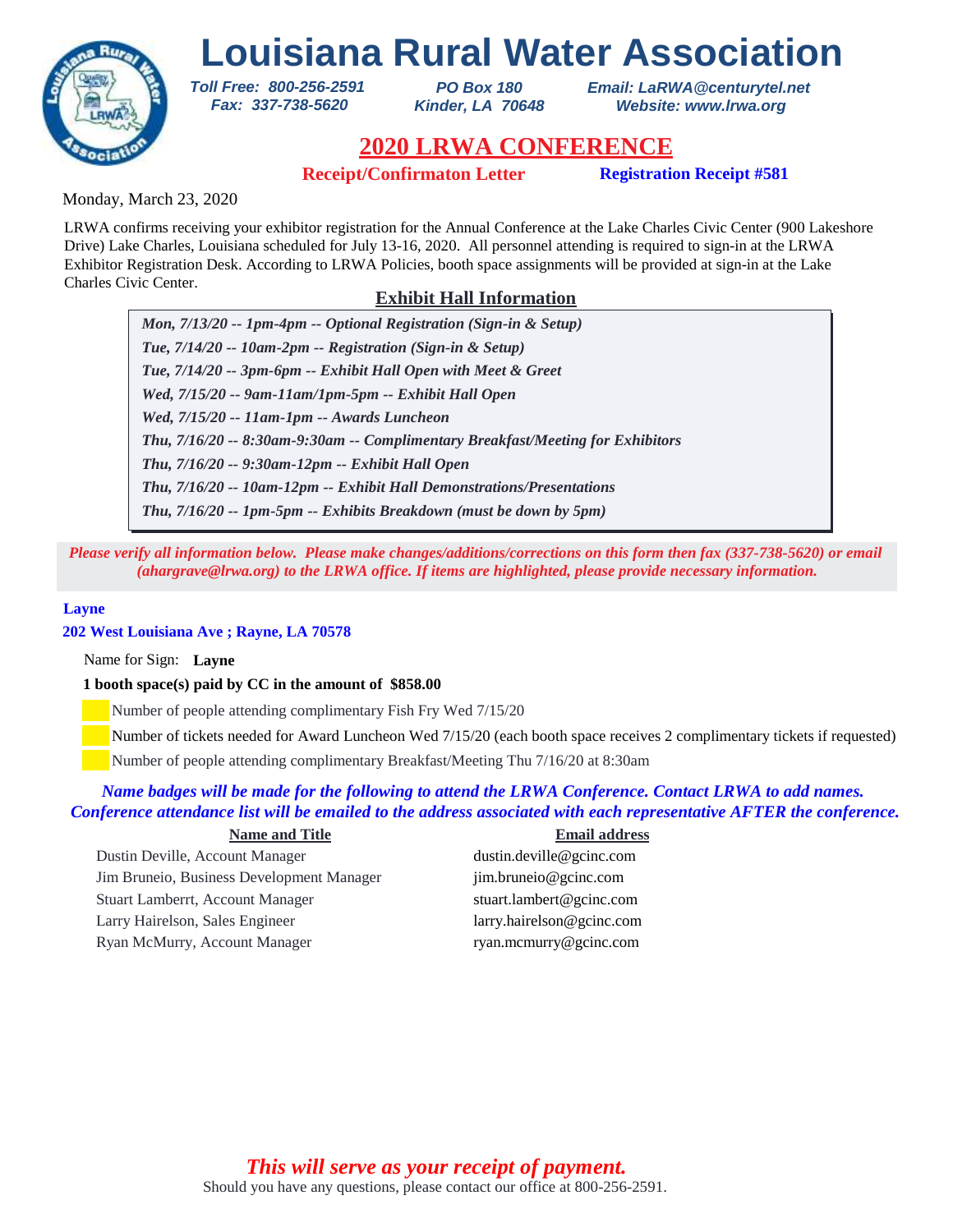

*PO Box 180 Kinder, LA 70648* *Email: LaRWA@centurytel.net Website: www.lrwa.org*

## **2020 LRWA CONFERENCE**

**Receipt/Confirmaton Letter Registration Receipt #1489**

Monday, March 23, 2020

LRWA confirms receiving your exhibitor registration for the Annual Conference at the Lake Charles Civic Center (900 Lakeshore Drive) Lake Charles, Louisiana scheduled for July 13-16, 2020. All personnel attending is required to sign-in at the LRWA Exhibitor Registration Desk. According to LRWA Policies, booth space assignments will be provided at sign-in at the Lake Charles Civic Center.

### **Exhibit Hall Information**

*Mon, 7/13/20 -- 1pm-4pm -- Optional Registration (Sign-in & Setup) Tue, 7/14/20 -- 10am-2pm -- Registration (Sign-in & Setup) Tue, 7/14/20 -- 3pm-6pm -- Exhibit Hall Open with Meet & Greet Wed, 7/15/20 -- 9am-11am/1pm-5pm -- Exhibit Hall Open Wed, 7/15/20 -- 11am-1pm -- Awards Luncheon Thu, 7/16/20 -- 9:30am-12pm -- Exhibit Hall Open Thu, 7/16/20 -- 8:30am-9:30am -- Complimentary Breakfast/Meeting for Exhibitors Thu, 7/16/20 -- 10am-12pm -- Exhibit Hall Demonstrations/Presentations Thu, 7/16/20 -- 1pm-5pm -- Exhibits Breakdown (must be down by 5pm)*

*Please verify all information below. Please make changes/additions/corrections on this form then fax (337-738-5620) or email (ahargrave@lrwa.org) to the LRWA office. If items are highlighted, please provide necessary information.*

### **DEQ Office of Environmental Assessment**

### **PO Box 4314 ; Baton Rouge, LA 70821-4314**

Name for Sign: **LDEQ**

### **1 booth space(s) paid by COMP in the amount of \$0.00**

*Toll Free: 800-256-2591 Fax: 337-738-5620*

- **3** Number of people attending complimentary Fish Fry Wed 7/15/20
- Number of tickets needed for Award Luncheon Wed 7/15/20 (each booth space receives 2 complimentary tickets if requested) **3**
- Number of people attending complimentary Breakfast/Meeting Thu 7/16/20 at 8:30am **3**

### *Name badges will be made for the following to attend the LRWA Conference. Contact LRWA to add names. Conference attendance list will be emailed to the address associated with each representative AFTER the conference.*

#### **Name and Title Email address**

Mary Gentry, Geologist Jesse Means, Geologist Shannon Mason, Geologist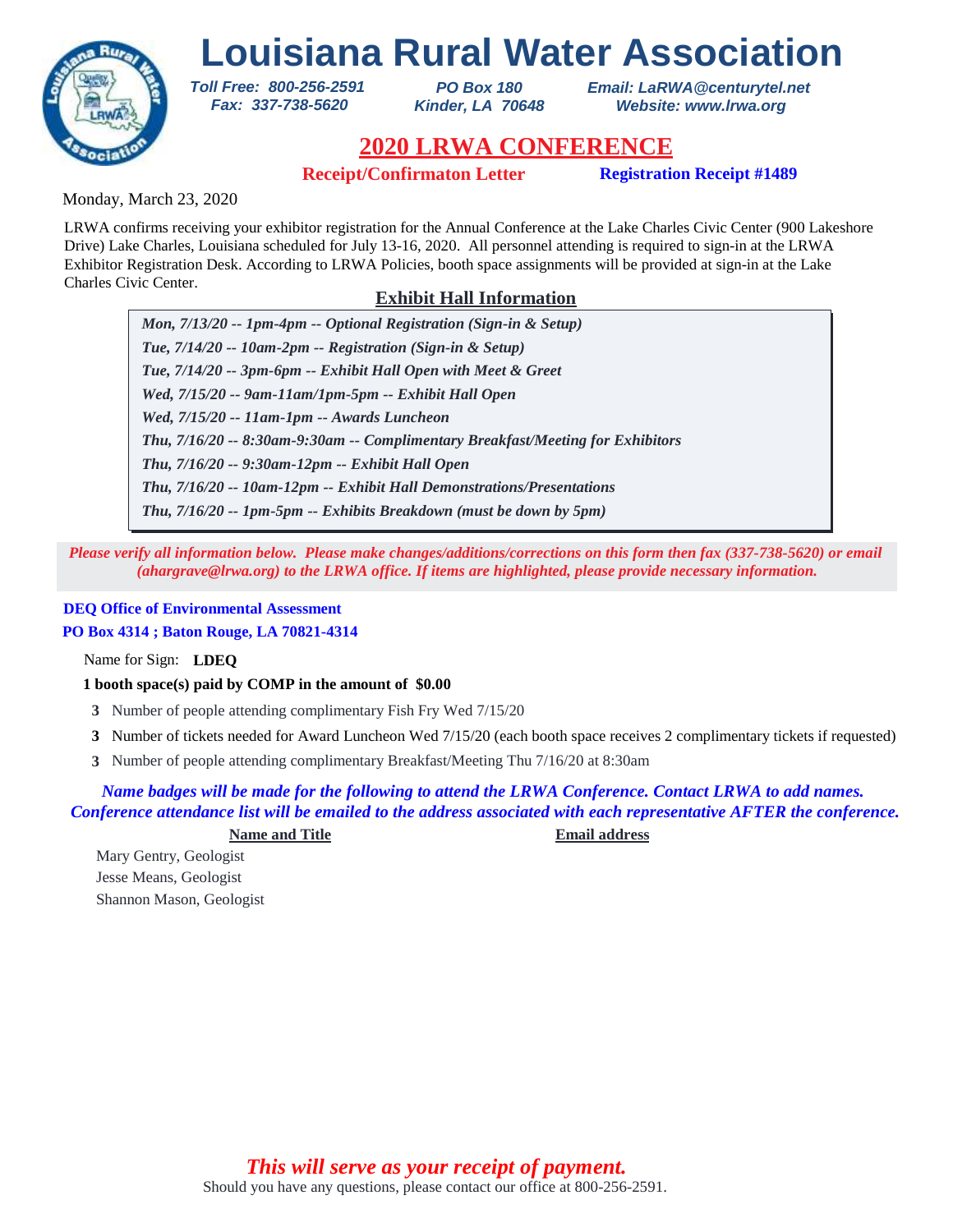

*PO Box 180 Kinder, LA 70648* *Email: LaRWA@centurytel.net Website: www.lrwa.org*

## **2020 LRWA CONFERENCE**

**Receipt/Confirmaton Letter Registration Receipt #2673**

Monday, March 23, 2020

LRWA confirms receiving your exhibitor registration for the Annual Conference at the Lake Charles Civic Center (900 Lakeshore Drive) Lake Charles, Louisiana scheduled for July 13-16, 2020. All personnel attending is required to sign-in at the LRWA Exhibitor Registration Desk. According to LRWA Policies, booth space assignments will be provided at sign-in at the Lake Charles Civic Center.

### **Exhibit Hall Information**

*Mon, 7/13/20 -- 1pm-4pm -- Optional Registration (Sign-in & Setup) Tue, 7/14/20 -- 10am-2pm -- Registration (Sign-in & Setup) Tue, 7/14/20 -- 3pm-6pm -- Exhibit Hall Open with Meet & Greet Wed, 7/15/20 -- 9am-11am/1pm-5pm -- Exhibit Hall Open Wed, 7/15/20 -- 11am-1pm -- Awards Luncheon Thu, 7/16/20 -- 9:30am-12pm -- Exhibit Hall Open Thu, 7/16/20 -- 8:30am-9:30am -- Complimentary Breakfast/Meeting for Exhibitors Thu, 7/16/20 -- 10am-12pm -- Exhibit Hall Demonstrations/Presentations Thu, 7/16/20 -- 1pm-5pm -- Exhibits Breakdown (must be down by 5pm)*

*Please verify all information below. Please make changes/additions/corrections on this form then fax (337-738-5620) or email (ahargrave@lrwa.org) to the LRWA office. If items are highlighted, please provide necessary information.*

### **LDH/OPH Engineering Services/DWRLF**

### **PO Box 4489 ; Baton Rouge, LA 70821-4489**

Name for Sign: **LDH Drinking Water Revolving Loan Fund**

*Toll Free: 800-256-2591 Fax: 337-738-5620*

### **1 booth space(s) paid by COMP in the amount of \$0.00**

- **0** Number of people attending complimentary Fish Fry Wed 7/15/20
- Number of tickets needed for Award Luncheon Wed 7/15/20 (each booth space receives 2 complimentary tickets if requested) **0**
- Number of people attending complimentary Breakfast/Meeting Thu 7/16/20 at 8:30am **0**

### *Name badges will be made for the following to attend the LRWA Conference. Contact LRWA to add names. Conference attendance list will be emailed to the address associated with each representative AFTER the conference.*

### **Name and Title Email address**

Carrie Creel, Loan Corrdinator Joel McKenize, Program Manager Jay Ray, Program Monitor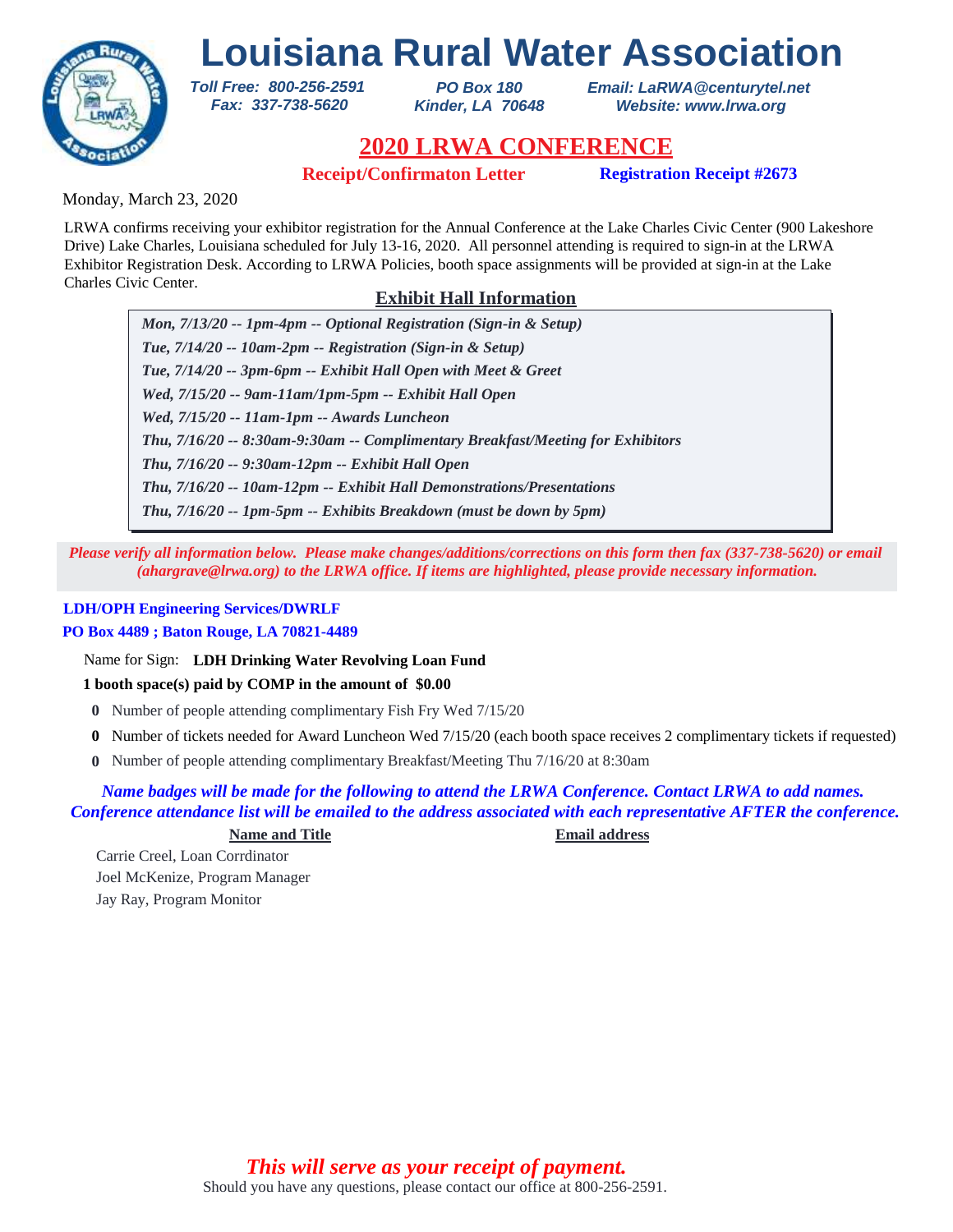

*PO Box 180 Kinder, LA 70648* *Email: LaRWA@centurytel.net Website: www.lrwa.org*

## **2020 LRWA CONFERENCE**

**Receipt/Confirmaton Letter Registration Receipt #1427**

Monday, March 23, 2020

LRWA confirms receiving your exhibitor registration for the Annual Conference at the Lake Charles Civic Center (900 Lakeshore Drive) Lake Charles, Louisiana scheduled for July 13-16, 2020. All personnel attending is required to sign-in at the LRWA Exhibitor Registration Desk. According to LRWA Policies, booth space assignments will be provided at sign-in at the Lake Charles Civic Center.

### **Exhibit Hall Information**

*Mon, 7/13/20 -- 1pm-4pm -- Optional Registration (Sign-in & Setup) Tue, 7/14/20 -- 10am-2pm -- Registration (Sign-in & Setup) Tue, 7/14/20 -- 3pm-6pm -- Exhibit Hall Open with Meet & Greet Wed, 7/15/20 -- 9am-11am/1pm-5pm -- Exhibit Hall Open Wed, 7/15/20 -- 11am-1pm -- Awards Luncheon Thu, 7/16/20 -- 9:30am-12pm -- Exhibit Hall Open Thu, 7/16/20 -- 8:30am-9:30am -- Complimentary Breakfast/Meeting for Exhibitors Thu, 7/16/20 -- 10am-12pm -- Exhibit Hall Demonstrations/Presentations Thu, 7/16/20 -- 1pm-5pm -- Exhibits Breakdown (must be down by 5pm)*

*Please verify all information below. Please make changes/additions/corrections on this form then fax (337-738-5620) or email (ahargrave@lrwa.org) to the LRWA office. If items are highlighted, please provide necessary information.*

#### **Louisiana One Call System**

**2215 West Boardwalk Dr ; Baton Rouge, LA 70816**

Name for Sign: **Louisiana 811**

**1 booth space(s) paid by 25840 in the amount of \$825.00**

*Toll Free: 800-256-2591 Fax: 337-738-5620*

**2** Number of people attending complimentary Fish Fry Wed 7/15/20

Number of tickets needed for Award Luncheon Wed 7/15/20 (each booth space receives 2 complimentary tickets if requested)

Number of people attending complimentary Breakfast/Meeting Thu 7/16/20 at 8:30am **2**

*Name badges will be made for the following to attend the LRWA Conference. Contact LRWA to add names. Conference attendance list will be emailed to the address associated with each representative AFTER the conference.*

**Name and Title Email address**

Brent Saltzman, Jeff Morrison,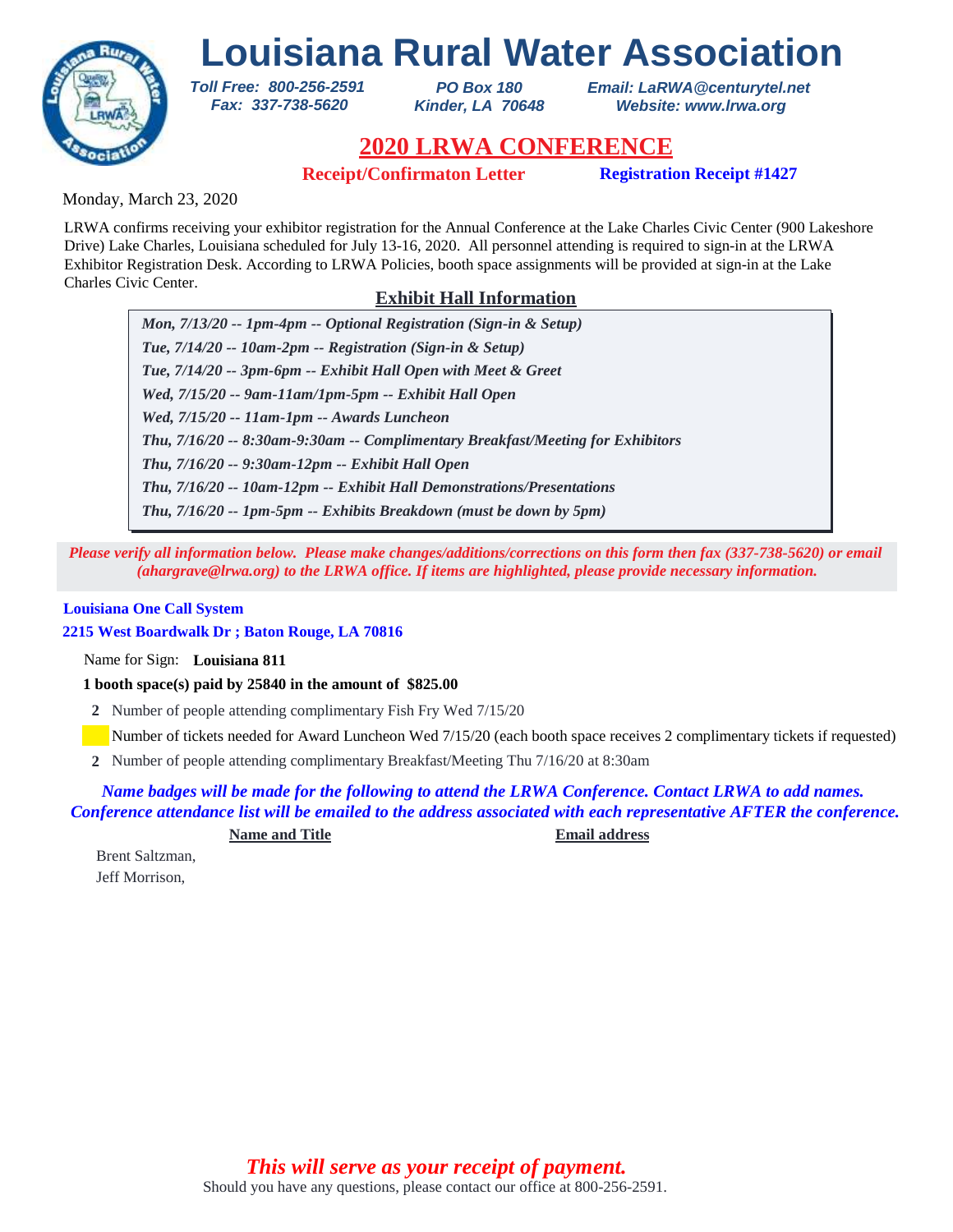

*PO Box 180 Kinder, LA 70648* *Email: LaRWA@centurytel.net Website: www.lrwa.org*

## **2020 LRWA CONFERENCE**

**Receipt/Confirmaton Letter Registration Receipt #2970**

Monday, March 23, 2020

LRWA confirms receiving your exhibitor registration for the Annual Conference at the Lake Charles Civic Center (900 Lakeshore Drive) Lake Charles, Louisiana scheduled for July 13-16, 2020. All personnel attending is required to sign-in at the LRWA Exhibitor Registration Desk. According to LRWA Policies, booth space assignments will be provided at sign-in at the Lake Charles Civic Center.

### **Exhibit Hall Information**

*Mon, 7/13/20 -- 1pm-4pm -- Optional Registration (Sign-in & Setup) Tue, 7/14/20 -- 10am-2pm -- Registration (Sign-in & Setup) Tue, 7/14/20 -- 3pm-6pm -- Exhibit Hall Open with Meet & Greet Wed, 7/15/20 -- 9am-11am/1pm-5pm -- Exhibit Hall Open Wed, 7/15/20 -- 11am-1pm -- Awards Luncheon Thu, 7/16/20 -- 9:30am-12pm -- Exhibit Hall Open Thu, 7/16/20 -- 8:30am-9:30am -- Complimentary Breakfast/Meeting for Exhibitors Thu, 7/16/20 -- 10am-12pm -- Exhibit Hall Demonstrations/Presentations Thu, 7/16/20 -- 1pm-5pm -- Exhibits Breakdown (must be down by 5pm)*

*Please verify all information below. Please make changes/additions/corrections on this form then fax (337-738-5620) or email (ahargrave@lrwa.org) to the LRWA office. If items are highlighted, please provide necessary information.*

### **Louisiana Insurance LLC**

### **PO Box 12003 ; Alexandria, LA 71315**

Name for Sign: **Louisiana Insurance**

**1 booth space(s) paid by 001262 in the amount of \$825.00**

*Toll Free: 800-256-2591 Fax: 337-738-5620*

- **2** Number of people attending complimentary Fish Fry Wed 7/15/20
- Number of tickets needed for Award Luncheon Wed 7/15/20 (each booth space receives 2 complimentary tickets if requested) **2**
- Number of people attending complimentary Breakfast/Meeting Thu 7/16/20 at 8:30am **2**

*Name badges will be made for the following to attend the LRWA Conference. Contact LRWA to add names. Conference attendance list will be emailed to the address associated with each representative AFTER the conference.*

**Name and Title Email address**

Jason Smith, Stephanie Smith,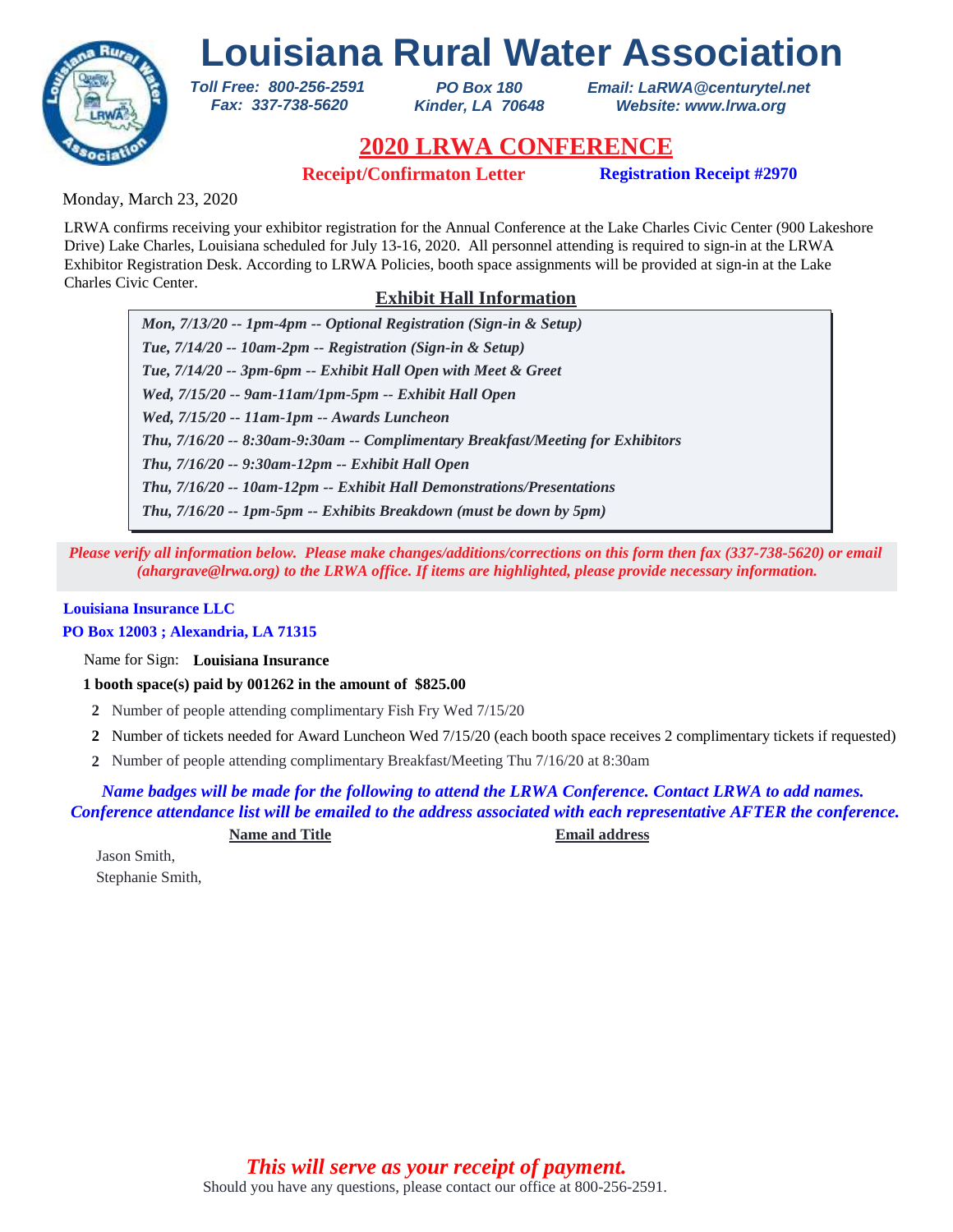

*PO Box 180 Kinder, LA 70648* *Email: LaRWA@centurytel.net Website: www.lrwa.org*

## **2020 LRWA CONFERENCE**

**Receipt/Confirmaton Letter Registration Receipt #2541** 

Monday, March 23, 2020

LRWA confirms receiving your exhibitor registration for the Annual Conference at the Lake Charles Civic Center (900 Lakeshore Drive) Lake Charles, Louisiana scheduled for July 13-16, 2020. All personnel attending is required to sign-in at the LRWA Exhibitor Registration Desk. According to LRWA Policies, booth space assignments will be provided at sign-in at the Lake Charles Civic Center.

### **Exhibit Hall Information**

*Mon, 7/13/20 -- 1pm-4pm -- Optional Registration (Sign-in & Setup) Tue, 7/14/20 -- 10am-2pm -- Registration (Sign-in & Setup) Tue, 7/14/20 -- 3pm-6pm -- Exhibit Hall Open with Meet & Greet Wed, 7/15/20 -- 9am-11am/1pm-5pm -- Exhibit Hall Open Wed, 7/15/20 -- 11am-1pm -- Awards Luncheon Thu, 7/16/20 -- 9:30am-12pm -- Exhibit Hall Open Thu, 7/16/20 -- 8:30am-9:30am -- Complimentary Breakfast/Meeting for Exhibitors Thu, 7/16/20 -- 10am-12pm -- Exhibit Hall Demonstrations/Presentations Thu, 7/16/20 -- 1pm-5pm -- Exhibits Breakdown (must be down by 5pm)*

*Please verify all information below. Please make changes/additions/corrections on this form then fax (337-738-5620) or email (ahargrave@lrwa.org) to the LRWA office. If items are highlighted, please provide necessary information.*

#### **Maguire Iron, Inc**

### **1610 N Minnesota Ave ; Sioux Falls, SD 57101**

Name for Sign: **Maguire Iron, Inc**

**1 booth space(s) paid by CC in the amount of \$858.00**

*Toll Free: 800-256-2591 Fax: 337-738-5620*

Number of people attending complimentary Fish Fry Wed 7/15/20

Number of tickets needed for Award Luncheon Wed 7/15/20 (each booth space receives 2 complimentary tickets if requested)

Number of people attending complimentary Breakfast/Meeting Thu 7/16/20 at 8:30am

### *Name badges will be made for the following to attend the LRWA Conference. Contact LRWA to add names. Conference attendance list will be emailed to the address associated with each representative AFTER the conference.*

Jack Powell, Southern Sales Manager powellj@maguireiron.com Adrienne Falor, falora @maguireiron.com

**Name and Title Email address**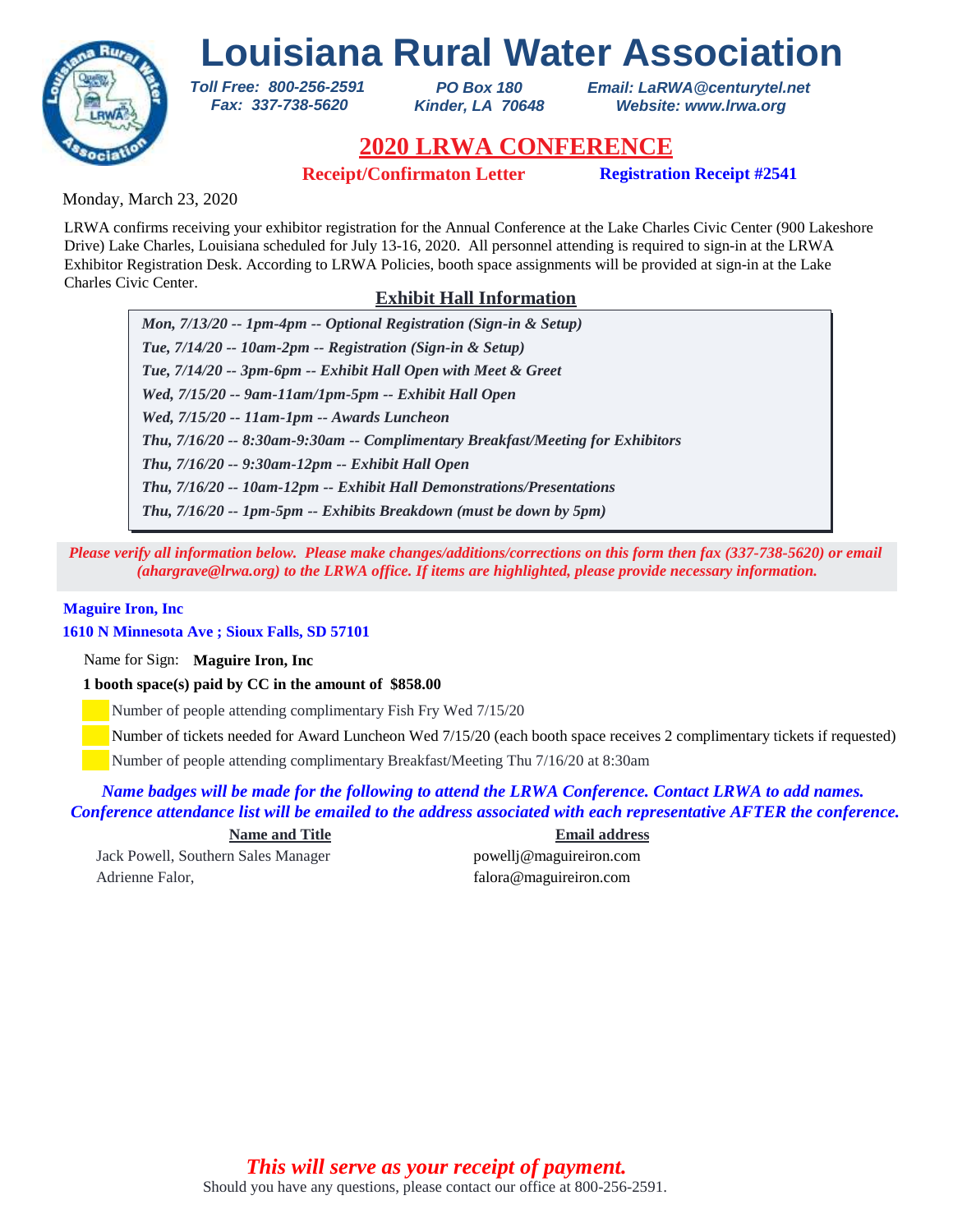

*PO Box 180 Kinder, LA 70648* *Email: LaRWA@centurytel.net Website: www.lrwa.org*

## **2020 LRWA CONFERENCE**

**Receipt/Confirmaton Letter Registration Receipt #407**

Monday, March 23, 2020

LRWA confirms receiving your exhibitor registration for the Annual Conference at the Lake Charles Civic Center (900 Lakeshore Drive) Lake Charles, Louisiana scheduled for July 13-16, 2020. All personnel attending is required to sign-in at the LRWA Exhibitor Registration Desk. According to LRWA Policies, booth space assignments will be provided at sign-in at the Lake Charles Civic Center.

### **Exhibit Hall Information**

*Mon, 7/13/20 -- 1pm-4pm -- Optional Registration (Sign-in & Setup) Tue, 7/14/20 -- 10am-2pm -- Registration (Sign-in & Setup) Tue, 7/14/20 -- 3pm-6pm -- Exhibit Hall Open with Meet & Greet Wed, 7/15/20 -- 9am-11am/1pm-5pm -- Exhibit Hall Open Wed, 7/15/20 -- 11am-1pm -- Awards Luncheon Thu, 7/16/20 -- 9:30am-12pm -- Exhibit Hall Open Thu, 7/16/20 -- 8:30am-9:30am -- Complimentary Breakfast/Meeting for Exhibitors Thu, 7/16/20 -- 10am-12pm -- Exhibit Hall Demonstrations/Presentations Thu, 7/16/20 -- 1pm-5pm -- Exhibits Breakdown (must be down by 5pm)*

*Please verify all information below. Please make changes/additions/corrections on this form then fax (337-738-5620) or email (ahargrave@lrwa.org) to the LRWA office. If items are highlighted, please provide necessary information.*

### **Master Meter Inc.**

**101 Regency Parkway ; Mansfield, TX 76063**

Name for Sign: **Master Meter Inc**

**1 booth space(s) paid by CC in the amount of \$858.00**

*Toll Free: 800-256-2591 Fax: 337-738-5620*

- **1** Number of people attending complimentary Fish Fry Wed 7/15/20
- Number of tickets needed for Award Luncheon Wed 7/15/20 (each booth space receives 2 complimentary tickets if requested) **1**
- Number of people attending complimentary Breakfast/Meeting Thu 7/16/20 at 8:30am **1**

*Name badges will be made for the following to attend the LRWA Conference. Contact LRWA to add names. Conference attendance list will be emailed to the address associated with each representative AFTER the conference.*

**Name and Title Email address**

Kurt Ash, Regional Sales Manager kash@nastermeter.com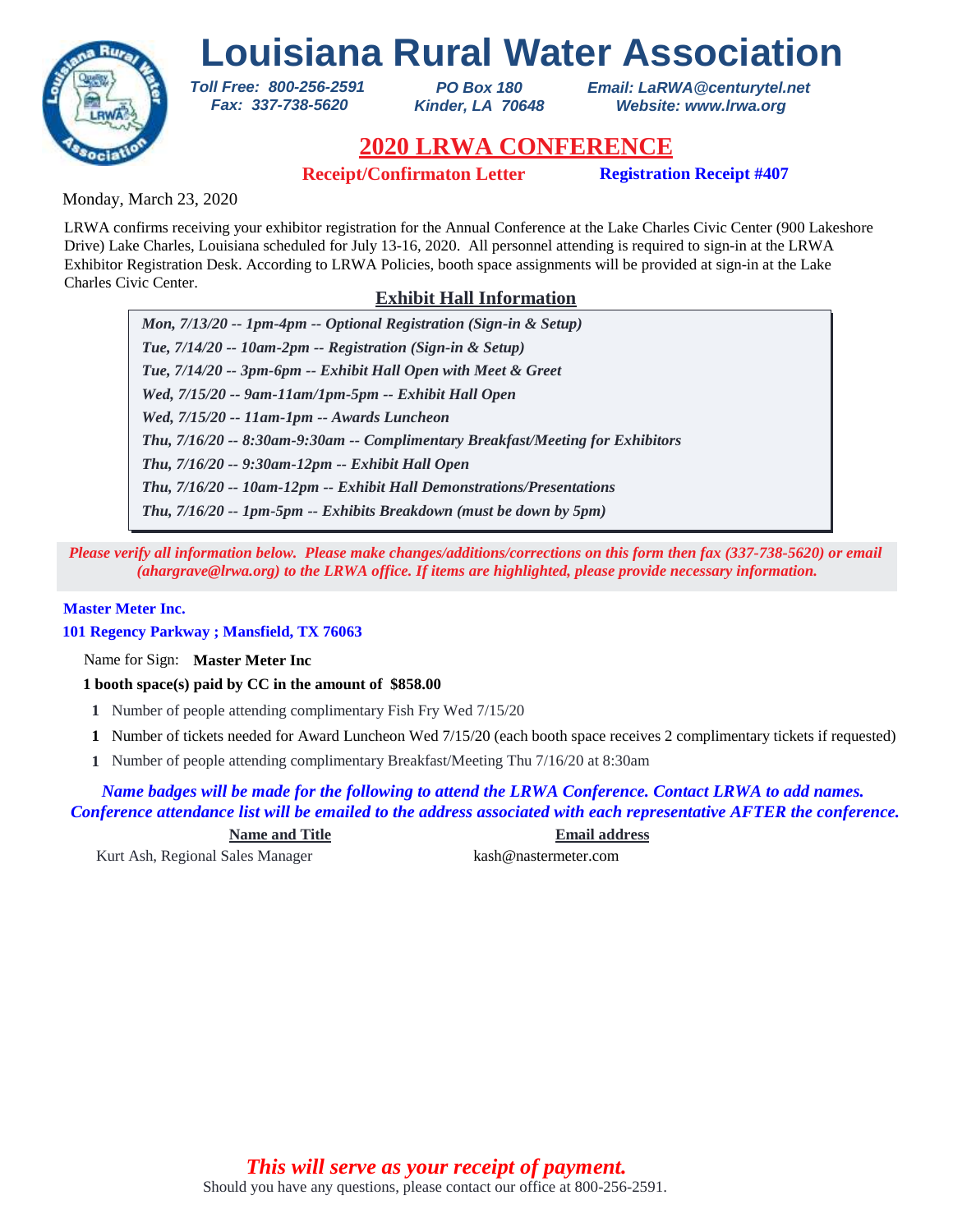

*PO Box 180 Kinder, LA 70648* *Email: LaRWA@centurytel.net Website: www.lrwa.org*

## **2020 LRWA CONFERENCE**

**Receipt/Confirmaton Letter Registration Receipt #2775**

Monday, March 23, 2020

LRWA confirms receiving your exhibitor registration for the Annual Conference at the Lake Charles Civic Center (900 Lakeshore Drive) Lake Charles, Louisiana scheduled for July 13-16, 2020. All personnel attending is required to sign-in at the LRWA Exhibitor Registration Desk. According to LRWA Policies, booth space assignments will be provided at sign-in at the Lake Charles Civic Center.

### **Exhibit Hall Information**

*Mon, 7/13/20 -- 1pm-4pm -- Optional Registration (Sign-in & Setup) Tue, 7/14/20 -- 10am-2pm -- Registration (Sign-in & Setup) Tue, 7/14/20 -- 3pm-6pm -- Exhibit Hall Open with Meet & Greet Wed, 7/15/20 -- 9am-11am/1pm-5pm -- Exhibit Hall Open Wed, 7/15/20 -- 11am-1pm -- Awards Luncheon Thu, 7/16/20 -- 9:30am-12pm -- Exhibit Hall Open Thu, 7/16/20 -- 8:30am-9:30am -- Complimentary Breakfast/Meeting for Exhibitors Thu, 7/16/20 -- 10am-12pm -- Exhibit Hall Demonstrations/Presentations Thu, 7/16/20 -- 1pm-5pm -- Exhibits Breakdown (must be down by 5pm)*

*Please verify all information below. Please make changes/additions/corrections on this form then fax (337-738-5620) or email (ahargrave@lrwa.org) to the LRWA office. If items are highlighted, please provide necessary information.*

#### **Mueller Systems**

**PO Box 128 ; Cleveland, NC 27013**

Name for Sign: **Mueller Metrology**

**1 booth space(s) paid by CC in the amount of \$858.00**

*Toll Free: 800-256-2591 Fax: 337-738-5620*

Number of people attending complimentary Fish Fry Wed 7/15/20

Number of tickets needed for Award Luncheon Wed 7/15/20 (each booth space receives 2 complimentary tickets if requested)

Number of people attending complimentary Breakfast/Meeting Thu 7/16/20 at 8:30am

*Name badges will be made for the following to attend the LRWA Conference. Contact LRWA to add names. Conference attendance list will be emailed to the address associated with each representative AFTER the conference.*

Brian Hardwood, East District Manager brianhardwood@muellerwp.com Jerry Johnson, Territory Manager jeryjohnson@muellerwp.com

**Name and Title Email address**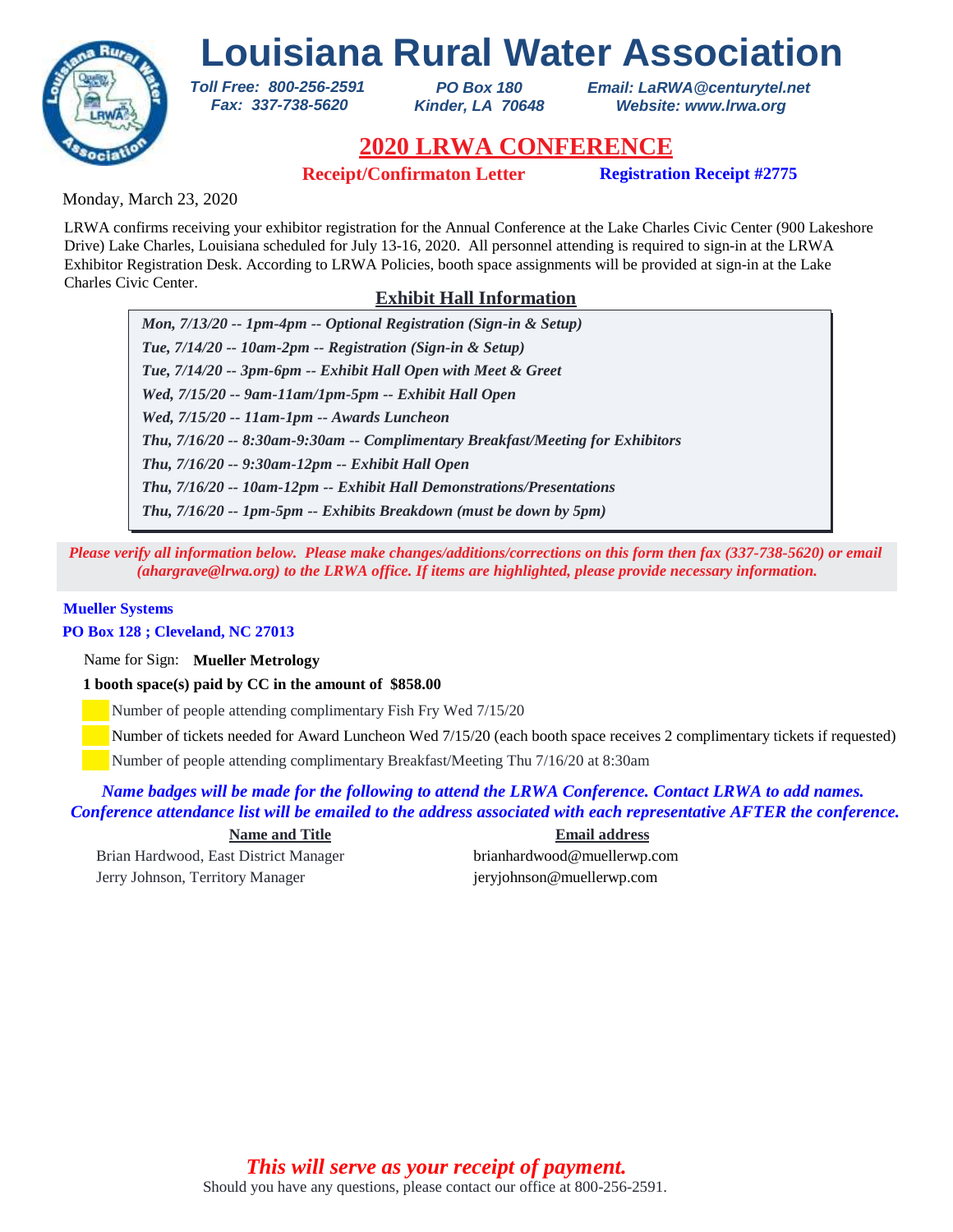

*PO Box 180 Kinder, LA 70648* *Email: LaRWA@centurytel.net Website: www.lrwa.org*

# **2020 LRWA CONFERENCE**

**Receipt/Confirmaton Letter Registration Receipt #2820**

Monday, March 23, 2020

LRWA confirms receiving your exhibitor registration for the Annual Conference at the Lake Charles Civic Center (900 Lakeshore Drive) Lake Charles, Louisiana scheduled for July 13-16, 2020. All personnel attending is required to sign-in at the LRWA Exhibitor Registration Desk. According to LRWA Policies, booth space assignments will be provided at sign-in at the Lake Charles Civic Center.

### **Exhibit Hall Information**

*Mon, 7/13/20 -- 1pm-4pm -- Optional Registration (Sign-in & Setup) Tue, 7/14/20 -- 10am-2pm -- Registration (Sign-in & Setup) Tue, 7/14/20 -- 3pm-6pm -- Exhibit Hall Open with Meet & Greet Wed, 7/15/20 -- 9am-11am/1pm-5pm -- Exhibit Hall Open Wed, 7/15/20 -- 11am-1pm -- Awards Luncheon Thu, 7/16/20 -- 9:30am-12pm -- Exhibit Hall Open Thu, 7/16/20 -- 8:30am-9:30am -- Complimentary Breakfast/Meeting for Exhibitors Thu, 7/16/20 -- 10am-12pm -- Exhibit Hall Demonstrations/Presentations Thu, 7/16/20 -- 1pm-5pm -- Exhibits Breakdown (must be down by 5pm)*

*Please verify all information below. Please make changes/additions/corrections on this form then fax (337-738-5620) or email (ahargrave@lrwa.org) to the LRWA office. If items are highlighted, please provide necessary information.*

### **Municipal and Industrial Chlorination, LLC**

**4545 Sherwood Common Blvd 1-B; Baton Rouge, LA 70816**

*Toll Free: 800-256-2591 Fax: 337-738-5620*

Name for Sign: **Municipal and Industrial Chlorination**

**1 booth space(s) paid by 4844 in the amount of \$825.00**

Number of people attending complimentary Fish Fry Wed 7/15/20

Number of tickets needed for Award Luncheon Wed 7/15/20 (each booth space receives 2 complimentary tickets if requested)

Number of people attending complimentary Breakfast/Meeting Thu 7/16/20 at 8:30am

### *Name badges will be made for the following to attend the LRWA Conference. Contact LRWA to add names. Conference attendance list will be emailed to the address associated with each representative AFTER the conference.*

| <b>Name and Title</b> | <b>Email address</b>   |
|-----------------------|------------------------|
| Brent Ouber,          | brent@tmbwater.com     |
| Dale Blank,           | $dh$ lank@tmbwater.com |
| David Blank.          | dblank@tmbwater.com    |
| Richard Blank.        | rblank@tmbwater.com    |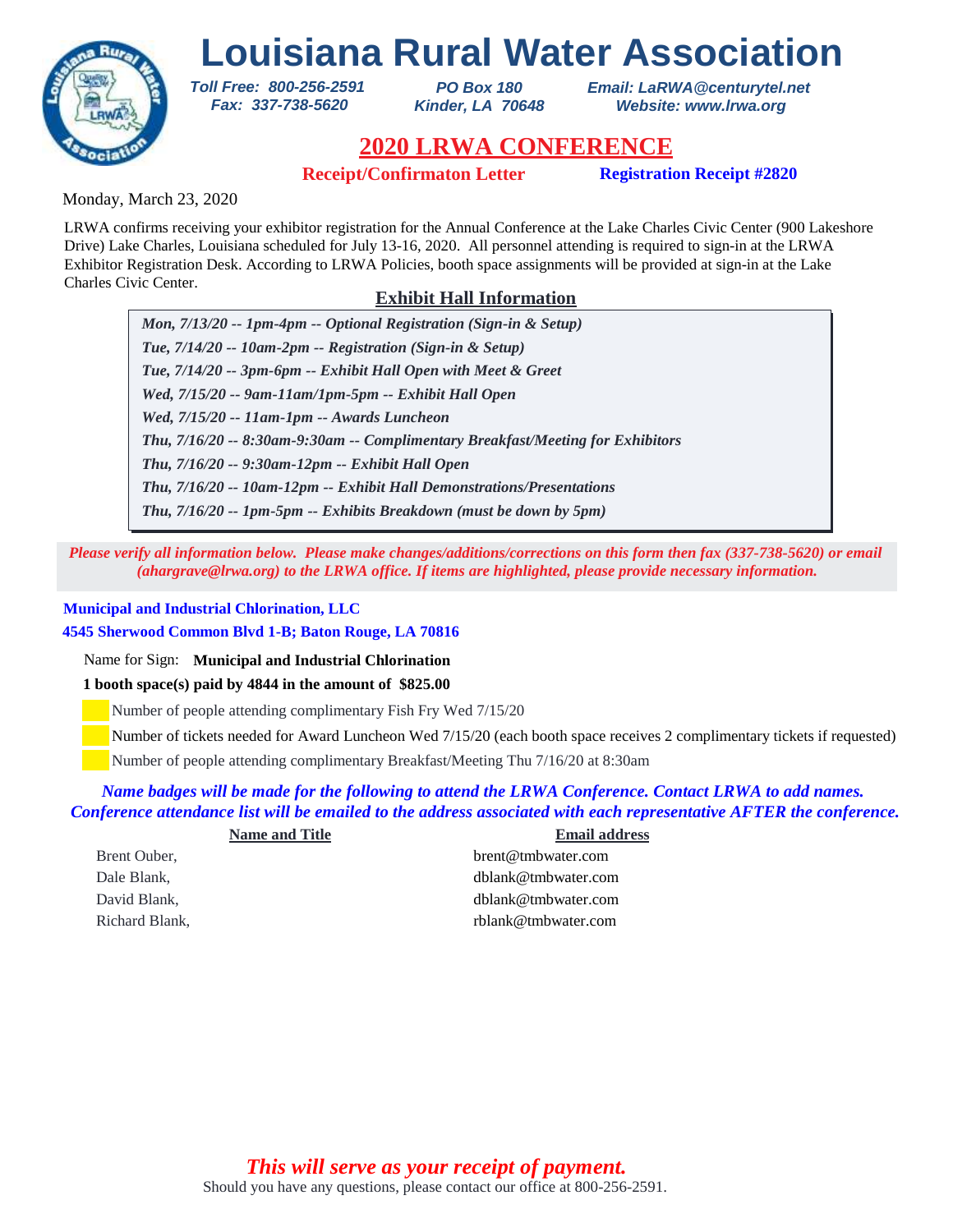

*PO Box 180 Kinder, LA 70648* *Email: LaRWA@centurytel.net Website: www.lrwa.org*

## **2020 LRWA CONFERENCE**

**Receipt/Confirmaton Letter Registration Receipt #2950**

Monday, March 23, 2020

LRWA confirms receiving your exhibitor registration for the Annual Conference at the Lake Charles Civic Center (900 Lakeshore Drive) Lake Charles, Louisiana scheduled for July 13-16, 2020. All personnel attending is required to sign-in at the LRWA Exhibitor Registration Desk. According to LRWA Policies, booth space assignments will be provided at sign-in at the Lake Charles Civic Center.

### **Exhibit Hall Information**

*Mon, 7/13/20 -- 1pm-4pm -- Optional Registration (Sign-in & Setup) Tue, 7/14/20 -- 10am-2pm -- Registration (Sign-in & Setup) Tue, 7/14/20 -- 3pm-6pm -- Exhibit Hall Open with Meet & Greet Wed, 7/15/20 -- 9am-11am/1pm-5pm -- Exhibit Hall Open Wed, 7/15/20 -- 11am-1pm -- Awards Luncheon Thu, 7/16/20 -- 9:30am-12pm -- Exhibit Hall Open Thu, 7/16/20 -- 8:30am-9:30am -- Complimentary Breakfast/Meeting for Exhibitors Thu, 7/16/20 -- 10am-12pm -- Exhibit Hall Demonstrations/Presentations Thu, 7/16/20 -- 1pm-5pm -- Exhibits Breakdown (must be down by 5pm)*

*Please verify all information below. Please make changes/additions/corrections on this form then fax (337-738-5620) or email (ahargrave@lrwa.org) to the LRWA office. If items are highlighted, please provide necessary information.*

### **NAPCO Pipe and Fittings**

**8236 Bridespring Dr ; Plano, TX 75025**

Name for Sign: **NAPCO Pipe & Fitting**

**1 booth space(s) paid by 3391 in the amount of \$825.00**

*Toll Free: 800-256-2591 Fax: 337-738-5620*

- **2** Number of people attending complimentary Fish Fry Wed 7/15/20
- Number of tickets needed for Award Luncheon Wed 7/15/20 (each booth space receives 2 complimentary tickets if requested) **2**

Number of people attending complimentary Breakfast/Meeting Thu 7/16/20 at 8:30am

*Name badges will be made for the following to attend the LRWA Conference. Contact LRWA to add names. Conference attendance list will be emailed to the address associated with each representative AFTER the conference.*

**Name and Title Email address** Jesse Madden, jmadden@napcopipe.com Robert Eads, reads@napcopipe.com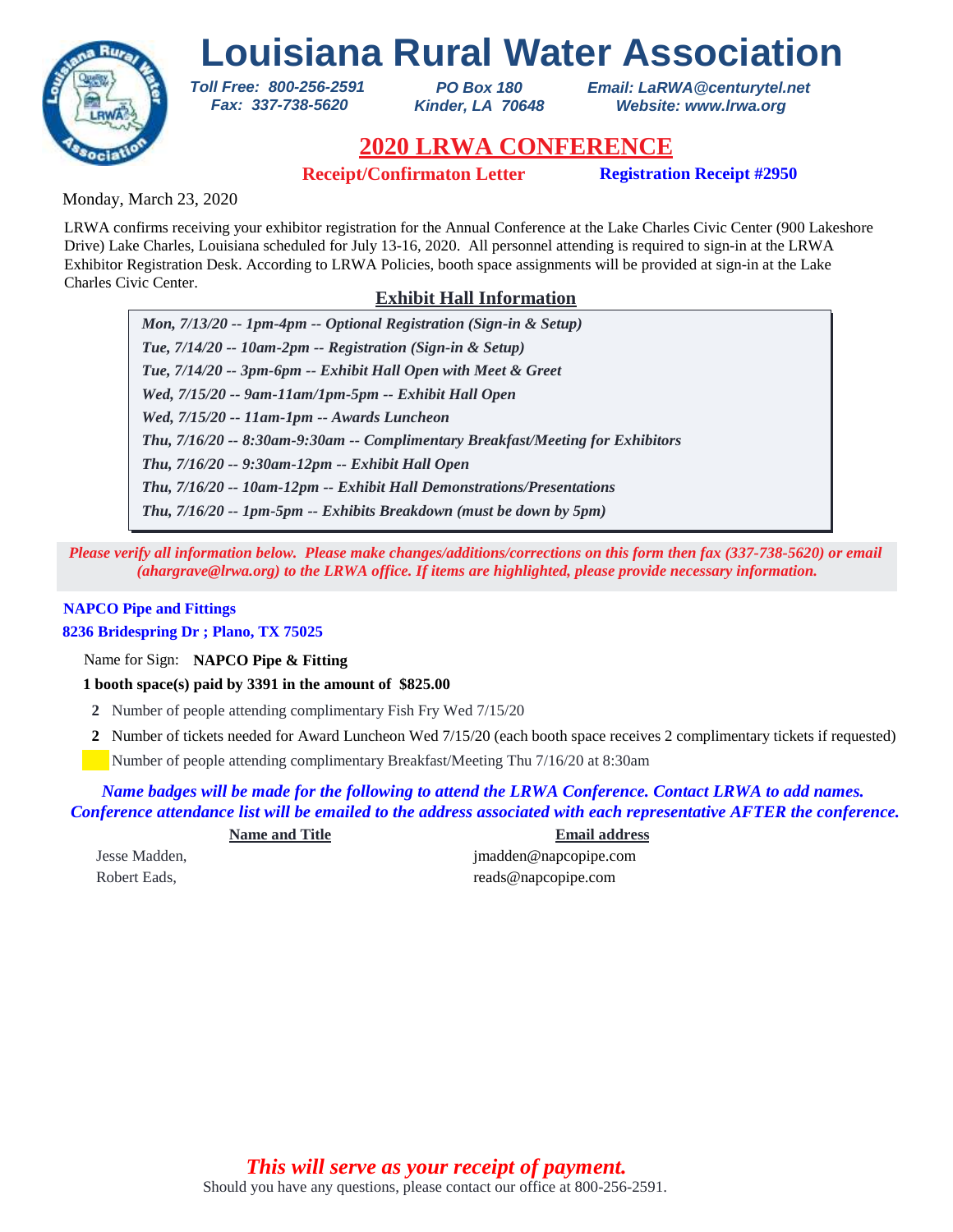

*PO Box 180 Kinder, LA 70648* *Email: LaRWA@centurytel.net Website: www.lrwa.org*

## **2020 LRWA CONFERENCE**

**Receipt/Confirmaton Letter Registration Receipt #1016**

Monday, March 23, 2020

LRWA confirms receiving your exhibitor registration for the Annual Conference at the Lake Charles Civic Center (900 Lakeshore Drive) Lake Charles, Louisiana scheduled for July 13-16, 2020. All personnel attending is required to sign-in at the LRWA Exhibitor Registration Desk. According to LRWA Policies, booth space assignments will be provided at sign-in at the Lake Charles Civic Center.

### **Exhibit Hall Information**

*Mon, 7/13/20 -- 1pm-4pm -- Optional Registration (Sign-in & Setup) Tue, 7/14/20 -- 10am-2pm -- Registration (Sign-in & Setup) Tue, 7/14/20 -- 3pm-6pm -- Exhibit Hall Open with Meet & Greet Wed, 7/15/20 -- 9am-11am/1pm-5pm -- Exhibit Hall Open Wed, 7/15/20 -- 11am-1pm -- Awards Luncheon Thu, 7/16/20 -- 9:30am-12pm -- Exhibit Hall Open Thu, 7/16/20 -- 8:30am-9:30am -- Complimentary Breakfast/Meeting for Exhibitors Thu, 7/16/20 -- 10am-12pm -- Exhibit Hall Demonstrations/Presentations Thu, 7/16/20 -- 1pm-5pm -- Exhibits Breakdown (must be down by 5pm)*

*Please verify all information below. Please make changes/additions/corrections on this form then fax (337-738-5620) or email (ahargrave@lrwa.org) to the LRWA office. If items are highlighted, please provide necessary information.*

#### **Power Specialties, LLC**

### **325 Chennault St ; Morgan City, LA 70380**

Name for Sign: **Power Specialties LLC**

**2 booth space(s) paid by CC & 88250 in the amount of \$2866.00**

*Toll Free: 800-256-2591 Fax: 337-738-5620*

- **6** Number of people attending complimentary Fish Fry Wed 7/15/20
- Number of tickets needed for Award Luncheon Wed 7/15/20 (each booth space receives 2 complimentary tickets if requested) **6**
- Number of people attending complimentary Breakfast/Meeting Thu 7/16/20 at 8:30am **6**

### *Name badges will be made for the following to attend the LRWA Conference. Contact LRWA to add names. Conference attendance list will be emailed to the address associated with each representative AFTER the conference.*

#### **Name and Title Email address**

Bill Kabbez, Duke Bolmer, Sales Ted Bergeron, Submersible Sales & Service Patrick Wiley, General Manager pwiley@atvci.net Steve May, Owner Bubba Stephens, Sales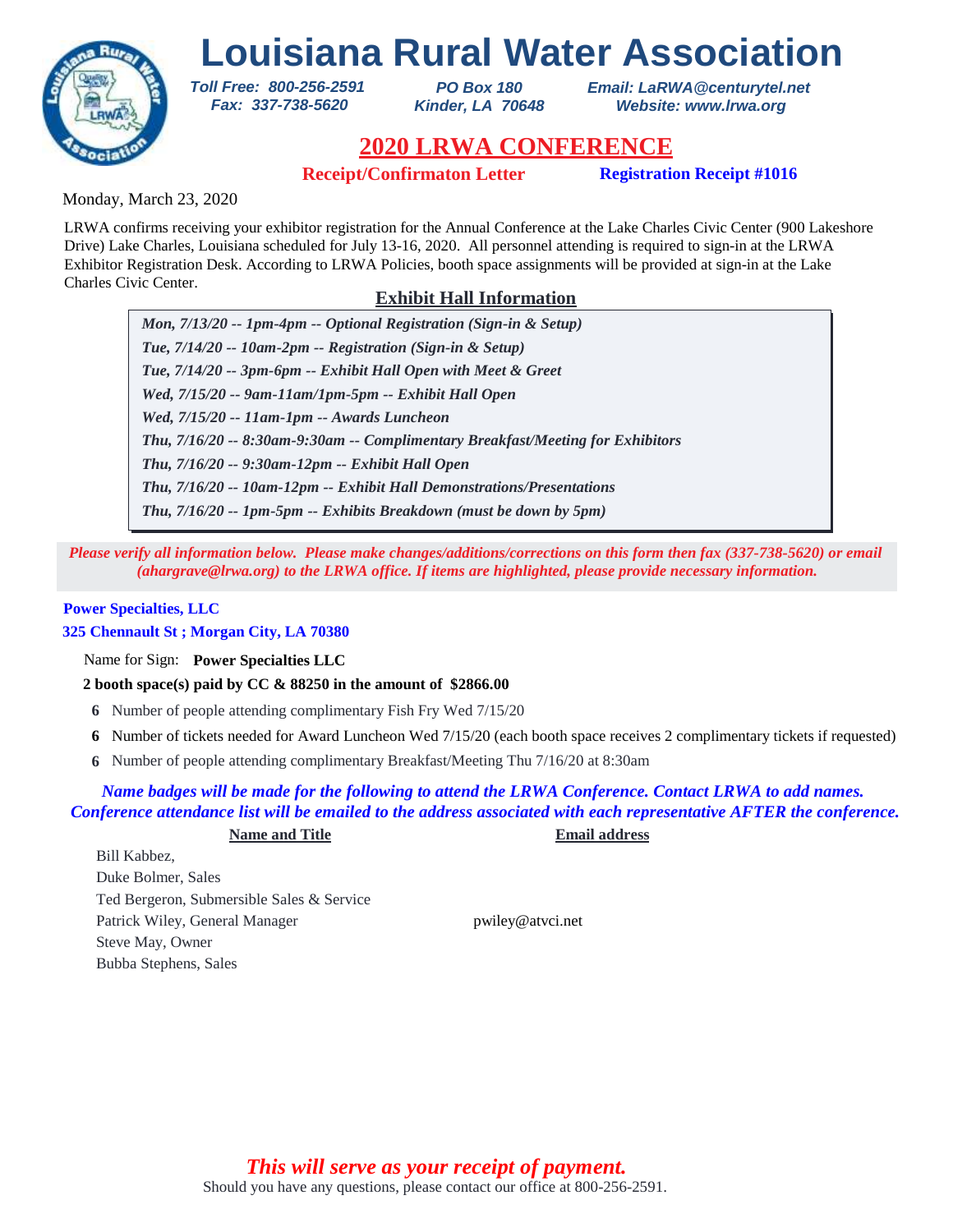

*PO Box 180 Kinder, LA 70648* *Email: LaRWA@centurytel.net Website: www.lrwa.org*

## **2020 LRWA CONFERENCE**

**Receipt/Confirmaton Letter Registration Receipt #248**

Monday, March 23, 2020

LRWA confirms receiving your exhibitor registration for the Annual Conference at the Lake Charles Civic Center (900 Lakeshore Drive) Lake Charles, Louisiana scheduled for July 13-16, 2020. All personnel attending is required to sign-in at the LRWA Exhibitor Registration Desk. According to LRWA Policies, booth space assignments will be provided at sign-in at the Lake Charles Civic Center.

### **Exhibit Hall Information**

*Mon, 7/13/20 -- 1pm-4pm -- Optional Registration (Sign-in & Setup) Tue, 7/14/20 -- 10am-2pm -- Registration (Sign-in & Setup) Tue, 7/14/20 -- 3pm-6pm -- Exhibit Hall Open with Meet & Greet Wed, 7/15/20 -- 9am-11am/1pm-5pm -- Exhibit Hall Open Wed, 7/15/20 -- 11am-1pm -- Awards Luncheon Thu, 7/16/20 -- 9:30am-12pm -- Exhibit Hall Open Thu, 7/16/20 -- 8:30am-9:30am -- Complimentary Breakfast/Meeting for Exhibitors Thu, 7/16/20 -- 10am-12pm -- Exhibit Hall Demonstrations/Presentations Thu, 7/16/20 -- 1pm-5pm -- Exhibits Breakdown (must be down by 5pm)*

*Please verify all information below. Please make changes/additions/corrections on this form then fax (337-738-5620) or email (ahargrave@lrwa.org) to the LRWA office. If items are highlighted, please provide necessary information.*

### **Powerseal Pipeline Products Corporation**

### **PO Box 2014 ; Wichita Falls, TX 76307-2014**

Name for Sign: **PowerSeal**

**1 booth space(s) paid by 024101 in the amount of \$825.00**

*Toll Free: 800-256-2591 Fax: 337-738-5620*

Number of people attending complimentary Fish Fry Wed 7/15/20

Number of tickets needed for Award Luncheon Wed 7/15/20 (each booth space receives 2 complimentary tickets if requested)

Number of people attending complimentary Breakfast/Meeting Thu 7/16/20 at 8:30am

*Name badges will be made for the following to attend the LRWA Conference. Contact LRWA to add names. Conference attendance list will be emailed to the address associated with each representative AFTER the conference.*

**Name and Title Email address**

Steve Kilcrease, VP Sales skilcrease and skilcrease and skilcrease and skilcrease and skilcrease and skilcrease and skilcrease and skilcrease and skilcrease and skilcrease and skilcrease and skilcrease and skilcrease and s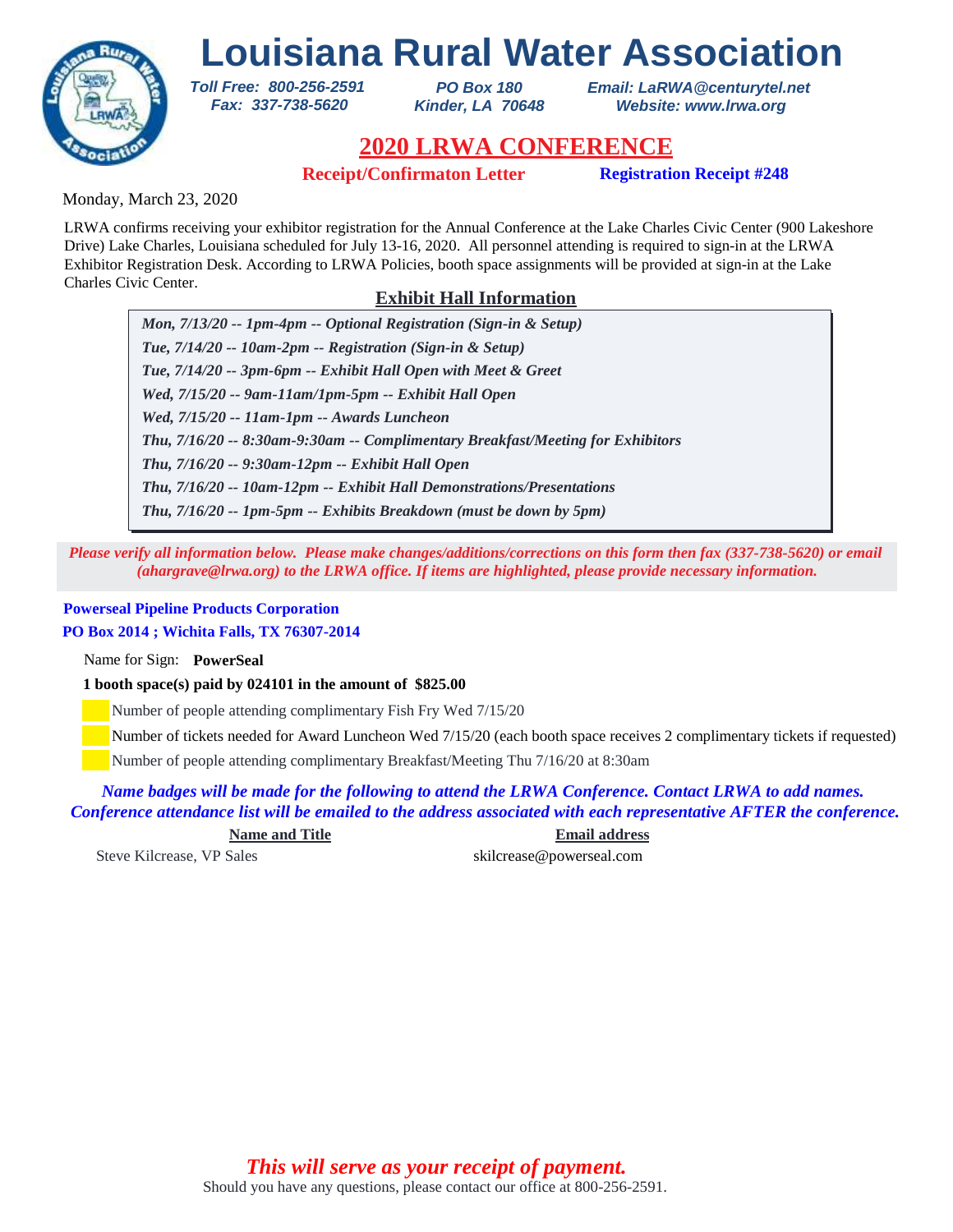

*PO Box 180 Kinder, LA 70648* *Email: LaRWA@centurytel.net Website: www.lrwa.org*

# **2020 LRWA CONFERENCE**

**Receipt/Confirmaton Letter Registration Receipt #1840**

Monday, March 23, 2020

LRWA confirms receiving your exhibitor registration for the Annual Conference at the Lake Charles Civic Center (900 Lakeshore Drive) Lake Charles, Louisiana scheduled for July 13-16, 2020. All personnel attending is required to sign-in at the LRWA Exhibitor Registration Desk. According to LRWA Policies, booth space assignments will be provided at sign-in at the Lake Charles Civic Center.

### **Exhibit Hall Information**

*Mon, 7/13/20 -- 1pm-4pm -- Optional Registration (Sign-in & Setup) Tue, 7/14/20 -- 10am-2pm -- Registration (Sign-in & Setup) Tue, 7/14/20 -- 3pm-6pm -- Exhibit Hall Open with Meet & Greet Wed, 7/15/20 -- 9am-11am/1pm-5pm -- Exhibit Hall Open Wed, 7/15/20 -- 11am-1pm -- Awards Luncheon Thu, 7/16/20 -- 9:30am-12pm -- Exhibit Hall Open Thu, 7/16/20 -- 8:30am-9:30am -- Complimentary Breakfast/Meeting for Exhibitors Thu, 7/16/20 -- 10am-12pm -- Exhibit Hall Demonstrations/Presentations Thu, 7/16/20 -- 1pm-5pm -- Exhibits Breakdown (must be down by 5pm)*

*Please verify all information below. Please make changes/additions/corrections on this form then fax (337-738-5620) or email (ahargrave@lrwa.org) to the LRWA office. If items are highlighted, please provide necessary information.*

### **Preload, LLC**

**2613 Indusrial Ln. ; Garland, TX 75041**

Name for Sign: **Preload LLC**

**1 booth space(s) paid by 302051 in the amount of \$825.00**

*Toll Free: 800-256-2591 Fax: 337-738-5620*

**1** Number of people attending complimentary Fish Fry Wed 7/15/20

Number of tickets needed for Award Luncheon Wed 7/15/20 (each booth space receives 2 complimentary tickets if requested)

Number of people attending complimentary Breakfast/Meeting Thu 7/16/20 at 8:30am **1**

*Name badges will be made for the following to attend the LRWA Conference. Contact LRWA to add names. Conference attendance list will be emailed to the address associated with each representative AFTER the conference.*

**Name and Title Email address**

Will Cooksey, wcooksey@preload.com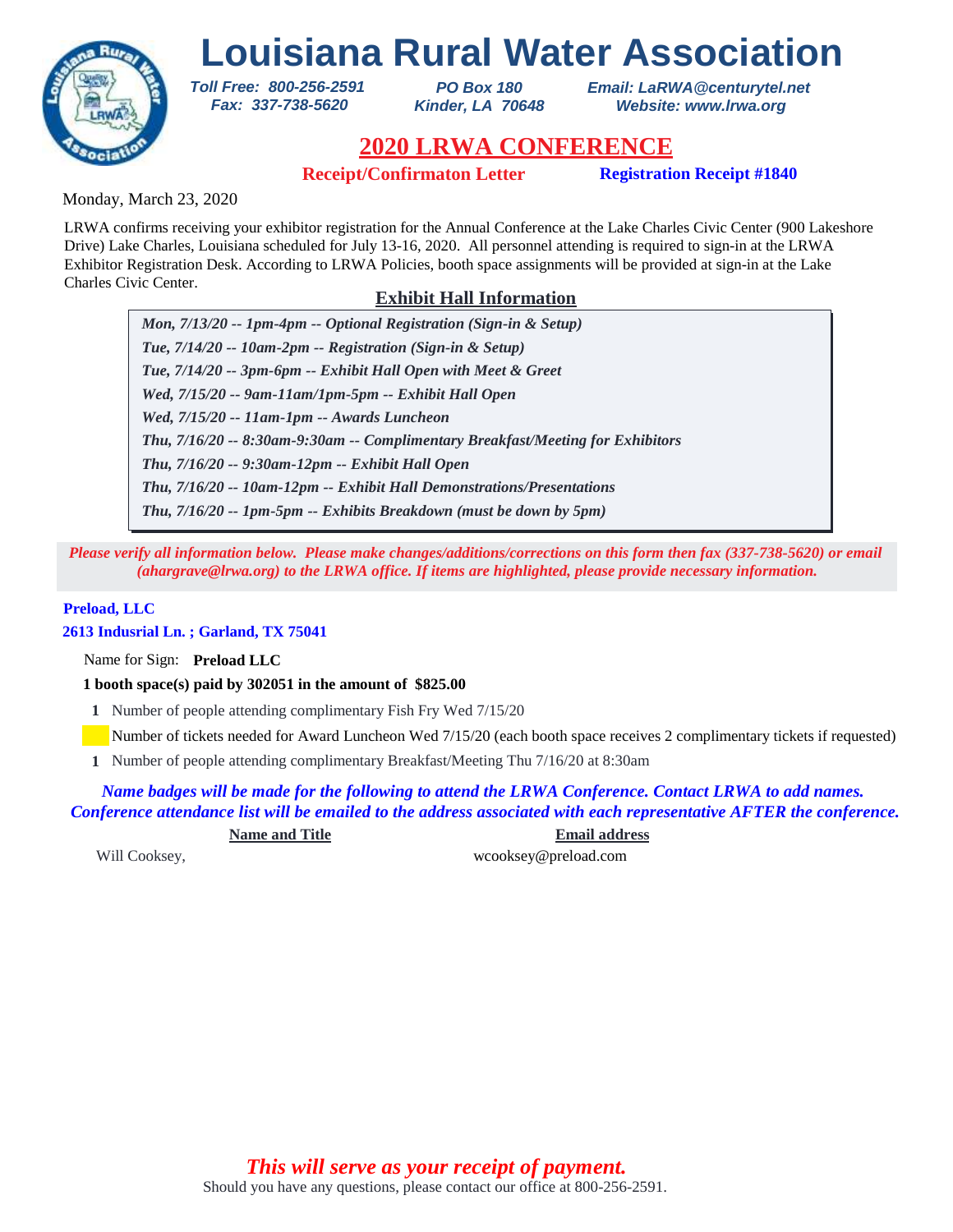

*PO Box 180 Kinder, LA 70648* *Email: LaRWA@centurytel.net Website: www.lrwa.org*

## **2020 LRWA CONFERENCE**

**Receipt/Confirmaton Letter Registration Receipt #195**

Monday, March 23, 2020

LRWA confirms receiving your exhibitor registration for the Annual Conference at the Lake Charles Civic Center (900 Lakeshore Drive) Lake Charles, Louisiana scheduled for July 13-16, 2020. All personnel attending is required to sign-in at the LRWA Exhibitor Registration Desk. According to LRWA Policies, booth space assignments will be provided at sign-in at the Lake Charles Civic Center.

### **Exhibit Hall Information**

*Mon, 7/13/20 -- 1pm-4pm -- Optional Registration (Sign-in & Setup) Tue, 7/14/20 -- 10am-2pm -- Registration (Sign-in & Setup) Tue, 7/14/20 -- 3pm-6pm -- Exhibit Hall Open with Meet & Greet Wed, 7/15/20 -- 9am-11am/1pm-5pm -- Exhibit Hall Open Wed, 7/15/20 -- 11am-1pm -- Awards Luncheon Thu, 7/16/20 -- 9:30am-12pm -- Exhibit Hall Open Thu, 7/16/20 -- 8:30am-9:30am -- Complimentary Breakfast/Meeting for Exhibitors Thu, 7/16/20 -- 10am-12pm -- Exhibit Hall Demonstrations/Presentations Thu, 7/16/20 -- 1pm-5pm -- Exhibits Breakdown (must be down by 5pm)*

*Please verify all information below. Please make changes/additions/corrections on this form then fax (337-738-5620) or email (ahargrave@lrwa.org) to the LRWA office. If items are highlighted, please provide necessary information.*

### **QSM**

**13121 Morlaix ; Baton Rouge, LA 70815**

Name for Sign: **QSM**

**1 booth space(s) paid by CC in the amount of \$858.00**

*Toll Free: 800-256-2591 Fax: 337-738-5620*

- **1** Number of people attending complimentary Fish Fry Wed 7/15/20
- Number of tickets needed for Award Luncheon Wed 7/15/20 (each booth space receives 2 complimentary tickets if requested) **2**
- Number of people attending complimentary Breakfast/Meeting Thu 7/16/20 at 8:30am **2**

*Name badges will be made for the following to attend the LRWA Conference. Contact LRWA to add names. Conference attendance list will be emailed to the address associated with each representative AFTER the conference.*

**Name and Title Email address**

TJ Truxillo, VP, Environmental tj@qualitysitework.com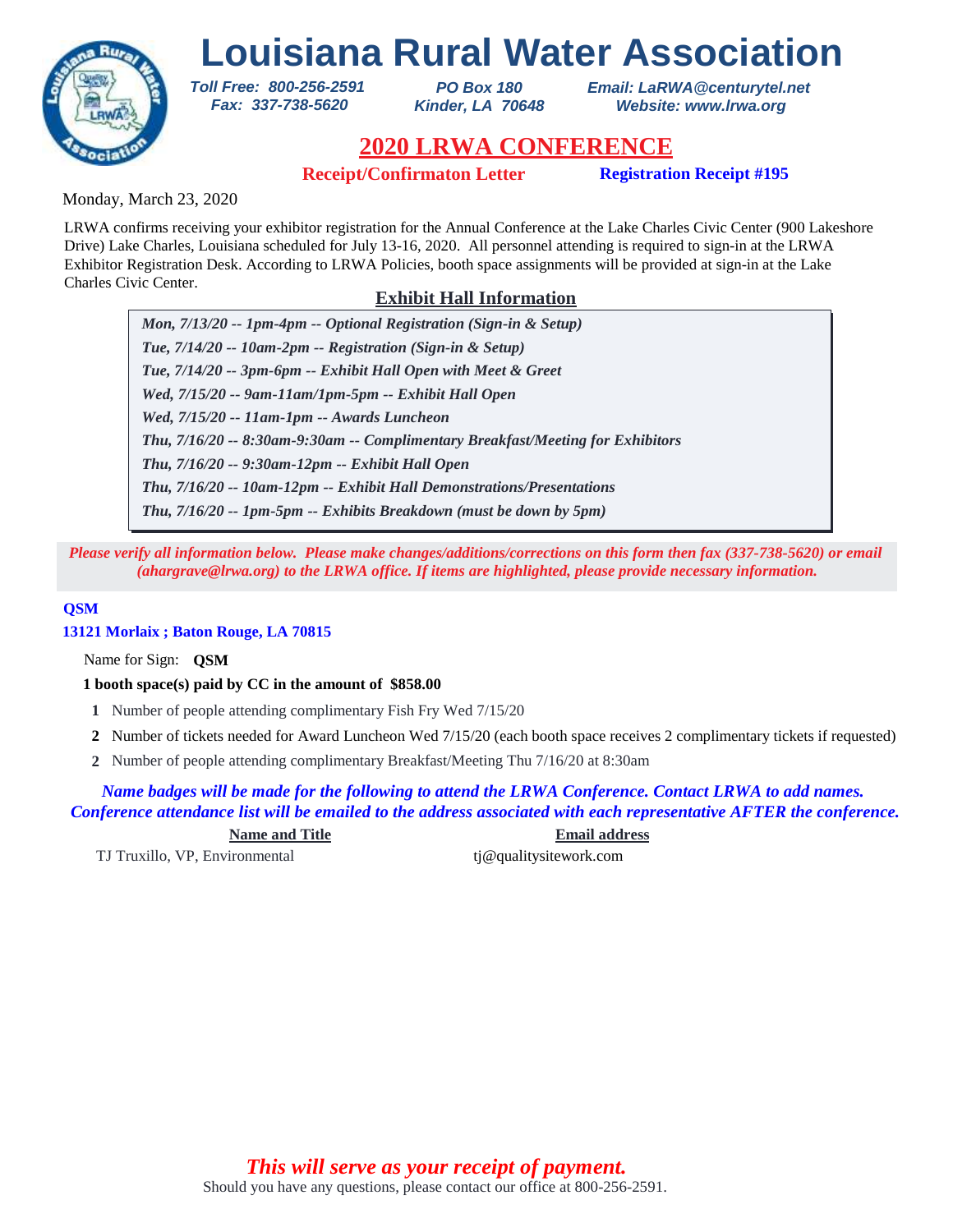

*PO Box 180 Kinder, LA 70648* *Email: LaRWA@centurytel.net Website: www.lrwa.org*

## **2020 LRWA CONFERENCE**

**Receipt/Confirmaton Letter Registration Receipt #8024** 

Monday, March 23, 2020

LRWA confirms receiving your exhibitor registration for the Annual Conference at the Lake Charles Civic Center (900 Lakeshore Drive) Lake Charles, Louisiana scheduled for July 13-16, 2020. All personnel attending is required to sign-in at the LRWA Exhibitor Registration Desk. According to LRWA Policies, booth space assignments will be provided at sign-in at the Lake Charles Civic Center.

### **Exhibit Hall Information**

*Mon, 7/13/20 -- 1pm-4pm -- Optional Registration (Sign-in & Setup) Tue, 7/14/20 -- 10am-2pm -- Registration (Sign-in & Setup) Tue, 7/14/20 -- 3pm-6pm -- Exhibit Hall Open with Meet & Greet Wed, 7/15/20 -- 9am-11am/1pm-5pm -- Exhibit Hall Open Wed, 7/15/20 -- 11am-1pm -- Awards Luncheon Thu, 7/16/20 -- 9:30am-12pm -- Exhibit Hall Open Thu, 7/16/20 -- 8:30am-9:30am -- Complimentary Breakfast/Meeting for Exhibitors Thu, 7/16/20 -- 10am-12pm -- Exhibit Hall Demonstrations/Presentations Thu, 7/16/20 -- 1pm-5pm -- Exhibits Breakdown (must be down by 5pm)*

*Please verify all information below. Please make changes/additions/corrections on this form then fax (337-738-5620) or email (ahargrave@lrwa.org) to the LRWA office. If items are highlighted, please provide necessary information.*

### **Reliant Water Technologies**

**141 Robert E Lee Blvd #284; New Orleans, LA 70124**

Name for Sign: **Reliant Water Technologies**

**1 booth space(s) paid by COMP in the amount of \$0.00**

*Toll Free: 800-256-2591 Fax: 337-738-5620*

Number of people attending complimentary Fish Fry Wed 7/15/20

Number of tickets needed for Award Luncheon Wed 7/15/20 (each booth space receives 2 complimentary tickets if requested)

Number of people attending complimentary Breakfast/Meeting Thu 7/16/20 at 8:30am

*Name badges will be made for the following to attend the LRWA Conference. Contact LRWA to add names. Conference attendance list will be emailed to the address associated with each representative AFTER the conference.*

**Name and Title Email address** Jerry Bidleman, jbidleman@reliantwater.us.com Jim Dartez, jdartez@reliantwater.us.com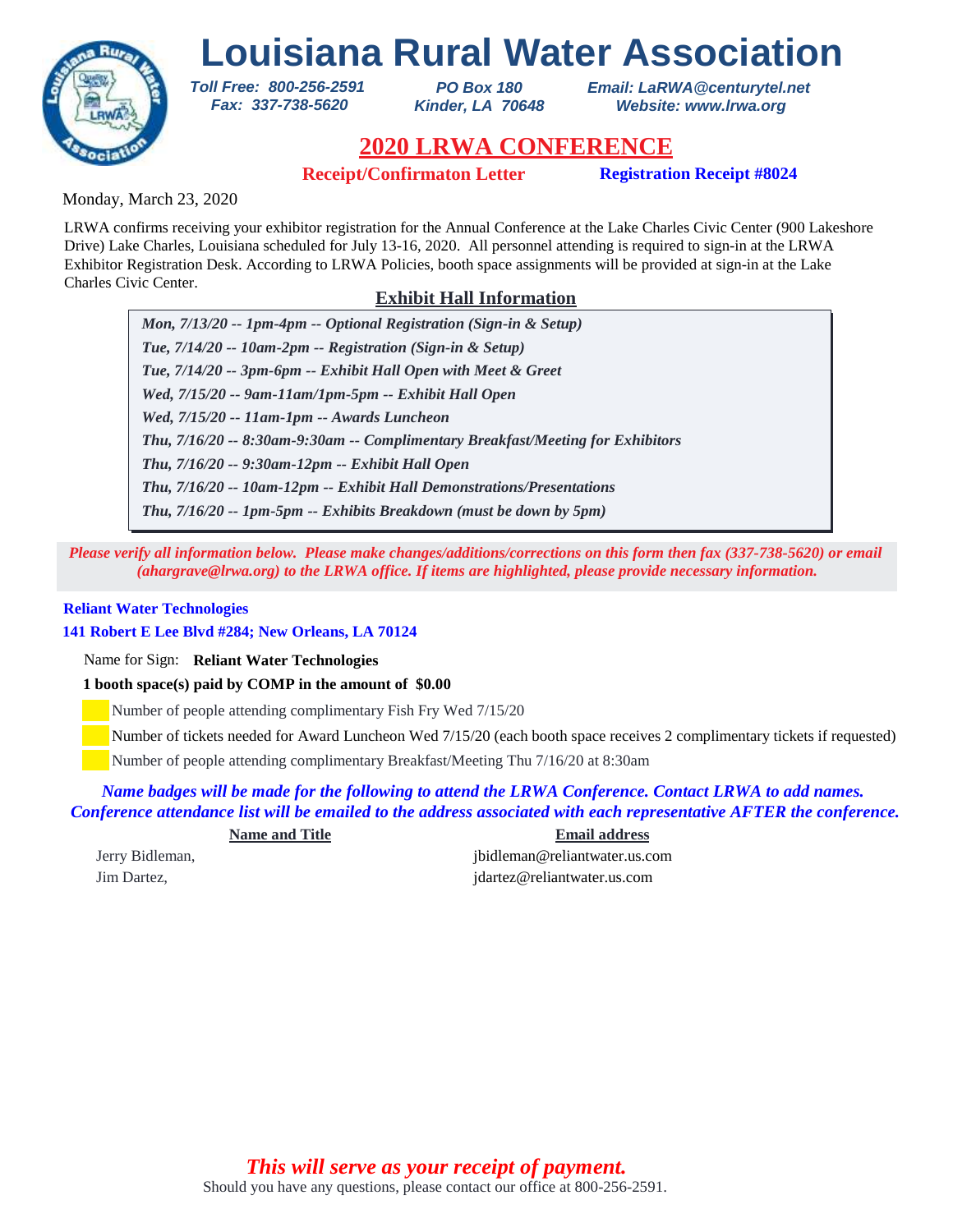

*PO Box 180 Kinder, LA 70648* *Email: LaRWA@centurytel.net Website: www.lrwa.org*

## **2020 LRWA CONFERENCE**

**Receipt/Confirmaton Letter Registration Receipt #10** 

Monday, March 23, 2020

LRWA confirms receiving your exhibitor registration for the Annual Conference at the Lake Charles Civic Center (900 Lakeshore Drive) Lake Charles, Louisiana scheduled for July 13-16, 2020. All personnel attending is required to sign-in at the LRWA Exhibitor Registration Desk. According to LRWA Policies, booth space assignments will be provided at sign-in at the Lake Charles Civic Center.

### **Exhibit Hall Information**

*Mon, 7/13/20 -- 1pm-4pm -- Optional Registration (Sign-in & Setup) Tue, 7/14/20 -- 10am-2pm -- Registration (Sign-in & Setup) Tue, 7/14/20 -- 3pm-6pm -- Exhibit Hall Open with Meet & Greet Wed, 7/15/20 -- 9am-11am/1pm-5pm -- Exhibit Hall Open Wed, 7/15/20 -- 11am-1pm -- Awards Luncheon Thu, 7/16/20 -- 9:30am-12pm -- Exhibit Hall Open Thu, 7/16/20 -- 8:30am-9:30am -- Complimentary Breakfast/Meeting for Exhibitors Thu, 7/16/20 -- 10am-12pm -- Exhibit Hall Demonstrations/Presentations Thu, 7/16/20 -- 1pm-5pm -- Exhibits Breakdown (must be down by 5pm)*

*Please verify all information below. Please make changes/additions/corrections on this form then fax (337-738-5620) or email (ahargrave@lrwa.org) to the LRWA office. If items are highlighted, please provide necessary information.*

### **Romac Industries, Inc.**

### **21919 20th Ave SE 100; Bothell, WA 98021-4404**

Name for Sign: **Romac Industries, Inc.**

**1 booth space(s) paid by CC in the amount of \$1222.00**

*Toll Free: 800-256-2591 Fax: 337-738-5620*

Number of people attending complimentary Fish Fry Wed 7/15/20

Number of tickets needed for Award Luncheon Wed 7/15/20 (each booth space receives 2 complimentary tickets if requested)

Number of people attending complimentary Breakfast/Meeting Thu 7/16/20 at 8:30am

*Name badges will be made for the following to attend the LRWA Conference. Contact LRWA to add names. Conference attendance list will be emailed to the address associated with each representative AFTER the conference.*

**Name and Title Email address**

Matt Lawson, Area Manager matt.lawson@romac.com

Colin Corcoran, Area Manager colin.corcoran@romac.com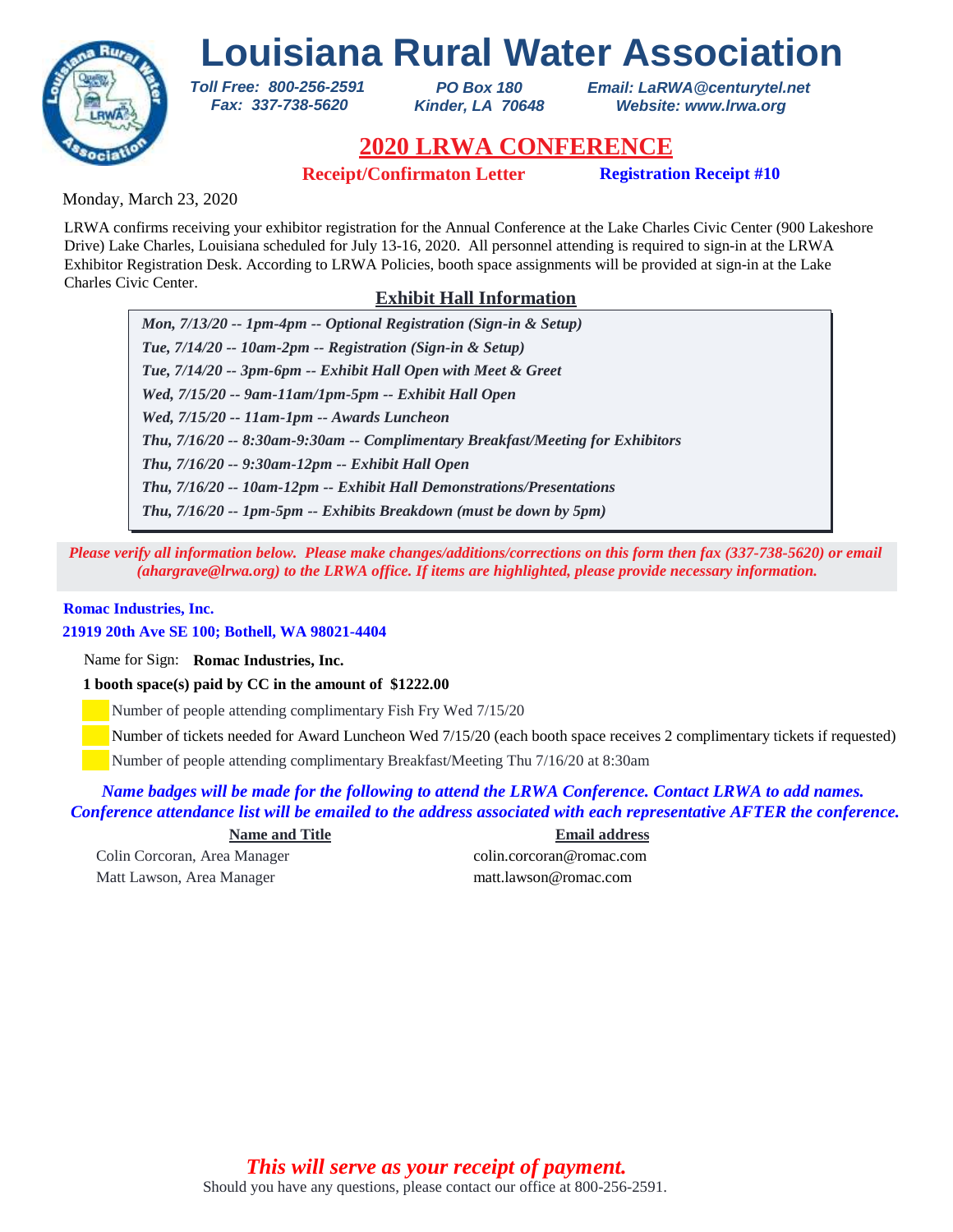

*PO Box 180 Kinder, LA 70648* *Email: LaRWA@centurytel.net Website: www.lrwa.org*

## **2020 LRWA CONFERENCE**

**Receipt/Confirmaton Letter Registration Receipt #2387**

Monday, March 23, 2020

LRWA confirms receiving your exhibitor registration for the Annual Conference at the Lake Charles Civic Center (900 Lakeshore Drive) Lake Charles, Louisiana scheduled for July 13-16, 2020. All personnel attending is required to sign-in at the LRWA Exhibitor Registration Desk. According to LRWA Policies, booth space assignments will be provided at sign-in at the Lake Charles Civic Center.

### **Exhibit Hall Information**

*Mon, 7/13/20 -- 1pm-4pm -- Optional Registration (Sign-in & Setup) Tue, 7/14/20 -- 10am-2pm -- Registration (Sign-in & Setup) Tue, 7/14/20 -- 3pm-6pm -- Exhibit Hall Open with Meet & Greet Wed, 7/15/20 -- 9am-11am/1pm-5pm -- Exhibit Hall Open Wed, 7/15/20 -- 11am-1pm -- Awards Luncheon Thu, 7/16/20 -- 9:30am-12pm -- Exhibit Hall Open Thu, 7/16/20 -- 8:30am-9:30am -- Complimentary Breakfast/Meeting for Exhibitors Thu, 7/16/20 -- 10am-12pm -- Exhibit Hall Demonstrations/Presentations Thu, 7/16/20 -- 1pm-5pm -- Exhibits Breakdown (must be down by 5pm)*

*Please verify all information below. Please make changes/additions/corrections on this form then fax (337-738-5620) or email (ahargrave@lrwa.org) to the LRWA office. If items are highlighted, please provide necessary information.*

## **Rural Pipe and Supply Inc.**

#### **PO Box 1540 ; Jasper, TX 75951**

Name for Sign: **Rual Pipe & Supply**

### **1 booth space(s) paid by CC in the amount of \$858.00**

*Toll Free: 800-256-2591 Fax: 337-738-5620*

Number of people attending complimentary Fish Fry Wed 7/15/20

Number of tickets needed for Award Luncheon Wed 7/15/20 (each booth space receives 2 complimentary tickets if requested)

Number of people attending complimentary Breakfast/Meeting Thu 7/16/20 at 8:30am

### *Name badges will be made for the following to attend the LRWA Conference. Contact LRWA to add names. Conference attendance list will be emailed to the address associated with each representative AFTER the conference.*

|    | <b>Name and Title</b> |  |
|----|-----------------------|--|
| эc |                       |  |

**Name and Title Email address** 

Phil Pate, Sales ppate @ruralpipe.com Tommy Sjhaver, Sales tshaver@ruralpipe.com Todd Stott, Sales toddstott@ruralpipe.com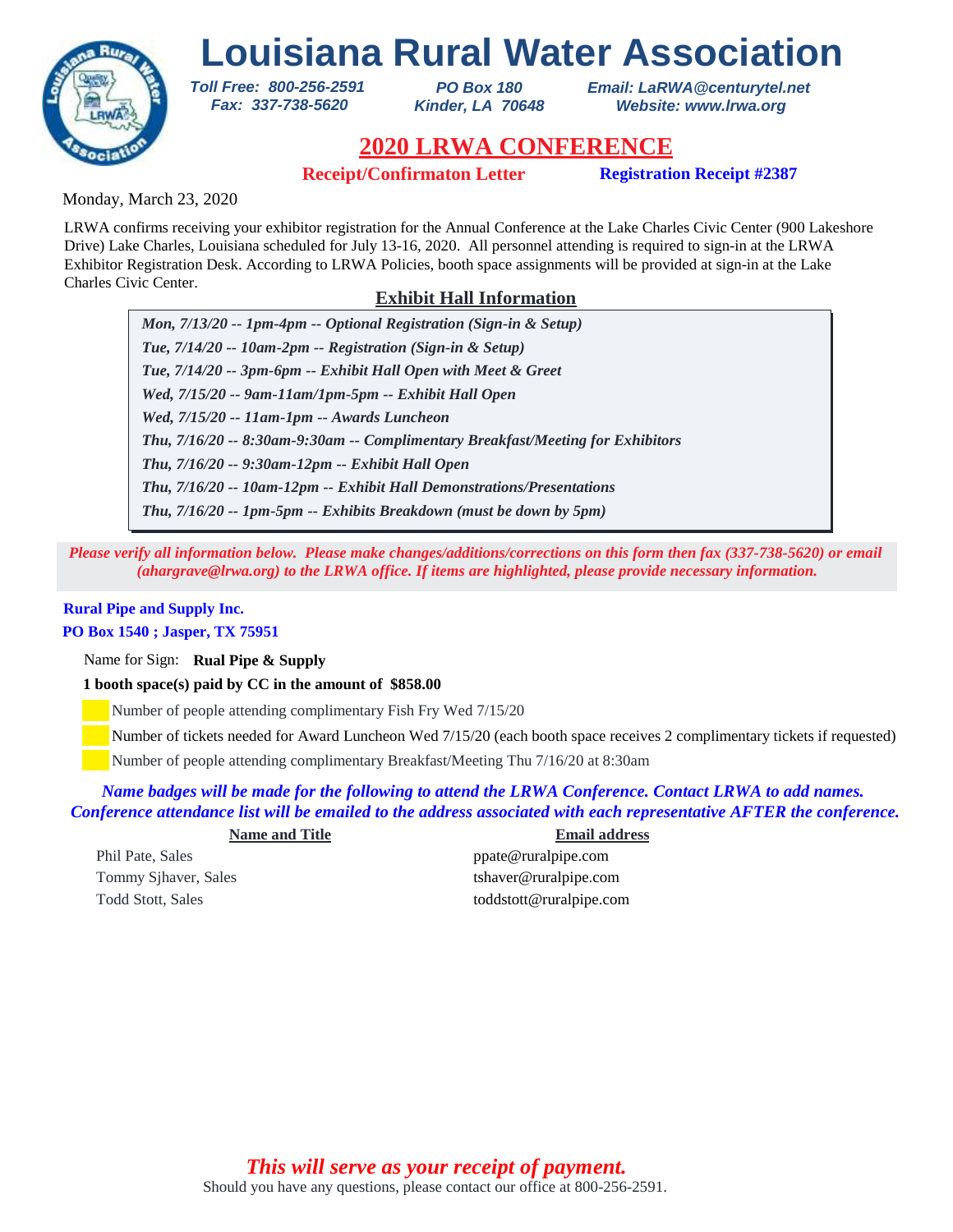

*PO Box 180 Kinder, LA 70648* *Email: LaRWA@centurytel.net Website: www.lrwa.org*

## **2020 LRWA CONFERENCE**

**Receipt/Confirmaton Letter Registration Receipt #2713**

Monday, March 23, 2020

LRWA confirms receiving your exhibitor registration for the Annual Conference at the Lake Charles Civic Center (900 Lakeshore Drive) Lake Charles, Louisiana scheduled for July 13-16, 2020. All personnel attending is required to sign-in at the LRWA Exhibitor Registration Desk. According to LRWA Policies, booth space assignments will be provided at sign-in at the Lake Charles Civic Center.

### **Exhibit Hall Information**

*Mon, 7/13/20 -- 1pm-4pm -- Optional Registration (Sign-in & Setup) Tue, 7/14/20 -- 10am-2pm -- Registration (Sign-in & Setup) Tue, 7/14/20 -- 3pm-6pm -- Exhibit Hall Open with Meet & Greet Wed, 7/15/20 -- 9am-11am/1pm-5pm -- Exhibit Hall Open Wed, 7/15/20 -- 11am-1pm -- Awards Luncheon Thu, 7/16/20 -- 9:30am-12pm -- Exhibit Hall Open Thu, 7/16/20 -- 8:30am-9:30am -- Complimentary Breakfast/Meeting for Exhibitors Thu, 7/16/20 -- 10am-12pm -- Exhibit Hall Demonstrations/Presentations Thu, 7/16/20 -- 1pm-5pm -- Exhibits Breakdown (must be down by 5pm)*

*Please verify all information below. Please make changes/additions/corrections on this form then fax (337-738-5620) or email (ahargrave@lrwa.org) to the LRWA office. If items are highlighted, please provide necessary information.*

### **S & J Meter Inc**

### **12434 Cude Cemetery Rd ; Willis, TX 77318**

Name for Sign: **S & J Meter Inc**

**2 booth space(s) paid by 1968 in the amount of \$2450.00**

*Toll Free: 800-256-2591 Fax: 337-738-5620*

Number of people attending complimentary Fish Fry Wed 7/15/20

Number of tickets needed for Award Luncheon Wed 7/15/20 (each booth space receives 2 complimentary tickets if requested)

Number of people attending complimentary Breakfast/Meeting Thu 7/16/20 at 8:30am

*Name badges will be made for the following to attend the LRWA Conference. Contact LRWA to add names. Conference attendance list will be emailed to the address associated with each representative AFTER the conference.*

**Name and Title Email address**

Chad Robinson, Mickey L Jordan,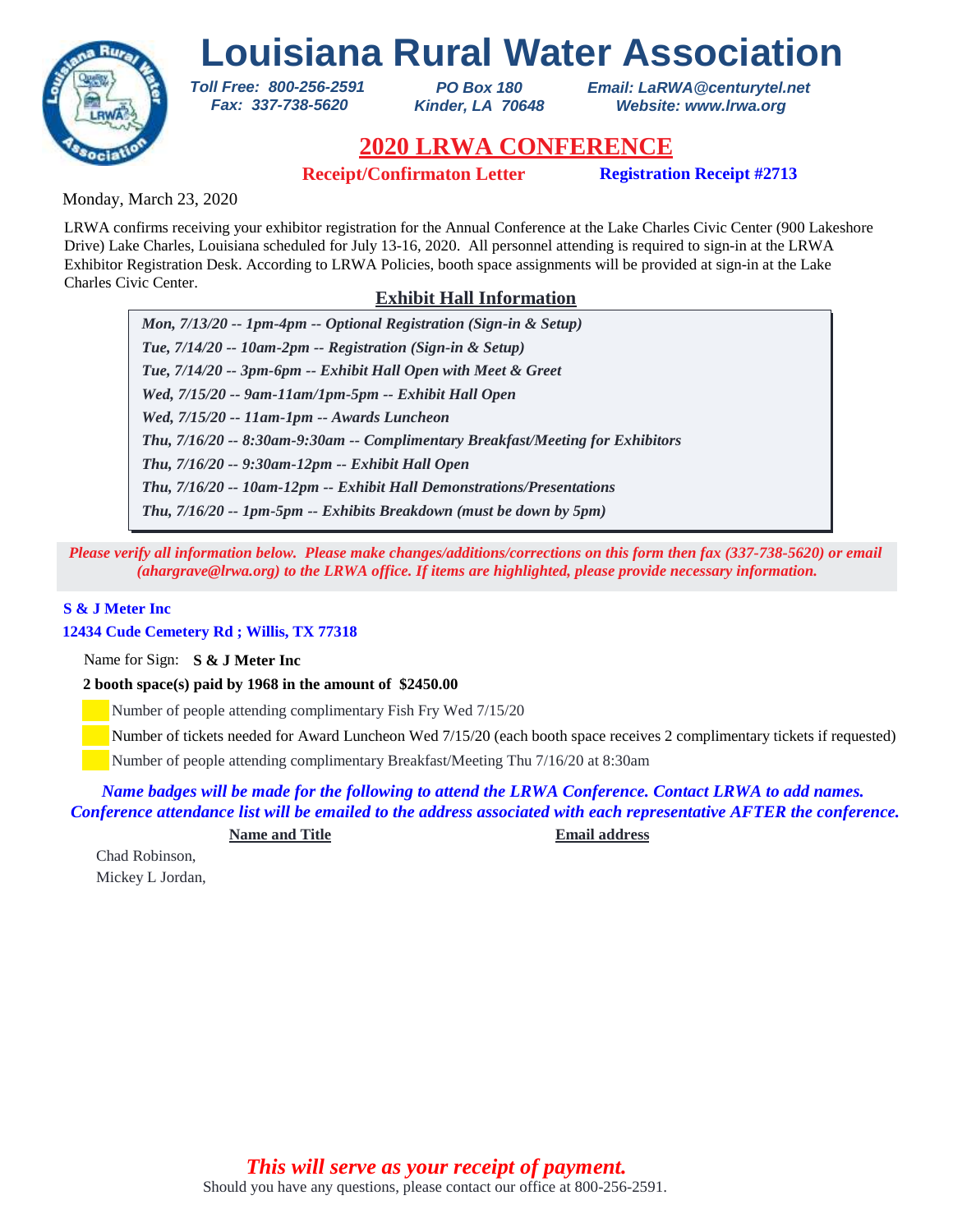

*PO Box 180 Kinder, LA 70648* *Email: LaRWA@centurytel.net Website: www.lrwa.org*

## **2020 LRWA CONFERENCE**

**Receipt/Confirmaton Letter Registration Receipt #2589**

Monday, March 23, 2020

LRWA confirms receiving your exhibitor registration for the Annual Conference at the Lake Charles Civic Center (900 Lakeshore Drive) Lake Charles, Louisiana scheduled for July 13-16, 2020. All personnel attending is required to sign-in at the LRWA Exhibitor Registration Desk. According to LRWA Policies, booth space assignments will be provided at sign-in at the Lake Charles Civic Center.

### **Exhibit Hall Information**

*Mon, 7/13/20 -- 1pm-4pm -- Optional Registration (Sign-in & Setup) Tue, 7/14/20 -- 10am-2pm -- Registration (Sign-in & Setup) Tue, 7/14/20 -- 3pm-6pm -- Exhibit Hall Open with Meet & Greet Wed, 7/15/20 -- 9am-11am/1pm-5pm -- Exhibit Hall Open Wed, 7/15/20 -- 11am-1pm -- Awards Luncheon Thu, 7/16/20 -- 9:30am-12pm -- Exhibit Hall Open Thu, 7/16/20 -- 8:30am-9:30am -- Complimentary Breakfast/Meeting for Exhibitors Thu, 7/16/20 -- 10am-12pm -- Exhibit Hall Demonstrations/Presentations Thu, 7/16/20 -- 1pm-5pm -- Exhibits Breakdown (must be down by 5pm)*

*Please verify all information below. Please make changes/additions/corrections on this form then fax (337-738-5620) or email (ahargrave@lrwa.org) to the LRWA office. If items are highlighted, please provide necessary information.*

### **Southeastern Tank Inc**

**60 Vesta Rd ; Lebanon, TN 37090**

Name for Sign: **Southeastern Tank, Inc.**

**2 booth space(s) paid by 29637 in the amount of \$1600.00**

*Toll Free: 800-256-2591 Fax: 337-738-5620*

- **2** Number of people attending complimentary Fish Fry Wed 7/15/20
- Number of tickets needed for Award Luncheon Wed 7/15/20 (each booth space receives 2 complimentary tickets if requested) **4**
- Number of people attending complimentary Breakfast/Meeting Thu 7/16/20 at 8:30am **1**

*Name badges will be made for the following to attend the LRWA Conference. Contact LRWA to add names. Conference attendance list will be emailed to the address associated with each representative AFTER the conference.*

**Name and Title Email address**

Marc Nichols, Territory Manager marc@setank.com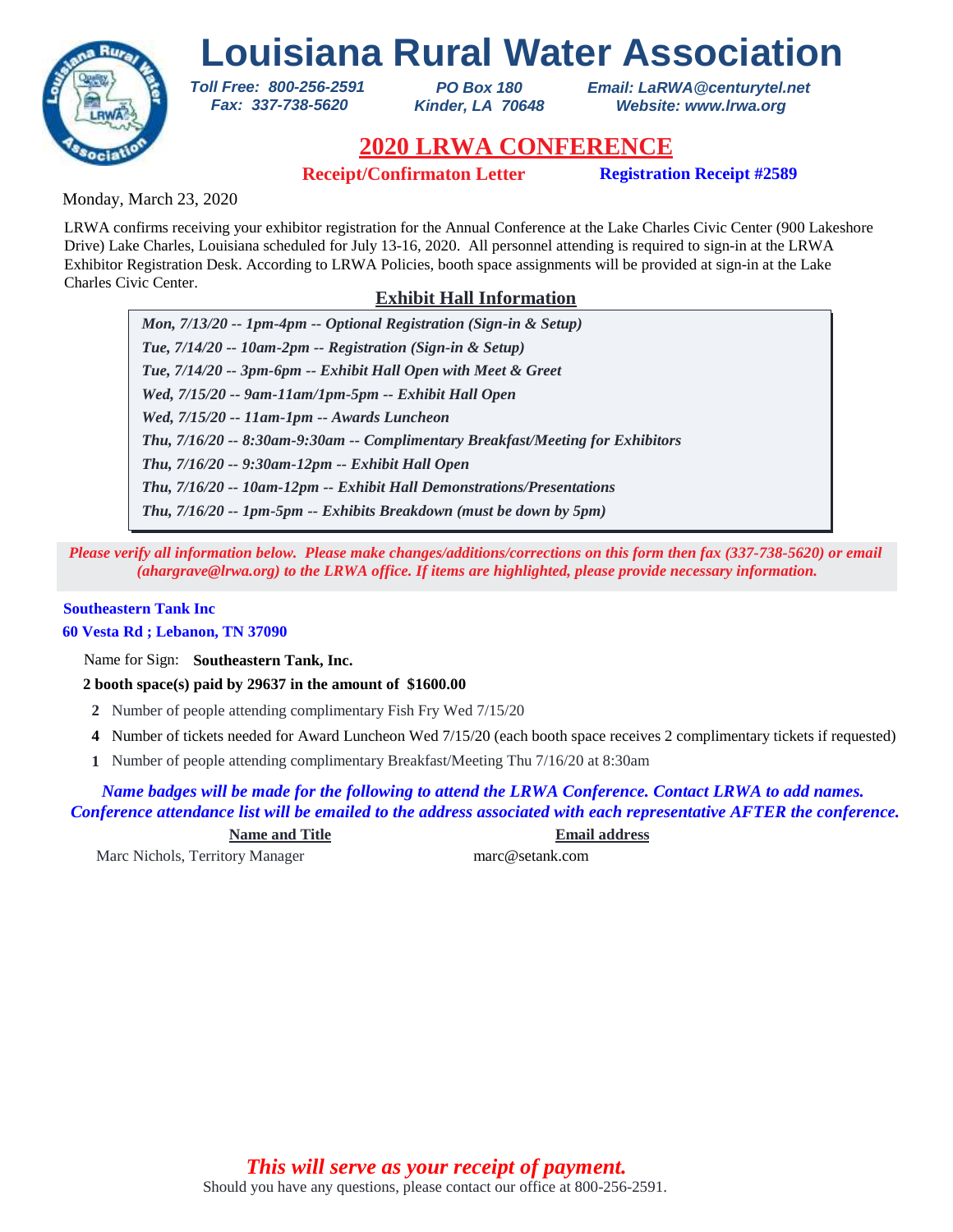

*PO Box 180 Kinder, LA 70648* *Email: LaRWA@centurytel.net Website: www.lrwa.org*

## **2020 LRWA CONFERENCE**

**Receipt/Confirmaton Letter Registration Receipt #2122**

Monday, March 23, 2020

LRWA confirms receiving your exhibitor registration for the Annual Conference at the Lake Charles Civic Center (900 Lakeshore Drive) Lake Charles, Louisiana scheduled for July 13-16, 2020. All personnel attending is required to sign-in at the LRWA Exhibitor Registration Desk. According to LRWA Policies, booth space assignments will be provided at sign-in at the Lake Charles Civic Center.

### **Exhibit Hall Information**

*Mon, 7/13/20 -- 1pm-4pm -- Optional Registration (Sign-in & Setup) Tue, 7/14/20 -- 10am-2pm -- Registration (Sign-in & Setup) Tue, 7/14/20 -- 3pm-6pm -- Exhibit Hall Open with Meet & Greet Wed, 7/15/20 -- 9am-11am/1pm-5pm -- Exhibit Hall Open Wed, 7/15/20 -- 11am-1pm -- Awards Luncheon Thu, 7/16/20 -- 9:30am-12pm -- Exhibit Hall Open Thu, 7/16/20 -- 8:30am-9:30am -- Complimentary Breakfast/Meeting for Exhibitors Thu, 7/16/20 -- 10am-12pm -- Exhibit Hall Demonstrations/Presentations Thu, 7/16/20 -- 1pm-5pm -- Exhibits Breakdown (must be down by 5pm)*

*Please verify all information below. Please make changes/additions/corrections on this form then fax (337-738-5620) or email (ahargrave@lrwa.org) to the LRWA office. If items are highlighted, please provide necessary information.*

#### **Special Risk Insurance, Inc.**

**18212 E Petroleum Dr Ste 1-A; Baton Rouge, LA 70809**

Name for Sign: **Special Risk Insurance Inc**

**1 booth space(s) paid by CC in the amount of \$858.00**

*Toll Free: 800-256-2591 Fax: 337-738-5620*

Number of people attending complimentary Fish Fry Wed 7/15/20

Number of tickets needed for Award Luncheon Wed 7/15/20 (each booth space receives 2 complimentary tickets if requested)

Number of people attending complimentary Breakfast/Meeting Thu 7/16/20 at 8:30am **3**

*Name badges will be made for the following to attend the LRWA Conference. Contact LRWA to add names. Conference attendance list will be emailed to the address associated with each representative AFTER the conference.*

**Name and Title Email address**

Ronnie Brabham, Mark McCrary,

Keith Davidson, kdavidson@specialriskins.com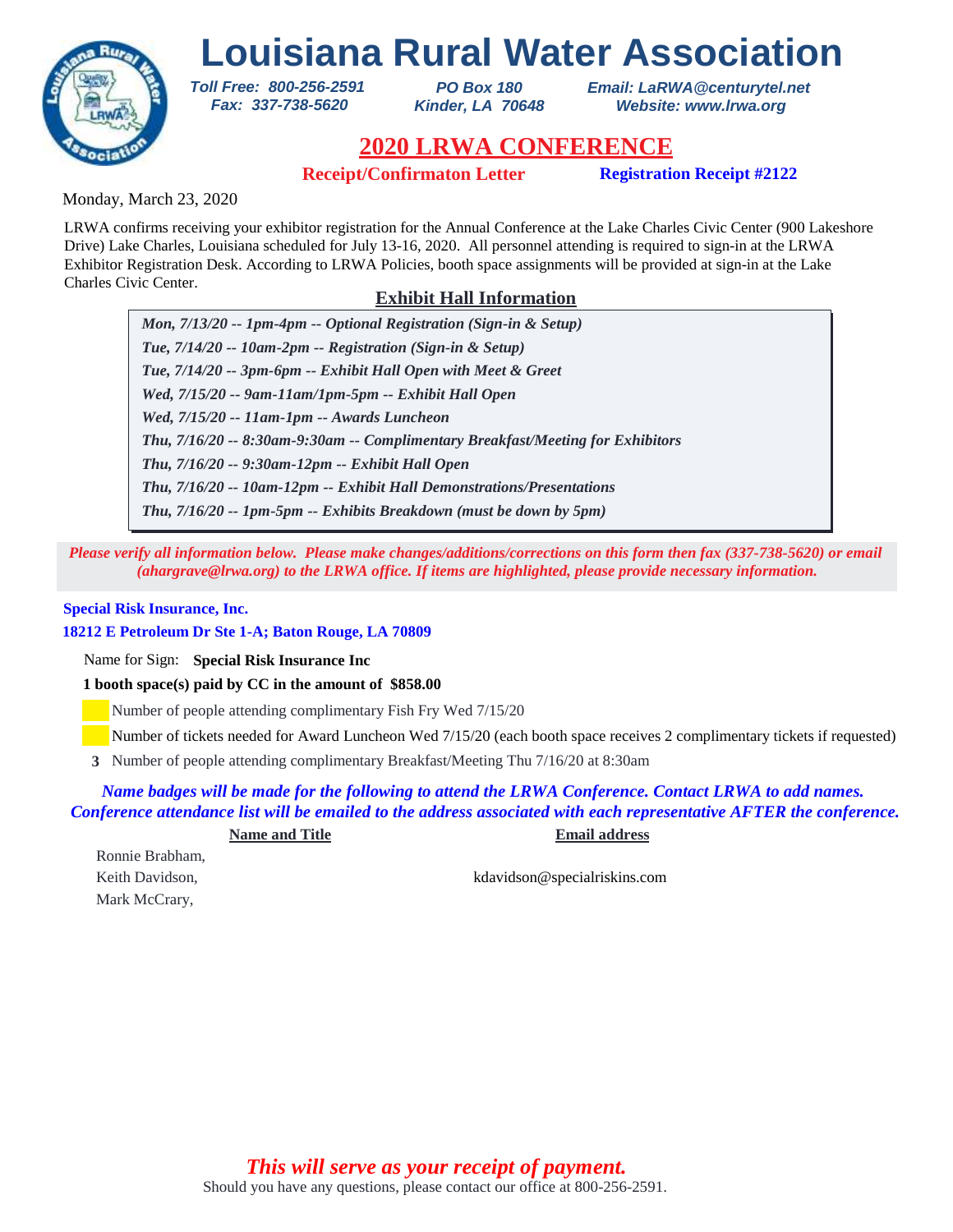

*PO Box 180 Kinder, LA 70648* *Email: LaRWA@centurytel.net Website: www.lrwa.org*

## **2020 LRWA CONFERENCE**

**Receipt/Confirmaton Letter Registration Receipt #2176**

Monday, March 23, 2020

LRWA confirms receiving your exhibitor registration for the Annual Conference at the Lake Charles Civic Center (900 Lakeshore Drive) Lake Charles, Louisiana scheduled for July 13-16, 2020. All personnel attending is required to sign-in at the LRWA Exhibitor Registration Desk. According to LRWA Policies, booth space assignments will be provided at sign-in at the Lake Charles Civic Center.

### **Exhibit Hall Information**

*Mon, 7/13/20 -- 1pm-4pm -- Optional Registration (Sign-in & Setup) Tue, 7/14/20 -- 10am-2pm -- Registration (Sign-in & Setup) Tue, 7/14/20 -- 3pm-6pm -- Exhibit Hall Open with Meet & Greet Wed, 7/15/20 -- 9am-11am/1pm-5pm -- Exhibit Hall Open Wed, 7/15/20 -- 11am-1pm -- Awards Luncheon Thu, 7/16/20 -- 9:30am-12pm -- Exhibit Hall Open Thu, 7/16/20 -- 8:30am-9:30am -- Complimentary Breakfast/Meeting for Exhibitors Thu, 7/16/20 -- 10am-12pm -- Exhibit Hall Demonstrations/Presentations Thu, 7/16/20 -- 1pm-5pm -- Exhibits Breakdown (must be down by 5pm)*

*Please verify all information below. Please make changes/additions/corrections on this form then fax (337-738-5620) or email (ahargrave@lrwa.org) to the LRWA office. If items are highlighted, please provide necessary information.*

### **Superior Tank Company Inc**

**1700 Bamore Rd ; Rosenberg, TX 77471-3038**

Name for Sign: **Superior Tank Company, Inc.**

**1 booth space(s) paid by CC in the amount of \$858.00**

*Toll Free: 800-256-2591 Fax: 337-738-5620*

Number of people attending complimentary Fish Fry Wed 7/15/20

Number of tickets needed for Award Luncheon Wed 7/15/20 (each booth space receives 2 complimentary tickets if requested) **1**

Number of people attending complimentary Breakfast/Meeting Thu 7/16/20 at 8:30am

*Name badges will be made for the following to attend the LRWA Conference. Contact LRWA to add names. Conference attendance list will be emailed to the address associated with each representative AFTER the conference.*

**Name and Title Email address**

Kevin Johnson, Bret Connolly,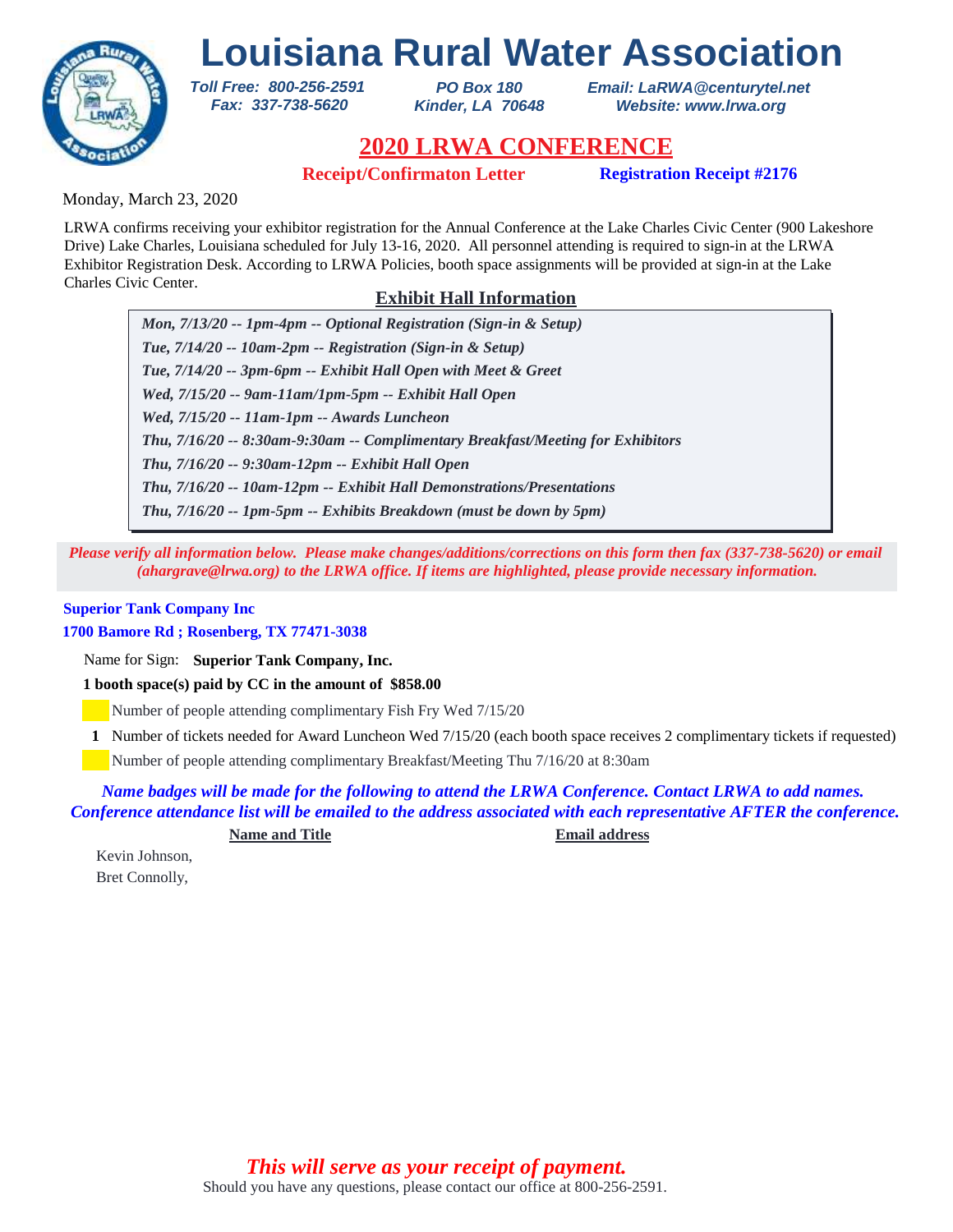

*PO Box 180 Kinder, LA 70648* *Email: LaRWA@centurytel.net Website: www.lrwa.org*

## **2020 LRWA CONFERENCE**

**Receipt/Confirmaton Letter Registration Receipt #2225**

Monday, March 23, 2020

LRWA confirms receiving your exhibitor registration for the Annual Conference at the Lake Charles Civic Center (900 Lakeshore Drive) Lake Charles, Louisiana scheduled for July 13-16, 2020. All personnel attending is required to sign-in at the LRWA Exhibitor Registration Desk. According to LRWA Policies, booth space assignments will be provided at sign-in at the Lake Charles Civic Center.

### **Exhibit Hall Information**

*Mon, 7/13/20 -- 1pm-4pm -- Optional Registration (Sign-in & Setup) Tue, 7/14/20 -- 10am-2pm -- Registration (Sign-in & Setup) Tue, 7/14/20 -- 3pm-6pm -- Exhibit Hall Open with Meet & Greet Wed, 7/15/20 -- 9am-11am/1pm-5pm -- Exhibit Hall Open Wed, 7/15/20 -- 11am-1pm -- Awards Luncheon Thu, 7/16/20 -- 9:30am-12pm -- Exhibit Hall Open Thu, 7/16/20 -- 8:30am-9:30am -- Complimentary Breakfast/Meeting for Exhibitors Thu, 7/16/20 -- 10am-12pm -- Exhibit Hall Demonstrations/Presentations Thu, 7/16/20 -- 1pm-5pm -- Exhibits Breakdown (must be down by 5pm)*

*Please verify all information below. Please make changes/additions/corrections on this form then fax (337-738-5620) or email (ahargrave@lrwa.org) to the LRWA office. If items are highlighted, please provide necessary information.*

### **Taylor Power Systems**

**947 Industrial Park Dr ; Clinton, MS 39056**

Name for Sign: **Taylor Power Systems**

**1 booth space(s) paid by 073075 in the amount of \$825.00**

*Toll Free: 800-256-2591 Fax: 337-738-5620*

- **2** Number of people attending complimentary Fish Fry Wed 7/15/20
- Number of tickets needed for Award Luncheon Wed 7/15/20 (each booth space receives 2 complimentary tickets if requested) **2**
- Number of people attending complimentary Breakfast/Meeting Thu 7/16/20 at 8:30am **2**

*Name badges will be made for the following to attend the LRWA Conference. Contact LRWA to add names. Conference attendance list will be emailed to the address associated with each representative AFTER the conference.*

Clint Bize, Service Sales cbize@taylorpower.com

**Name and Title Email address** Summer Foster, Service Sales sfoster@taylorpower.com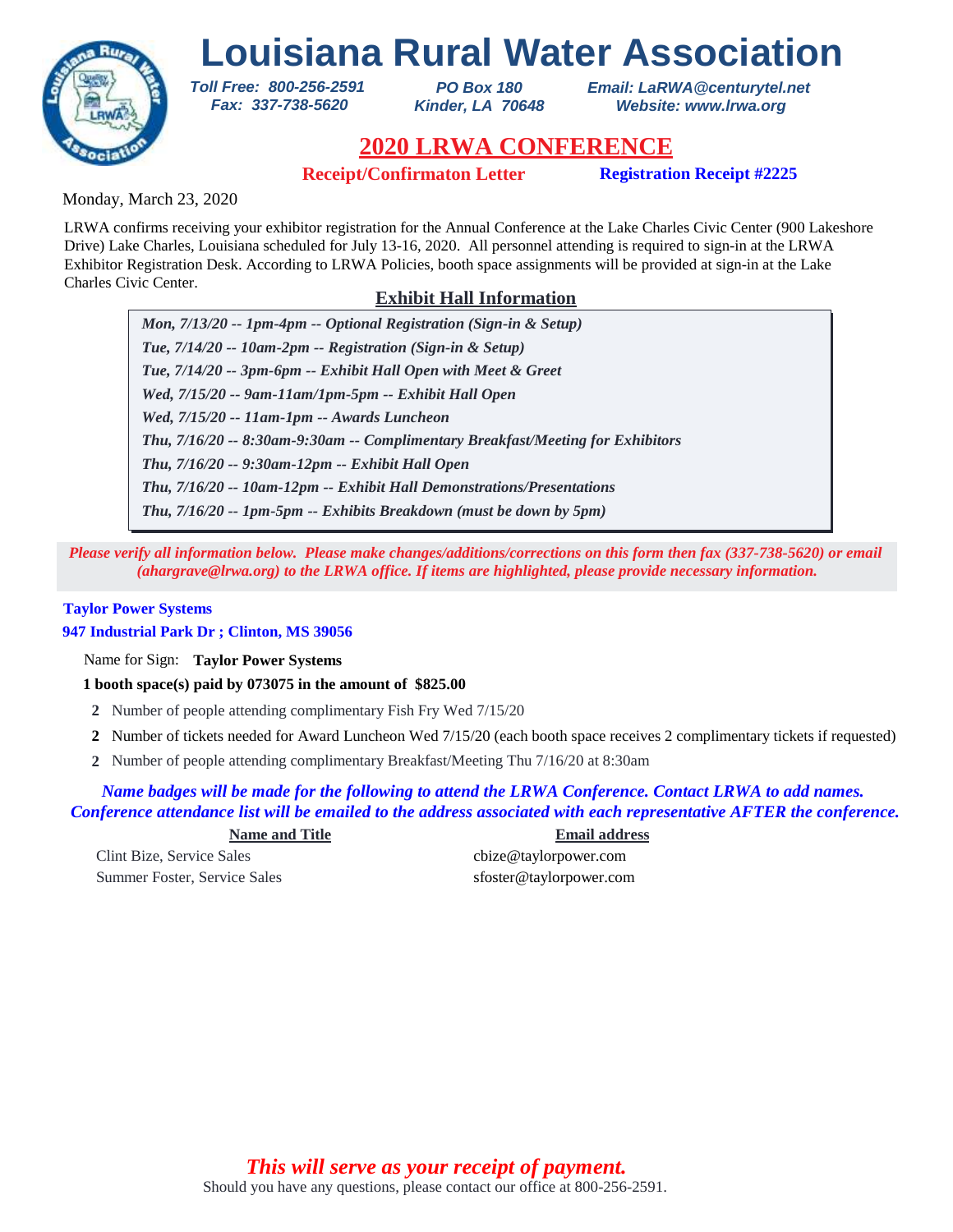

*PO Box 180 Kinder, LA 70648* *Email: LaRWA@centurytel.net Website: www.lrwa.org*

## **2020 LRWA CONFERENCE**

**Receipt/Confirmaton Letter Registration Receipt #2052**

Monday, March 23, 2020

LRWA confirms receiving your exhibitor registration for the Annual Conference at the Lake Charles Civic Center (900 Lakeshore Drive) Lake Charles, Louisiana scheduled for July 13-16, 2020. All personnel attending is required to sign-in at the LRWA Exhibitor Registration Desk. According to LRWA Policies, booth space assignments will be provided at sign-in at the Lake Charles Civic Center.

### **Exhibit Hall Information**

*Mon, 7/13/20 -- 1pm-4pm -- Optional Registration (Sign-in & Setup) Tue, 7/14/20 -- 10am-2pm -- Registration (Sign-in & Setup) Tue, 7/14/20 -- 3pm-6pm -- Exhibit Hall Open with Meet & Greet Wed, 7/15/20 -- 9am-11am/1pm-5pm -- Exhibit Hall Open Wed, 7/15/20 -- 11am-1pm -- Awards Luncheon Thu, 7/16/20 -- 9:30am-12pm -- Exhibit Hall Open Thu, 7/16/20 -- 8:30am-9:30am -- Complimentary Breakfast/Meeting for Exhibitors Thu, 7/16/20 -- 10am-12pm -- Exhibit Hall Demonstrations/Presentations Thu, 7/16/20 -- 1pm-5pm -- Exhibits Breakdown (must be down by 5pm)*

*Please verify all information below. Please make changes/additions/corrections on this form then fax (337-738-5620) or email (ahargrave@lrwa.org) to the LRWA office. If items are highlighted, please provide necessary information.*

### **Texian Geospatial and Asset Solutions**

### **PO Box 1405 ; San Marcos, TX 78667**

Name for Sign: **Texian Geospatial & Asset Solutions**

*Toll Free: 800-256-2591 Fax: 337-738-5620*

**1 booth space(s) paid by cc in the amount of \$858.00**

- **2** Number of people attending complimentary Fish Fry Wed 7/15/20
- Number of tickets needed for Award Luncheon Wed 7/15/20 (each booth space receives 2 complimentary tickets if requested) **2**
- Number of people attending complimentary Breakfast/Meeting Thu 7/16/20 at 8:30am **2**

*Name badges will be made for the following to attend the LRWA Conference. Contact LRWA to add names. Conference attendance list will be emailed to the address associated with each representative AFTER the conference.*

**Name and Title Email address** , thomas@texiangeospatial.com

Ben Griffith, TexianGeospatial ben@texiangeospatial.com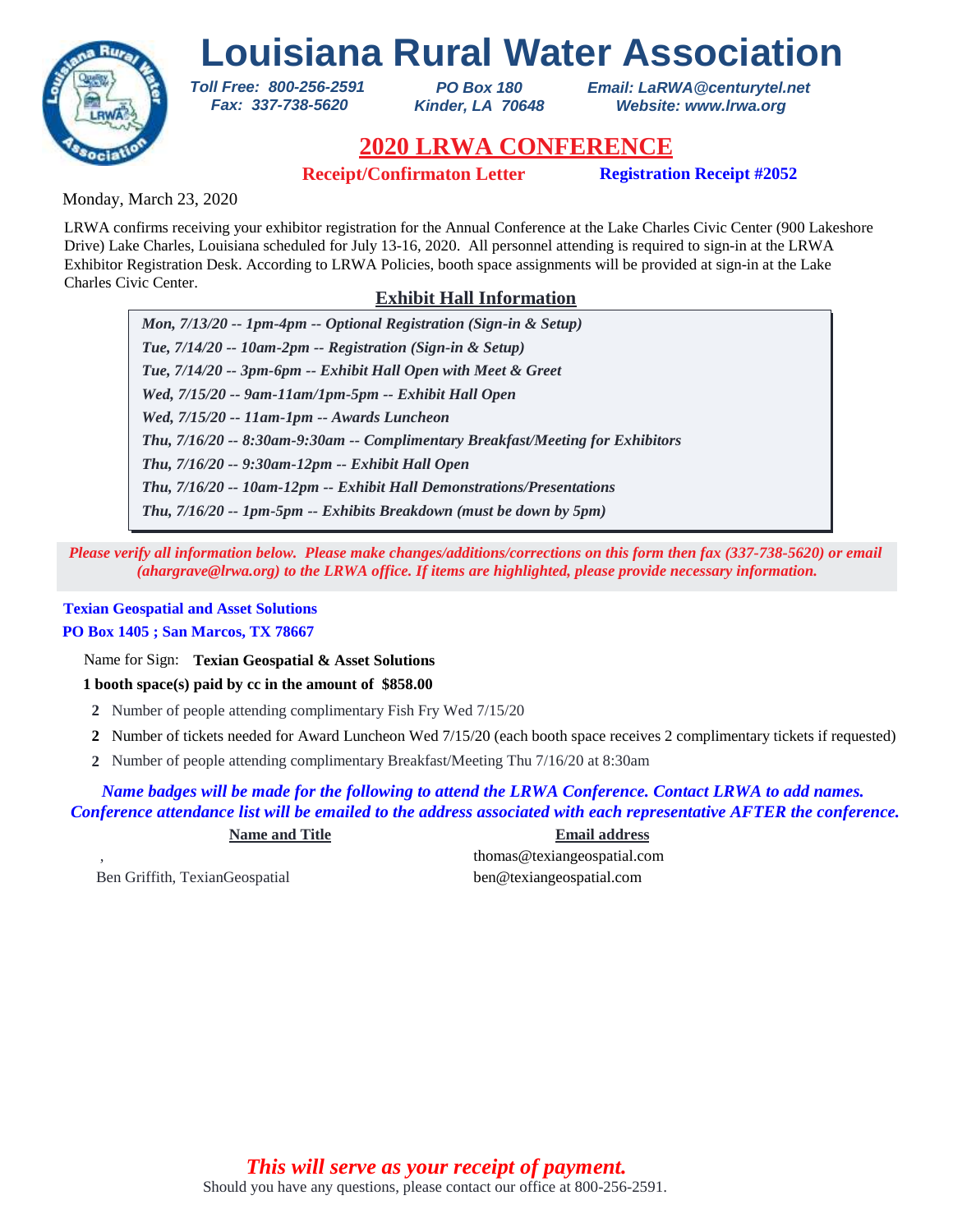

*PO Box 180 Kinder, LA 70648*

*Email: LaRWA@centurytel.net Website: www.lrwa.org*

# **2020 LRWA CONFERENCE**

**Receipt/Confirmaton Letter Registration Receipt #2231** 

Monday, March 23, 2020

LRWA confirms receiving your exhibitor registration for the Annual Conference at the Lake Charles Civic Center (900 Lakeshore Drive) Lake Charles, Louisiana scheduled for July 13-16, 2020. All personnel attending is required to sign-in at the LRWA Exhibitor Registration Desk. According to LRWA Policies, booth space assignments will be provided at sign-in at the Lake Charles Civic Center.

### **Exhibit Hall Information**

*Mon, 7/13/20 -- 1pm-4pm -- Optional Registration (Sign-in & Setup) Tue, 7/14/20 -- 10am-2pm -- Registration (Sign-in & Setup) Tue, 7/14/20 -- 3pm-6pm -- Exhibit Hall Open with Meet & Greet Wed, 7/15/20 -- 9am-11am/1pm-5pm -- Exhibit Hall Open Wed, 7/15/20 -- 11am-1pm -- Awards Luncheon Thu, 7/16/20 -- 9:30am-12pm -- Exhibit Hall Open Thu, 7/16/20 -- 8:30am-9:30am -- Complimentary Breakfast/Meeting for Exhibitors Thu, 7/16/20 -- 10am-12pm -- Exhibit Hall Demonstrations/Presentations Thu, 7/16/20 -- 1pm-5pm -- Exhibits Breakdown (must be down by 5pm)*

*Please verify all information below. Please make changes/additions/corrections on this form then fax (337-738-5620) or email (ahargrave@lrwa.org) to the LRWA office. If items are highlighted, please provide necessary information.*

### **Sherwin Williams Protective and Marine Division**

**1344 S Range Rd Ste A; Denham Springs, La 70726**

Name for Sign: **The Sherwin Williams Company**

**1 booth space(s) paid by CC in the amount of \$858.00**

*Toll Free: 800-256-2591 Fax: 337-738-5620*

Number of people attending complimentary Fish Fry Wed 7/15/20

Number of tickets needed for Award Luncheon Wed 7/15/20 (each booth space receives 2 complimentary tickets if requested)

Number of people attending complimentary Breakfast/Meeting Thu 7/16/20 at 8:30am **2**

### *Name badges will be made for the following to attend the LRWA Conference. Contact LRWA to add names. Conference attendance list will be emailed to the address associated with each representative AFTER the conference.*

#### **Name and Title Email address**

Jess Scallan, Protective Coatings Specialist Ryan Reynolds, Protective Coatings Specilalist Brian Huffman, Market Development Manager Jeb Rush, Project Development Manager jeb.m.rush@sherwin.com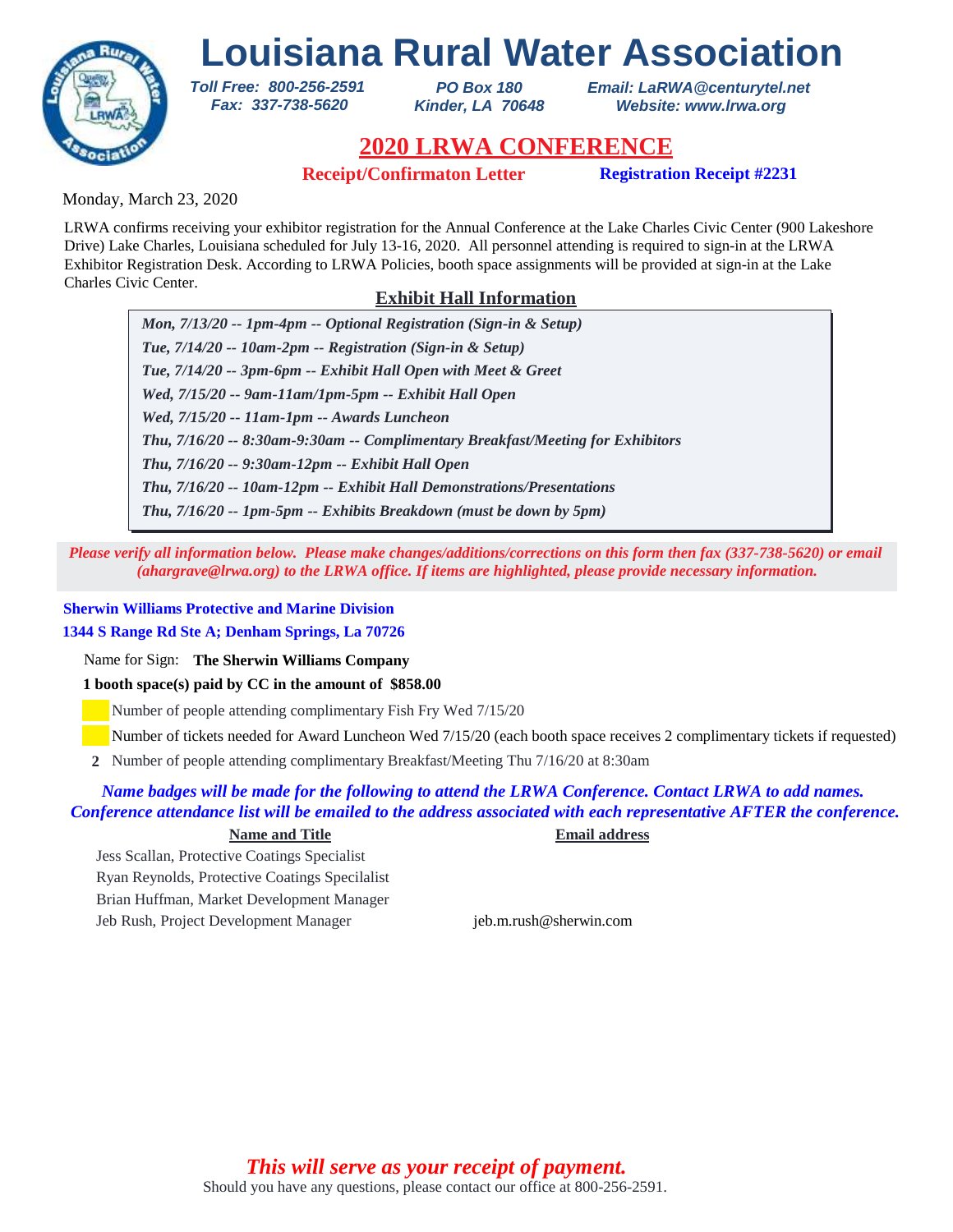

*PO Box 180 Kinder, LA 70648* *Email: LaRWA@centurytel.net Website: www.lrwa.org*

## **2020 LRWA CONFERENCE**

**Receipt/Confirmaton Letter Registration Receipt #1930**

Monday, March 23, 2020

LRWA confirms receiving your exhibitor registration for the Annual Conference at the Lake Charles Civic Center (900 Lakeshore Drive) Lake Charles, Louisiana scheduled for July 13-16, 2020. All personnel attending is required to sign-in at the LRWA Exhibitor Registration Desk. According to LRWA Policies, booth space assignments will be provided at sign-in at the Lake Charles Civic Center.

### **Exhibit Hall Information**

*Mon, 7/13/20 -- 1pm-4pm -- Optional Registration (Sign-in & Setup) Tue, 7/14/20 -- 10am-2pm -- Registration (Sign-in & Setup) Tue, 7/14/20 -- 3pm-6pm -- Exhibit Hall Open with Meet & Greet Wed, 7/15/20 -- 9am-11am/1pm-5pm -- Exhibit Hall Open Wed, 7/15/20 -- 11am-1pm -- Awards Luncheon Thu, 7/16/20 -- 9:30am-12pm -- Exhibit Hall Open Thu, 7/16/20 -- 8:30am-9:30am -- Complimentary Breakfast/Meeting for Exhibitors Thu, 7/16/20 -- 10am-12pm -- Exhibit Hall Demonstrations/Presentations Thu, 7/16/20 -- 1pm-5pm -- Exhibits Breakdown (must be down by 5pm)*

*Please verify all information below. Please make changes/additions/corrections on this form then fax (337-738-5620) or email (ahargrave@lrwa.org) to the LRWA office. If items are highlighted, please provide necessary information.*

#### **Thomas Pump & Machinery 120 Industrial Dr ; Slidell, LA 70460**

Name for Sign: **Thomas Pump**

**1 booth space(s) paid by 113429 in the amount of \$825.00**

*Toll Free: 800-256-2591 Fax: 337-738-5620*

Number of people attending complimentary Fish Fry Wed 7/15/20

Number of tickets needed for Award Luncheon Wed 7/15/20 (each booth space receives 2 complimentary tickets if requested)

Number of people attending complimentary Breakfast/Meeting Thu 7/16/20 at 8:30am **3**

*Name badges will be made for the following to attend the LRWA Conference. Contact LRWA to add names. Conference attendance list will be emailed to the address associated with each representative AFTER the conference.*

**Name and Title Email address**

Tony Thibodeaux, Account Manager Billy Walker,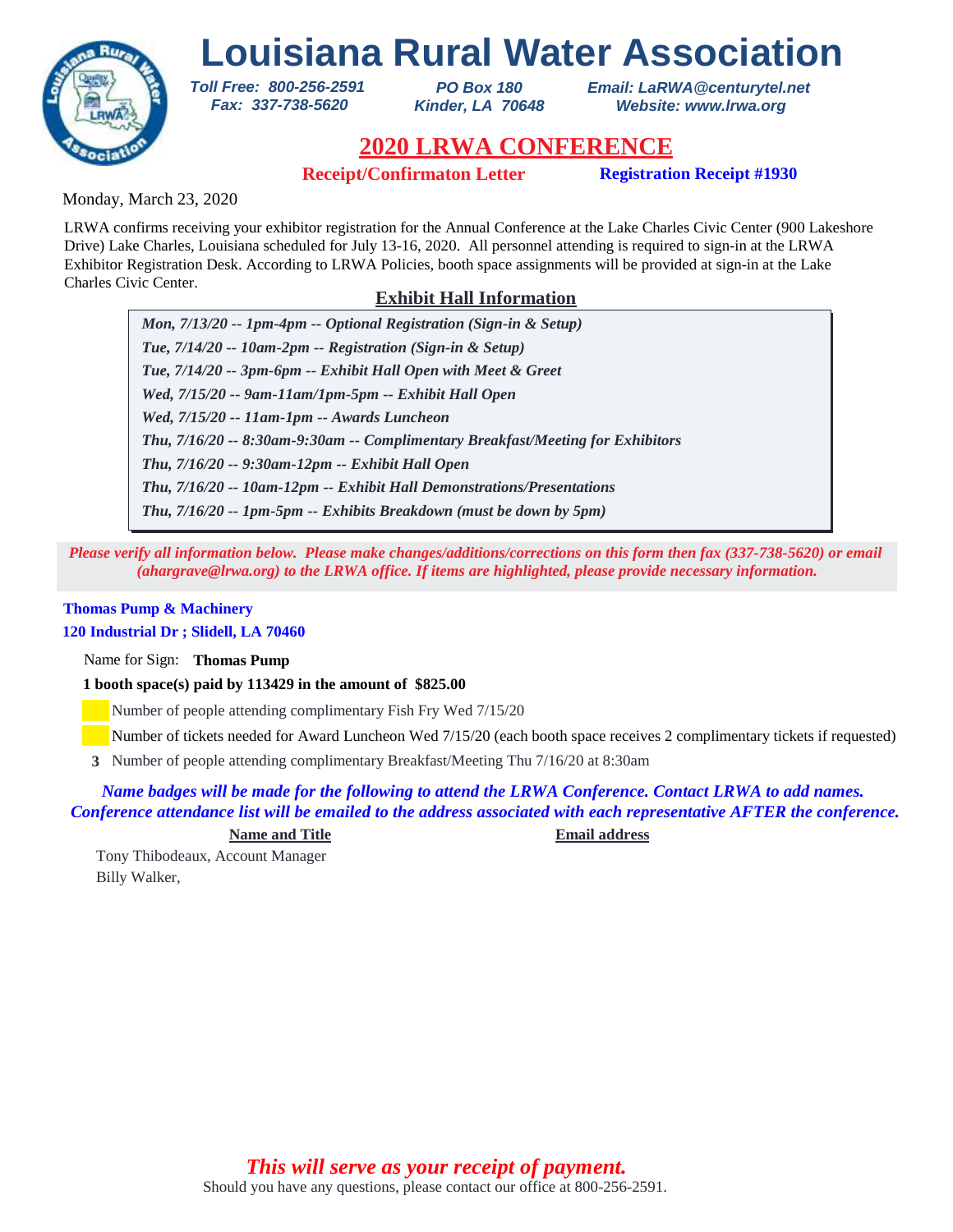# **Louisiana Rural Water Association** *Toll Free: 800-256-2591*



*PO Box 180 Kinder, LA 70648* *Email: LaRWA@centurytel.net Website: www.lrwa.org*

## **2020 LRWA CONFERENCE**

**Receipt/Confirmaton Letter Registration Receipt #818**

Monday, March 23, 2020

LRWA confirms receiving your exhibitor registration for the Annual Conference at the Lake Charles Civic Center (900 Lakeshore Drive) Lake Charles, Louisiana scheduled for July 13-16, 2020. All personnel attending is required to sign-in at the LRWA Exhibitor Registration Desk. According to LRWA Policies, booth space assignments will be provided at sign-in at the Lake Charles Civic Center.

### **Exhibit Hall Information**

*Mon, 7/13/20 -- 1pm-4pm -- Optional Registration (Sign-in & Setup) Tue, 7/14/20 -- 10am-2pm -- Registration (Sign-in & Setup) Tue, 7/14/20 -- 3pm-6pm -- Exhibit Hall Open with Meet & Greet Wed, 7/15/20 -- 9am-11am/1pm-5pm -- Exhibit Hall Open Wed, 7/15/20 -- 11am-1pm -- Awards Luncheon Thu, 7/16/20 -- 9:30am-12pm -- Exhibit Hall Open Thu, 7/16/20 -- 8:30am-9:30am -- Complimentary Breakfast/Meeting for Exhibitors Thu, 7/16/20 -- 10am-12pm -- Exhibit Hall Demonstrations/Presentations Thu, 7/16/20 -- 1pm-5pm -- Exhibits Breakdown (must be down by 5pm)*

*Please verify all information below. Please make changes/additions/corrections on this form then fax (337-738-5620) or email (ahargrave@lrwa.org) to the LRWA office. If items are highlighted, please provide necessary information.*

**Thornton, Musso & Bellemin, Inc. (Water Consultants) PO Box 181 ; Zachary, LA 70791**

Name for Sign: **Thornton, Musso & Bellemin, Inc.**

**1 booth space(s) paid by COMP in the amount of \$0.00**

 *Fax: 337-738-5620*

Number of people attending complimentary Fish Fry Wed 7/15/20

Number of tickets needed for Award Luncheon Wed 7/15/20 (each booth space receives 2 complimentary tickets if requested)

Number of people attending complimentary Breakfast/Meeting Thu 7/16/20 at 8:30am

*Name badges will be made for the following to attend the LRWA Conference. Contact LRWA to add names. Conference attendance list will be emailed to the address associated with each representative AFTER the conference.*

Jordan Musso, Lee Thornton, Mark Covinton, Dustin Musso, Victoria Bellemin, Michael Musso, Ben Bridges, Chris Johnson, Emily Bellemin, Garrick Musson, Bethany Bellemin,

Roy Bellemin, John Cassity, Bill Travis,

> Should you have any questions, please contact our office at 800-256-2591. *This will serve as your receipt of payment.*

**Name and Title Email address**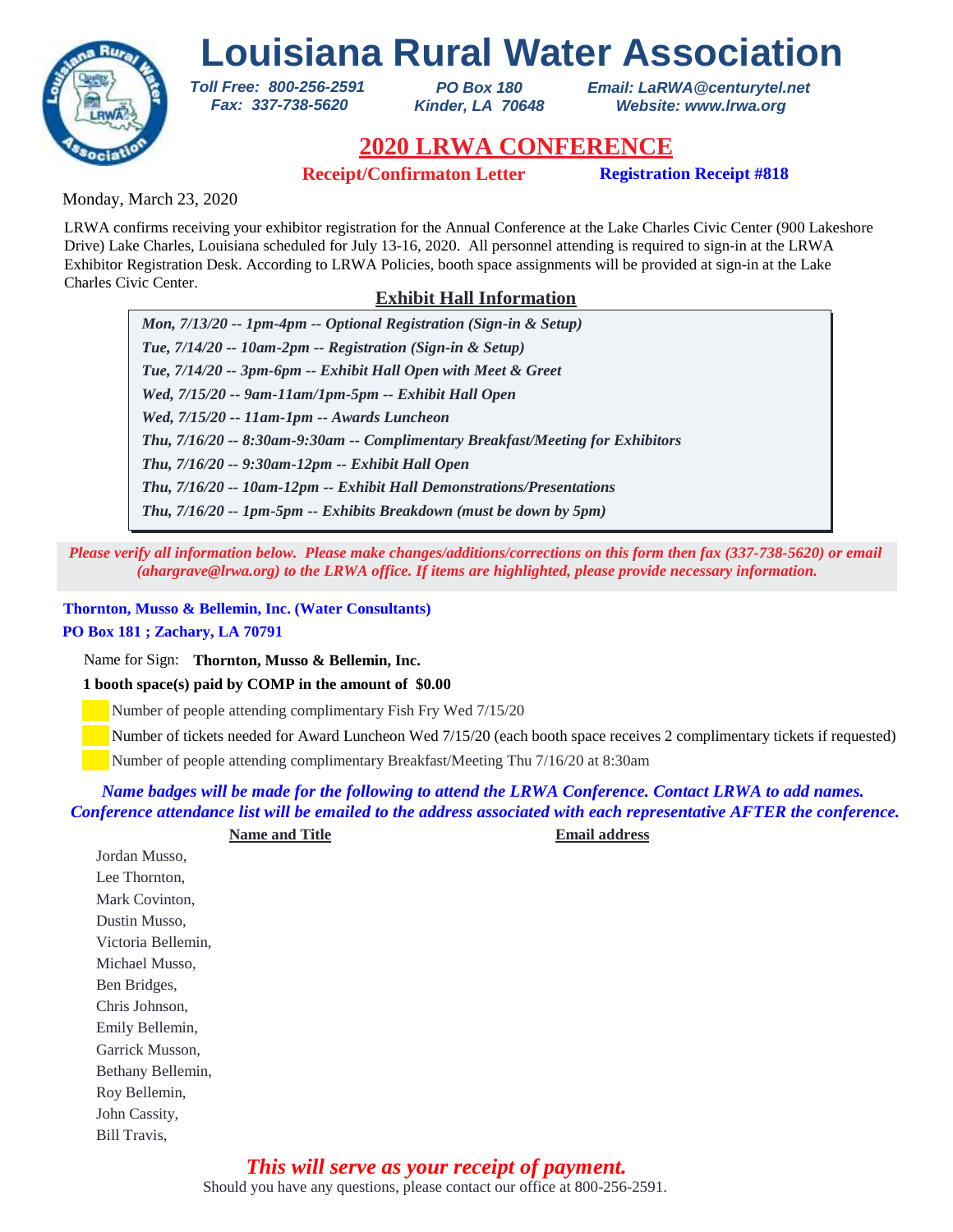

*PO Box 180 Kinder, LA 70648* *Email: LaRWA@centurytel.net Website: www.lrwa.org*

## **2020 LRWA CONFERENCE**

**Receipt/Confirmaton Letter Registration Receipt #1023**

Monday, March 23, 2020

LRWA confirms receiving your exhibitor registration for the Annual Conference at the Lake Charles Civic Center (900 Lakeshore Drive) Lake Charles, Louisiana scheduled for July 13-16, 2020. All personnel attending is required to sign-in at the LRWA Exhibitor Registration Desk. According to LRWA Policies, booth space assignments will be provided at sign-in at the Lake Charles Civic Center.

### **Exhibit Hall Information**

*Mon, 7/13/20 -- 1pm-4pm -- Optional Registration (Sign-in & Setup) Tue, 7/14/20 -- 10am-2pm -- Registration (Sign-in & Setup) Tue, 7/14/20 -- 3pm-6pm -- Exhibit Hall Open with Meet & Greet Wed, 7/15/20 -- 9am-11am/1pm-5pm -- Exhibit Hall Open Wed, 7/15/20 -- 11am-1pm -- Awards Luncheon Thu, 7/16/20 -- 9:30am-12pm -- Exhibit Hall Open Thu, 7/16/20 -- 8:30am-9:30am -- Complimentary Breakfast/Meeting for Exhibitors Thu, 7/16/20 -- 10am-12pm -- Exhibit Hall Demonstrations/Presentations Thu, 7/16/20 -- 1pm-5pm -- Exhibits Breakdown (must be down by 5pm)*

*Please verify all information below. Please make changes/additions/corrections on this form then fax (337-738-5620) or email (ahargrave@lrwa.org) to the LRWA office. If items are highlighted, please provide necessary information.*

## **Tri-State Chlorination, Inc**

### **PO Box 125 ; Brandon, MS 39043**

Name for Sign: **Tri-State Chlorination**

**1 booth space(s) paid by 2642 in the amount of \$825.00**

*Toll Free: 800-256-2591 Fax: 337-738-5620*

- **1** Number of people attending complimentary Fish Fry Wed 7/15/20
- Number of tickets needed for Award Luncheon Wed 7/15/20 (each booth space receives 2 complimentary tickets if requested) **1**

Number of people attending complimentary Breakfast/Meeting Thu 7/16/20 at 8:30am

*Name badges will be made for the following to attend the LRWA Conference. Contact LRWA to add names. Conference attendance list will be emailed to the address associated with each representative AFTER the conference.*

**Name and Title Email address**

Brett Killingsworth,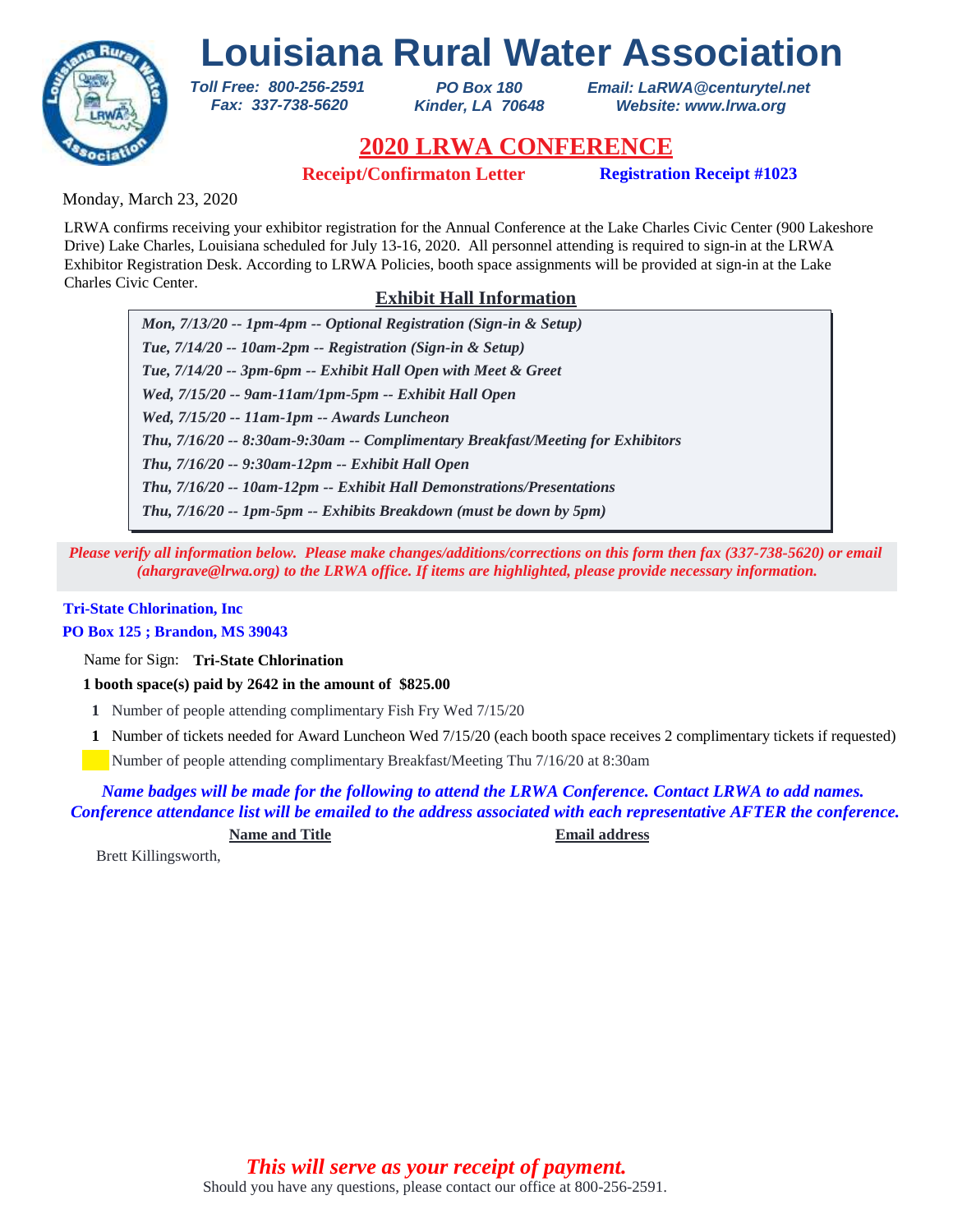

*PO Box 180 Kinder, LA 70648* *Email: LaRWA@centurytel.net Website: www.lrwa.org*

## **2020 LRWA CONFERENCE**

**Receipt/Confirmaton Letter Registration Receipt #2816**

Monday, March 23, 2020

LRWA confirms receiving your exhibitor registration for the Annual Conference at the Lake Charles Civic Center (900 Lakeshore Drive) Lake Charles, Louisiana scheduled for July 13-16, 2020. All personnel attending is required to sign-in at the LRWA Exhibitor Registration Desk. According to LRWA Policies, booth space assignments will be provided at sign-in at the Lake Charles Civic Center.

### **Exhibit Hall Information**

*Mon, 7/13/20 -- 1pm-4pm -- Optional Registration (Sign-in & Setup) Tue, 7/14/20 -- 10am-2pm -- Registration (Sign-in & Setup) Tue, 7/14/20 -- 3pm-6pm -- Exhibit Hall Open with Meet & Greet Wed, 7/15/20 -- 9am-11am/1pm-5pm -- Exhibit Hall Open Wed, 7/15/20 -- 11am-1pm -- Awards Luncheon Thu, 7/16/20 -- 9:30am-12pm -- Exhibit Hall Open Thu, 7/16/20 -- 8:30am-9:30am -- Complimentary Breakfast/Meeting for Exhibitors Thu, 7/16/20 -- 10am-12pm -- Exhibit Hall Demonstrations/Presentations Thu, 7/16/20 -- 1pm-5pm -- Exhibits Breakdown (must be down by 5pm)*

*Please verify all information below. Please make changes/additions/corrections on this form then fax (337-738-5620) or email (ahargrave@lrwa.org) to the LRWA office. If items are highlighted, please provide necessary information.*

#### **Trumbull**

**PO Box 1556 ; Youngstown, OH 44501-1556**

Name for Sign: **Trumbull Manufacturing, Inc.**

**1 booth space(s) paid by 007754 in the amount of \$1175.00**

*Toll Free: 800-256-2591 Fax: 337-738-5620*

- **1** Number of people attending complimentary Fish Fry Wed 7/15/20
- Number of tickets needed for Award Luncheon Wed 7/15/20 (each booth space receives 2 complimentary tickets if requested) **1**
- Number of people attending complimentary Breakfast/Meeting Thu 7/16/20 at 8:30am **1**

*Name badges will be made for the following to attend the LRWA Conference. Contact LRWA to add names. Conference attendance list will be emailed to the address associated with each representative AFTER the conference.*

**Name and Title Email address**

Rick Koch, Regional Sales Manager rkoch@trumbull.com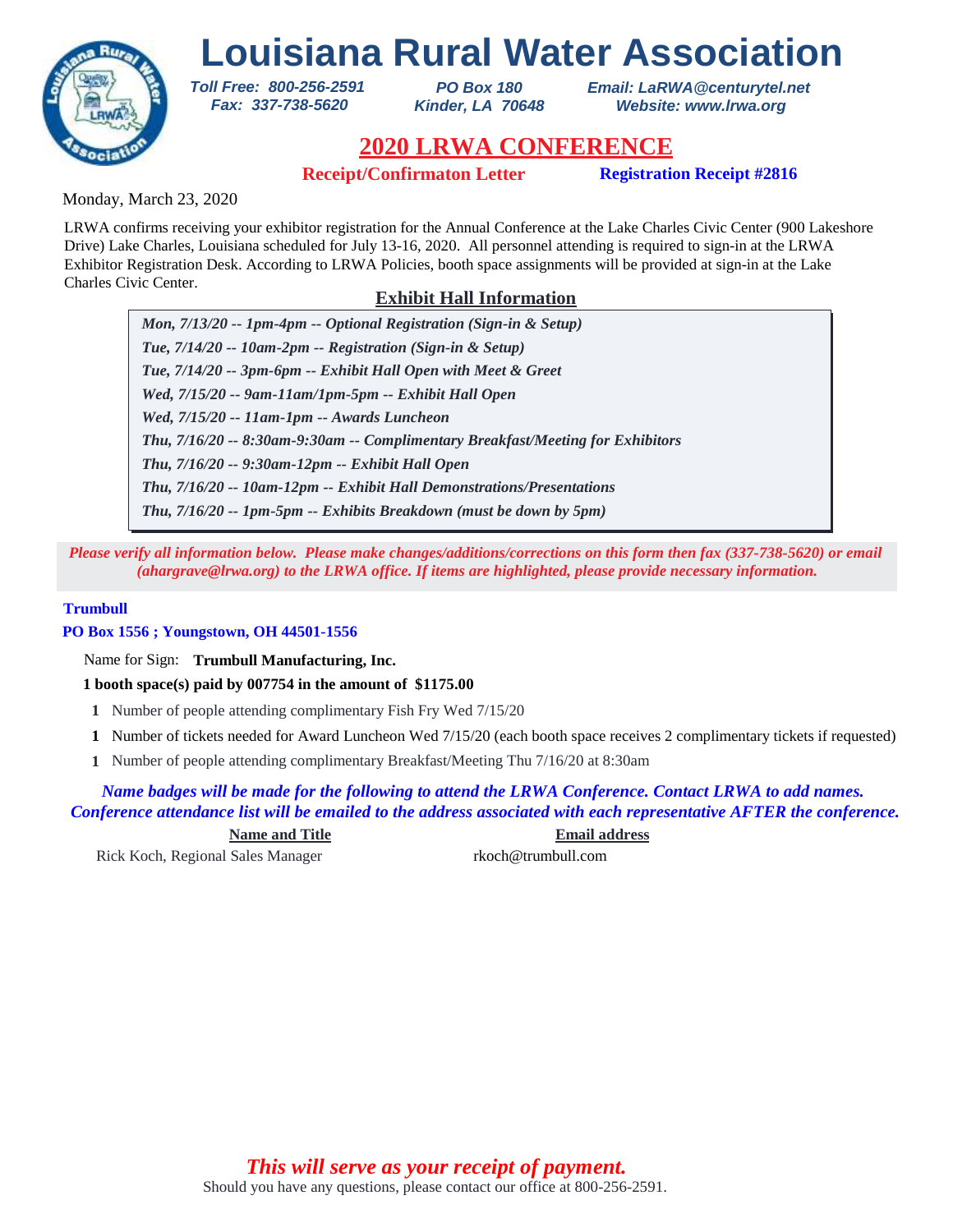

*PO Box 180 Kinder, LA 70648* *Email: LaRWA@centurytel.net Website: www.lrwa.org*

## **2020 LRWA CONFERENCE**

**Receipt/Confirmaton Letter Registration Receipt #565**

Monday, March 23, 2020

LRWA confirms receiving your exhibitor registration for the Annual Conference at the Lake Charles Civic Center (900 Lakeshore Drive) Lake Charles, Louisiana scheduled for July 13-16, 2020. All personnel attending is required to sign-in at the LRWA Exhibitor Registration Desk. According to LRWA Policies, booth space assignments will be provided at sign-in at the Lake Charles Civic Center.

### **Exhibit Hall Information**

*Mon, 7/13/20 -- 1pm-4pm -- Optional Registration (Sign-in & Setup) Tue, 7/14/20 -- 10am-2pm -- Registration (Sign-in & Setup) Tue, 7/14/20 -- 3pm-6pm -- Exhibit Hall Open with Meet & Greet Wed, 7/15/20 -- 9am-11am/1pm-5pm -- Exhibit Hall Open Wed, 7/15/20 -- 11am-1pm -- Awards Luncheon Thu, 7/16/20 -- 9:30am-12pm -- Exhibit Hall Open Thu, 7/16/20 -- 8:30am-9:30am -- Complimentary Breakfast/Meeting for Exhibitors Thu, 7/16/20 -- 10am-12pm -- Exhibit Hall Demonstrations/Presentations Thu, 7/16/20 -- 1pm-5pm -- Exhibits Breakdown (must be down by 5pm)*

*Please verify all information below. Please make changes/additions/corrections on this form then fax (337-738-5620) or email (ahargrave@lrwa.org) to the LRWA office. If items are highlighted, please provide necessary information.*

### **USABlueBook®**

#### **PO Box 9005 ; Gurnee, IL 60031**

Name for Sign: **USABlueBook**

**1 booth space(s) paid by CC in the amount of \$858.00**

*Toll Free: 800-256-2591 Fax: 337-738-5620*

Number of people attending complimentary Fish Fry Wed 7/15/20

Number of tickets needed for Award Luncheon Wed 7/15/20 (each booth space receives 2 complimentary tickets if requested)

Number of people attending complimentary Breakfast/Meeting Thu 7/16/20 at 8:30am

*Name badges will be made for the following to attend the LRWA Conference. Contact LRWA to add names. Conference attendance list will be emailed to the address associated with each representative AFTER the conference.*

| <b>Name and Title</b> | <b>Email address</b>      |
|-----------------------|---------------------------|
| Earlene Langston,     | elangston@usabluebook.com |
| Robert Norman,        | rnorman@usabluebook.com   |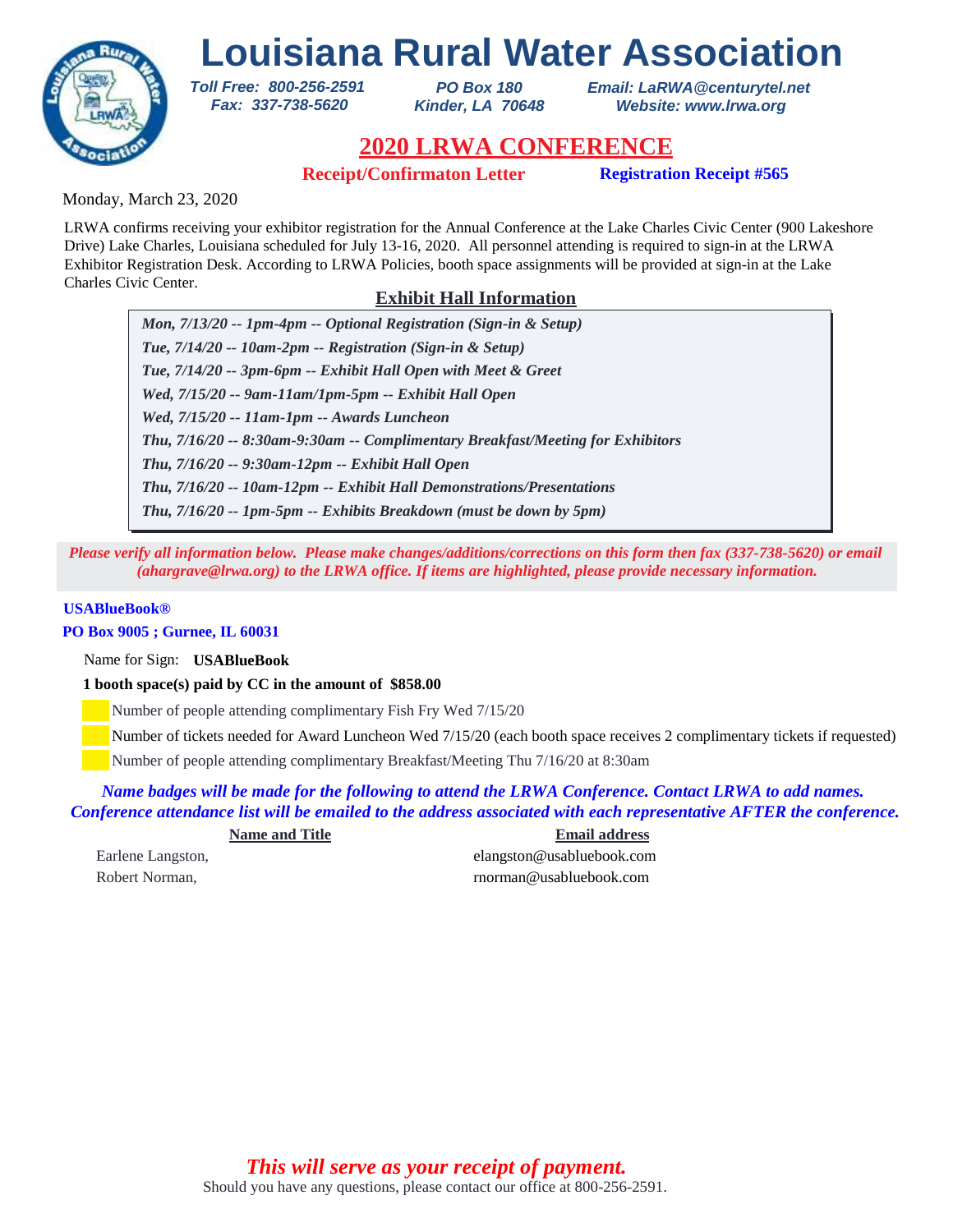

*PO Box 180 Kinder, LA 70648* *Email: LaRWA@centurytel.net Website: www.lrwa.org*

## **2020 LRWA CONFERENCE**

**Receipt/Confirmaton Letter Registration Receipt #291**

Monday, March 23, 2020

LRWA confirms receiving your exhibitor registration for the Annual Conference at the Lake Charles Civic Center (900 Lakeshore Drive) Lake Charles, Louisiana scheduled for July 13-16, 2020. All personnel attending is required to sign-in at the LRWA Exhibitor Registration Desk. According to LRWA Policies, booth space assignments will be provided at sign-in at the Lake Charles Civic Center.

### **Exhibit Hall Information**

*Mon, 7/13/20 -- 1pm-4pm -- Optional Registration (Sign-in & Setup) Tue, 7/14/20 -- 10am-2pm -- Registration (Sign-in & Setup) Tue, 7/14/20 -- 3pm-6pm -- Exhibit Hall Open with Meet & Greet Wed, 7/15/20 -- 9am-11am/1pm-5pm -- Exhibit Hall Open Wed, 7/15/20 -- 11am-1pm -- Awards Luncheon Thu, 7/16/20 -- 9:30am-12pm -- Exhibit Hall Open Thu, 7/16/20 -- 8:30am-9:30am -- Complimentary Breakfast/Meeting for Exhibitors Thu, 7/16/20 -- 10am-12pm -- Exhibit Hall Demonstrations/Presentations Thu, 7/16/20 -- 1pm-5pm -- Exhibits Breakdown (must be down by 5pm)*

*Please verify all information below. Please make changes/additions/corrections on this form then fax (337-738-5620) or email (ahargrave@lrwa.org) to the LRWA office. If items are highlighted, please provide necessary information.*

### **USDA Rural Development/Louisiana State Office**

### **3727 Government St ; Alexandria, LA 71302**

Name for Sign: **USDA Rural Development**

**2 booth space(s) paid by COMP in the amount of \$0.00**

*Toll Free: 800-256-2591 Fax: 337-738-5620*

Number of people attending complimentary Fish Fry Wed 7/15/20

Number of tickets needed for Award Luncheon Wed 7/15/20 (each booth space receives 2 complimentary tickets if requested)

Number of people attending complimentary Breakfast/Meeting Thu 7/16/20 at 8:30am

### *Name badges will be made for the following to attend the LRWA Conference. Contact LRWA to add names. Conference attendance list will be emailed to the address associated with each representative AFTER the conference.*

### **Name and Title Email address**

Karen Lawson, Public Affairs Officer Tony Matlock, Community Prograams Director Lee Jones, Deputy Director Roy Holleman, State Director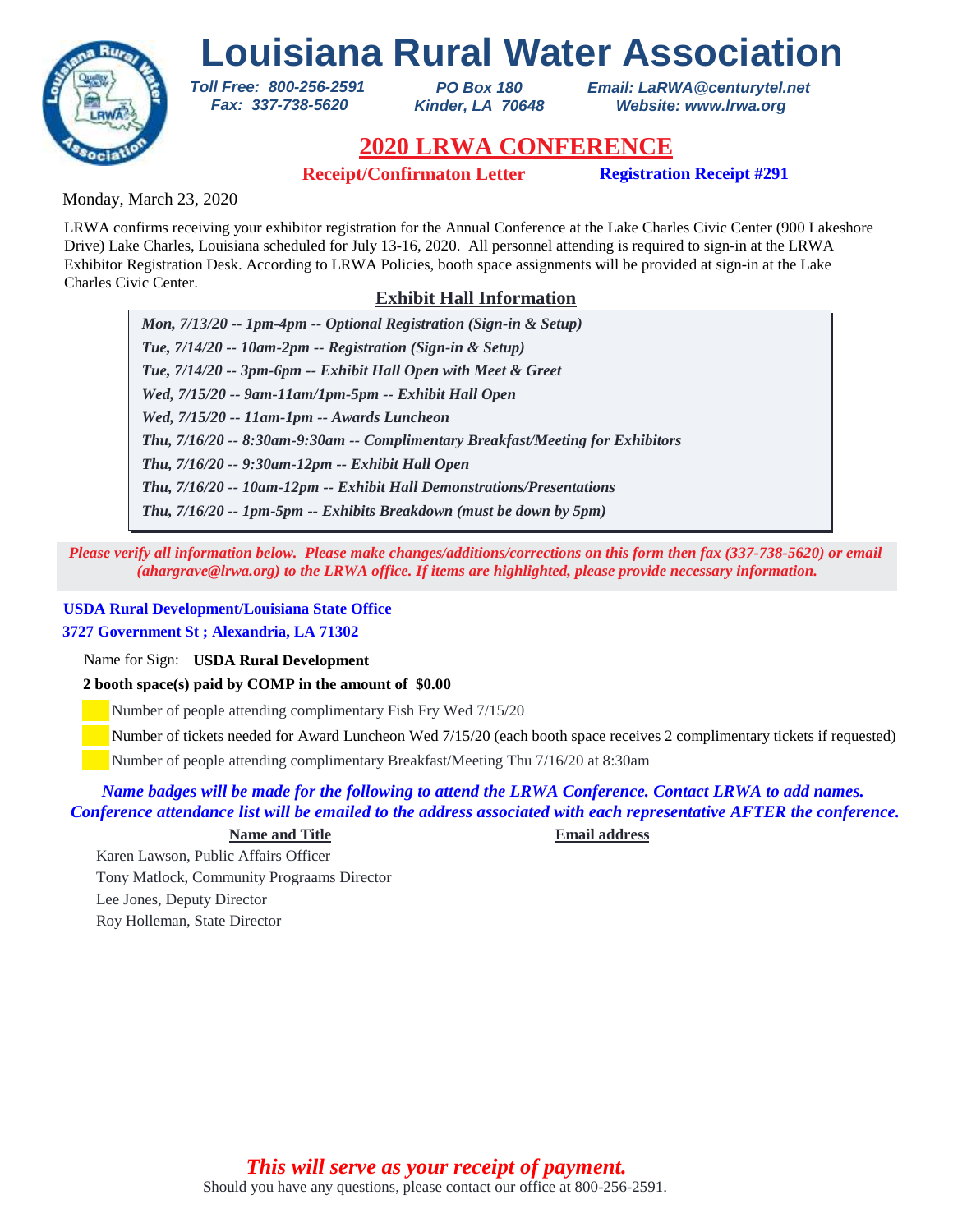

*PO Box 180 Kinder, LA 70648* *Email: LaRWA@centurytel.net Website: www.lrwa.org*

# **2020 LRWA CONFERENCE**

**Receipt/Confirmaton Letter Registration Receipt #2564**

Monday, March 23, 2020

LRWA confirms receiving your exhibitor registration for the Annual Conference at the Lake Charles Civic Center (900 Lakeshore Drive) Lake Charles, Louisiana scheduled for July 13-16, 2020. All personnel attending is required to sign-in at the LRWA Exhibitor Registration Desk. According to LRWA Policies, booth space assignments will be provided at sign-in at the Lake Charles Civic Center.

## **Exhibit Hall Information**

*Mon, 7/13/20 -- 1pm-4pm -- Optional Registration (Sign-in & Setup) Tue, 7/14/20 -- 10am-2pm -- Registration (Sign-in & Setup) Tue, 7/14/20 -- 3pm-6pm -- Exhibit Hall Open with Meet & Greet Wed, 7/15/20 -- 9am-11am/1pm-5pm -- Exhibit Hall Open Wed, 7/15/20 -- 11am-1pm -- Awards Luncheon Thu, 7/16/20 -- 9:30am-12pm -- Exhibit Hall Open Thu, 7/16/20 -- 8:30am-9:30am -- Complimentary Breakfast/Meeting for Exhibitors Thu, 7/16/20 -- 10am-12pm -- Exhibit Hall Demonstrations/Presentations Thu, 7/16/20 -- 1pm-5pm -- Exhibits Breakdown (must be down by 5pm)*

*Please verify all information below. Please make changes/additions/corrections on this form then fax (337-738-5620) or email (ahargrave@lrwa.org) to the LRWA office. If items are highlighted, please provide necessary information.*

#### **Utiliserve, LLC**

### **710 Barksdale Blvd ; Bossier City, LA 71111**

Name for Sign: **Utiliserve, LLC**

**1 booth space(s) paid by CC in the amount of \$1690.00**

*Toll Free: 800-256-2591 Fax: 337-738-5620*

Number of people attending complimentary Fish Fry Wed 7/15/20

Number of tickets needed for Award Luncheon Wed 7/15/20 (each booth space receives 2 complimentary tickets if requested)

Number of people attending complimentary Breakfast/Meeting Thu 7/16/20 at 8:30am

*Name badges will be made for the following to attend the LRWA Conference. Contact LRWA to add names. Conference attendance list will be emailed to the address associated with each representative AFTER the conference.*

Elliott Best, Sales & Business Development elliott@fireservepro.com Zach Raley, Owner raleyz@utiliservepro.com

**Name and Title Email address**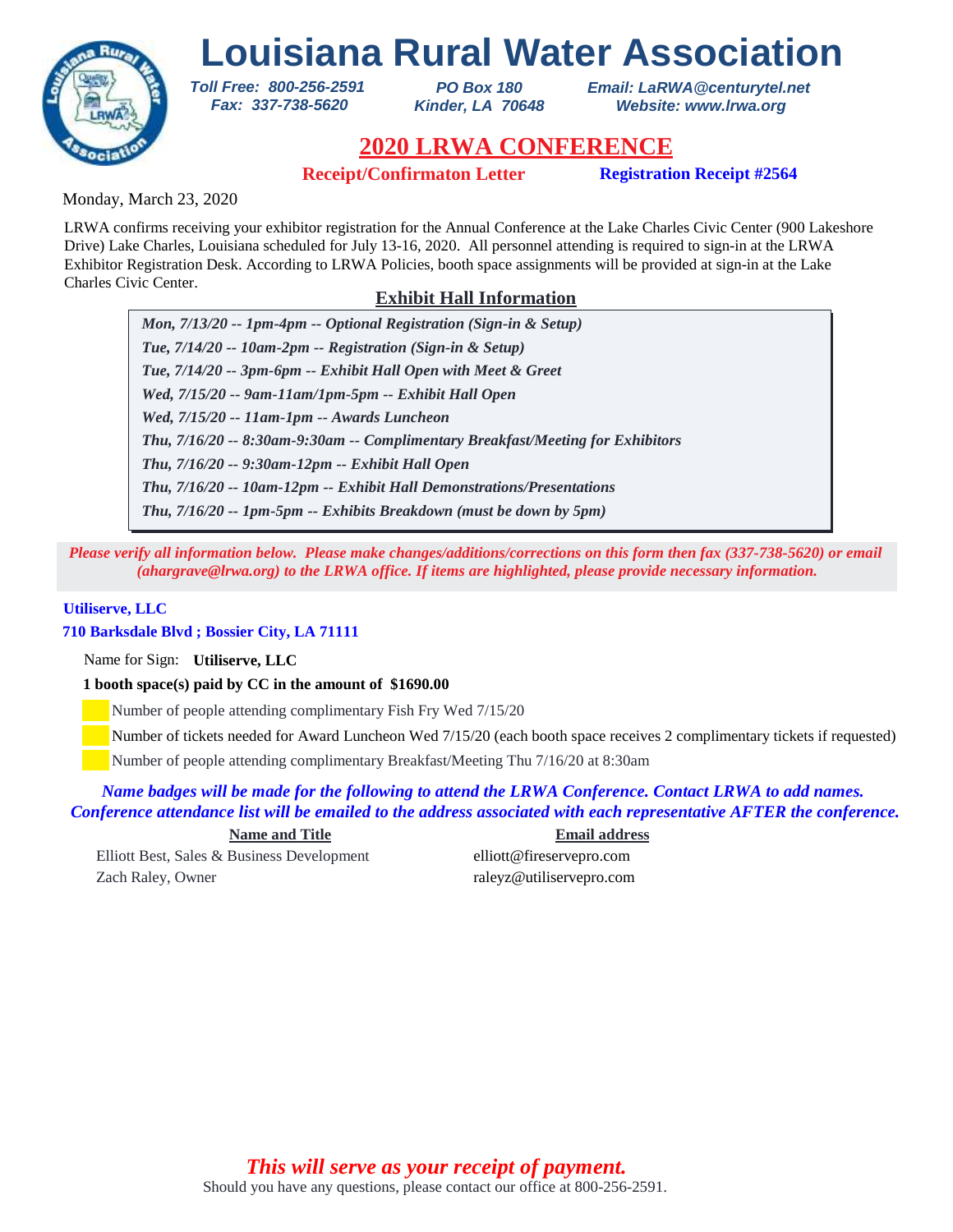

*PO Box 180 Kinder, LA 70648* *Email: LaRWA@centurytel.net Website: www.lrwa.org*

# **2020 LRWA CONFERENCE**

**Receipt/Confirmaton Letter Registration Receipt #1398**

Monday, March 23, 2020

LRWA confirms receiving your exhibitor registration for the Annual Conference at the Lake Charles Civic Center (900 Lakeshore Drive) Lake Charles, Louisiana scheduled for July 13-16, 2020. All personnel attending is required to sign-in at the LRWA Exhibitor Registration Desk. According to LRWA Policies, booth space assignments will be provided at sign-in at the Lake Charles Civic Center.

# **Exhibit Hall Information**

*Mon, 7/13/20 -- 1pm-4pm -- Optional Registration (Sign-in & Setup) Tue, 7/14/20 -- 10am-2pm -- Registration (Sign-in & Setup) Tue, 7/14/20 -- 3pm-6pm -- Exhibit Hall Open with Meet & Greet Wed, 7/15/20 -- 9am-11am/1pm-5pm -- Exhibit Hall Open Wed, 7/15/20 -- 11am-1pm -- Awards Luncheon Thu, 7/16/20 -- 9:30am-12pm -- Exhibit Hall Open Thu, 7/16/20 -- 8:30am-9:30am -- Complimentary Breakfast/Meeting for Exhibitors Thu, 7/16/20 -- 10am-12pm -- Exhibit Hall Demonstrations/Presentations Thu, 7/16/20 -- 1pm-5pm -- Exhibits Breakdown (must be down by 5pm)*

*Please verify all information below. Please make changes/additions/corrections on this form then fax (337-738-5620) or email (ahargrave@lrwa.org) to the LRWA office. If items are highlighted, please provide necessary information.*

### **Vermeer Texas-Louisiana**

**12131 Airline Hwy ; Baton Rouge, LA 70817**

Name for Sign: **Vermeer Texas-Louisiana**

**1 booth space(s) paid by CC in the amount of \$858.00**

*Toll Free: 800-256-2591 Fax: 337-738-5620*

- **0** Number of people attending complimentary Fish Fry Wed 7/15/20
- Number of tickets needed for Award Luncheon Wed 7/15/20 (each booth space receives 2 complimentary tickets if requested) **0**
- Number of people attending complimentary Breakfast/Meeting Thu 7/16/20 at 8:30am **4**

#### *Name badges will be made for the following to attend the LRWA Conference. Contact LRWA to add names. Conference attendance list will be emailed to the address associated with each representative AFTER the conference.*

#### **Name and Title Email address**

Melyssa Prince, Marketing Manager mprince@vermeertexas.com Stetson Hickman, mprince@vermeertexas.com Kelli Meyer, VP of Communications kmeyer@vermeertexas.com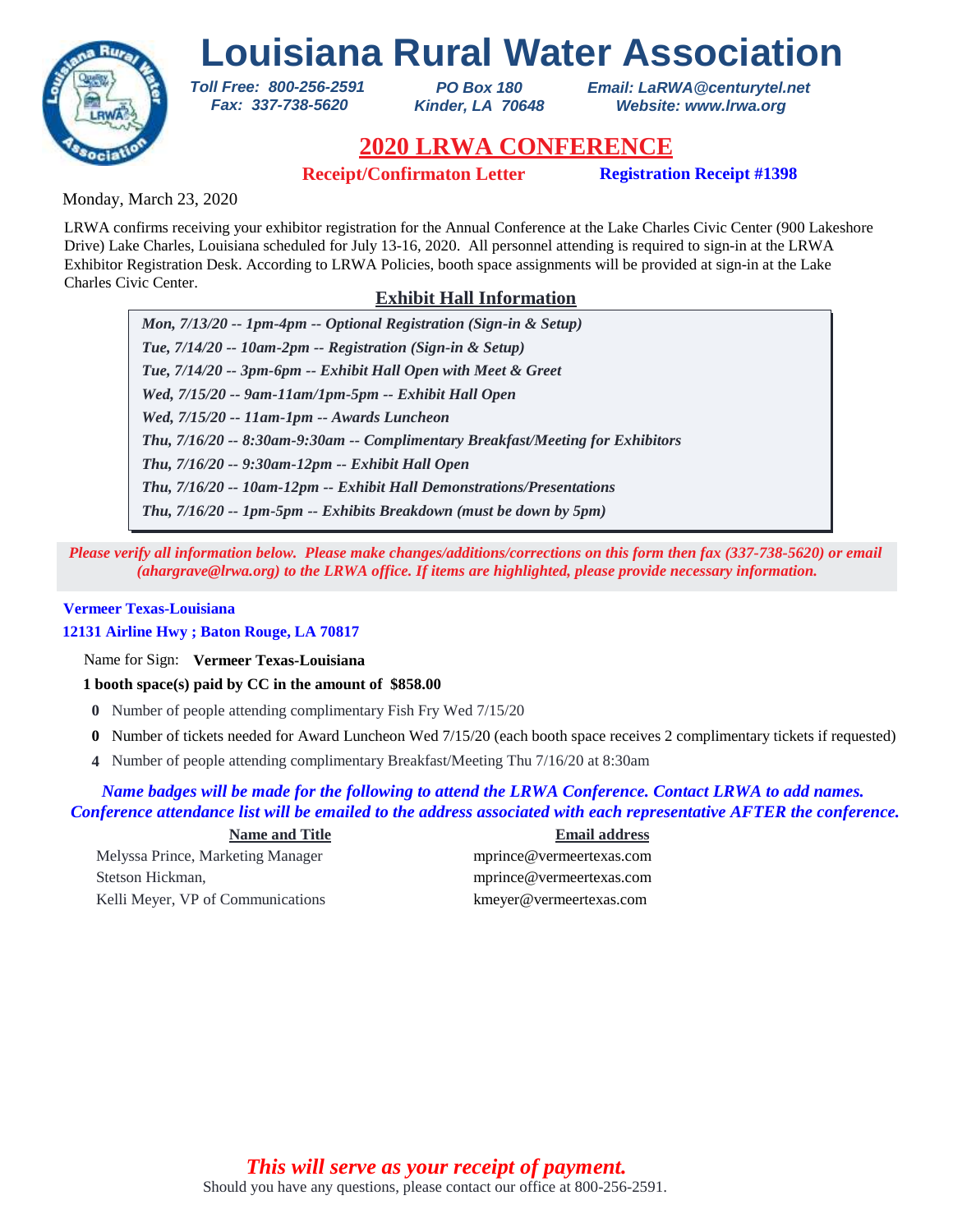

*PO Box 180 Kinder, LA 70648* *Email: LaRWA@centurytel.net Website: www.lrwa.org*

# **2020 LRWA CONFERENCE**

**Receipt/Confirmaton Letter Registration Receipt #1935**

Monday, March 23, 2020

LRWA confirms receiving your exhibitor registration for the Annual Conference at the Lake Charles Civic Center (900 Lakeshore Drive) Lake Charles, Louisiana scheduled for July 13-16, 2020. All personnel attending is required to sign-in at the LRWA Exhibitor Registration Desk. According to LRWA Policies, booth space assignments will be provided at sign-in at the Lake Charles Civic Center.

# **Exhibit Hall Information**

*Mon, 7/13/20 -- 1pm-4pm -- Optional Registration (Sign-in & Setup) Tue, 7/14/20 -- 10am-2pm -- Registration (Sign-in & Setup) Tue, 7/14/20 -- 3pm-6pm -- Exhibit Hall Open with Meet & Greet Wed, 7/15/20 -- 9am-11am/1pm-5pm -- Exhibit Hall Open Wed, 7/15/20 -- 11am-1pm -- Awards Luncheon Thu, 7/16/20 -- 9:30am-12pm -- Exhibit Hall Open Thu, 7/16/20 -- 8:30am-9:30am -- Complimentary Breakfast/Meeting for Exhibitors Thu, 7/16/20 -- 10am-12pm -- Exhibit Hall Demonstrations/Presentations Thu, 7/16/20 -- 1pm-5pm -- Exhibits Breakdown (must be down by 5pm)*

*Please verify all information below. Please make changes/additions/corrections on this form then fax (337-738-5620) or email (ahargrave@lrwa.org) to the LRWA office. If items are highlighted, please provide necessary information.*

## **Wholesale Pump & Supply Inc.**

#### **1284 N Market St ; Shreveport, LA 71107**

Name for Sign: **Wholesale Pump & Supply Inc**

**2 booth space(s) paid by CC in the amount of \$1716.00**

*Toll Free: 800-256-2591 Fax: 337-738-5620*

**3** Number of people attending complimentary Fish Fry Wed 7/15/20

Number of tickets needed for Award Luncheon Wed 7/15/20 (each booth space receives 2 complimentary tickets if requested)

Number of people attending complimentary Breakfast/Meeting Thu 7/16/20 at 8:30am **3**

*Name badges will be made for the following to attend the LRWA Conference. Contact LRWA to add names. Conference attendance list will be emailed to the address associated with each representative AFTER the conference.*

**Name and Title Email address**

Steve Wilde, Gary Harwell, Greg Roch,

> Should you have any questions, please contact our office at 800-256-2591. *This will serve as your receipt of payment.*